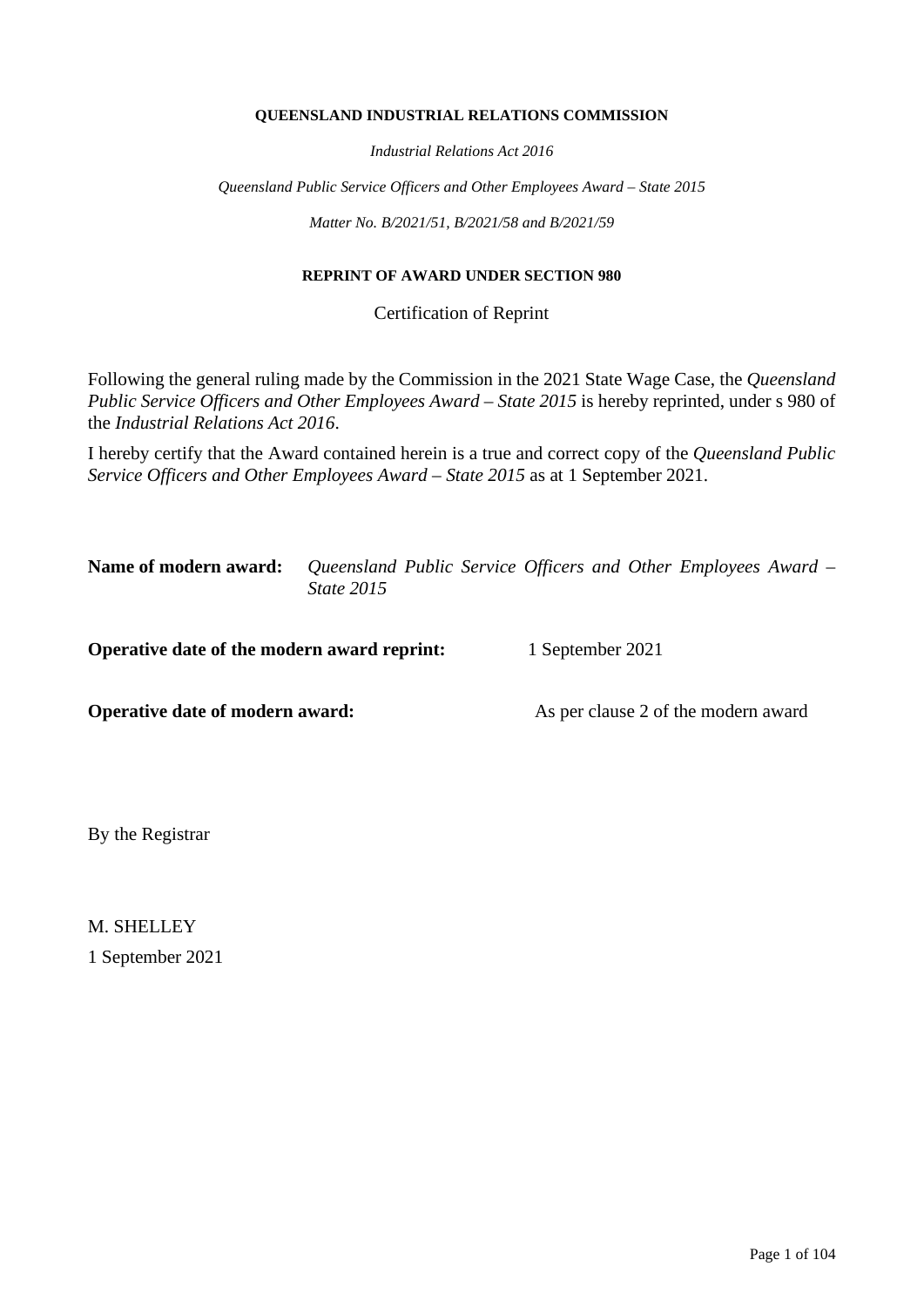# QUEENSLAND PUBLIC SERVICE OFFICERS AND OTHER **EMPLOYEES AWARD - STATE 2015**

## **Table of Contents**

| 1.  |                                                                            |
|-----|----------------------------------------------------------------------------|
| 2.  |                                                                            |
| 3.  |                                                                            |
| 4.  |                                                                            |
| 5.  |                                                                            |
| 6.  |                                                                            |
|     |                                                                            |
| 7.  |                                                                            |
|     | PART 3 - Types of Employment, Consultation and Termination of Employment10 |
| 8.  |                                                                            |
| 9.  |                                                                            |
| 10. |                                                                            |
| 11. |                                                                            |
|     |                                                                            |
| 12. |                                                                            |
| 13. |                                                                            |
| 14. |                                                                            |
|     |                                                                            |
| 15. |                                                                            |
| 16. |                                                                            |
| 17. |                                                                            |
| 18. |                                                                            |
|     |                                                                            |
| 19. |                                                                            |
| 20. |                                                                            |
| 21. |                                                                            |
| 22. |                                                                            |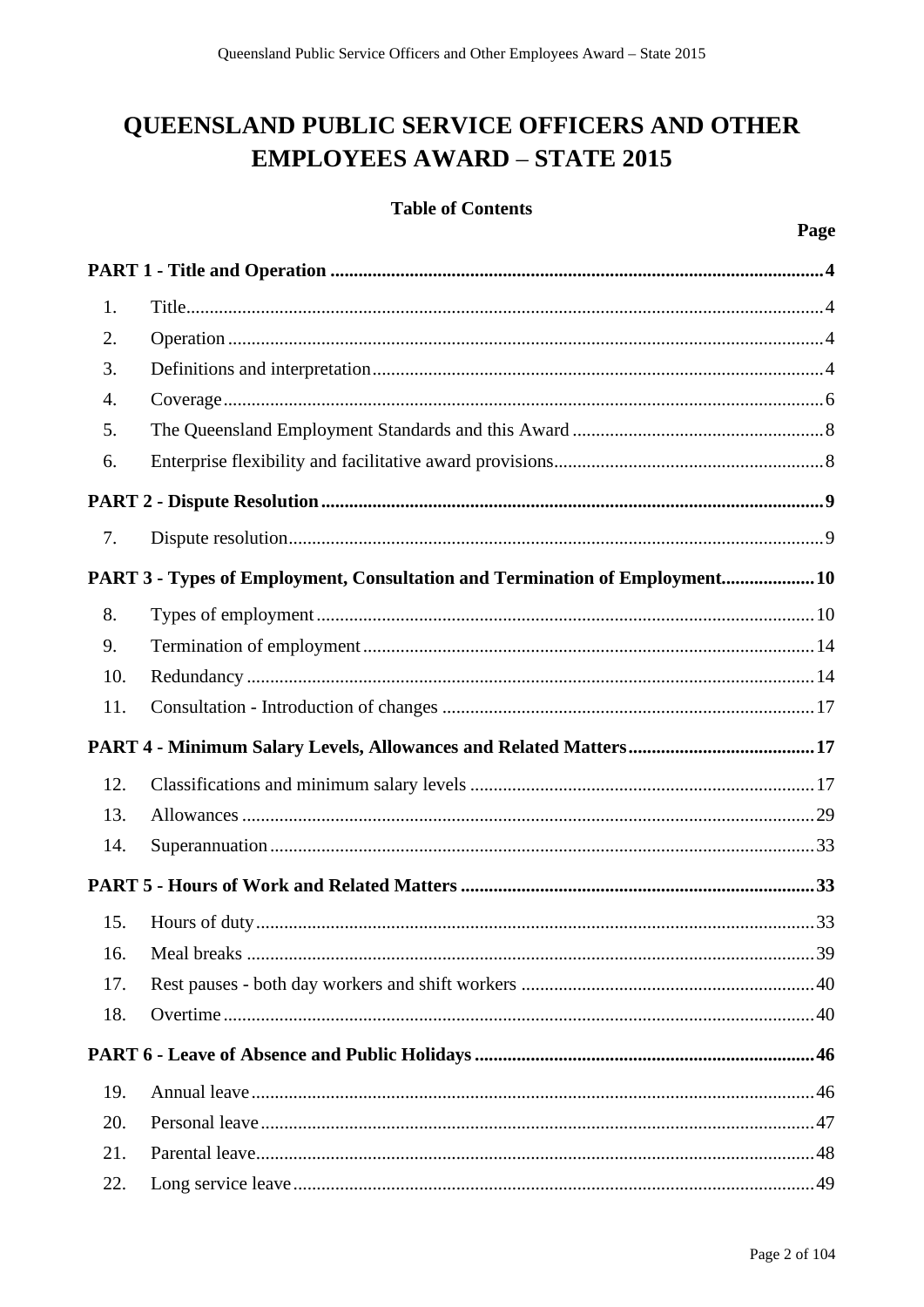| 23. |                                                                            |  |
|-----|----------------------------------------------------------------------------|--|
| 24. |                                                                            |  |
|     | PART 7 - Transfers, Travelling and Working Away from Usual Place of Work51 |  |
| 25. |                                                                            |  |
| 26. |                                                                            |  |
| 27. |                                                                            |  |
| 28. |                                                                            |  |
|     |                                                                            |  |
| 29. |                                                                            |  |
|     |                                                                            |  |
| 30. |                                                                            |  |
| 31. |                                                                            |  |
| 32. |                                                                            |  |
| 33. |                                                                            |  |
|     |                                                                            |  |
|     |                                                                            |  |
|     |                                                                            |  |
|     |                                                                            |  |
|     |                                                                            |  |
|     |                                                                            |  |
|     |                                                                            |  |
|     |                                                                            |  |
|     |                                                                            |  |
|     |                                                                            |  |
|     |                                                                            |  |
|     |                                                                            |  |
|     |                                                                            |  |
|     |                                                                            |  |
|     |                                                                            |  |
|     |                                                                            |  |
|     |                                                                            |  |
|     |                                                                            |  |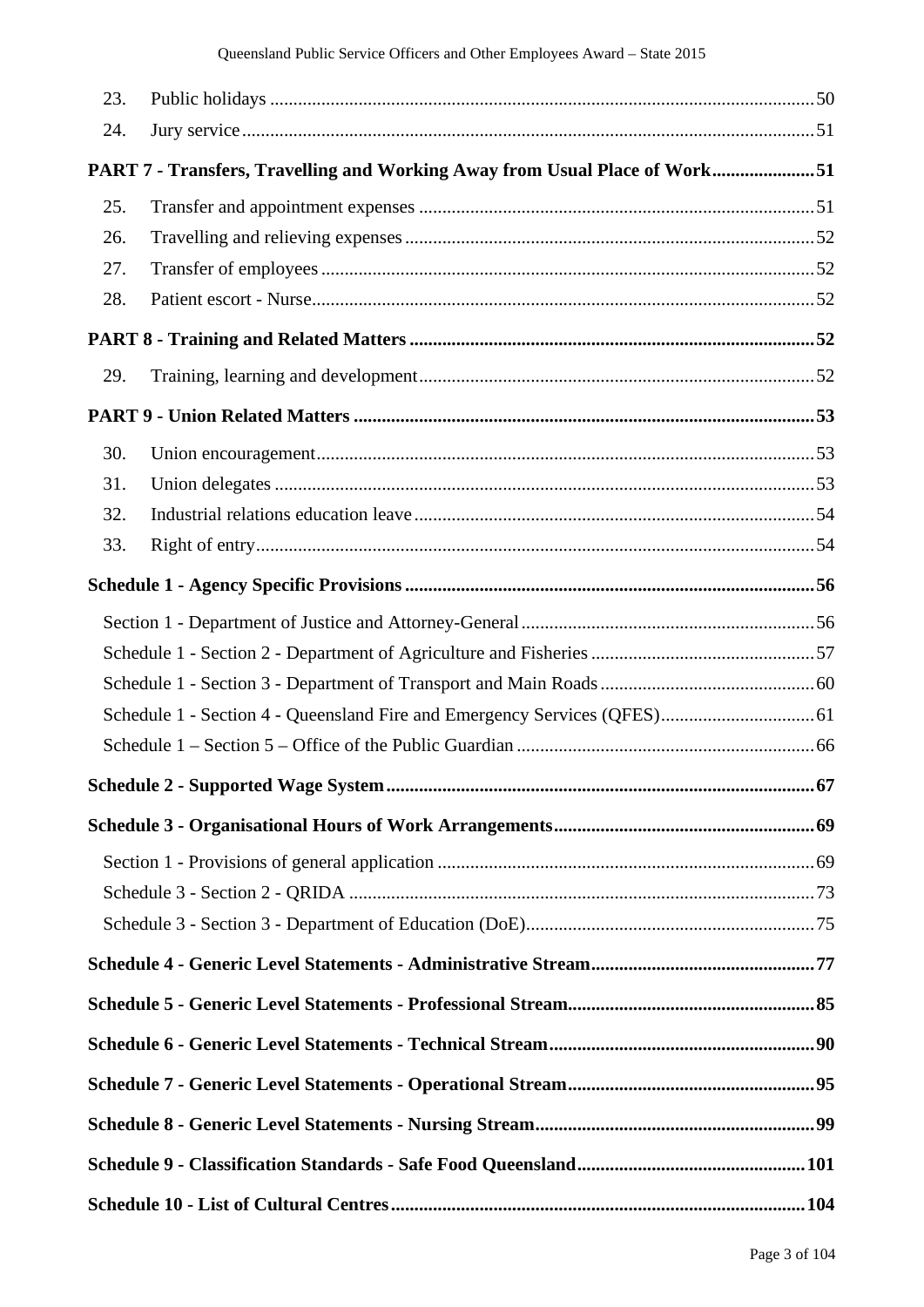## **PART 1 - Title and Operation**

## **1. Title**

This Award is known as the *Queensland Public Service Officers and Other Employees Award* – *State 2015*.

## **2. Operation**

This Award, made on 31 October 2015, operates from:

- 12 January 2016 for employees covered by the *Office of the Information Commissioner – Certified Agreement 2015*;
- 10 March 2016 for employees covered by the *Maritime Safety Queensland Maritime Operations Certified Agreement 2015*;
- 16 May 2016 for employees covered by the Q*Fleet Certified Agreement 2016*;
- 1 June 2016 for employees covered by the *State Government Entities Certified Agreement 2015*;
- 30 September 2016 for employees covered by the *State Government Security Certified Agreement 2016*;
- 5 October 2016 for Nurses employed by the Department of Education covered by the *Nurses and Midwives (Queensland Health and Department of Education and Training) Certified Agreement (EB9) 2016*;
- 9 February 2017 for employees covered by the *Transport and Main Roads Enterprise Bargaining Certified Agreement 2016*;
- 15 January 2018 for employees of National Injury Insurance Agency (Queensland);
- 31 August 2018 for employees of Trade and Investment Oueensland: and
- 13 October 2020 for employees appointed pursuant to section  $109(1)(a)$ , (b) or (c) of the *Public Guardian Act 2014*.

## **3. Definitions and interpretation**

Unless the context otherwise requires, in this Award:

**accrued time** means authorised work performed by an employee in excess of their ordinary working hours which has not been compensated by the payment of overtime and which is then available to be taken as paid accrued time off pursuant to clauses 8.2(d) and (e), 15.6 or Schedule 3

accrued time off means an approved paid absence during which an employee is able to access previously accrued time

**Act** means the *Industrial Relations Act 2016*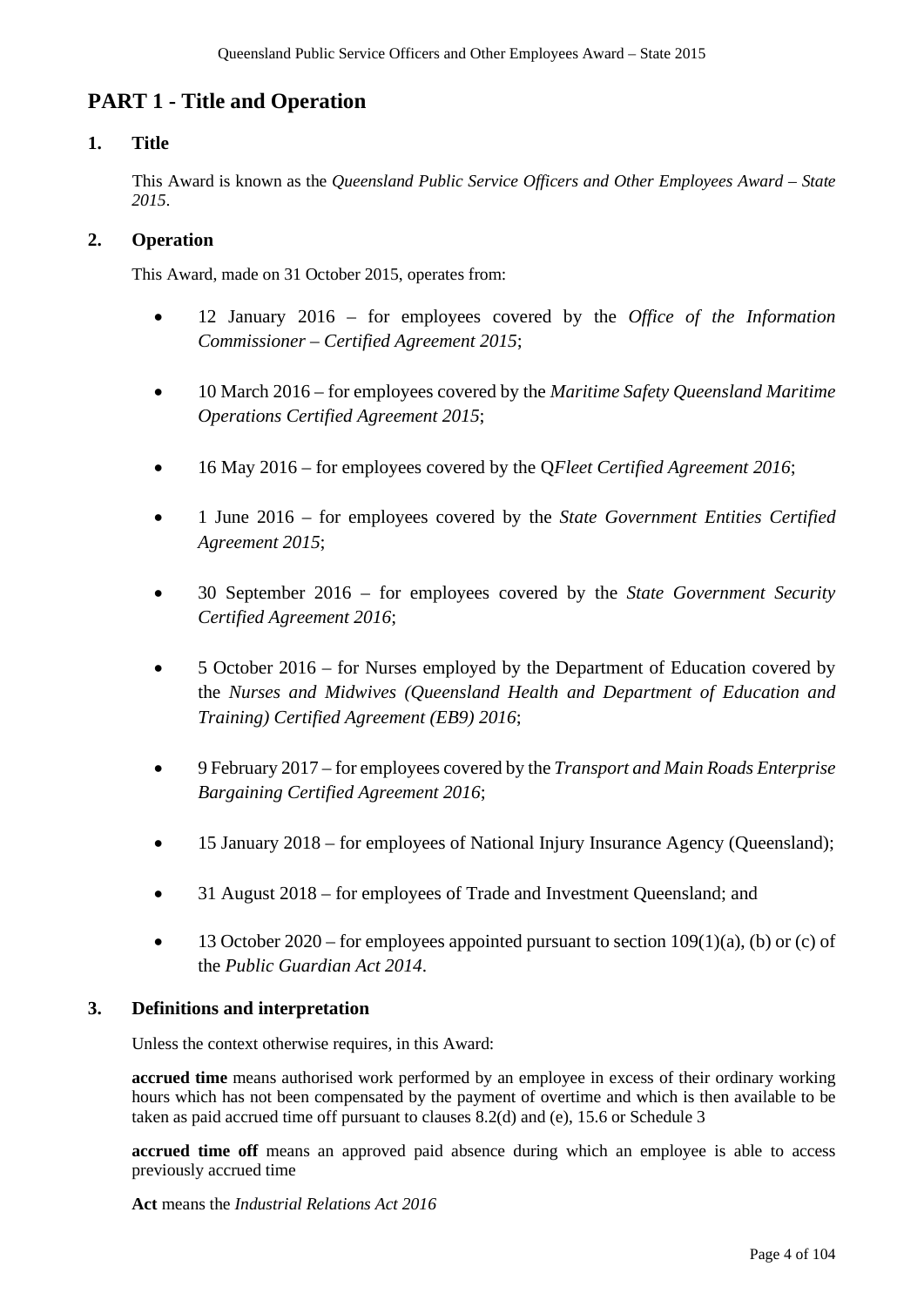**afternoon shift**, other than for the Crime and Corruption Commission, means any shift commencing at or after 1200 and at or before 1800. In the case of the Crime and Corruption Commission it means any shift commencing after 1000 and at or before 1800

**Australian Qualifications Framework (AQF)** means the national system of recognition for the issue of vocational qualifications

**chief executive** means a person appointed to that role pursuant to the provisions of one of the Acts mentioned in clause 4.1(a) or, for the purposes of this Award, such other person to whom the chief executive has delegated specific authorities

**classification level** comprises a minimum salary rate plus a number of increments in a particular stream through which employees will be eligible to progress

**Commission** means the Queensland Industrial Relations Commission

**Community Visitors** means employees appointed pursuant to section 109(1)(a), (b) or (c) of the *Public Guardian Act 2014.*

**continuous shift work** means work done by employees where the hours of work are regularly rotated in accordance with a shift roster covering 24 hours per day over a 7 day week

**Crime and Corruption Commission** is the name of the agency created by the *Crime and Corruption Act 2001*

**cultural centre** means one of the entities listed in Schedule 10

**day shift** means any shift worked as part of a non-continuous shift work system or a continuous shift work system which is not an afternoon shift or a night shift

**day work** means a single period of work (excluding a meal break) performed during the spread of ordinary hours which is not part of a non-continuous shift work or a continuous shift work system

**day worker** means a person who works day work

**department** means a department as defined in section 7 of the *Public Service Act 2008* or an agency, authority or entity however named created by, or referred to as being covered by, one of the Acts mentioned in clause 4.1(a)

**directive** means a ruling, or part of a ruling, made under section 53 or section 54 of the *Public Service Act 2008*

**employee** means a person appointed or engaged pursuant to one of the designated provisions in one of the Acts mentioned in clause 4.1(a)

**generic level statement** means a broad, concise statement of the duties, skills and responsibilities indicative of a given classification level

**increment** means for all employees an increase in salary from one paypoint to the next highest paypoint within a classification level

**majority of shift** means the day on which the major proportion of ordinary hours is worked where the starting and finishing times of that shift occur on different days

**National Injury Insurance Agency (Queensland)** is the name of the agency created by the National Injury Insurance Scheme (Queensland) Act 2016.

**night shift** means any shift commencing after 1800 and at or before 2400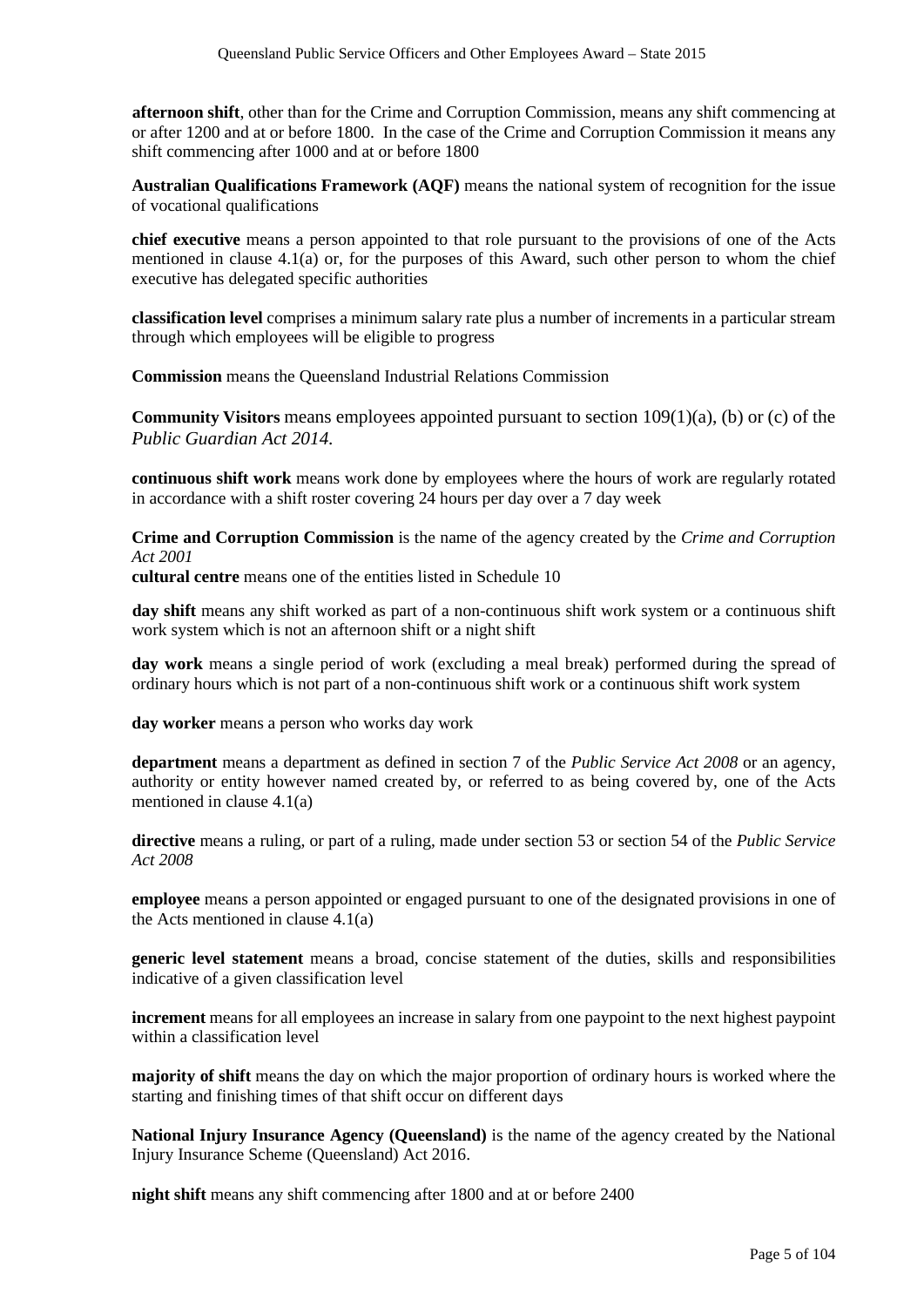**non-continuous shift work** means work regularly rotated in accordance with a roster which prescribes 2 or more shifts (day, afternoon or night) per day, but does not cover a 24 hour per day operation over a 7 day week (see continuous shift work)

**paypoint** means the specific rate of remuneration payable to employees within a classification level

**public holiday** has the same meaning as that provided in Schedule 5 of the Act

**public service officer** means an employee appointed pursuant to section 119 of the *Public Service Act 2008*

**QES** means the Queensland Employment Standards contained in Part 3 of Chapter 2 of the Act

**QRIDA** is the abbreviation of the name of the agency created by the *Rural and Regional Adjustment Act 1994* (*viz*: Queensland Rural and Industry Development Authority)

**Queensland Building and Construction Commission** means the Queensland Building and Construction Employing Office created by the *Queensland Building and Construction Commission Act 1991* 

**Residential Tenancies Authority** means the Residential Tenancies Employing Office created by the *Residential Tenancies and Rooming Accommodation Act 2008*

**rostered day off** means a day, other than a scheduled day off, on which an employee is not rostered for duty as a result of time accrued under the method of working ordinary hours implemented in accordance with clauses  $15.1(a)$  to (d), inclusive, or clause  $15.2$ 

**Safe Food Queensland** is the name of the agency created by the *Food Production (Safety) Act 2000* 

**scheduled day off** means:

- for an employee whose ordinary hours of duty are Monday to Friday: Saturday and Sunday
- for an employee whose ordinary hours of duty include a Saturday and/or Sunday: one of the two days each week, or four days each fortnight, that the employee is not rostered for duty in accordance with clause 15.1(f). Depending on the working arrangements, a Saturday and/or Sunday may also be a scheduled day off

**shift work** means work performed by an employee on day shift, afternoon shift or night shift, either solely or in any combination thereof, as part of a non-continuous shift work system or a continuous shift work system

**shift worker** means an employee who works shift work

**spread of ordinary hours** has the meaning ascribed to it in clause 15.3(a)

**Trade and Investment Queensland** is the name of the agency created by the *Trade and Investment Queensland Act 2013* 

**TOIL** means time off in lieu of payment for overtime

**union** means one of the industrial organisations of employees mentioned in clause 4.1(c)

#### **4. Coverage**

**4.1** This Award applies to: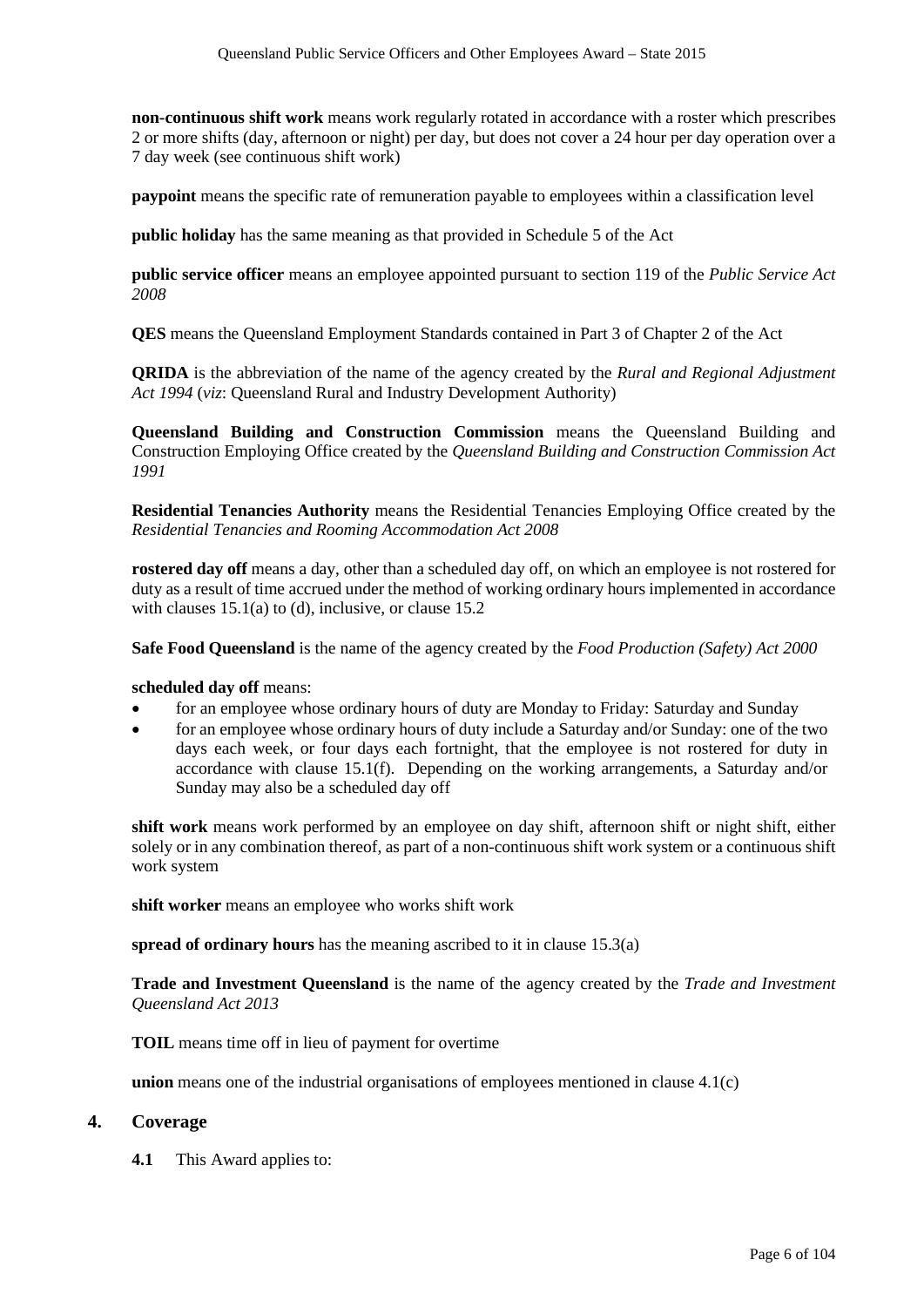- (a) (i) employees engaged in the public sector of the State of Queensland whose salaries or rates of pay are fixed by this Award and who are:
	- (A) appointed pursuant to section 119 or section 148 of the *Public Service Act 2008* or classified as an employee of the public service at the date of commencement of that Act; or
	- (B) appointed pursuant to section 254 of the *Crime and Corruption Act 2001*, other than employees appointed under a written contract of employment in accordance with section 254(4) of that Act; or
	- (C) appointed pursuant to section 15 of the *Food Production (Safety) Act 2000*; or
	- (D) appointed pursuant to section 29F of the *Queensland Building and Construction Commission Act 1991*; or
	- (E) appointed pursuant to section 497 of the *Residential Tenancies and Rooming Accommodation Act 2008*; or
	- (F) appointed pursuant to section 36 of the *Rural and Regional Adjustment Act 1994* or engaged pursuant to section 37 of the same Act; or
	- (G) appointed pursuant to section 63 of the *National Injury Insurance Scheme (Queensland) Act 2016*; or
	- (H) appointed pursuant to section 11 of the *Trade and Investment Queensland Act 2013*; or
	- (I) appointed pursuant to section 109(1)(a), (b) or (c) of the *Public Guardian Act 2014.*
	- (ii) employees employed by a Board of a cultural centre pursuant to:
		- (A) section 22 of the *Libraries Act 1998*; or
		- (B) section 21 of the *Queensland Art Gallery Act 1987*; or
		- (C) section 14 of the *Queensland Museum Act 1970*; and
- (b) each chief executive (however titled) of a government department, entity or cultural centre which employs employees covered by this Award in their capacity as the employer of such employees; and
- (c) the following industrial organisations of employees:
	- (i) Australian Institute of Marine and Power Engineers' Union of Employees, Queensland District;
	- (ii) Australian Maritime Officers Union Queensland Union of Employees;
	- (iii) Queensland Nurses and Midwives' Union of Employees;
	- (iv) The Association of Professional Engineers, Scientists and Managers, Australia, Queensland Branch, Union of Employees; and
	- (v) Together Queensland, Industrial Union of Employees,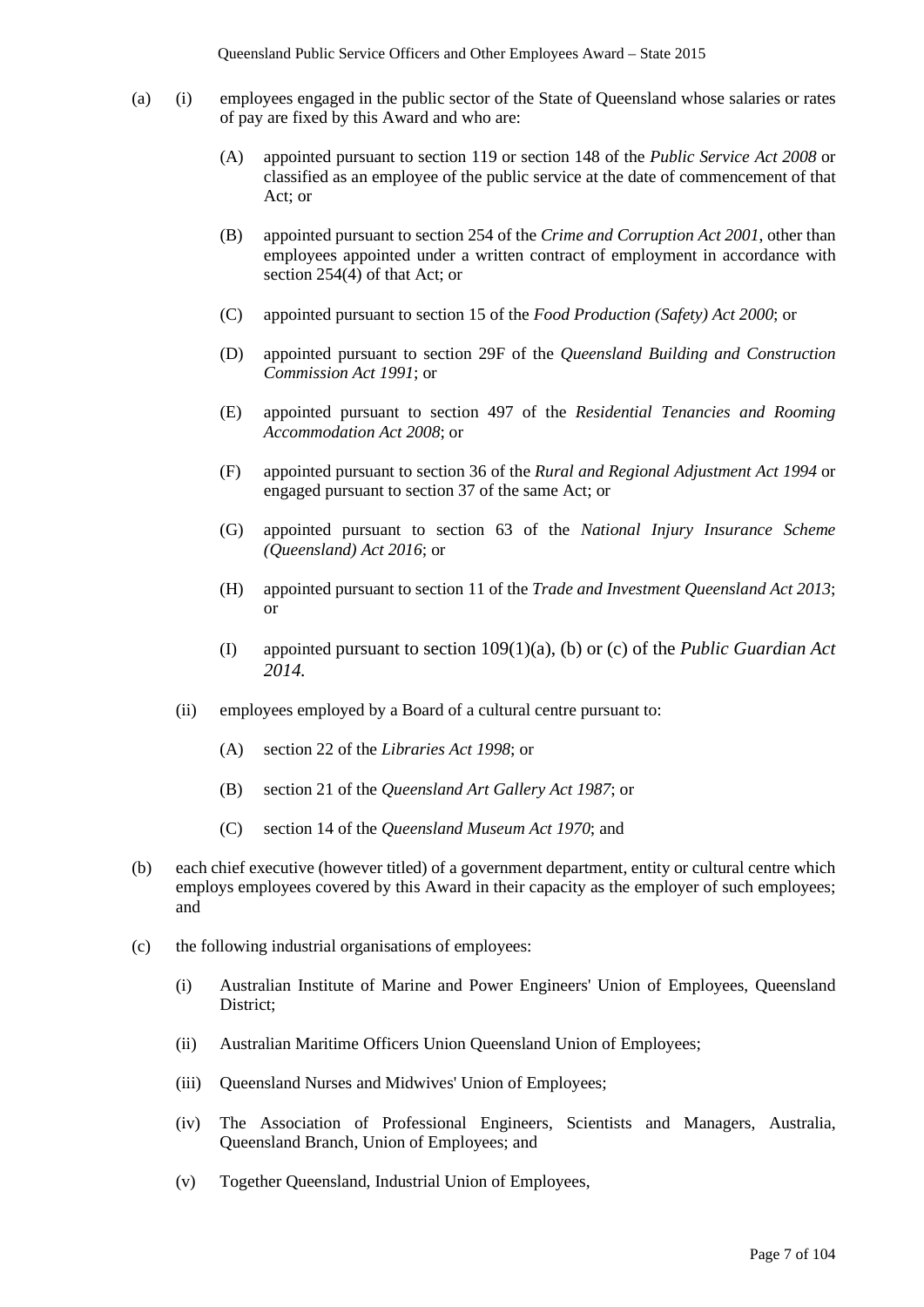to the exclusion of any other award.

**4.2** The provisions of this Award apply to all employees identified in clause 4.1(a). However, where a provision of a Schedule to this Award applies to a classification of employees or to employees of a department the provisions of the Schedule apply to the extent of any inconsistency.

## **5. The Queensland Employment Standards and this Award**

This Award together with the QES provide for a minimum safety net of enforceable conditions of employment for employees covered by this Award.

## **6. Enterprise flexibility and facilitative award provisions**

#### **6.1 Enterprise flexibility**

- (a) As part of a process of improvement in productivity and efficiency, discussion should take place at an enterprise level to provide more flexible working arrangements, improvement in the quality of working life, enhancement of skills, training and job satisfaction and to encourage consultative mechanisms across the workplace.
- (b) The consultative processes established in an enterprise in accordance with clause 6.1 may provide an appropriate mechanism for consideration of matters relevant to clause 6.1(a). Union delegates at the place of work may be involved in such discussions.
- (c) Any proposed genuine agreement reached between an employer and employees in an enterprise is contingent upon the agreement being submitted to the Commission in accordance with Chapter 4 of the Act and is to have no force or effect until approval is given.

#### **6.2 Procedures to implement facilitative award provisions**

Wherever facilitative provisions appear in this Award which allow for determination of the conditions of employment by agreement between the chief executive and the union, or the chief executive and the majority of employees affected, the following procedures shall apply:

- (a) Facilitative award provisions can be negotiated between management and employees who are directly affected by such proposals or between management and the union depending on the particular award provisions.
- (b) Employees may be represented by their local union delegate/s and shall have the right to be represented by their local union official/s.
- (c) Facilitative award provisions can only be implemented by agreement.
- (d) In determining the outcome from facilitative provisions neither party should unreasonably withhold agreement.
- (e) Agreement is defined as obtaining consent of greater than 50% of employees directly affected or of the union depending upon the particular award provisions.
- (f) Where a provision refers to agreement by the majority of employees affected, all employees directly affected shall be consulted. This consultation shall be undertaken where practicable as a group, or in groups. Should the consultation process identify employees with specific concerns which relate to either equity or occupational health and safety issues, such concerns may be catered for on an individual basis subject to operational requirements.
- (g) Any agreement reached must be documented and shall incorporate a review period.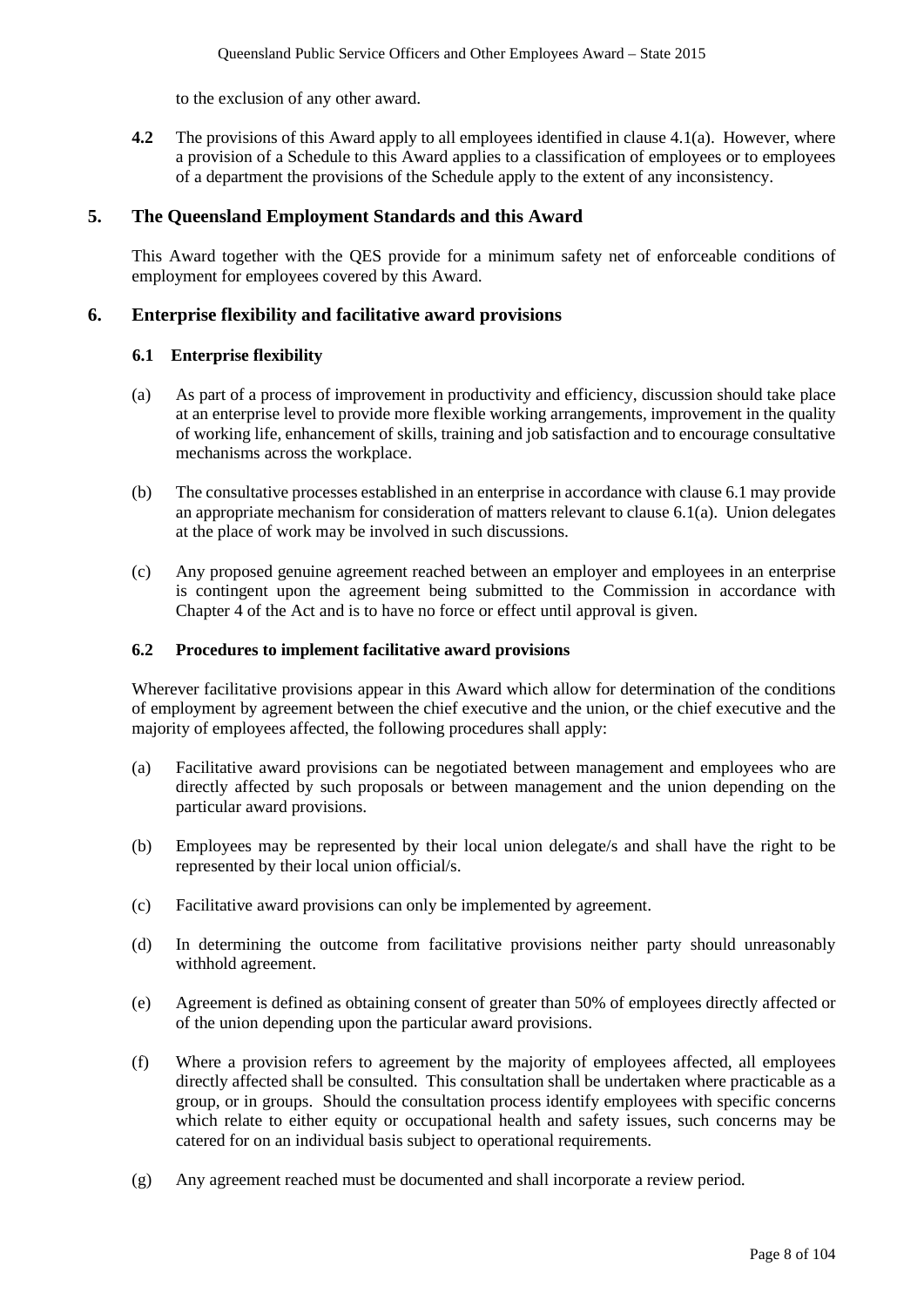(h) Where the agreement relates to either the working of ordinary hours on other than a Monday to Friday basis, the introduction of shift work or a change to the shift roster, the relevant union/s are to be notified in writing at least one week in advance of agreement being sought.

## **PART 2 - Dispute Resolution**

## **7. Dispute resolution**

## **7.1 Prevention and settlement of disputes - Award matters**

- (a) The objectives of this procedure are the avoidance and resolution of any disputes over matters covered by this Award by measures based on the provision of information and explanation, consultation, co-operation and negotiation.
- (b) Subject to legislation, while the dispute procedure is being followed normal work is to continue except in the case of a genuine safety issue. The *status quo* existing before the emergence of a dispute is to continue whilst the procedure is being followed. No party shall be prejudiced as to the final settlement by the continuation of work.
- (c) There is a requirement for management to provide relevant information and explanation and consult with the appropriate employee representatives.
- (d) In the event of any disagreement between the parties as to the interpretation or implementation of this Award, the following procedures shall apply:
	- (i) the matter is to be discussed by the employee's union representative and/or the employee/s concerned (where appropriate) and the immediate supervisor in the first instance. The discussion should take place within 24 hours and the procedure should not extend beyond 7 days;
	- (ii) if the matter is not resolved as per clause  $7.1(d)(i)$ , it shall be referred by the union representative and/or the employee/s to the appropriate management representative who shall arrange a conference of the relevant parties to discuss the matter. This process should not extend beyond 7 days;
	- (iii) if the matter remains unresolved it may be referred to the chief executive for discussion and appropriate action. This process should not exceed 14 days;
	- (iv) if the matter is not resolved then it may be referred by either party to the Commission.
- (e) Nothing contained in this procedure shall prevent a union or the employer from intervening in respect of matters in dispute should such action be considered conducive to achieving resolution.

#### **7.2 Employee grievance procedures - other than Award matters**

- (a) The objectives of the procedure are to promote the prompt resolution of grievances by consultation, co-operation and discussion to reduce the level of disputation and to promote efficiency, effectiveness and equity in the workplace.
- (b) The following procedure applies to all industrial matters within the meaning of the Act:
	- Stage 1: In the first instance the employee shall inform such employee's immediate supervisor of the existence of the grievance and they shall attempt to solve the grievance. It is recognised that an employee may exercise the right to consult such employee's union representative during the course of Stage 1.
	- Stage 2: If the grievance remains unresolved, the employee shall refer the grievance to the next in line management ("the manager"). The manager will consult with the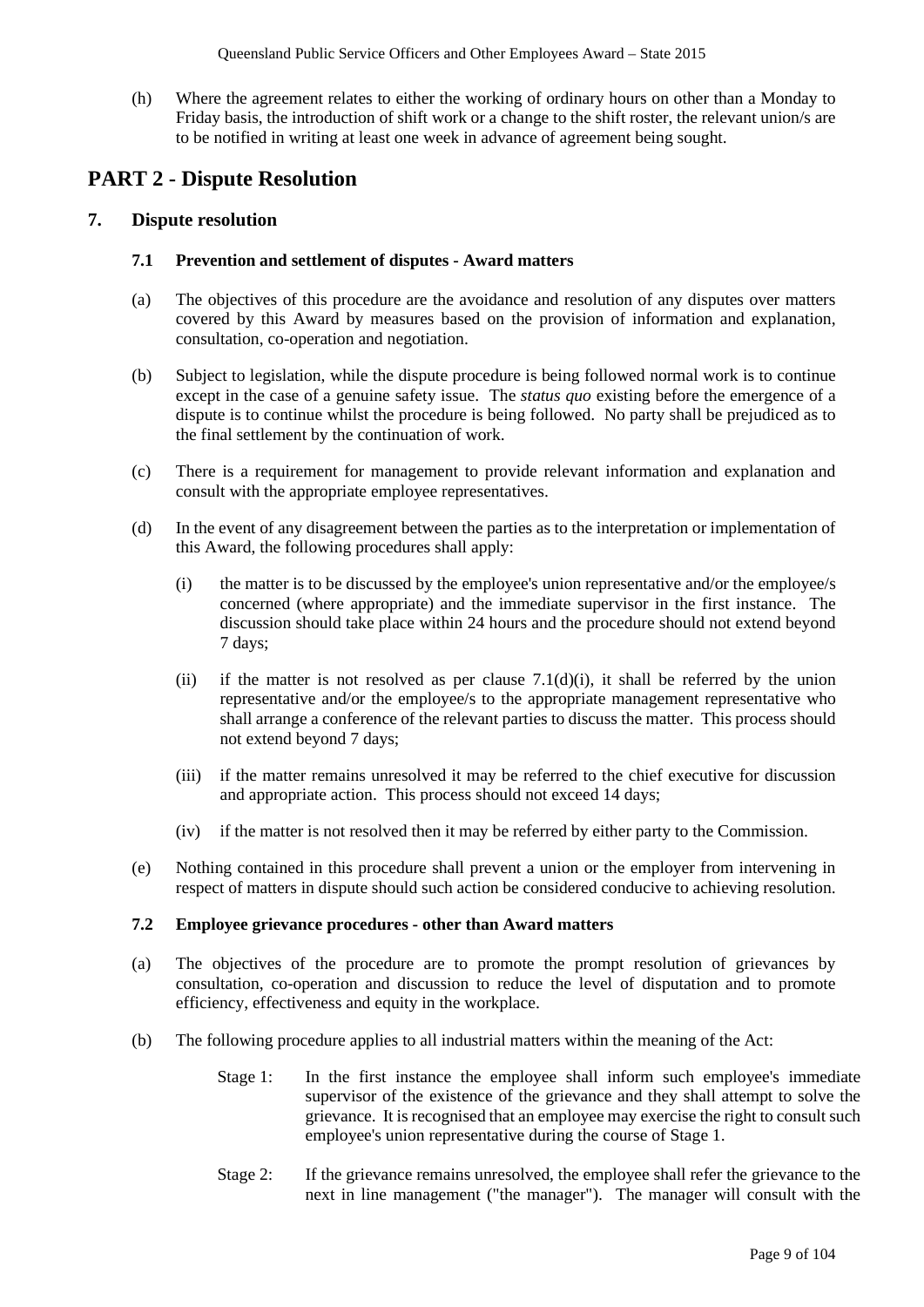relevant parties. The employee may exercise the right to consult or be represented by such employee's union representative during the course of Stage 2.

- Stage 3: If the grievance is still unresolved, the manager will advise the chief executive and the aggrieved employee may submit the matter in writing to the chief executive if such employee wishes to pursue the matter further. If desired by either party the matter shall also be notified to the relevant union.
- (c) The chief executive shall ensure that:
	- (i) the aggrieved employee or such employee's union representative has the opportunity to present all aspects of the grievance; and
	- (ii) the grievance shall be investigated in a thorough, fair and impartial manner.
- (d) The chief executive may appoint another person to investigate the grievance. The chief executive may consult with the relevant union in appointing an investigator. The appointed person shall be other than the employee's supervisor or manager.
- (e) If the matter is notified to the union, the investigator shall consult with the union during the course of the investigation. The chief executive shall advise the employee initiating the grievance, such employee's union representative and any other employee directly concerned of the determinations made as a result of the investigation of the grievance.
- (f) The procedure is to be completed in accordance with the following time frames unless the parties agree otherwise:
	- Stage 1: Discussions should take place between the employee and such employee's supervisor within 24 hours and the procedure shall not extend beyond 7 days.
	- Stage 2: Not to exceed 7 days.
	- Stage 3: Not to exceed 14 days.
- (g) If the grievance is not settled the matter may be referred to the Commission by the employee or the union.
- (h) Subject to legislation, while the grievance procedure is being followed normal work is to continue except in the case of a genuine safety issue. The *status quo* existing before the emergence of a grievance or dispute is to continue while the procedure is being followed. No party shall be prejudiced as to the final settlement by the continuation of work.
- (i) Where the grievance involves allegations of sexual harassment an employee should commence the procedure at Stage 3.

## **PART 3 - Types of Employment, Consultation and Termination of Employment**

#### **8. Types of employment**

An employee may be employed on a full-time, part-time or casual basis.

#### **8.1 Full-time employment**

A full-time employee is one who is engaged to work an average of 36.25 hours per week, unless 38 hours or 32.5 hours is specified elsewhere in this Award.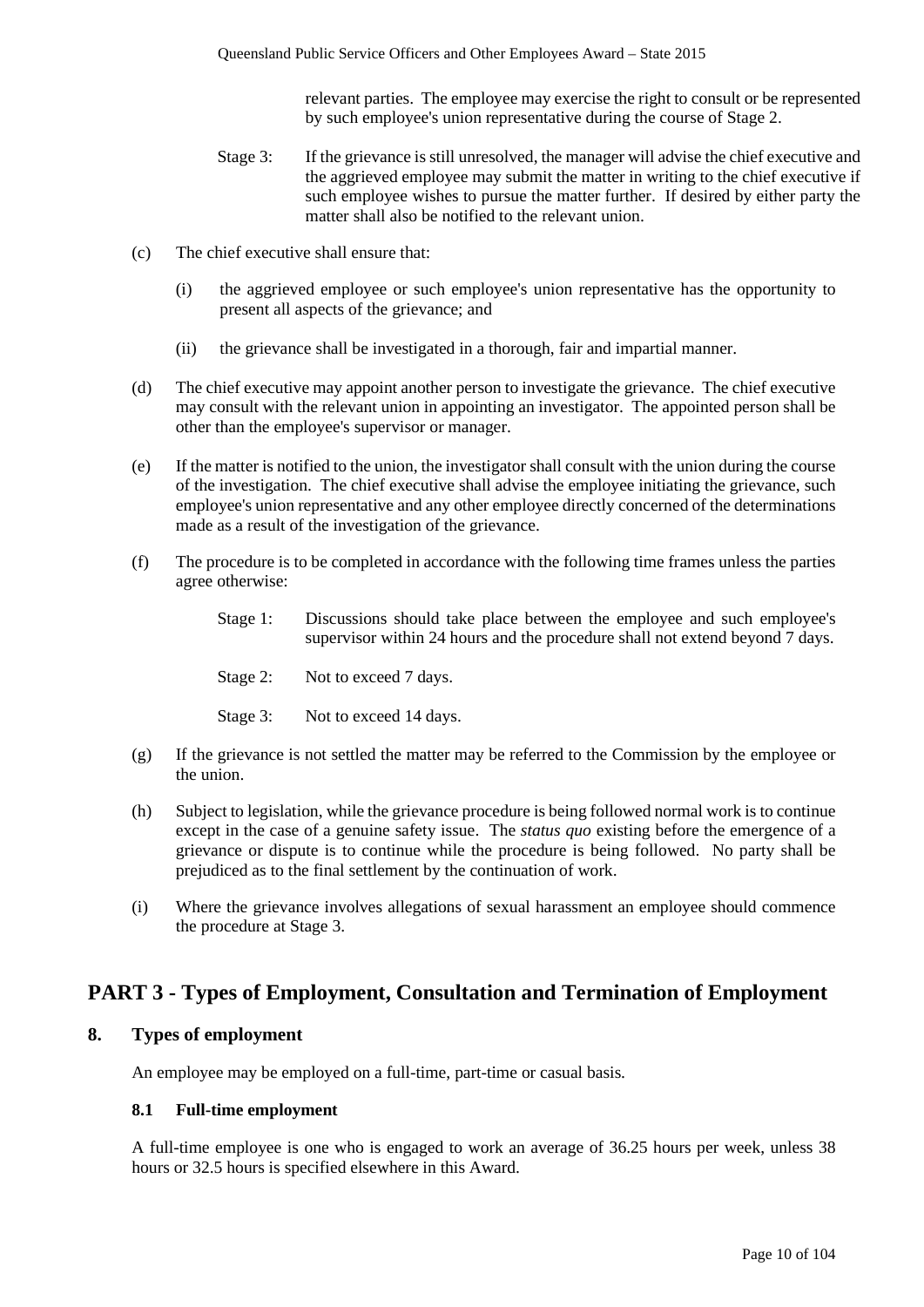#### **8.2 Part-time employment**

- (a) A part-time employee is an employee who:
	- (i) is engaged to work a regular pattern of ordinary hours each fortnight which are less than the ordinary hours worked by an equivalent full-time employee; and
	- (ii) receives, on a *pro rata* basis, the same salary and conditions of employment to those of an equivalent full-time employee who performs the same kind of work.
- (b) For each ordinary hour worked a part-time employee shall be paid no less than:
	- (i) 1/72.5th of the minimum fortnightly rate of pay for their classification where an equivalent full-time employee's ordinary hours of work are 36.25 hours per week; or
	- (ii) 1/76th of the minimum fortnightly rate of pay for their classification where an equivalent full-time employee's ordinary hours of work are 38 hours per week; or
	- (iii) 1/65th of the minimum fortnightly rate of pay for their classification where an equivalent full-time employee's ordinary hours of work are 32.5 hours per week.
- (c) The minimum payment on any day when work is performed shall be for 2 hours' work or other minimum payment as prescribed in the table below, to be made in respect to each engagement:

| Department, classification, group or area | Minimum engagement<br>per day |  |
|-------------------------------------------|-------------------------------|--|
| <b>Residential Tenancies Authority</b>    |                               |  |
| all part-time employees                   | 4 hours                       |  |

- (d) Additional ordinary hours
	- (i) By mutual agreement with their employer, a part-time employee may elect to work additional ordinary hours above their regular hours, up to and including full-time equivalent hours. The additional hours so worked are also to be taken into account in the *pro rata*  calculation of all entitlements.
	- (ii) Any such additional hours are to be treated as follows:
		- (A) day workers additional hours worked within the spread of ordinary hours prescribed in clause 15.3 are to be either paid for at the ordinary hourly rate or credited as accrued time as prescribed in clause 8.2(e);
		- (B) shift workers to be paid for at the ordinary hourly rate.
- (e) Additional ordinary hours where flexible working hours arrangements apply
	- (i) Subject to clause 8.2(e)(ii), where organisational hours of work arrangements (i.e. flexible working hours arrangements) as prescribed in clause 15.6 and Schedule 3 of this Award apply to a part-time employee working day work, any additional ordinary hours worked above 7.25 hours and up to 9.5 hours on any one day shall be credited as accrued time.
	- (ii) Where any such additional hours are performed on a day not ordinarily worked by the part-time employee working day work as part of their regular work pattern:
		- (A) such additional ordinary hours to a total of 7.25 ordinary working hours per day shall be paid for at the ordinary hourly rate which shall be taken into account in the *pro*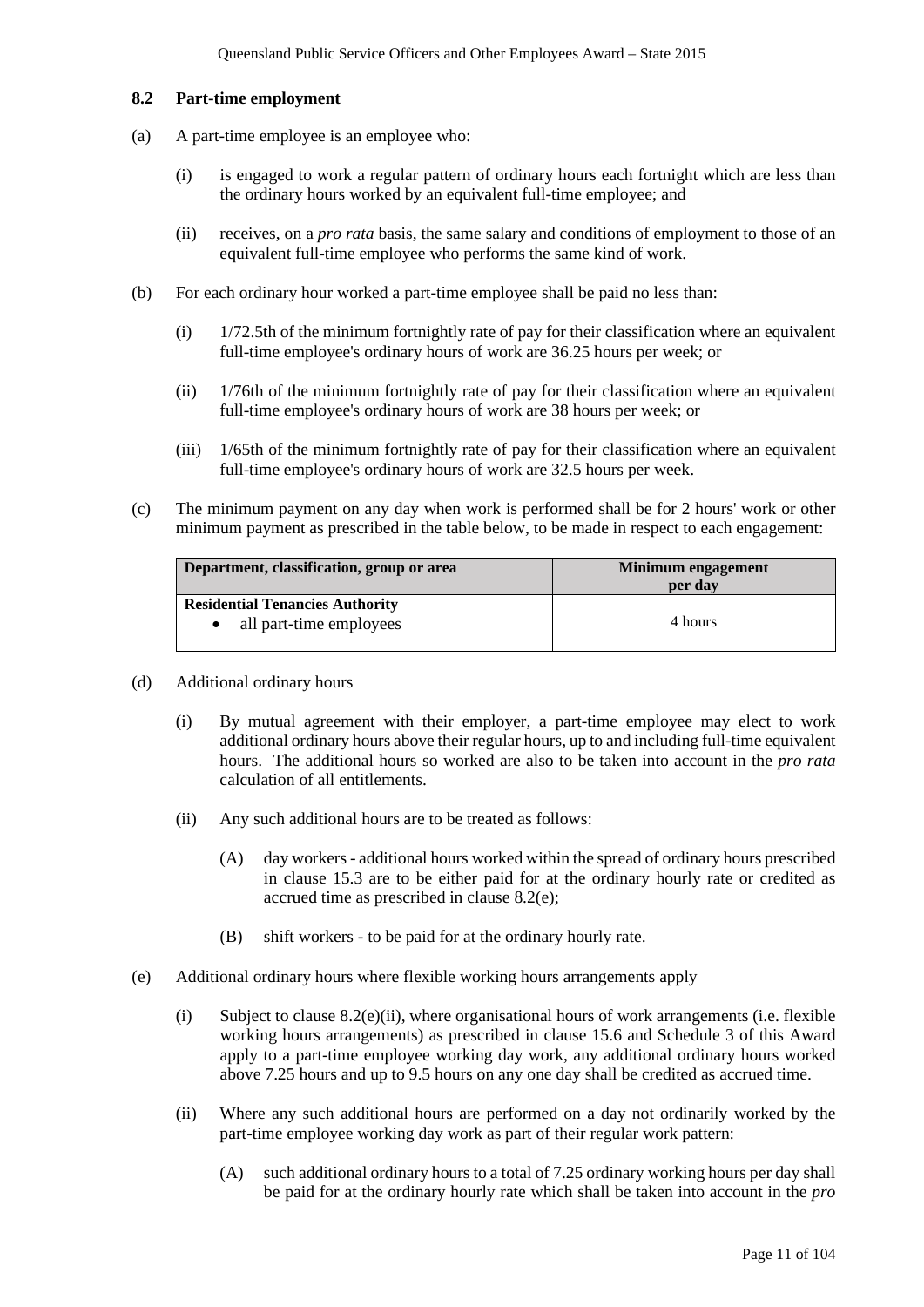*rata* calculation of all entitlements **or**, at the election of the employee, be credited as accrued time; and

- (B) such additional ordinary hours that exceed a total of 7.25 ordinary working hours per day shall be credited as accrued time.
- (f) Subject to clauses 8.2(d) and (e) all time worked by a part-time employee in excess of the agreed hours on any one day or, in the case of a day worker, outside the spread of ordinary hours of duty prescribed in clause 15.3, is to be paid at the appropriate overtime rate prescribed in clauses 18.2 or 18.3, as the case may be.
- (g) Part-time employees are eligible for payment of salary increments in accordance with the provisions of clause 12.9(a)(i).

#### **8.3 Casual employment**

- (a) (i) A casual employee is an employee who is engaged and paid as such.
	- (ii) A casual employee cannot be employed to work more ordinary hours than are worked by an equivalent full-time employee each week or fortnight, as the case may be.
- (b) A casual employee is entitled to receive, on a *pro rata* basis, the same pay and conditions of employment, other than leave entitlements, to those of an equivalent full-time employee who performs the same kind of work.
- (c) For each hour worked a casual employee shall be paid no less than:
	- (i) 1/72.5th of the minimum fortnightly rate of pay for their classification where an equivalent full-time employee's ordinary hours of work are 36.25 hours per week; or
	- (ii) 1/76th of the minimum fortnightly rate of pay for their classification where an equivalent full-time employee's ordinary hours of work are 38 hours per week; or
	- (iii) 1/65th of the minimum fortnightly rate of pay for their classification where an equivalent full-time employee's ordinary hours of work are 32.5 hours per week,

plus a casual loading of 23%.

(d) Each casual, engagement stands alone with a minimum payment as for 2 hours' work, or other minimum payment as described in the table below, to be made in respect to each engagement:

|      | Department, classification, group or area          | Minimum engagement per day     |
|------|----------------------------------------------------|--------------------------------|
| (i)  | Department of Agriculture<br>and                   |                                |
|      | <b>Fisheries</b>                                   |                                |
|      |                                                    |                                |
|      | casual Plant Health Inspectors<br>$\circ$          | 1 hour, for actual work        |
|      |                                                    | performed on inspections       |
| (ii) | Department of Child Safety, Youth and              |                                |
|      | Women                                              |                                |
|      |                                                    |                                |
|      | – Youth<br><b>Convenors</b><br>Justice<br>$\Omega$ | Where the work performed       |
|      | Conferencing                                       | relates to telephone calls and |
|      |                                                    | administrative work associated |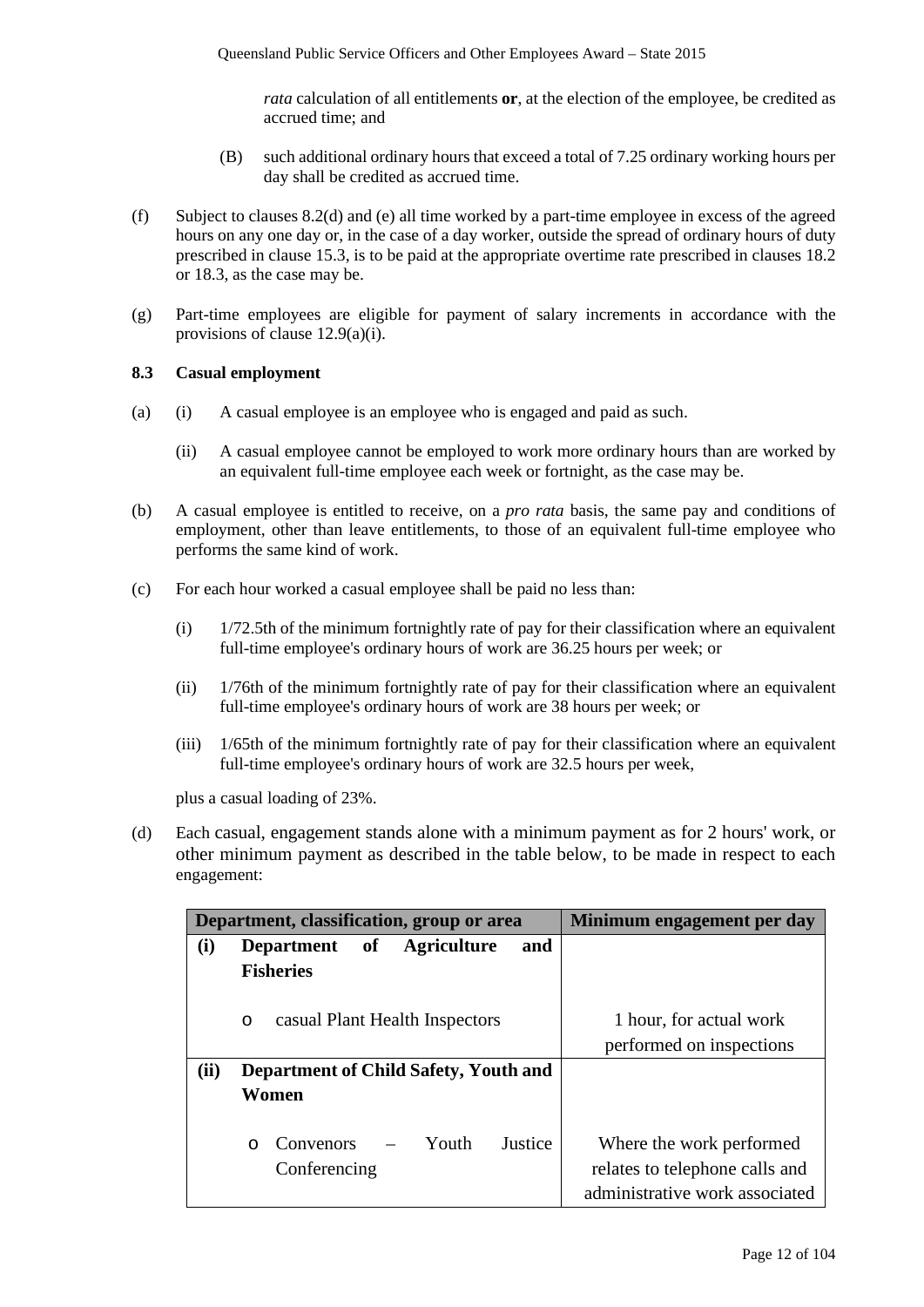|       |                                          | with ongoing conferences with  |
|-------|------------------------------------------|--------------------------------|
|       |                                          | clients, such work will be     |
|       |                                          | remunerated at the appropriate |
|       |                                          | rate based on the actual time  |
|       |                                          | worked.                        |
| (iii) | Department of Justice and Attorney-      |                                |
|       | <b>General:</b>                          |                                |
|       | Supreme and District Court Bailiffs<br>O | 4 hours worked                 |
| (iv)  | <b>Office of the Public Guardian:</b>    |                                |
|       | <b>Community Visitors</b><br>O           | hour                           |

- (e) The casual loading of 23% is paid instead of annual leave, paid personal/carer's leave, notice of termination, redundancy benefits and the other attributes of full-time or part-time employment. The loading constitutes part of the casual employee's salary for the purpose of calculating overtime, weekend penalties, public holiday and shift payments, where relevant.
- (f) Casual employees are eligible for payment of salary increments in accordance with the provisions of clause  $12.9(a)(ii)$ .
- (g) The long service leave entitlement of casual employees is recorded in clause 22.

## **8.4 Probationary employment**

- (a) Except where the employer and an employee agree to a different period or no period of probation prior to commencement of employment, the engagement of a full-time or part-time employee will in the first instance be subject to a probationary period of three months duration. If a period of probation of longer than three months is agreed, it must:
	- (i) be agreed in writing; and
	- (ii) be a reasonable period having regard to the nature and circumstances of the employment.
- (b) The employer may terminate the employment of an employee who is on probation at any time during the probationary period.
- (c) Where an employee's service is considered satisfactory or where an employee's service exceeds the designated probationary period or agreed extension the employee's appointment will be deemed to be confirmed.

## **8.5 Anti-discrimination**

- (a) In fulfilling their obligations under this Award, the parties must take reasonable steps to ensure that neither the Award provisions nor their operation are directly or indirectly discriminatory in their effects. Discrimination includes:
	- (i) discrimination on the basis of sex, relationship status, family responsibilities, pregnancy, parental status, breastfeeding, age, race, impairment, religious belief or religious activity,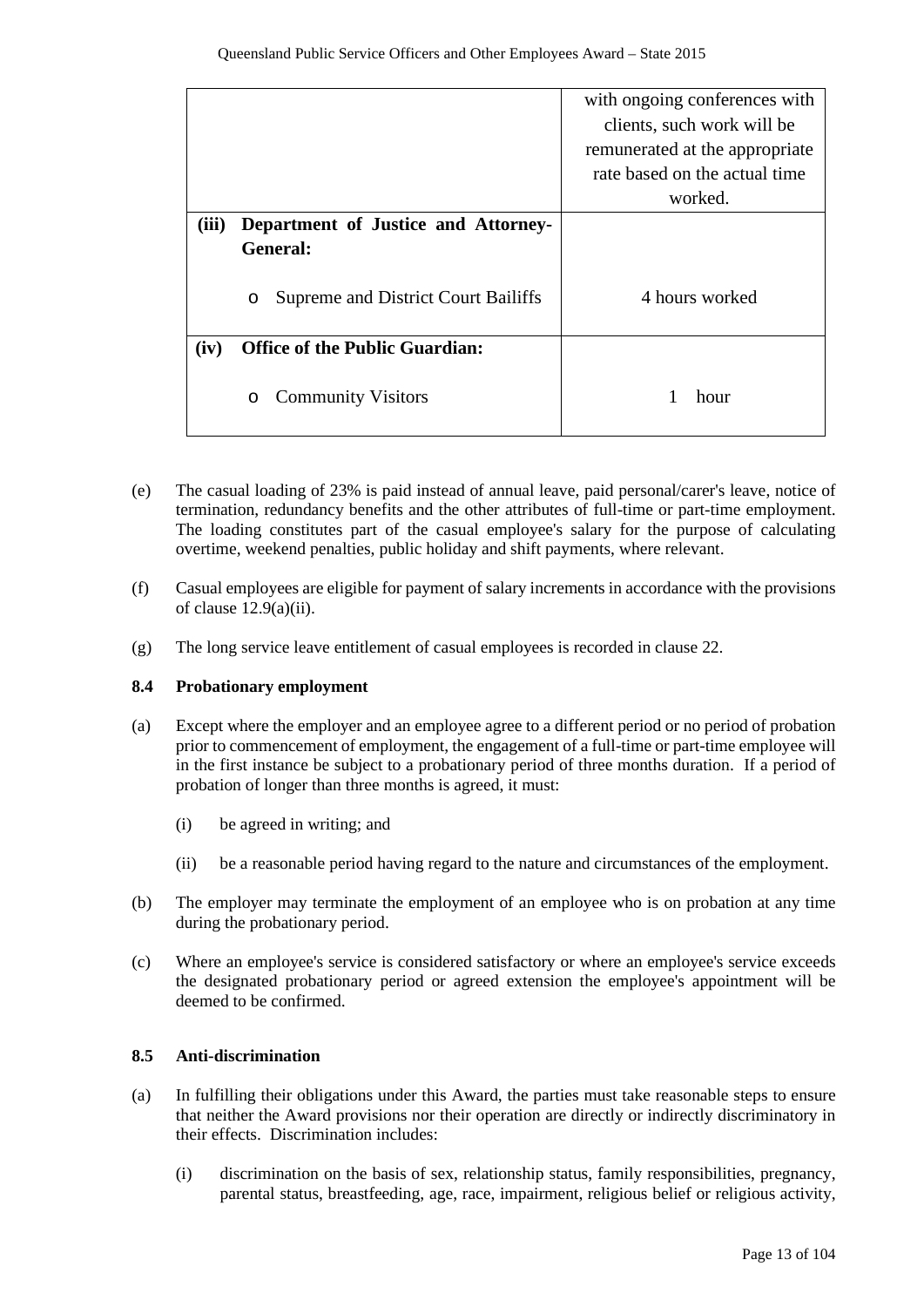political belief or activity, trade union activity, lawful sexual activity, gender identity, sexuality and association with, or in relation to, a person identified on the basis of any of the above attributes;

- (ii) sexual harassment; and
- (iii) racial and religious vilification.
- (b) Nothing in clause 8.5 is to be taken to affect:
	- (i) any different treatment (or treatment having different outcomes) which is specifically exempted under the *Anti-Discrimination Act 1991*;
	- (ii) an employee, employer or registered organisation, pursuing matters of discrimination, including by application to the Australian Human Rights Commission/Anti-Discrimination Commission Queensland.

#### **9. Termination of employment**

#### **9.1 Notice of termination by an employer**

Notice of termination by an employer is provided for in Division 13 of the QES. Clauses 9.2 to 9.5 supplement the QES provisions.

### **9.2 Notice of termination by an employee**

Unless otherwise agreed between the employer and an employee the notice of termination required by an employee, other than a casual employee, will be 2 weeks or 2 weeks' salary forfeited in lieu. If an employee fails to give the required notice the employer will have the right to withhold monies due to the employee with a maximum amount equal to the ordinary time rate of salary for the period of notice not provided.

#### **9.3 Notice cannot be offset**

In the absence of mutual agreement between the employer and the employee, annual leave or any part thereof cannot be considered as or nominated as notice for the purpose of giving notice of termination of employment.

#### **9.4 Job search entitlement**

Where an employer has given notice of termination to an employee for reasons other than redundancy, the employee must be allowed up to one day's time off without loss of pay for the purpose of seeking other employment. The time off is to be taken at times that are convenient to the employee after consultation with the employer.

#### **9.5 Statement of employment**

An employer shall, in the event of termination of employment, provide upon request to an employee who has been terminated a written statement specifying the period of employment and the classification or type of work performed by the employee.

## **10. Redundancy**

#### **10.1 Redundancy pay**

Redundancy pay is provided for in Division 13 of the QES. Clauses 10.2 to 10.9 supplement the QES provisions.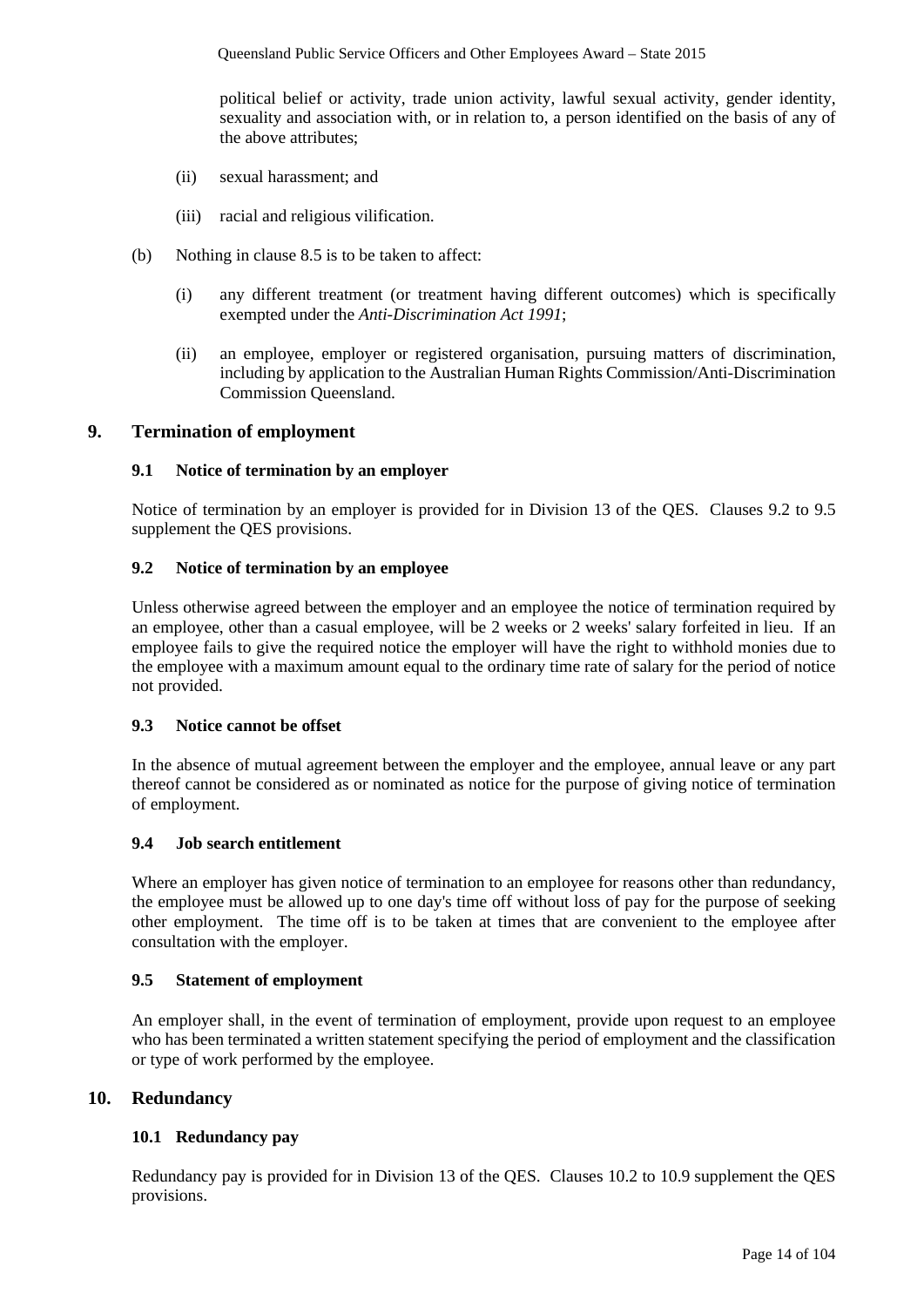*Note: Where a directive about redundancy and retrenchment covers an employee, the provisions of the directive apply to the employee to the extent it provides a more generous entitlement.*

#### **10.2 Consultation before termination**

- (a) Where an employer decides that the employer no longer wishes the job an employee/s has been doing to be done by anyone, and this is not due to the ordinary and customary turnover of labour, and that decision may lead to termination of employment, the employer shall consult the employee/s directly affected and, where relevant, their union/s.
- (b) The consultation shall take place as soon as it is practicable after the employer has made a decision which will invoke the provisions of clause 10.2(a) and shall cover the reasons for the proposed terminations and measures to avoid or minimise the terminations and/or their adverse effects on the employee/s concerned.
- (c) For the purpose of the consultation the employer shall, as soon as practicable, provide in writing to the employee/s concerned and, where relevant, their union/s, all relevant information about the proposed terminations including the reasons for the proposed terminations, the number and categories of employees likely to be affected, the number of workers normally employed and the period over which the terminations are likely to be carried out.
- (d) Notwithstanding the provision of clause 10.2(c), the employer shall not be required to disclose confidential information, the disclosure of which would be adverse to the employer's interests.

#### **10.3 Transfer to lower paid duties**

- (a) Where an employee is transferred to lower paid duties by reason of redundancy the employee shall be entitled to the same period of notice of transfer as the employee would have been entitled to if the employee's employment had been terminated under the redundancy pay provisions of the QES.
- (b) The employer may, at the employer's option, make payment in lieu thereof of an amount equal to the difference between the former amounts the employer would have been liable to pay and the new lower amount the employer is liable to pay the employee for the number of weeks of notice still owing.
- (c) The amounts must be worked out on the basis of:
	- (i) the ordinary working hours to be worked by the employee; and
	- (ii) the amounts payable to the employee for the hours including, for example, allowances, loadings and penalties; and
	- (iii) any other amounts payable under the employee's employment contract.

#### **10.4 Employee leaving during notice period**

An employee given notice of termination in circumstances of redundancy may terminate their employment during the period of notice. The employee is entitled to receive the benefits and payments they would have received under this clause had they remained in employment until the expiry of the notice, but is not entitled to payment instead of notice.

#### **10.5 Job search entitlement**

(a) An employee given notice of termination in circumstances of redundancy must be allowed up to one day's time off without loss of pay during each week of notice for the purpose of seeking other employment.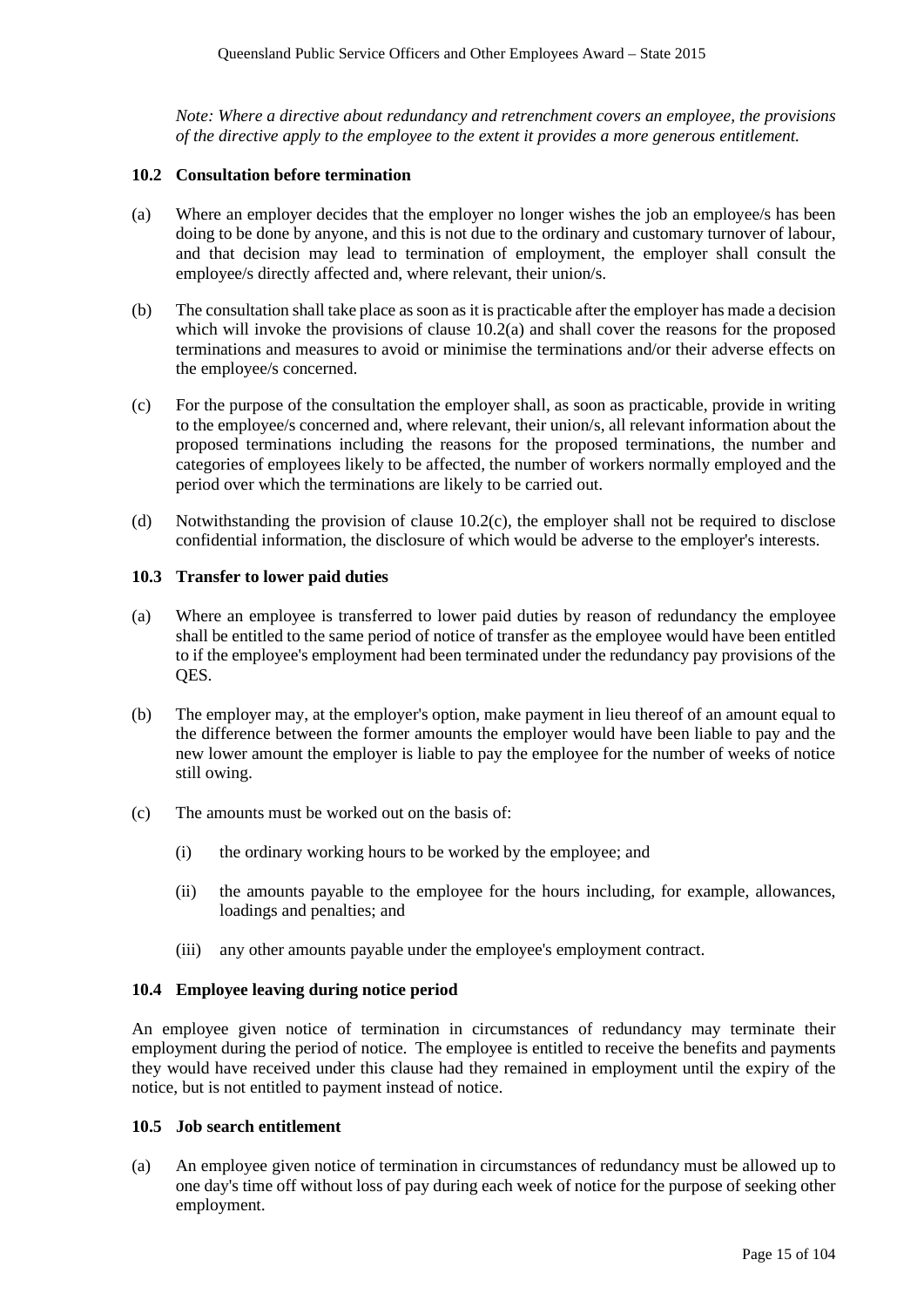- (b) If the employee has been allowed paid leave for more than one day during the notice period for the purpose of seeking other employment the employee must, at the request of the employer, produce proof of attendance at an interview or the employee will not receive payment for the time absent. For this purpose a statutory declaration will be sufficient.
- (c) Clause 10.5 applies instead of clause 9.4 in cases of redundancy.

#### **10.6 Transmission of business**

- (a) Where a business is, whether before or after the date of commencement of this Award, transmitted from the employer (transmittor) to another employer (transmittee) and an employee who at the time of such transmission was an employee of the transmittor of the business becomes an employee of the transmittee:
	- (i) the continuity of the employment of the employee shall be deemed not to have been broken by reason of such transmission; and
	- (ii) the period of employment which the employee has had with the transmittor or any prior transmittor shall be deemed to be service of the employee with the transmittee.
- (b) In clauses 10.6 and 10.7, 'business' includes trade, process, business or occupation and includes a part or subsidiary (which means a corporation that would be taken to be a subsidiary under the Corporations Law, whether or not the Corporations Law applies in the particular case) of any such business and 'transmission' includes transfer, conveyance, assignment or succession whether by agreement or by operation of law and 'transmitted' has a corresponding meaning.

### **10.7 Exemption where transmission of business**

The provisions of clause 10.6 are not applicable where a business is, before or after the date of the commencement of this Award, transmitted from the employer (transmittor) to another employer (transmittee) in any of the following circumstances:

- (a) where the employee accepts employment with the transmittee which recognises the period of continuous service which the employee had with the transmittor and any prior transmittor to be continuous service of the employee with the transmittee; or
- (b) where the employee rejects an offer of employment with the transmittee:
	- (i) in which the terms and conditions are substantially similar and no less favourable, considered on an overall basis, than the terms and conditions applicable to the employee at the time of ceasing employment with the transmittor; and
	- (ii) which recognises the period of continuous service which the employee had with the transmittor and any prior transmittor to be continuous service of the employee with the transmittee.

#### **10.8 Alternative employment**

An employer, in a particular case, may make application to the Commission to have the general severance pay prescription amended if the employer obtains acceptable alternative employment for an employee.

#### **10.9 Employees exempted**

Clauses 10.1 to 10.8 shall not apply: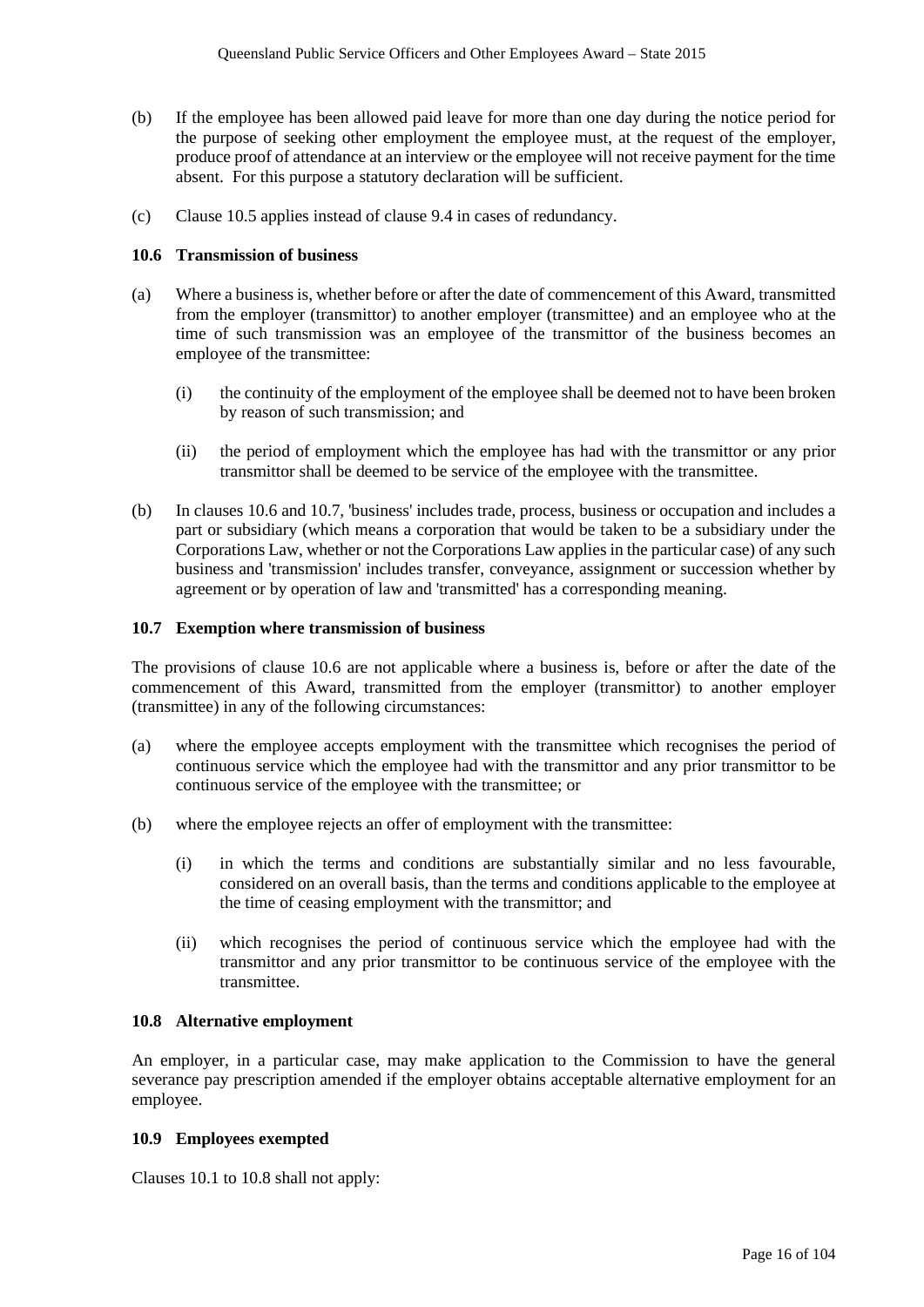- (a) where employment is terminated as a consequence of misconduct on the part of the employee; or
- (b) to an employee engaged for a specific period or task/s; or
- (c) to a casual employee; or
- (d) to an employee with less than one year's continuous service, in which case the general obligation on the employer should be no more than to give the relevant employee an indication of the impending redundancy at the first reasonable opportunity and to take such steps as may be reasonable to facilitate the obtaining by the employee of suitable alternative employment.

#### **11. Consultation - Introduction of changes**

#### **11.1 Employer's duty to notify**

- (a) Where an employer decides to introduce changes in production, program, organisation, structure or technology that are likely to have significant effects on employees, the employer shall notify the employees who may be affected by the proposed changes and, where relevant, their union/s.
- (b) 'Significant effects' includes termination of employment; major changes in the composition, operation or size of the employer's workforce or in the skills required; the elimination or diminution of job opportunities or job tenure; the alteration of hours of work; the need for retraining or transfer of employees to other work or locations and the restructuring of jobs.
- (c) Where the Award makes provision for alteration of any of the matters referred to in clauses 11.1(a) and (b) an alteration shall be deemed not to have significant effect.

## **11.2 Employer's duty to consult over change**

- (a) The employer shall consult the employees affected and, where relevant, their union/s about the introduction of the changes, the effects the changes are likely to have on employees (including the number and categories of employees likely to be dismissed, and the time when, or the period over which, the employer intends to carry out the dismissals) and ways to avoid or minimise the effects of the changes (e.g. by finding alternate employment).
- (b) The consultation must occur as soon as practicable after making the decision referred to in clause 11.1.
- (c) For the purpose of such consultation the employer shall provide in writing to the employees concerned and, where relevant, their union/s, all relevant information about the changes including the nature of the changes proposed, the expected effects of the changes on employees, and any other matters likely to affect employees.
- (d) Notwithstanding the provision of clause 11.2(c) the employer shall not be required to disclose confidential information, the disclosure of which would be adverse to the employer's interests.

## **PART 4 - Minimum Salary Levels, Allowances and Related Matters**

*(Note: The wage rates and salary levels prescribed in this Award do not apply to employees to whom the provisions of Schedule 2 (Supported Wage System) apply.)*

## **12. Classifications and minimum salary levels**

#### **12.1 Classification structure**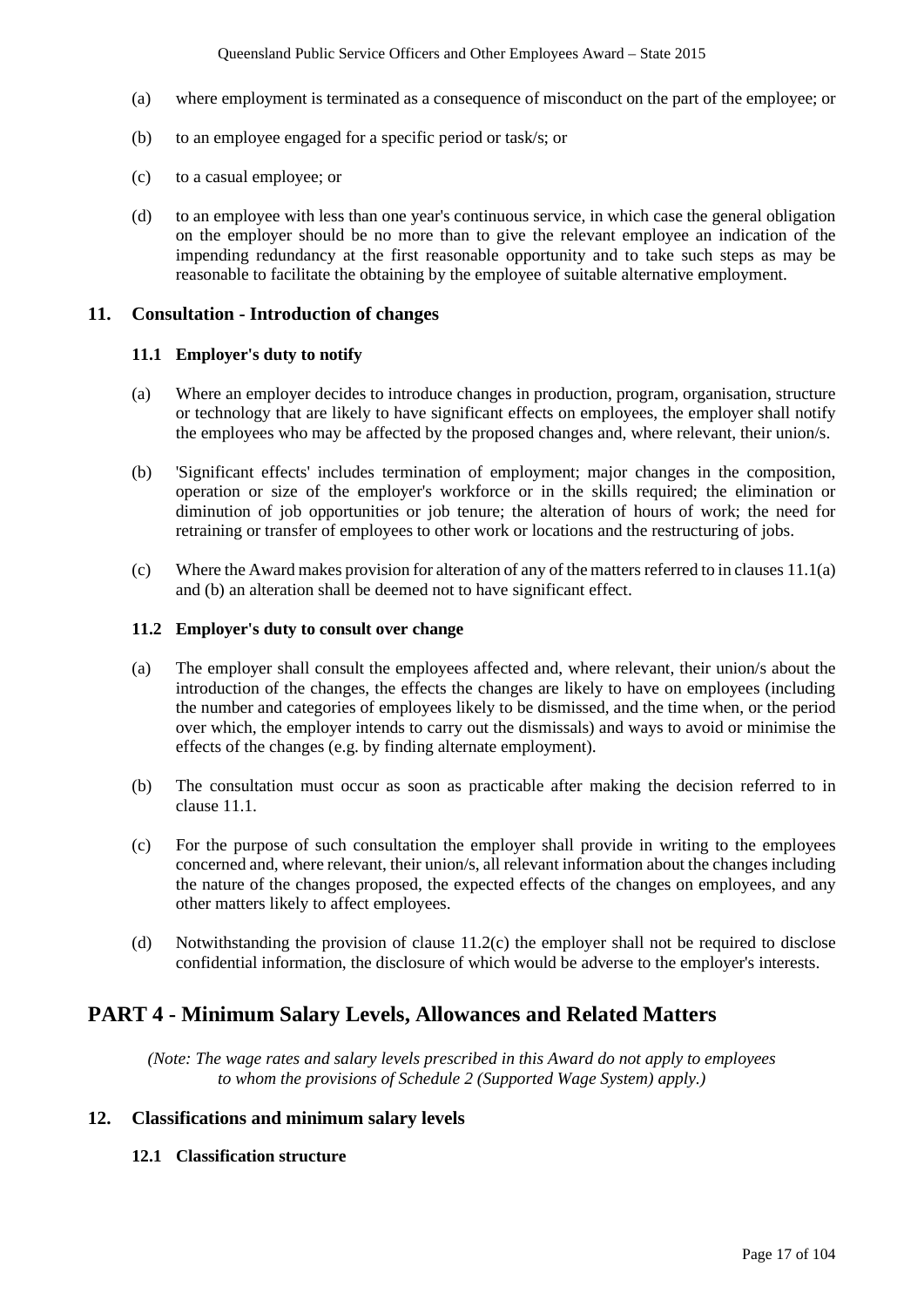Employees covered by this Award, other than employees of Safe Food Queensland, are to be classified into one of five streams as follows:

#### (a) **Administrative stream**

- (i) The Administrative stream comprises those roles, the duties of which apply to the functional areas identified in clause 12.1(a)(ii), the incumbents of which are required to possess a range of skills appropriate to the stream.
- (ii) The functional areas include agency administration, human resource management, finance, customer service, development and implementation of policy, information and advisory services.

#### (b) **Professional stream**

The Professional stream comprises roles:

- (i) to which are attached a mandatory degree qualification or agreed equivalent as determined by the chief executive; and
- (ii) the duties of which reflect:
	- (A) a combination of practitioner and/or specialist responsibilities; or
	- (B) an identifiable specialisation/management in a profession.

#### (c) **Technical stream**

The Technical stream comprises roles:

- (i) to which are attached a mandatory diploma, advanced diploma or agreed equivalent as determined by the chief executive; and
- (ii) the duties of which reflect:
	- (A) a combination of practitioner and/or specialist responsibilities providing direct assistance to, but on occasion acting in isolation from, other employees; and/or
	- (B) supervision of employees.

#### (d) **Operational stream**

The Operational stream comprises those roles, the duties of which apply to various functional areas, the incumbents of which are required to possess a range of skills appropriate to this stream.

#### (e) **Nursing stream**

The Nursing stream comprises those roles for which it is mandatory to be registered with the Nursing and Midwifery Board of Australia as a registered nurse, and meet the Board's registration standards, in order to practise in Australia.

#### **12.2 Allocation to stream and classification levels**

(a) Allocation of employees to the Administrative, Professional, Technical and Operational streams and to classification levels within those streams shall be in accordance with the generic level statements contained in Schedules 4 to 7, inclusive. These statements reflect the degree of complexity and responsibility of duties, skills and knowledge proceeding from the lowest to the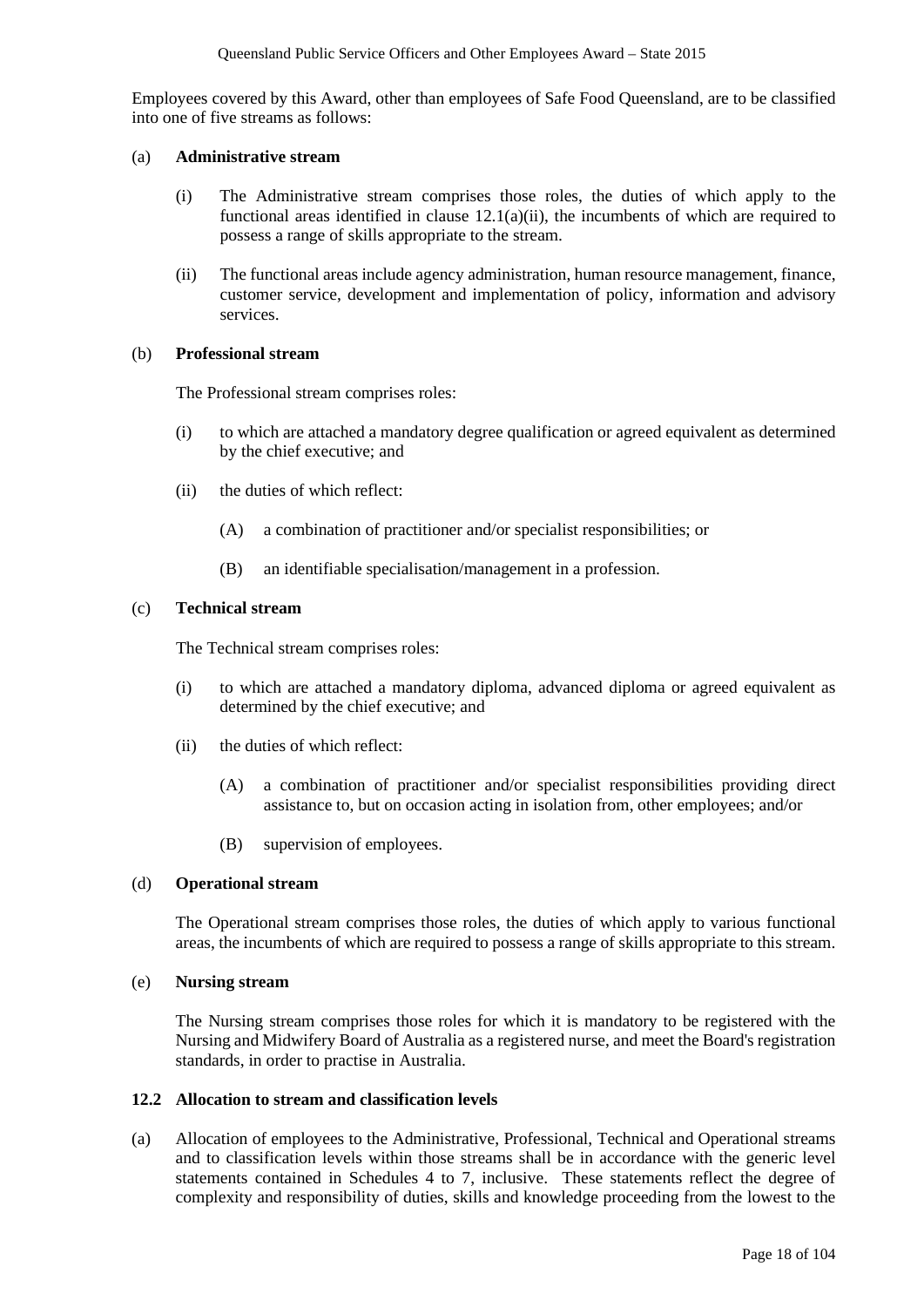highest classification levels. Their purpose is to provide an indication as to the classification level appropriate to any packaging of duties.

- (b) Allocation of employees to classifications in the Nursing stream shall be in accordance with the generic level statements for nursing classifications contained in Schedule 8.
- (c) Employees of Safe Food Queensland are to be classified in accordance with the classification standards contained in Schedule 9.
- (d) Where a new position is created and its allocation cannot be determined the matter may be discussed with the relevant employee/s and, where requested, their representative, and/or referred to the Commission for resolution.
- (e) Notwithstanding anything contained elsewhere in this Award, an applicant who is appointed to a position may, at the discretion of the relevant employer, be offered and appointed to any paypoint within a level based on recognition of skills, knowledge and abilities.

#### **12.3 Minimum salary levels**

#### (a) **Administrative stream**

Subject to clause 12.3(h) the minimum salaries payable to employees within the Administrative stream, including employees under 21 years of age, are prescribed in the table below:

| <b>Classification Level</b> | Paypoint                | <b>Relativity to</b> | Award Rate <sup>1</sup>        | <b>Annual</b>                        |
|-----------------------------|-------------------------|----------------------|--------------------------------|--------------------------------------|
|                             |                         | Age 21 Rate          | Per Fortnight<br>$\frac{1}{2}$ | Salary <sup>3</sup><br>$\frac{1}{2}$ |
| Level 1                     | $\mathbf{1}$            | $\frac{1}{2}$<br>77  | 1,514                          | 39,499                               |
|                             | $\boldsymbol{2}$        | 82                   | 1,612                          | 42,055                               |
|                             | $\mathbf{3}$            | 87                   | 1,710                          | 44,612                               |
| Level 2<br>Age $214$        | $\mathbf{1}$            | $100\,$              | 1,9664                         | 51,291                               |
|                             | $\boldsymbol{2}$        |                      | 2,015                          | 52,569                               |
|                             | $\overline{\mathbf{3}}$ |                      | 2,066                          | 53,900                               |
|                             | $\overline{\mathbf{4}}$ |                      | 2,119                          | 55,283                               |
|                             | 5                       |                      | 2,169                          | 56,587                               |
|                             | 6                       |                      | 2,221                          | 57,944                               |
|                             | $\overline{7}$          |                      | 2,278                          | 59,431                               |
|                             | 8                       |                      | 2,341                          | 61,074                               |
| Level 3                     | $\mathbf{1}$            |                      | 2,496                          | 65,118                               |
|                             | $\boldsymbol{2}$        |                      | 2,586                          | 67,466                               |
|                             | $\overline{\mathbf{3}}$ |                      | 2,679                          | 69,892                               |
|                             | $\overline{\mathbf{4}}$ |                      | 2,770                          | 72,267                               |
| Level 4                     | $\mathbf{1}$            |                      | 2,932                          | 76,493                               |
|                             | $\boldsymbol{2}$        |                      | 3,025                          | 78,919                               |
|                             | $\overline{\mathbf{3}}$ |                      | 3,120                          | 81,398                               |
|                             | $\overline{\mathbf{4}}$ |                      | 3,214                          | 83,850                               |
| Level 5                     | $\mathbf{1}$            |                      | 3,380                          | 88,181                               |
|                             | $\boldsymbol{2}$        |                      | 3,476                          | 90,685                               |
|                             | $\overline{\mathbf{3}}$ |                      | 3,572                          | 93,190                               |
|                             | $\boldsymbol{4}$        |                      | 3,666                          | 95,642                               |
| Level 6                     | $\mathbf{1}$            |                      | 3,866                          | 100,860                              |
|                             | $\boldsymbol{2}$        |                      | 3,953                          | 103,130                              |
|                             | $\mathbf{3}$            |                      | 4,042                          | 105,452                              |
|                             | $\overline{\mathbf{4}}$ |                      | 4,129                          | 107,721                              |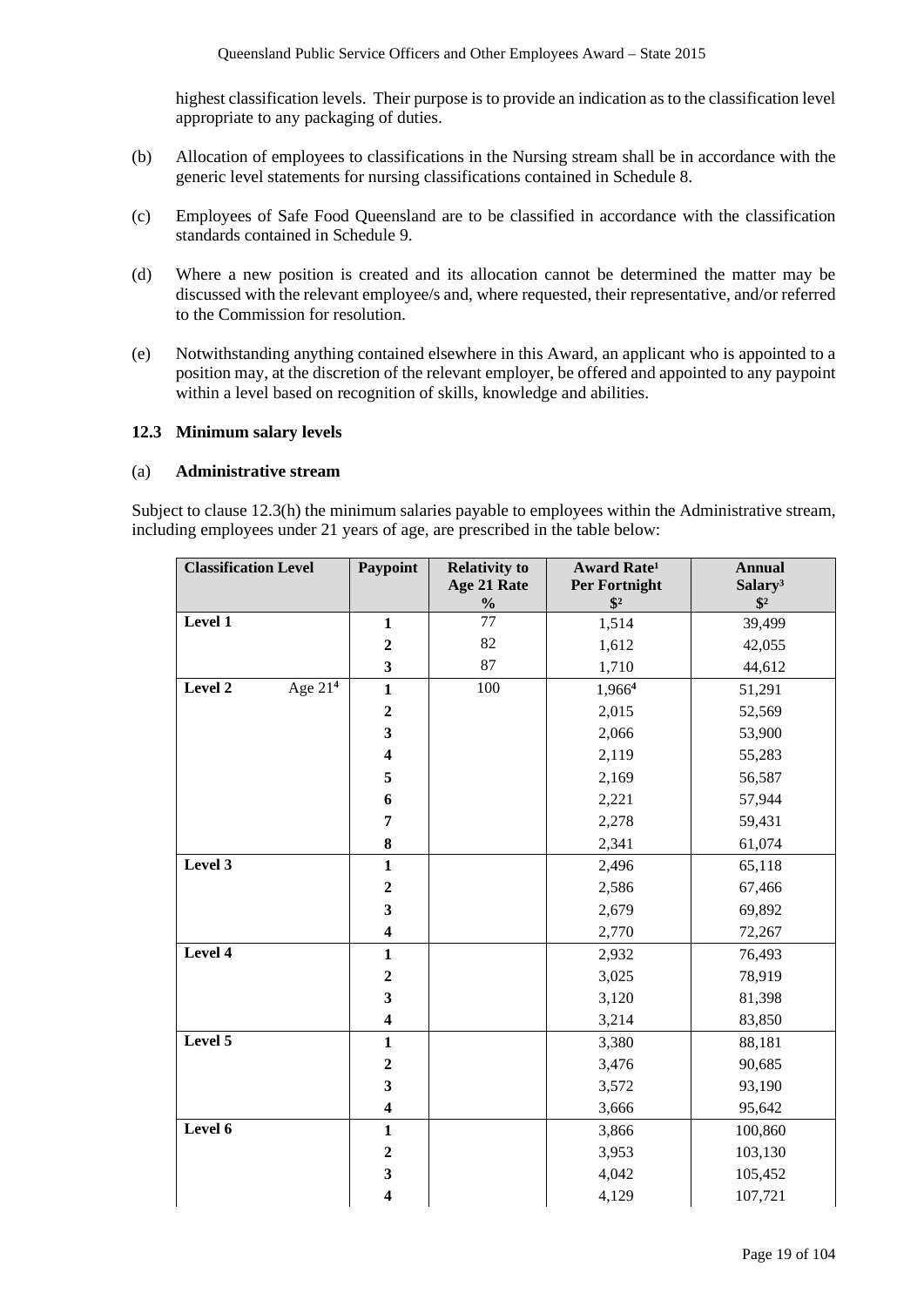| <b>Classification Level</b> | Paypoint         | <b>Relativity to</b> | Award Rate <sup>1</sup> | <b>Annual</b>       |
|-----------------------------|------------------|----------------------|-------------------------|---------------------|
|                             |                  | Age 21 Rate          | Per Fortnight           | Salary <sup>3</sup> |
|                             |                  | $\frac{6}{9}$        |                         | $\mathbb{S}^2$      |
| Level 7                     |                  |                      | 4,312                   | 112,496             |
|                             | $\boldsymbol{2}$ |                      | 4,416                   | 115,209             |
|                             | 3                |                      | 4,517                   | 117,844             |
|                             | $\boldsymbol{4}$ |                      | 4,618                   | 120,479             |
| Level 8                     | 1                |                      | 4,768                   | 124,392             |
|                             | $\mathbf{2}$     |                      | 4,861                   | 126,819             |
|                             | 3                |                      | 4,949                   | 129,114             |
|                             | $\boldsymbol{4}$ |                      | 5,039                   | 131,462             |

*Notes:*<br><sup>1</sup> Inc</sub>

Includes the arbitrated wage adjustment payable under the 1 September 2021 Declaration of General Ruling.

- <sup>2</sup> Rounded to the nearest dollar.<br><sup>3</sup> Annual salaries (fortnightly rat
- **<sup>3</sup>** Annual salaries (fortnightly rate x 26.089) are for reference purposes only.
- <sup>4</sup> Identifies the minimum salary payable to an employee aged 21 years and over classified in the Administrative stream.

#### (b) **Professional stream**

Subject to clause 12.3(h) the minimum salaries payable to employees within the Professional stream, including employees under 21 years of age, are prescribed in the table below:

| <b>Classification Level</b> | Paypoint                | <b>Relativity to</b>         | <b>Award Rate<sup>1</sup></b>         | <b>Annual</b>                        |
|-----------------------------|-------------------------|------------------------------|---------------------------------------|--------------------------------------|
|                             |                         | Age 21 Rate<br>$\frac{0}{0}$ | <b>Per Fortnight</b><br>$\frac{1}{2}$ | Salary <sup>3</sup><br>$\frac{1}{2}$ |
| Level 1                     | $\mathbf{1}$            | 76                           | 1,556                                 | 40,594                               |
|                             | $\boldsymbol{2}$        | 83                           | 1,699                                 | 44,325                               |
|                             |                         | 90                           |                                       |                                      |
|                             | 3                       | 100                          | 1,842                                 | 48,056                               |
| Age $214$                   | $\overline{\mathbf{4}}$ |                              | 2,0474                                | 53,404                               |
|                             | 5                       |                              | 2,133                                 | 55,648                               |
|                             | 6                       |                              | 2,217                                 | 57,839                               |
|                             | 7                       |                              | 2,312                                 | 60,318                               |
| Level 2                     | $\mathbf{1}$            |                              | 2,493                                 | 65,040                               |
|                             | $\boldsymbol{2}$        |                              | 2,625                                 | 68,484                               |
|                             | 3                       |                              | 2,758                                 | 71,953                               |
|                             | $\overline{\mathbf{4}}$ |                              | 2,895                                 | 75,528                               |
|                             | 5                       |                              | 3,030                                 | 79,050                               |
|                             | 6                       |                              | 3,163                                 | 82,520                               |
| Level 3                     | $\mathbf{1}$            |                              | 3,317                                 | 86,537                               |
|                             | $\boldsymbol{2}$        |                              | 3,415                                 | 89,094                               |
|                             | 3                       |                              | 3,515                                 | 91,703                               |
|                             | $\overline{\mathbf{4}}$ |                              | 3,614                                 | 94,286                               |
| Level 4                     | $\mathbf{1}$            |                              | 3,839                                 | 100,156                              |
|                             | $\boldsymbol{2}$        |                              | 3,936                                 | 102,686                              |
|                             | 3                       |                              | 4,033                                 | 105,217                              |
|                             | $\overline{\mathbf{4}}$ |                              | 4,129                                 | 107,721                              |
| Level 5                     | $\mathbf{1}$            |                              | 4,312                                 | 112,496                              |
|                             | $\overline{2}$          |                              | 4,416                                 | 115,209                              |
|                             | 3                       |                              | 4,517                                 | 117,844                              |
|                             | $\overline{\mathbf{4}}$ |                              | 4,618                                 | 120,479                              |
| Level 6                     | $\mathbf{1}$            |                              | 4,768                                 | 124,392                              |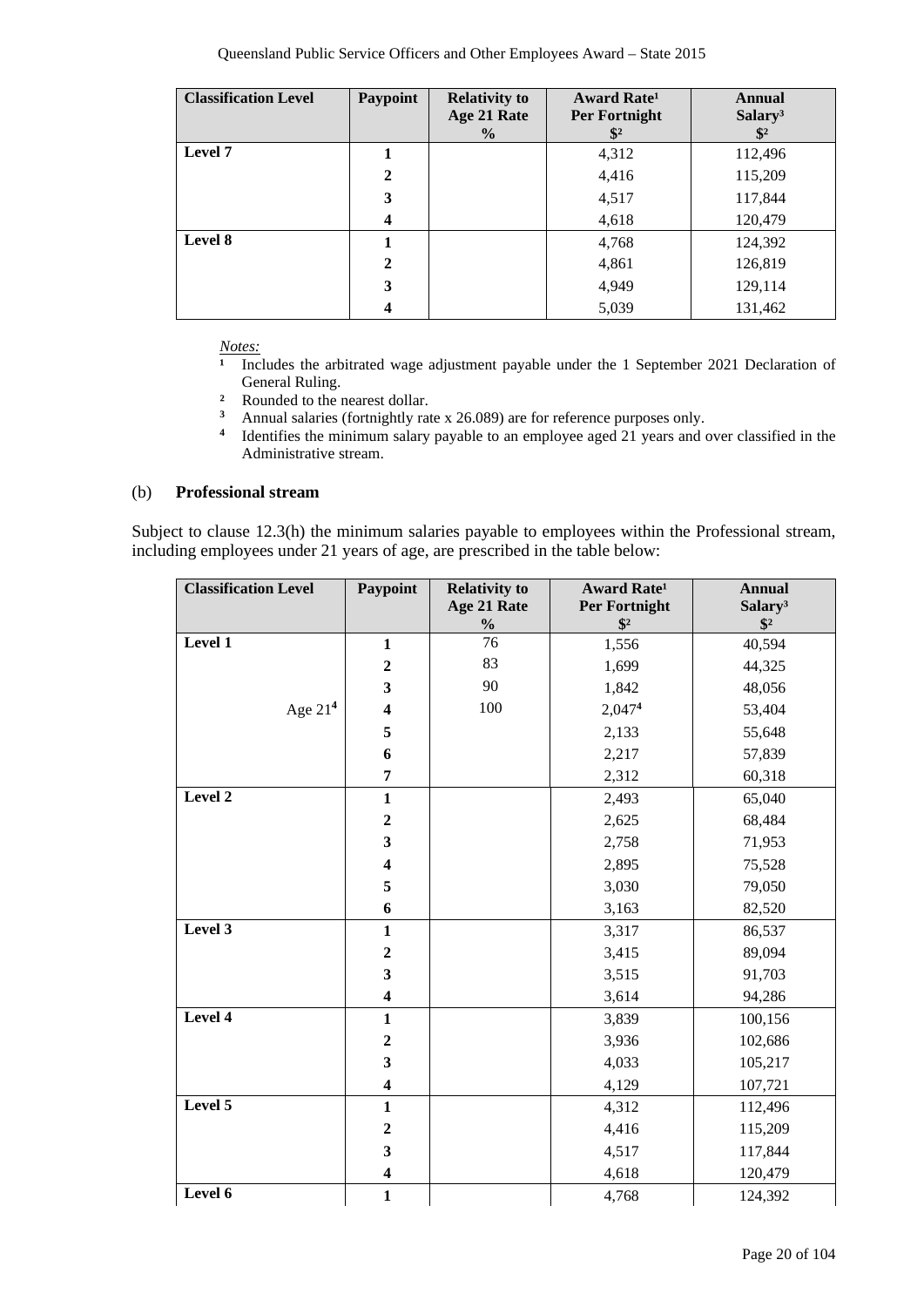| <b>Classification Level</b> | Paypoint | <b>Relativity to</b><br>Age 21 Rate<br>$\frac{0}{0}$ | Award Rate <sup>1</sup><br>Per Fortnight | Annual<br>Salary <sup>3</sup><br>$$^{2}$ |
|-----------------------------|----------|------------------------------------------------------|------------------------------------------|------------------------------------------|
|                             |          |                                                      | 4,861                                    | 126,819                                  |
|                             |          |                                                      | 4,949                                    | 129,114                                  |
|                             |          |                                                      | 5,039                                    | 131,462                                  |

*<u>Notes:</u>*<br><sup>1</sup> *Inc.* 

- Includes the arbitrated wage adjustment payable under the 1 September 2021 Declaration of General Ruling.
- <sup>2</sup> Rounded to the nearest dollar.<br><sup>3</sup> Annual salaries (fortnightly rate
- <sup>3</sup> Annual salaries (fortnightly rate x 26.089) are for reference purposes only.<br><sup>4</sup> Identifies the minimum salary payable to an employee aged 21 years and a
- **<sup>4</sup>** Identifies the minimum salary payable to an employee aged 21 years and over classified in the Professional stream.

#### (c) **Technical stream**

Subject to clause 12.3(h) the minimum salaries payable to employees engaged within the Technical stream, including employees under 21 years of age, are prescribed in the table below:

| <b>Classification Level</b> | Paypoint                | <b>Relativity to</b><br>Age 21 Rate<br>$\frac{0}{0}$ | <b>Award Rate<sup>1</sup></b><br>Per Fortnight<br>$\sqrt[6]{2}$ | <b>Annual</b><br>Salary <sup>3</sup><br>$$^{2}$ |
|-----------------------------|-------------------------|------------------------------------------------------|-----------------------------------------------------------------|-------------------------------------------------|
| Level 1                     | $\mathbf{1}$            | 76                                                   | 1,556                                                           | 40,594                                          |
|                             | $\mathbf 2$             | 83                                                   | 1,699                                                           | 44,325                                          |
|                             | $\mathbf{3}$            | 90                                                   | 1,842                                                           | 48,056                                          |
| Age $214$                   | $\boldsymbol{4}$        | 100                                                  | 2,0474                                                          | 53,404                                          |
|                             | 5                       |                                                      | 2,133                                                           | 55,648                                          |
|                             | 6                       |                                                      | 2,217                                                           | 57,839                                          |
|                             | $\overline{7}$          |                                                      | 2,312                                                           | 60,318                                          |
| Level 2                     | $\mathbf{1}$            |                                                      | 2,350                                                           | 61,309                                          |
|                             | $\mathbf 2$             |                                                      | 2,433                                                           | 63,475                                          |
|                             | $\mathbf{3}$            |                                                      | 2,515                                                           | 65,614                                          |
|                             | $\overline{\mathbf{4}}$ |                                                      | 2,602                                                           | 67,884                                          |
|                             | 5                       |                                                      | 2,687                                                           | 70,101                                          |
|                             | 6                       |                                                      | 2,770                                                           | 72,267                                          |
| Level 3                     | $\overline{\mathbf{1}}$ |                                                      | 2,932                                                           | 76,493                                          |
|                             | $\mathbf 2$             |                                                      | 3,007                                                           | 78,450                                          |
|                             | $\mathbf{3}$            |                                                      | 3,085                                                           | 80,485                                          |
|                             | $\overline{\mathbf{4}}$ |                                                      | 3,163                                                           | 82,520                                          |
| Level 4                     | $\mathbf{1}$            |                                                      | 3,317                                                           | 86,537                                          |
|                             | $\mathbf 2$             |                                                      | 3,420                                                           | 89,224                                          |
|                             | $\overline{\mathbf{3}}$ |                                                      | 3,523                                                           | 91,912                                          |
| Level 5                     | $\mathbf{1}$            |                                                      | 3,666                                                           | 95,642                                          |
|                             | $\mathbf 2$             |                                                      | 3,772                                                           | 98,408                                          |
|                             | $\overline{\mathbf{3}}$ |                                                      | 3,878                                                           | 101,173                                         |
|                             | $\overline{\mathbf{4}}$ |                                                      | 3,983                                                           | 103,912                                         |
| Level 6                     | $\mathbf{1}$            |                                                      | 4,110                                                           | 107,226                                         |
|                             | $\boldsymbol{2}$        |                                                      | 4,213                                                           | 109,913                                         |
|                             | $\overline{\mathbf{3}}$ |                                                      | 4,312                                                           | 112,496                                         |

*Notes:*

**¹** Includes the arbitrated wage adjustment payable under the 1 September 2021 Declaration of General Ruling.

**²** Rounded to the nearest dollar.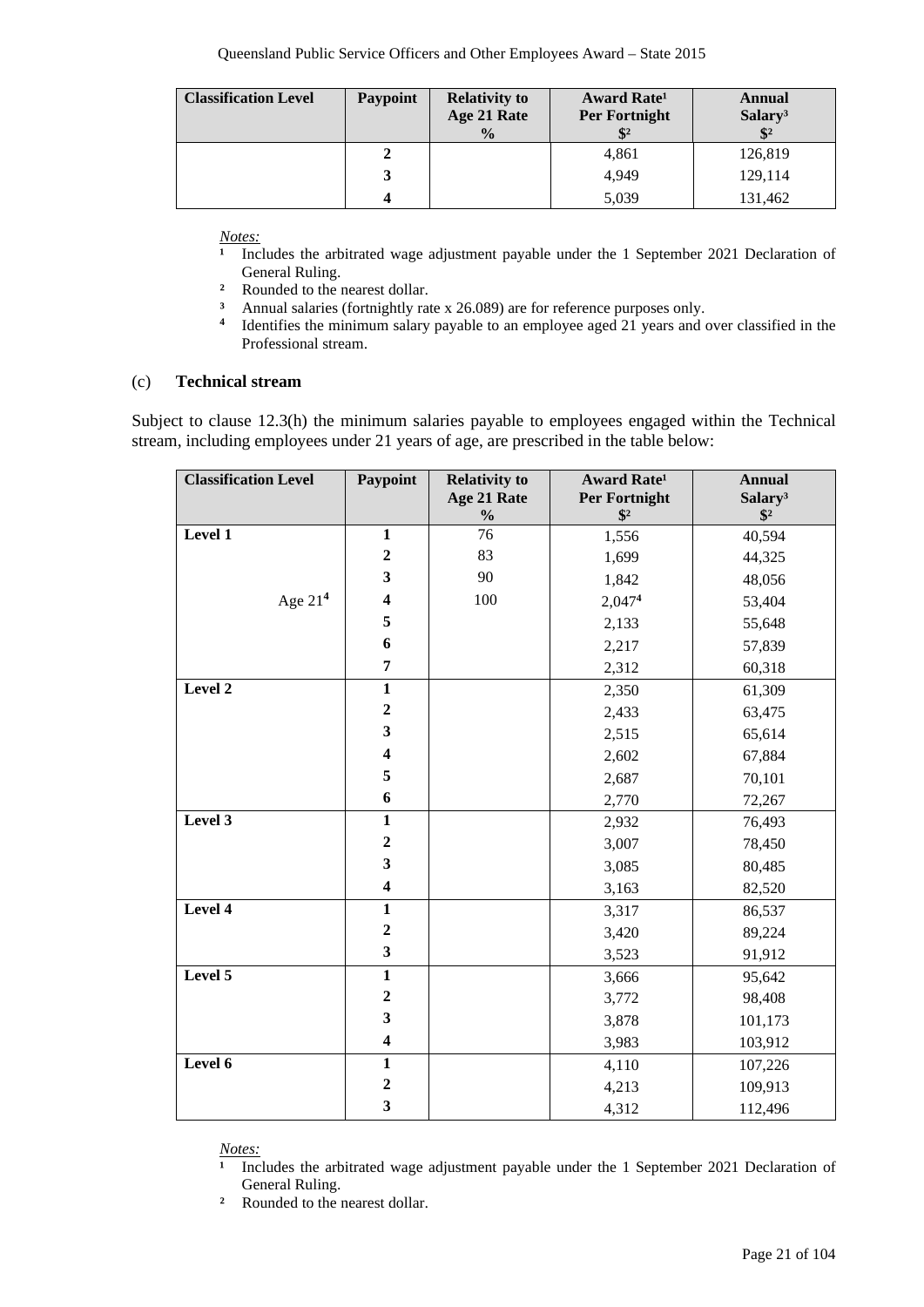Queensland Public Service Officers and Other Employees Award – State 2015

- <sup>3</sup> Annual salaries (fortnightly rate x 26.089) are for reference purposes only.<br><sup>4</sup> Identifies the minimum salary payable to an employee aged 21 years and d
- **<sup>4</sup>** Identifies the minimum salary payable to an employee aged 21 years and over classified in the Technical stream.

#### (d) **Operational stream**

Subject to clause 12.3(h) the minimum salaries payable to employees within the Operational stream, including employees under 21 years of age, are prescribed in the table below:

| <b>Classification Level</b> | Paypoint                | <b>Relativity to</b><br>Age 21 Rate<br>$\frac{1}{2}$ | <b>Award Rate<sup>1</sup></b><br>Per Fortnight<br>$\frac{1}{2}$ | <b>Annual</b><br>Salary <sup>3</sup><br>$$^{2}$ |
|-----------------------------|-------------------------|------------------------------------------------------|-----------------------------------------------------------------|-------------------------------------------------|
| Level 1                     | $\mathbf{1}$            | 68                                                   | 1,337                                                           | 34,881                                          |
|                             | $\mathbf 2$             | 74                                                   | 1,455                                                           | 37,959                                          |
|                             | $\overline{\mathbf{3}}$ | 79                                                   | 1,553                                                           | 40,516                                          |
|                             | $\overline{\mathbf{4}}$ | 85                                                   | 1,671                                                           | 43,595                                          |
|                             | 5                       | 90                                                   | 1,769                                                           | 46,151                                          |
|                             | 6                       | 96                                                   | 1,887                                                           | 49,230                                          |
| Age $21^4$<br>Level 2       | $\mathbf{1}$            | 100                                                  | 1,966 <sup>4</sup>                                              | 51,291                                          |
|                             | $\boldsymbol{2}$        |                                                      | 2,018                                                           | 52,648                                          |
|                             | 3                       |                                                      | 2,073                                                           | 54,082                                          |
|                             | $\overline{\mathbf{4}}$ |                                                      | 2,125                                                           | 55,439                                          |
| Level 3                     | $\mathbf{1}$            |                                                      | 2,157                                                           | 56,274                                          |
|                             | $\overline{2}$          |                                                      | 2,199                                                           | 57,370                                          |
|                             | 3                       |                                                      | 2,245                                                           | 58,570                                          |
|                             | $\overline{\mathbf{4}}$ |                                                      | 2,291                                                           | 59,770                                          |
| Level 4                     | $\mathbf{1}$            |                                                      | 2,383                                                           | 62,170                                          |
|                             | $\boldsymbol{2}$        |                                                      | 2,458                                                           | 64,127                                          |
|                             | $\mathbf{3}$            |                                                      | 2,535                                                           | 66,136                                          |
|                             | $\overline{\mathbf{4}}$ |                                                      | 2,608                                                           | 68,040                                          |
| Level 5                     | $\mathbf{1}$            |                                                      | 2,674                                                           | 69,762                                          |
|                             | $\overline{2}$          |                                                      | 2,758                                                           | 71,953                                          |
|                             | $\overline{\mathbf{3}}$ |                                                      | 2,847                                                           | 74,275                                          |
|                             | $\overline{\mathbf{4}}$ |                                                      | 2,932                                                           | 76,493                                          |
| Level $\overline{6}$        | $\mathbf{1}$            |                                                      | 3,055                                                           | 79,702                                          |
|                             | $\overline{2}$          |                                                      | 3,137                                                           | 81,841                                          |
|                             | $\mathbf{3}$            |                                                      | 3,214                                                           | 83,850                                          |
| Level 7                     | $\overline{\mathbf{1}}$ |                                                      | 3,364                                                           | 87,763                                          |
|                             | $\overline{2}$          |                                                      | 3,443                                                           | 89,824                                          |
|                             | $\overline{\mathbf{3}}$ |                                                      | 3,523                                                           | 91,912                                          |

*Notes:*

- **¹** Includes the arbitrated wage adjustment payable under the 1 September 2021 Declaration of General Ruling.
- **²** Rounded to the nearest dollar.
- **3** Annual salaries (fortnightly rate x 26.089) are for reference purposes only.<br>**4** Identifies the minimum salary payable to an employee aged 21 years and
- **<sup>4</sup>** Identifies the minimum salary payable to an employee aged 21 years and over classified in the Operational stream.

#### (e) **Nursing stream**

The minimum salaries payable to employees within the Nursing stream are prescribed in the table below: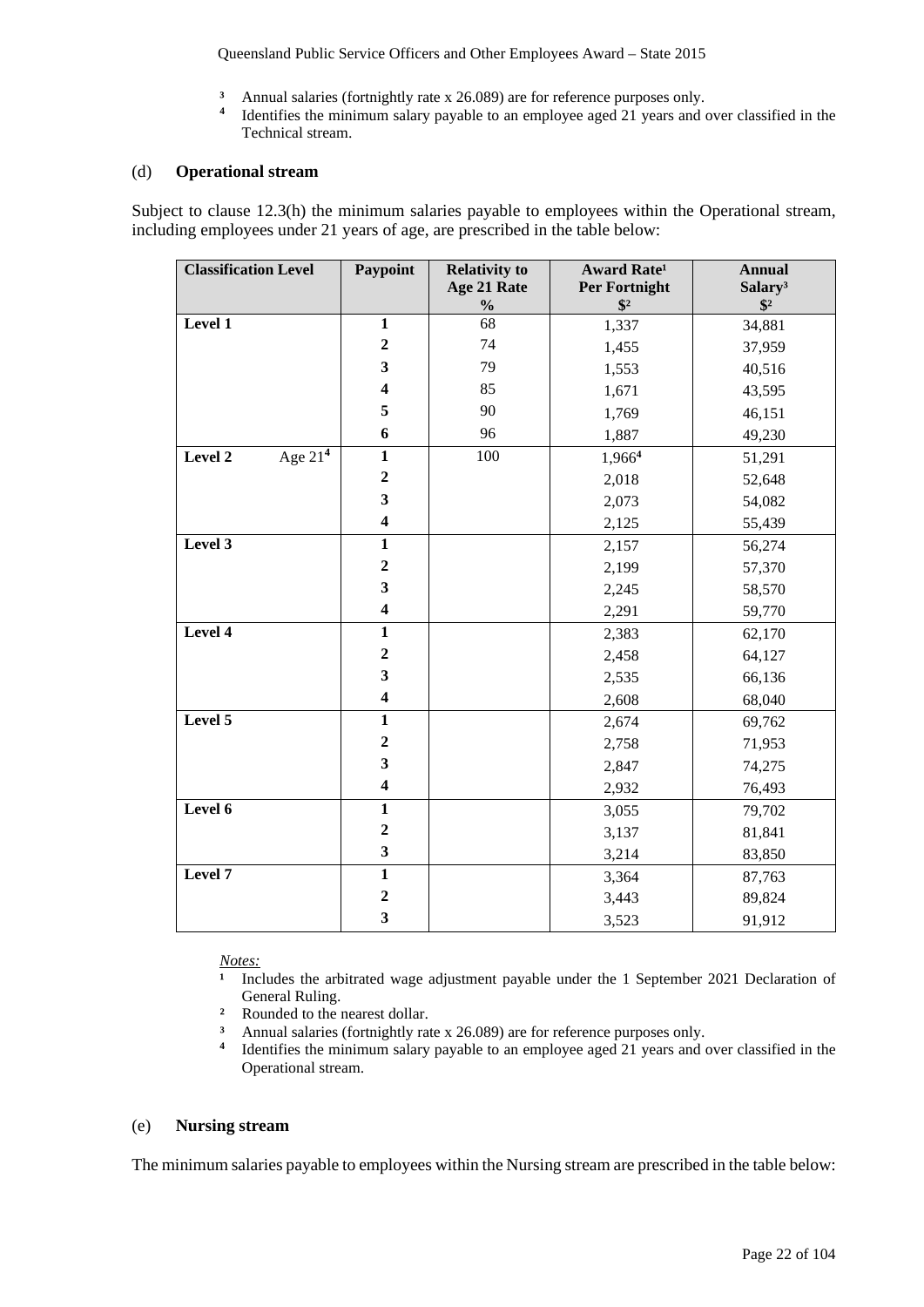| <b>Classification Level</b> | Paypoint | <b>Award Rate<sup>1</sup></b><br>Per Fortnight<br>$\mathbf{\$}^2$ | <b>Annual</b><br>Salary <sup>3</sup><br>$\frac{1}{2}$ |
|-----------------------------|----------|-------------------------------------------------------------------|-------------------------------------------------------|
| Level 1                     | 1st year | 1,991                                                             | 51,943                                                |
|                             | 2nd year | 2,054                                                             | 53,587                                                |
|                             | 3rd year | 2,114                                                             | 55,152                                                |
|                             | 4th year | 2,183                                                             | 56,952                                                |
|                             | 5th year | 2,248                                                             | 58,648                                                |
|                             | 6th year | 2,310                                                             | 60,266                                                |
|                             | 7th year | 2,374                                                             | 61,935                                                |
|                             | 8th year | 2,433                                                             | 63,475                                                |
| Level 2                     | 1st year | 2,498                                                             | 65,170                                                |
|                             | 2nd year | 2,536                                                             | 66,162                                                |
|                             | 3rd year | 2,576                                                             | 67,205                                                |
|                             | 4th year | 2,618                                                             | 68,301                                                |
| Level 3                     | 1st year | 2,699                                                             | 70,414                                                |
|                             | 2nd year | 2,747                                                             | 71,666                                                |
|                             | 3rd year | 2,794                                                             | 72,893                                                |
|                             | 4th year | 2,842                                                             | 74,145                                                |
| Level 4                     |          | 3,283                                                             | 85,650                                                |
| Level 5                     | Grade 1  | 3,099                                                             | 80,850                                                |
|                             | Grade 2  | 3,258                                                             | 84,998                                                |
|                             | Grade 3  | 3,471                                                             | 90,555                                                |
|                             | Grade 4  | 3,684                                                             | 96,112                                                |
|                             | Grade 5  | 4,057                                                             | 105,843                                               |
|                             | Grade 6  | 4,428                                                             | 115,522                                               |

*Notes:*<br><sup>1</sup> Inc</sub>

**¹** Includes the arbitrated wage adjustment payable under the 1 September 2021 Declaration of General Ruling.

- <sup>2</sup> Rounded to the nearest dollar.<br><sup>3</sup> Annual salaries (fortnightly rate
- **³** Annual salaries (fortnightly rate x 26.089) are for reference purposes only.

#### (f) **Safe Food Queensland**

Subject to clause 12.3(h) the minimum salaries payable to employees of Safe Food Queensland are prescribed in the table below:

| <b>Band Level</b> | Paypoint            | Award Rate <sup>1</sup><br><b>Per Fortnight</b><br>$\mathbf{\$}^2$ | Annual<br>Salary <sup>3</sup><br>$\mathbf{\$}^2$ |
|-------------------|---------------------|--------------------------------------------------------------------|--------------------------------------------------|
| <b>Level 1</b>    | SFO <sub>1</sub> -1 | 1,617                                                              | 42,186                                           |
| <b>Level 2</b>    | $SFO2-1$            | 1,898                                                              | 49,517                                           |
|                   | $SFO2-2$            | 2,043                                                              | 53,300                                           |
|                   | $SFO2-3$            | 2,189                                                              | 57,109                                           |
|                   | $SFO2-4$            | 2,350                                                              | 61,309                                           |
| Level 3           | $SFO3-1$            | 2,433                                                              | 63,475                                           |
|                   | $SFO3-2$            | 2,546                                                              | 66,423                                           |
|                   | $SFO3-3$            | 2,658                                                              | 69,345                                           |
|                   | $SFO3-4$            | 2,770                                                              | 72,267                                           |
| Level 4           | SFO4-1              | 2,895                                                              | 75,528                                           |
|                   | $SFO4-2$            | 2,999                                                              | 78,241                                           |
|                   | $SFO4-3$            | 3,107                                                              | 81,059                                           |
|                   | $SFO4-4$            | 3,214                                                              | 83,850                                           |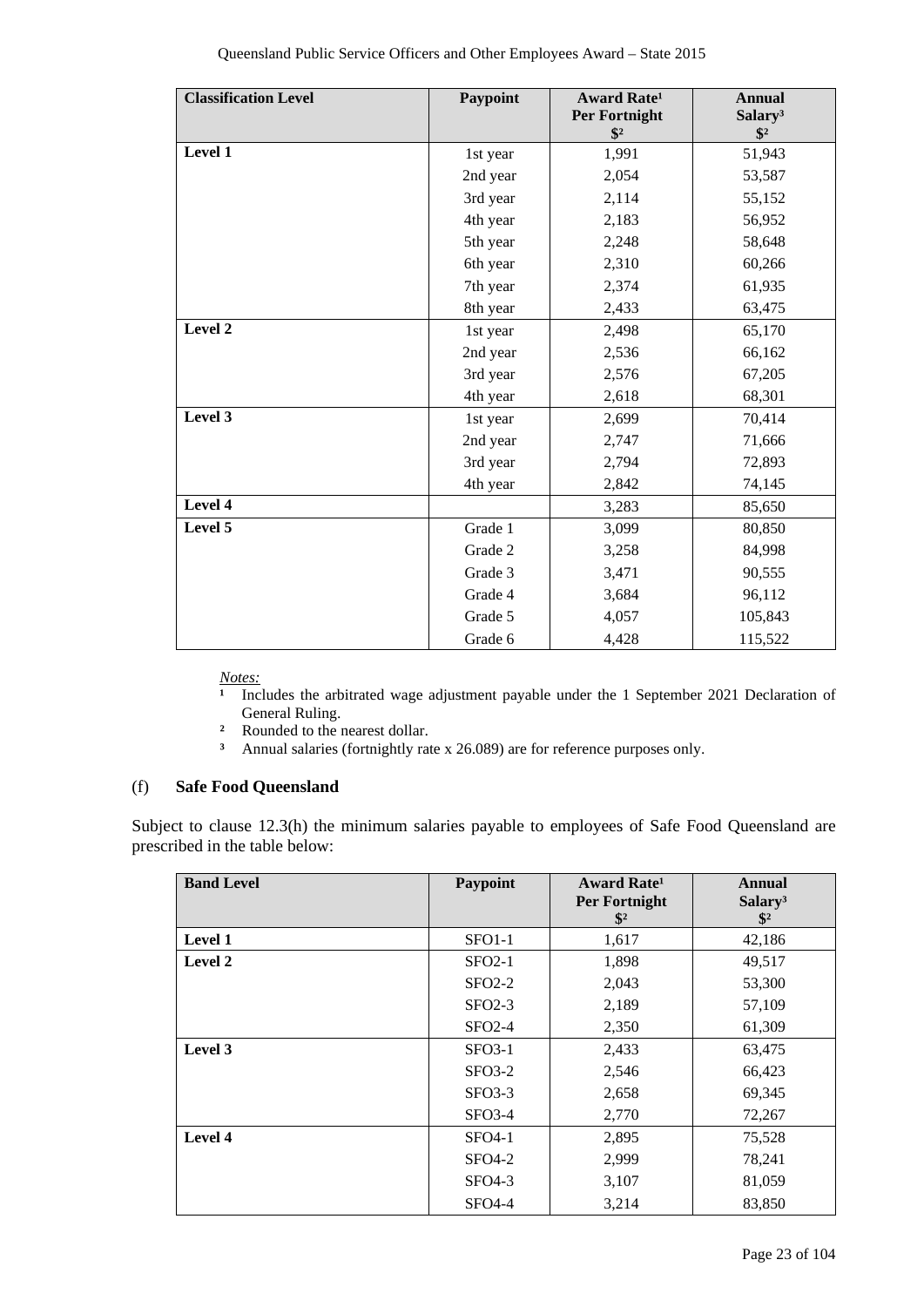| <b>Band Level</b> | Paypoint      | <b>Award Rate<sup>1</sup></b><br><b>Per Fortnight</b><br>$\mathbf{\$}^2$ | <b>Annual</b><br>Salary <sup>3</sup><br>$\mathbf{\$}^2$ |
|-------------------|---------------|--------------------------------------------------------------------------|---------------------------------------------------------|
| Level 5           | $SFO5-1$      | 3,317                                                                    | 86,537                                                  |
|                   | $SFO5-2$      | 3,434                                                                    | 89,590                                                  |
|                   | $SFO5-3$      | 3,551                                                                    | 92,642                                                  |
|                   | $SFO5-4$      | 3,666                                                                    | 95,642                                                  |
| Level 6           | <b>SFO6-1</b> | 3,772                                                                    | 98,408                                                  |
|                   | <b>SFO6-2</b> | 3,919                                                                    | 102,243                                                 |
|                   | <b>SFO6-3</b> | 4,066                                                                    | 106,078                                                 |
|                   | <b>SFO6-4</b> | 4,213                                                                    | 109,913                                                 |
| Level 7           | $SFO7-1$      | 4,312                                                                    | 112,496                                                 |
|                   | <b>SFO7-2</b> | 4,415                                                                    | 115,183                                                 |
|                   | $SFO7-3$      | 4,517                                                                    | 117,844                                                 |
|                   | <b>SFO7-4</b> | 4,618                                                                    | 120,479                                                 |
| Level 8           | <b>SFO8-1</b> | 4,768                                                                    | 124,392                                                 |
|                   | <b>SFO8-2</b> | 4,861                                                                    | 126,819                                                 |
|                   | <b>SFO8-3</b> | 4,949                                                                    | 129,114                                                 |
|                   | <b>SFO8-4</b> | 5,039                                                                    | 131,462                                                 |

*Notes:*

- **¹** Includes the arbitrated wage adjustment payable under the 1 September 2021 Declaration of General Ruling.
- <sup>2</sup> Rounded to the nearest dollar.
	- **³** Annual salaries (fortnightly rate x 26.089) are for reference purposes only.

#### (g) **Payment of salaries**

Salaries shall be paid fortnightly and may at the discretion of a chief executive be paid by electronic funds transfer.

#### (h) **Savings provision**

Employees of the undermentioned agencies who are in receipt of a higher rate of salary, as at the date of commencement of this Award, than prescribed for the equivalent classification in clauses 12.1(a) to (d), inclusive, and (f) shall not suffer a reduction in salary because of their transfer to coverage under this Award:

- (i) Crime and Corruption Commission;
- (ii) Queensland Building and Construction Commission;
- (iii) Queensland Rural and Industry Development Authority (QRIDA);
- (iv) Residential Tenancies Authority; and
- (v) Safe Food Queensland.

#### **12.4 Work allocation**

An employee appointed to or relieving in a role within a classification level may be allocated and subsequently reallocated to any role within that particular classification level.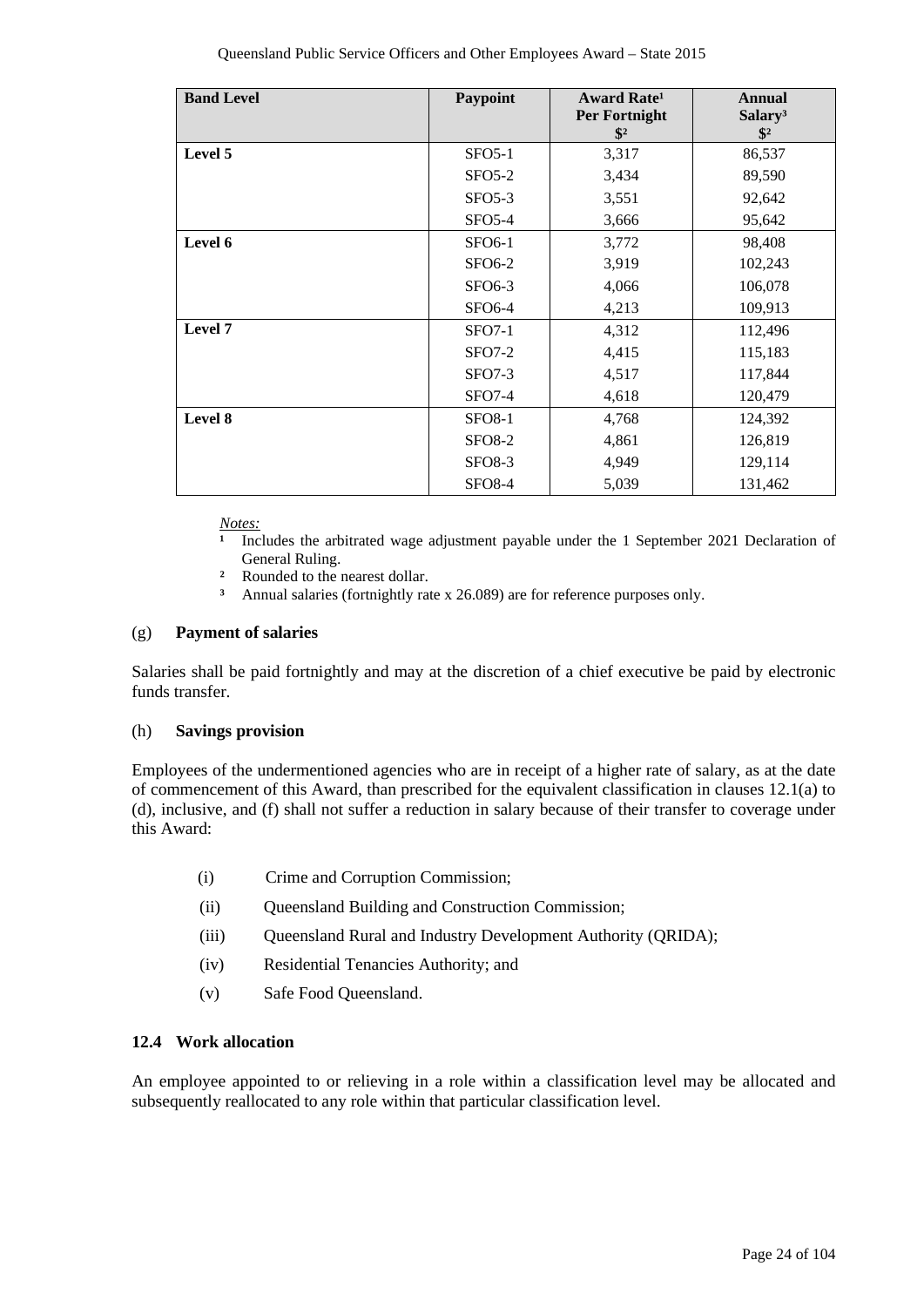#### **12.5 Incidental and peripheral tasks**

An employer may direct an employee to carry out duties that are within the particular employee's skill, competence and training provided:

- (a) the direction does not affect the employee's entitlement to higher or other duties allowances provided in this Award; and
- (b) all such directions are consistent with the employer's responsibilities to provide a safe and healthy working environment.

#### **12.6 Recognition of qualifications**

- (a) An employee appointed to the Administrative stream who has satisfied assessment requirements for an AQF3, AQF4, AQF5 or AQF6 qualification acceptable to the chief executive shall be paid no less than classification level 2, paypoint 1.
- (b) An employee appointed to the Administrative stream who has satisfied examination requirements for a degree or other post-secondary qualification acceptable to the chief executive shall be paid not less than classification level 2, paypoint 7.
- (c) An employee appointed to level 1 of the Technical stream having obtained the prerequisite qualification shall be appointed to the minimum rate prescribed in level 2 of that stream.
- (d) A new employee or employee appointed to level 1 of the Professional stream having obtained the prerequisite qualifications shall be appointed to level 2 of that stream and commence at the appropriate paypoint as set out hereunder:

| 3 year qualification | paypoint 1 |
|----------------------|------------|
| 4 year qualification | paypoint 2 |
| 5 year qualification | paypoint 3 |

(e) A new employee or employee appointed to level 2 of the Professional stream who acquires or possesses qualifications higher than the minimum prerequisite qualifications (e.g. Honours, Masters and Doctorates) will commence at or progress to the appropriate paypoint as set out hereunder:

| 4 year qualification | paypoint 2 |
|----------------------|------------|
| 5 year qualification | paypoint 3 |
| 6 year qualification | paypoint 4 |
| 7 year qualification | paypoint 5 |
| 8 year qualification | paypoint 6 |

(f) Nothing in clause 12.6 shall prevent an employee from accessing the provisions of clause 12.2(e).

#### **12.7 Movement between classification levels - general**

- (a) Except as provided below, movement between classification levels will be based on appointment on merit to advertised vacancies.
- (b) Annual increments will continue to apply in accordance with the relevant provisions of clause 12.9 to employees moving between classification level 1 and classification level 2 of the Administrative stream.
- (c) Movement of employees from level 2 to level 3 within the Professional and Technical streams will be subject to: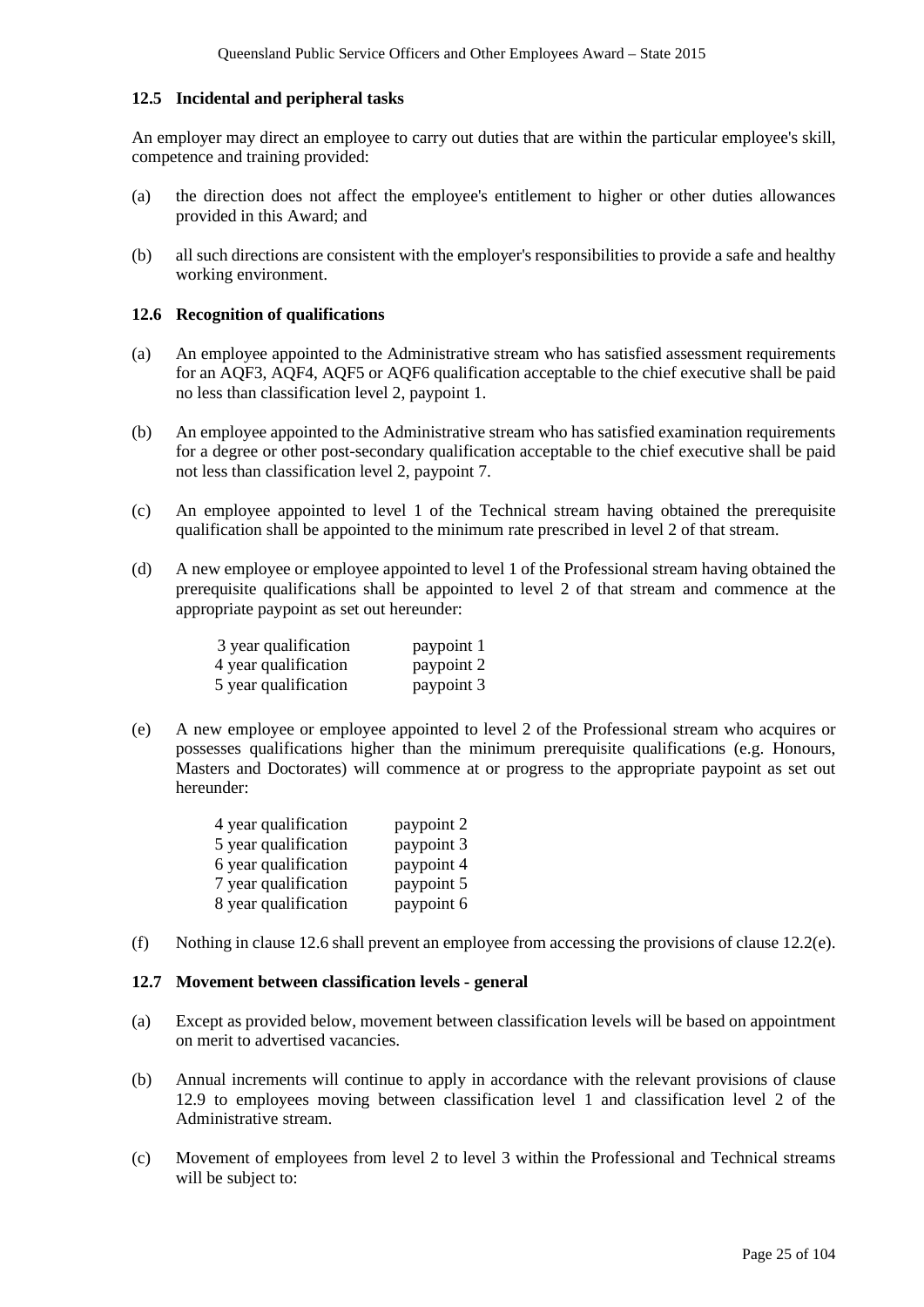- (i) the employee concerned having served at least 12 months on the maximum salary prescribed for a level 2 employee; and
- (ii) a recommendation from a selection panel that the applicant is worthy of promotion. The merit of the applicant is to be evaluated in relation to the prescribed criteria (see clause 12.8) through:
	- (A) an assessment of a written application from the applicant; and
	- (B) an interview of the applicant; and
	- (C) a certificate addressing the prescribed criteria, from the director of the division or branch in which the employee is working or a senior employee knowledgeable in the employee's capabilities, that the employee is worthy of promotion based on assessment of the employee.
- (d) Subject to clause 12.2(e) an employee promoted to a position at a higher classification level within the same stream shall be appointed to paypoint one of that higher classification level.
- (e) A public service officer appointed pursuant to section 119 (officer) of the *Public Service Act 2008* shall have their previous service as an officer counted for the purpose of determining their commencing paypoint and calculation of their salary increment, provided that the officer is reappointed within 12 months of cessation of employment and the officer's previous employment was terminated other than by way of disciplinary action.

#### **12.8 Prescribed criteria for movement between classification levels**

#### (a) **Professional stream**

Applicants for movement within the Professional stream from level 2 to level 3 shall be assessed by a selection panel on the following criteria:

- (i) Demonstrated professional expertise in one or more areas of a discipline as shown by:
	- (A) detailed knowledge of standard professional tasks;
	- (B) examples of modifications to standard procedures and practices and contributions to the development of new techniques and methodologies;
	- (C) professional contribution relevant to the discipline at a local level.
- (ii) Possession of postgraduate qualifications or postgraduate developmental experience through attendance at specialist seminars or in-service presentations relevant to the discipline.
- (iii) Evidence of recognition by peers, industry or other client groups as shown by one or more of the following (the activities used as evidence will vary with the discipline of the applicant):
	- (A) original in-service presentations;
	- (B) published papers;
	- (C) active involvement in conferences and seminars;
	- (D) consultancies;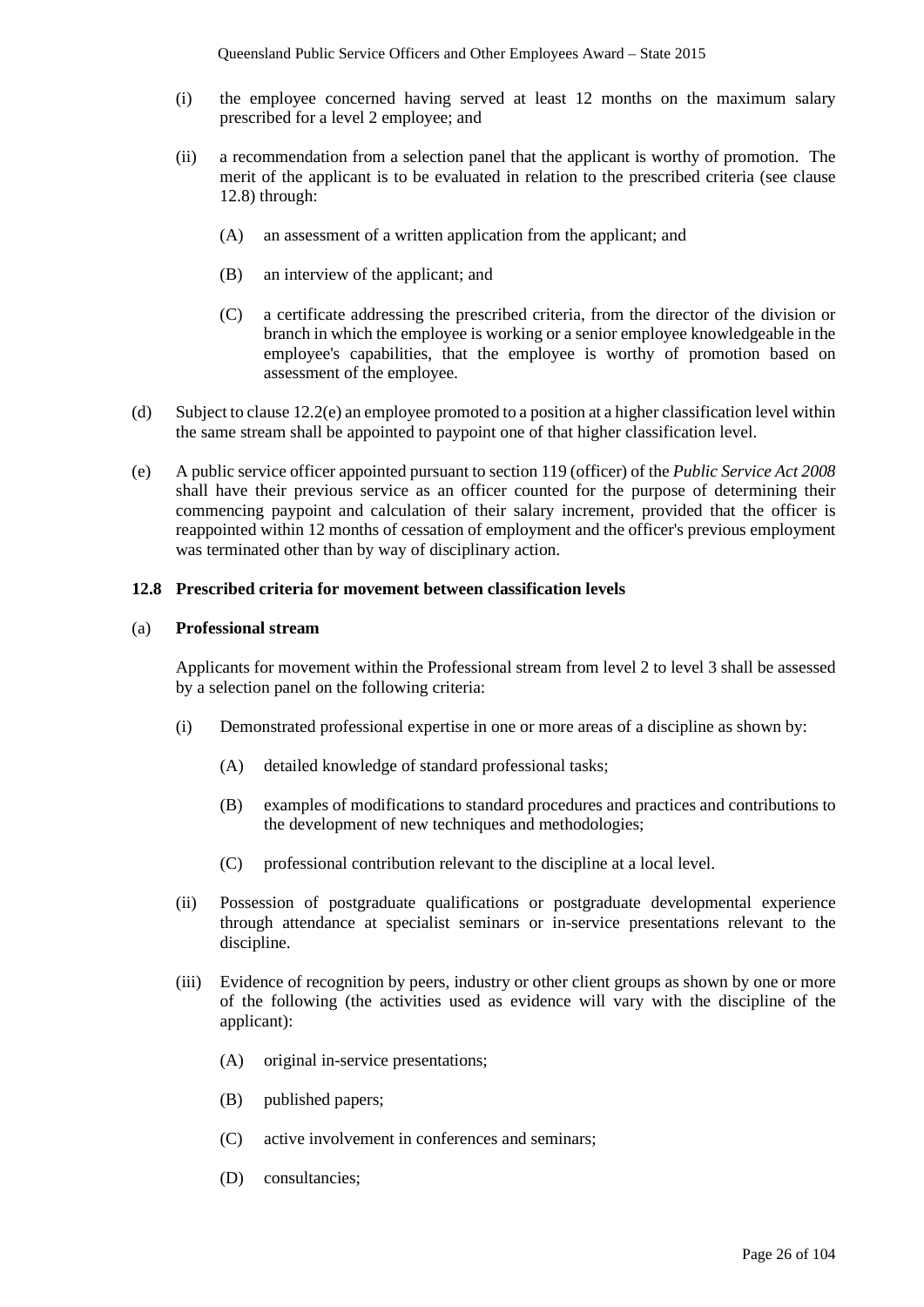- (E) recognition as a resource person who collects, collates and imparts knowledge in a particular area;
- (F) preparation of significant internal reports.
- (iv) Demonstrated levels of performance and innovation through:
	- (A) a history of satisfactory performance;
	- (B) demonstrated high levels of efficiency and effectiveness;
	- (C) demonstrated high level of responsibility and initiative.

#### (b) **Technical stream**

Applicants for movement within the Technical stream from level 2 to level 3 shall be assessed by a selection panel on the following criteria:

- (i) Demonstrated technical expertise in one or more areas of a discipline as shown by:
	- (A) detailed technical knowledge and experience;
	- (B) high levels of accuracy and precision in undertaking procedures;
	- (C) technical contribution at a local level.
- (ii) Possession of higher technical qualifications or developmental experience through attendance at specialist seminars or in-service presentations relevant to the discipline.
- (iii) Evidence of recognition by peers, industry or other client groups as shown by one or more of the following (the activities used as evidence will vary with the discipline of the applicant):
	- (A) original in-service presentations;
	- (B) published papers;
	- (C) active involvement in conferences and seminars;
	- (D) consultancies;
	- (E) recognition as a resource person who collects, collates and imparts technical knowledge in a particular area;
	- (F) preparation of significant internal reports.
- (iv) Demonstrated levels of performance and innovation through:
	- (A) a history of satisfactory performance;
	- (B) demonstrated high levels of efficiency and effectiveness;
	- (C) demonstrated high level of responsibility and initiative.

#### **12.9 Movement within classification levels - increments**

Movement within classification levels is based on meeting the following requirements: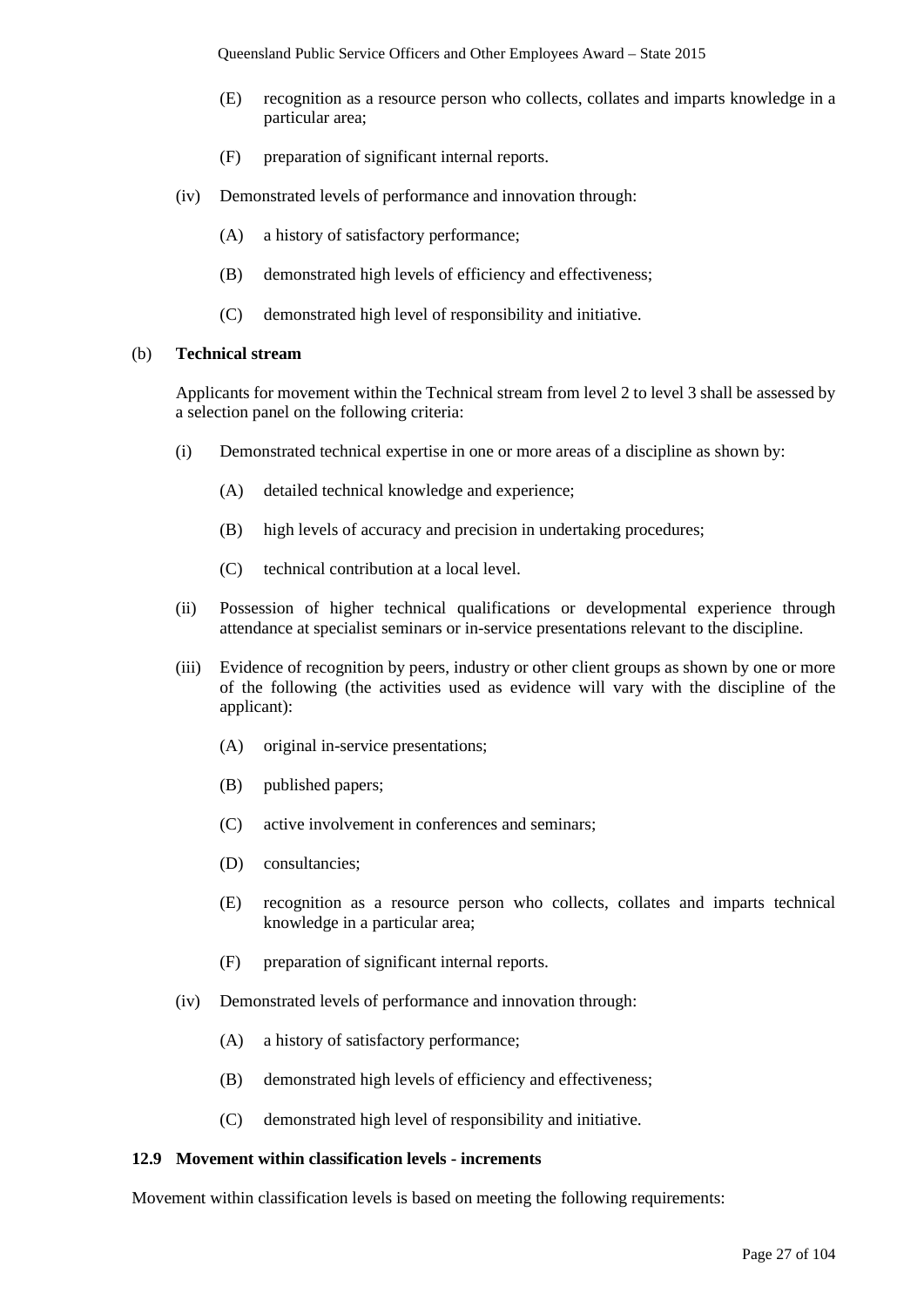- (a) Except in the case of an employee who is paid the prescribed base salary on attaining the age of 21 years or in the case of a promotion, or transfer and promotion, from one classification level to another, an increase is not to be made to the salary of any employee until:
	- (i) In the case of a full-time or a part-time employee, the employee has received a salary at a particular classification and paypoint for a period of 12 months.
	- (ii) In the case of a casual employee with 12 months' **continuous service** with the same employer:
		- (A) the employee has received a salary at a particular classification and paypoint for a period of at least 12 months; and
		- (B) the employee has worked 1,200 ordinary hours in such classification..

For the purpose of clause 12.9(a)(ii), **continuous service** for a casual employee is considered to be broken if more than 3 months, excluding any public holidays, has elapsed between the end of one employment contract and the start of the next employment contract.

- (b) Notwithstanding anything contained elsewhere in this Award, an employee is not entitled to move to the next salary increment level by virtue of the Award unless:
	- (i) In the case of employees:
		- (A) in levels 1 and 2 of the Administrative, Professional and Technical streams; and
		- (B) in levels 1, 2 and 3 of the Operational stream,

the conduct, diligence and efficiency of the employee has been certified by the chief executive to have been and to be satisfactory.

(ii) In the case of employees in all other classification levels, performance objectives have been achieved as certified by the chief executive.

#### **12.10 Performance of higher duties**

- (a) An employee directed to temporarily fill a position for more than three consecutive working days at a higher classification level within the same stream shall be paid extra remuneration at the first paypoint of the classification level of the position being temporarily filled.
- (b) An employee directed to temporarily fill a position for more than three consecutive working days at a classification level within a different stream as determined by this Award shall be paid extra remuneration either:
	- (i) at the first paypoint of the classification level of the position being temporarily filled; or
	- (ii) at the next highest paypoint above their existing salary level, within the classification level of the position being temporarily filled,

whichever is higher.

(c) In the case of employees of the Residential Tenancies Authority, nothing in clause 12.10 is to be taken to prevent the chief executive, after considering all relevant factors, from approving the payment of extra remuneration to an employee who is directed to temporarily perform all of the duties of a position at a higher classification level if the duties are performed for a period of not less than one working day.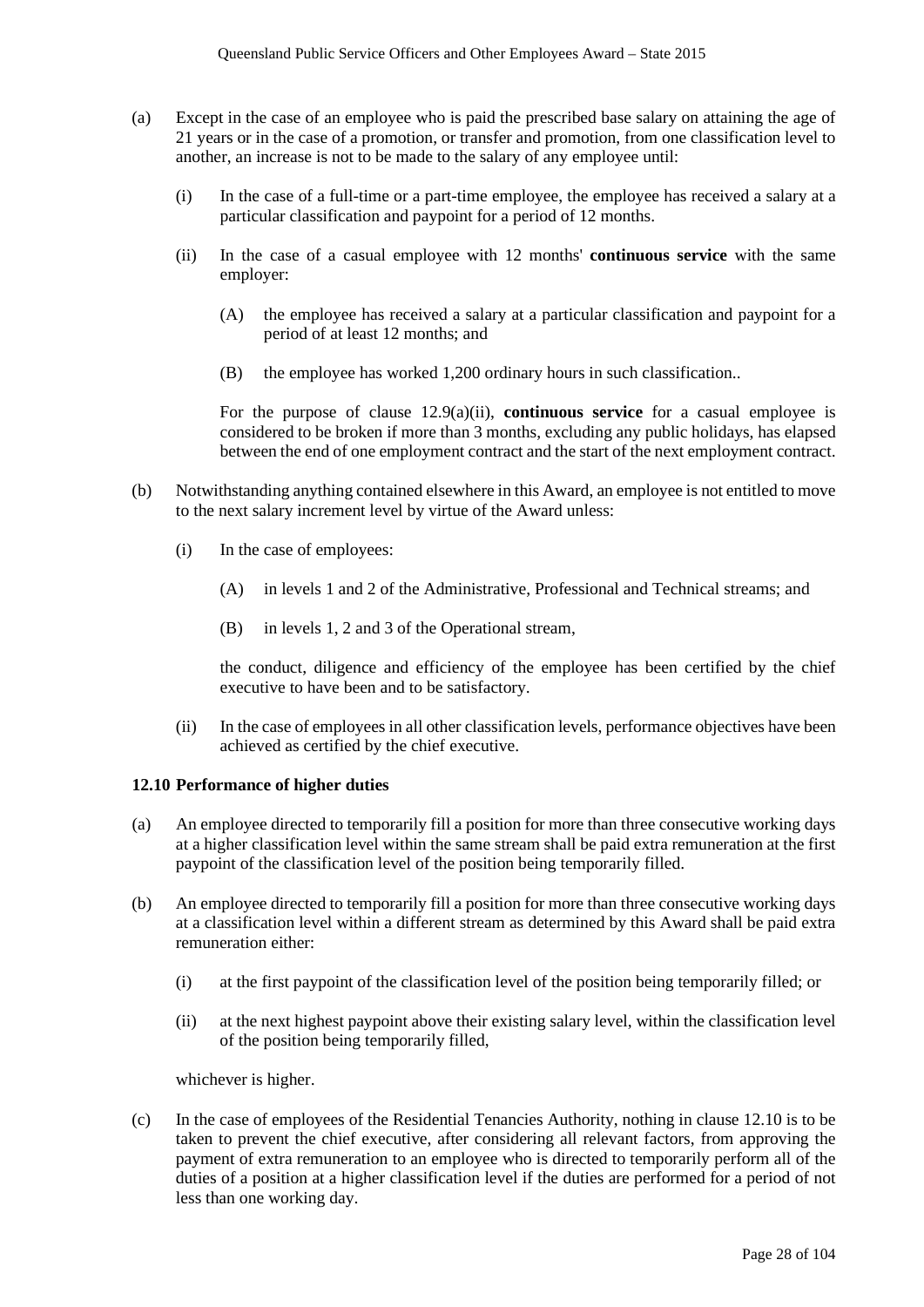*Note: Where a directive about higher duties covers an employee, the provisions of the directive apply to the employee to the extent it provides a more generous entitlement.*

#### **13. Allowances**

#### **13.1 Building inspectors**

Senior building inspectors and building inspectors employed by the Queensland Building and Construction Commission who have been authorised in writing by their chief executive to attend to the needs of people in the building industry or their clients by answering telephone enquiries or attending to other incidental matters outside of ordinary working hours shall be paid an additional flat allowance of 10% of their salary. This allowance is not to be considered part of ordinary salary and is not payable for other purposes of this Award (e.g. overtime, annual leave, sick leave).

#### **13.2 Cash handling allowance**

(a) An employee appointed to level 1 or level 2 of the Administrative stream who occupies a cashiertype position and is personally responsible for any shortages that may occur shall be paid an allowance as set out below:

| Average daily cash received and/or disbursed | <b>Full-time employee</b><br>- allowance payable<br>per fortnight<br>S | Part-time employee<br>- allowance payable<br>per day<br>S |
|----------------------------------------------|------------------------------------------------------------------------|-----------------------------------------------------------|
| Less than \$500                              | N <sub>il</sub>                                                        | Nil                                                       |
| \$500 and up to and including \$2,499.99     | 29.30                                                                  | 2.93                                                      |
| \$2,500 and up to and including \$2,999.99   | 40.00                                                                  | 4.00                                                      |
| \$3,000 and up to and including \$3,499.99   | 47.20                                                                  | 4.72                                                      |
| \$3,500 and up to and including \$3,999.99   | 55.10                                                                  | 5.51                                                      |
| \$4,000 and up to and including \$4,499.99   | 61.10                                                                  | 6.11                                                      |
| \$4,500 and over                             | 68.20                                                                  | 6.82                                                      |

(b) The allowances prescribed in clause 13.2(a) are not payable on approved paid or unpaid leave, excluding single day absences on paid sick leave, when absent from the position for whole day/s. In addition, such allowances shall not be payable for public holidays falling on an ordinary working day except where the allowance is payable for those working days immediately prior to and after such public holiday.

#### **13.3 Dog allowance**

- (a) An employee of the Department of Agriculture and Fisheries who houses, feeds, cares for and maintains a departmental dog/s shall be paid an additional \$282.30 per fortnight for the first dog and \$189.40 per fortnight for each additional dog for periods where the dog is under the direct care of the employee.
- (b) Any veterinary, local authority registration expenses and other sundry costs are to be paid for by the department or reimbursed to the employee, as agreed between the employer and the employee.

#### **13.4 Driver examiners**

Where a driver examiner employed by the Department of Transport and Main Roads must commence work at a worksite other than their normal headquarters and, as a consequence, must travel more than 15 minutes in excess of the time usually taken to travel from the employee's residence to the usual workplace within the spread of 0600 to 1800 hours, Monday to Friday, shall be paid for such excess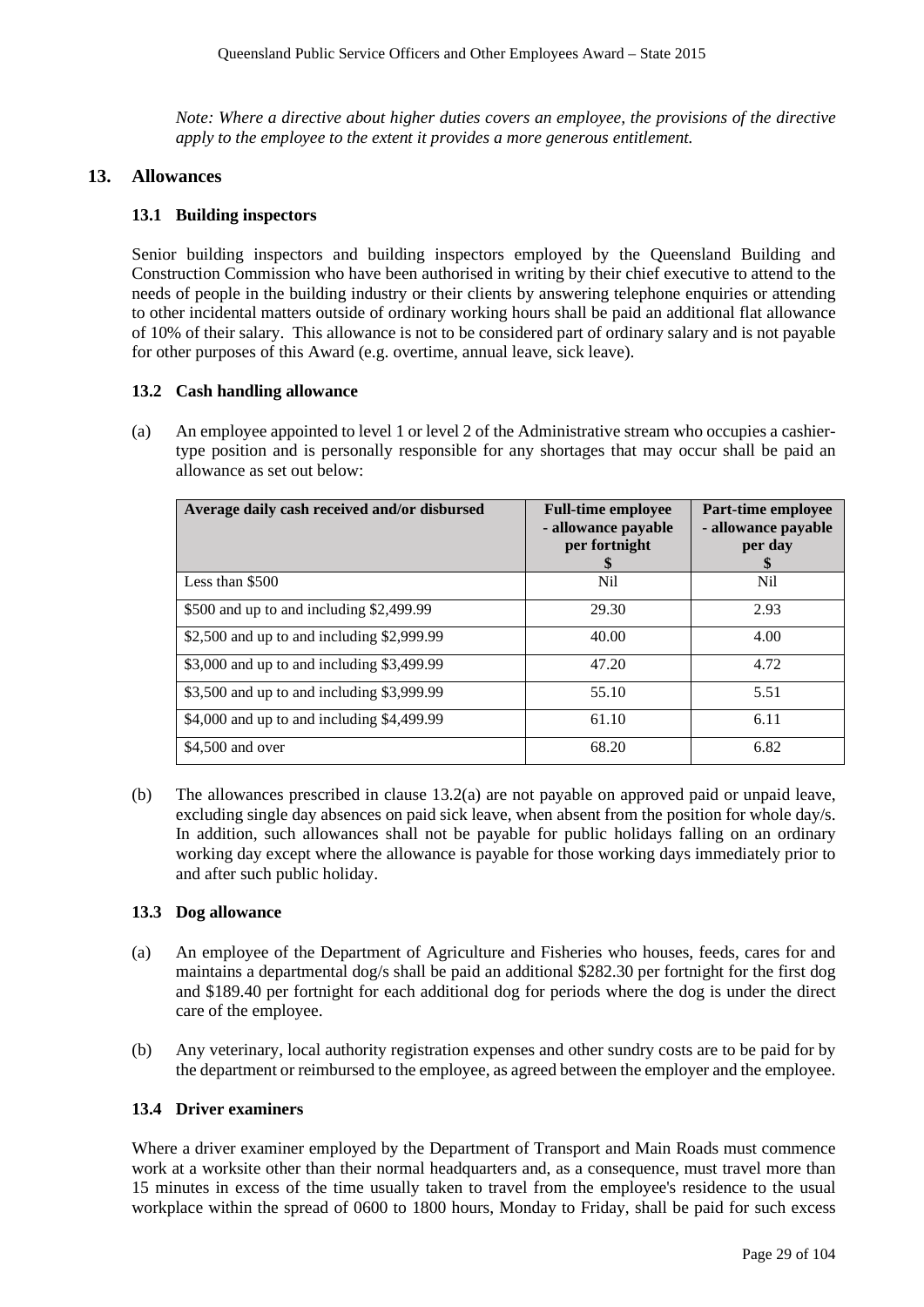travelling time, including excess travel time for the return journey to the employee's residence, at the rate of single time.

#### **13.5 Explosive inspectors and gas & petroleum inspectors - out-of-hours allowance**

- (a) Explosive inspectors and gas & petroleum inspectors employed by the Department of Natural Resources, Mines and Energy shall be paid an out-of-hours allowance of \$7,427 per annum to compensate for being on call for 7 days/nights per week and for overtime performed on Mondays to Fridays (excluding public holidays) outside ordinary hours.
- (b) This allowance is deemed to be non-superannuable and is payable on a fortnightly basis as an all purpose allowance payable on all paid leave.

#### **13.6 First-aid allowance**

An employee holding a certificate in first-aid issued by the Queensland Ambulance Service or equivalent qualification who is appointed in writing by a chief executive as a first-aid attendant/officer shall be paid an additional \$35.30 per fortnight which shall be treated as part of the employee's ordinary fortnightly salary for the purposes of annual leave (but not loading on leave), sick leave, long service leave and all other paid leave.

#### **13.7 Locality allowance**

*Note: Where a directive about locality allowance covers an employee, the provisions of the directive apply to the employee.*

#### **13.8 Motor vehicle allowance**

- (a) Where an employer requires an employee to use their own vehicle in or in connection with the performance of their duties, the employee shall be paid an allowance for each kilometre of authorised travel as follows:
	- (i) motor vehicle \$0.82 per kilometre; and
	- (ii) motorcycle \$0.28 per kilometre.
- (b) An employer may require an employee to record full details of all such official travel requirements in a log book.

*Note: Where a directive about motor vehicle allowances covers an employee, the provisions of the directive apply to the employee to the extent it provides a more generous entitlement.*

#### **13.9 Offshore surveillance allowance**

- (a) An employee of Queensland Boating and Fisheries Patrol who undertakes at sea surveillance duties on vessels greater than 10 metres carried out on behalf of the department from time to time shall be paid an offshore surveillance allowance of \$1.31 per hour for each day consisting of 24 hours, in respect of:
	- (i) continuous periods spent at sea;
	- (ii) anchoring out whilst on offshore surveillance; and/or
	- (iii) travelling on a vessel at sea away from the port of departure,

with a minimum payment as for 10 hours.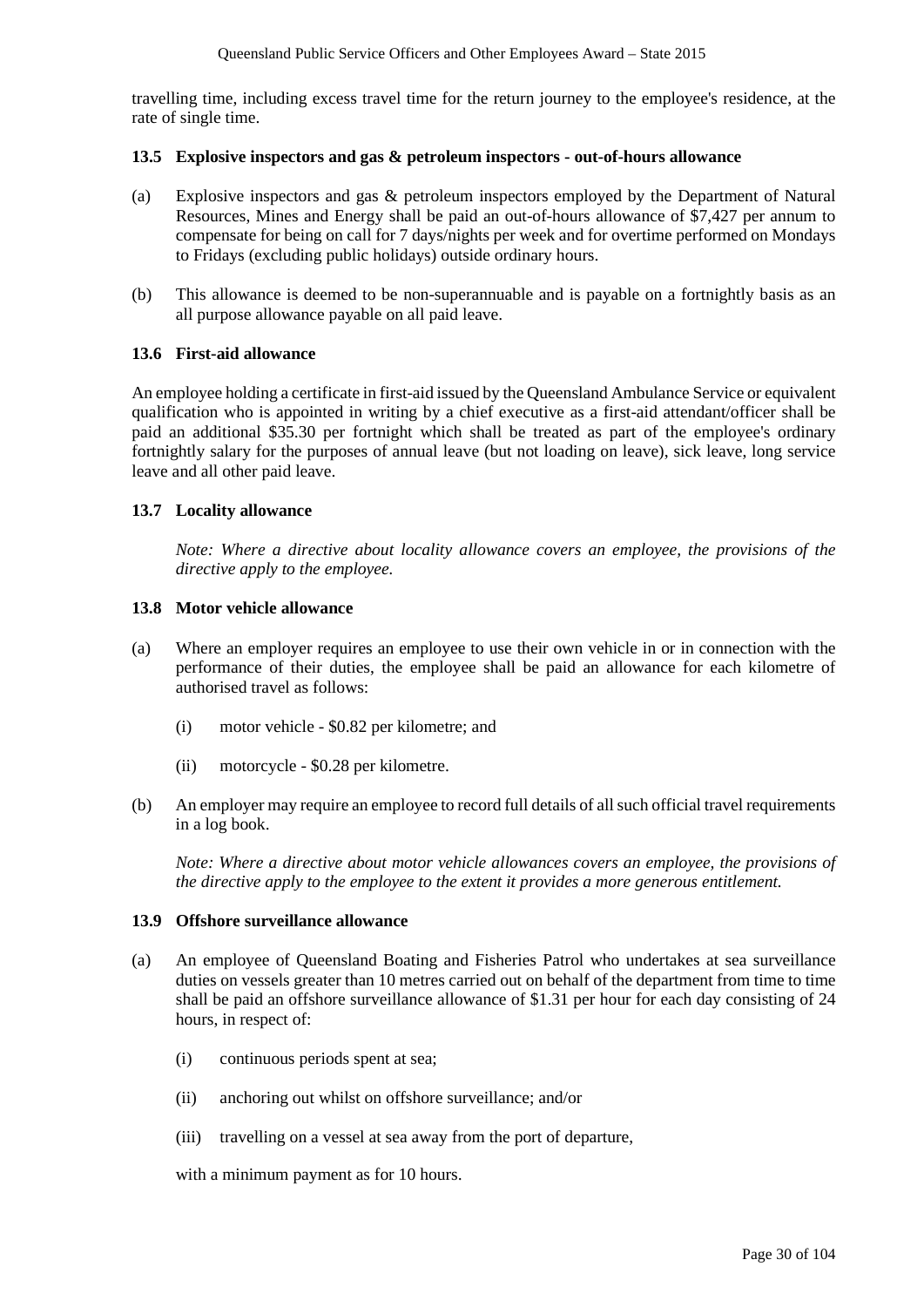(b) To qualify for the offshore surveillance allowance an employee must first complete 2 full days (48 hours) at sea.

#### **13.10 Overtime meal allowances and meal breaks**

- (a) An employee working day work required to work overtime for:
	- (i) more than 2 hours after ordinary ceasing time or for more than one hour continuing beyond 1800 on any normal working day; or
	- (ii) more than 4 hours on a rostered day off or scheduled day off,

shall be provided with an adequate meal at the employer's expense or paid a meal allowance of \$14.10 in lieu of the provision of such meal.

- (b) A shift worker required to work overtime for:
	- (i) more than 2 hours after ordinary ceasing time on any normal working day; or
	- (ii) more than 4 hours on a rostered day off or scheduled day off,

shall be provided with an adequate meal at the employer's expense or paid a meal allowance of \$14.10 in lieu of the provision of such meal.

- (c) Where the employer requires the employee to continue working for a further 4 hours of continuous overtime work in any of the situations mentioned in clauses 13.10(a) or (b), the employee will be entitled to a 30 minute meal break and either provided with an adequate meal at the employer's expense or paid an additional meal allowance of \$14.10.
- (d) Where an employee has been given notice to work overtime on the previous working day or prior thereto, and has brought to work a prepared meal and such overtime is cancelled, the employee shall be paid a meal allowance of \$14.10 for such prepared meal.

*Note: Where a directive about overtime meal allowance covers an employee, the provisions of the directive apply to the employee to the extent it provides a more generous entitlement.* 

#### **13.11 Scientific and technical employees working at sea**

- (a) A scientific or technical employee employed by the Department of Agriculture and Fisheries working on a research vessel whilst at sea shall be entitled to be paid an at sea allowance of \$19.17 per day.
- (b) Whilst at sea, an employee shall be provided with proper meals and accommodation, bedding, soap, clean bed linen weekly and clean towels twice weekly. The employer shall be responsible for laundering of linen and towels.

#### **13.12 Scientific assistants and animal attendants handling pathogenic materials - risk allowance**

A scientific assistant or animal attendant employed by the Department of Agriculture and Fisheries who is required to handle materials or animals infected with disease pathogenic to humans shall be entitled to be paid a risk allowance at the rate of \$24.70 per fortnight in addition to their ordinary rate of pay.

## **13.13 Tool allowance - Technical officers and Technical assistants**

A Technical officer (TO2, TO3 and TO4) or a Technical assistant (TO1), who was previously employed in the former Department of Community Safety, engaged in Emergency Response Systems, Frontline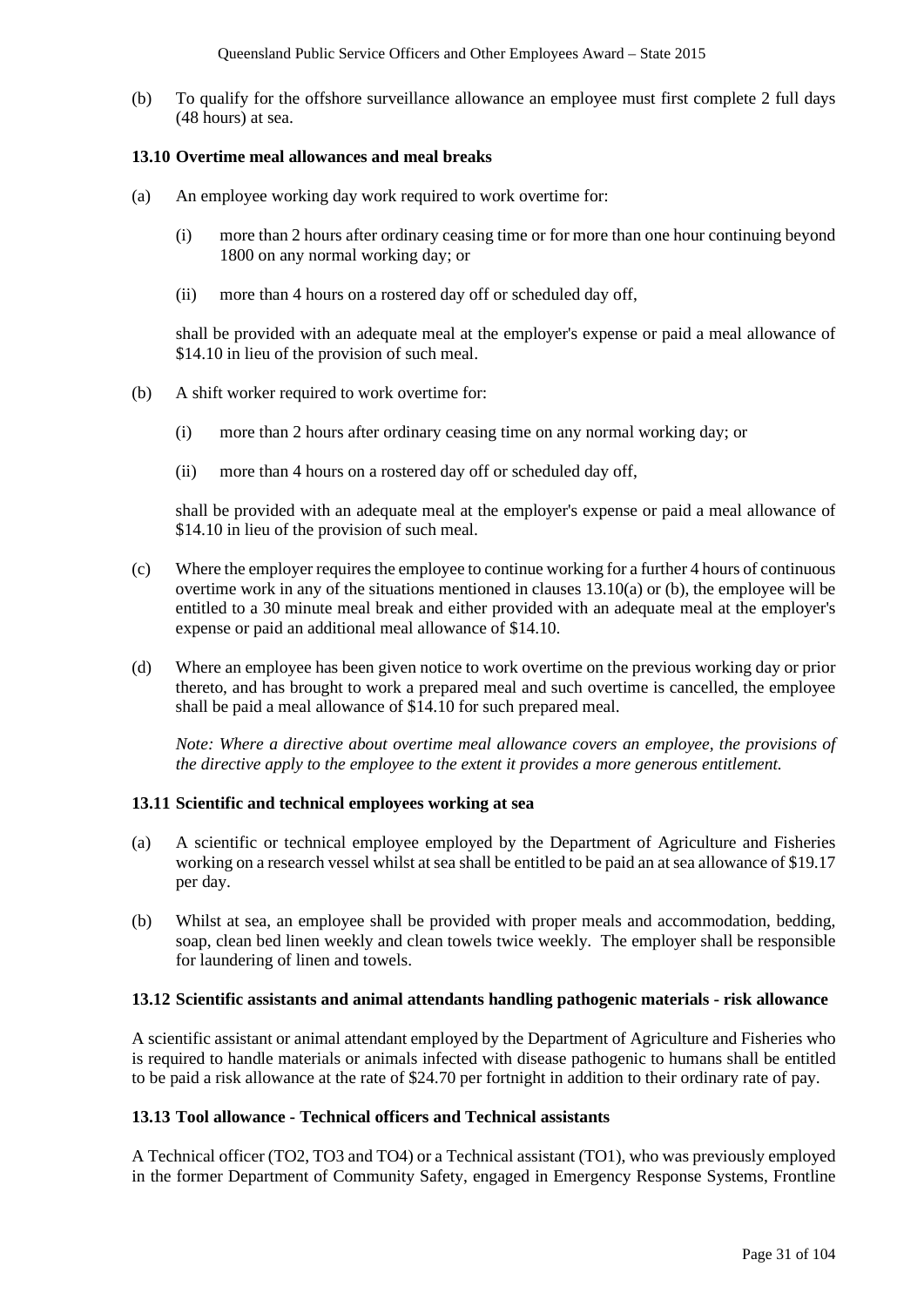Communications and Response, Frontline and Digital Services, Public Safety Business Agency, who is required to supply and use their own tools shall be entitled to an allowance of \$22.30 per week.

#### **13.14 Uniforms and laundry allowance**

- (a) Where a chief executive requires an employee to wear a uniform, the employee shall be supplied sufficient and suitable uniforms of good quality as approved by the chief executive. Uniforms shall be replaced on a fair wear and tear basis.
- (b) A chief executive who requires an employee to wear a uniform but does not supply uniforms to the employee shall pay to the employee an allowance of \$332 per annum or a *pro rata* equivalent in the first year of service and an allowance of \$164 per annum or a *pro rata* equivalent in respect to replacement uniforms during subsequent years.
- (c) An employee required to wear a uniform shall be entitled to have such uniform laundered without charge to the employee or to receive an additional \$9.00 per fortnight.

#### **13.15 Payment of allowances**

Payment of all allowances shall be made to the employee concerned on the appropriate pay day within six weeks following application by the employee.

#### **13.16 Adjustment of monetary allowances**

- (a) Other than the expense related allowances at clauses 13.8 (motor vehicle allowance), 13.10 (overtime meal allowances and meal breaks), 13.13 (tool allowance) and 13.14 (uniforms and laundry allowance), respectively, all other monetary allowances specified in clause 13 shall be automatically adjusted from the same date and in the same manner as monetary allowances are adjusted in any State Wage Case decision or other decision of the Commission adjusting minimum wage rates in this Award.
- (b) At the time of any adjustment to the wage rates in this Award the expense related allowances at clauses 13.8 (motor vehicle allowance), 13.10 (overtime meal allowances and meal breaks), 13.13 (tool allowance) and 13.14 (uniforms and laundry allowance), respectively, shall be automatically adjusted by the relevant adjustment factor. The relevant adjustment factor for this purpose is the percentage movement in the applicable index figure most recently published by the Australian Bureau of Statistics since the allowance was last adjusted.
- (c) The applicable index figure is the index figure published by the Australian Bureau of Statistics for the Eight Capitals Consumer Price Index, as follows:

| Allowance                                                         | Eight Capitals Consumer Price Index<br>(ABS Cat No. 6401.0 - Table 7)                                              |
|-------------------------------------------------------------------|--------------------------------------------------------------------------------------------------------------------|
| Motor vehicle allowance<br>(last adjusted 1 September 2021)       | Private motoring sub-group                                                                                         |
| Overtime meal allowance<br>(last adjusted 1 September 2021)       | Take-away and fast foods sub-group                                                                                 |
| Tool allowance<br>(last adjusted 1 September 2021)                | Tools and equipment for house and garden<br>component of the household appliances,<br>utensils and tools sub-group |
| Uniform and laundry allowance<br>(last adjusted 1 September 2014) | Clothing and footwear group                                                                                        |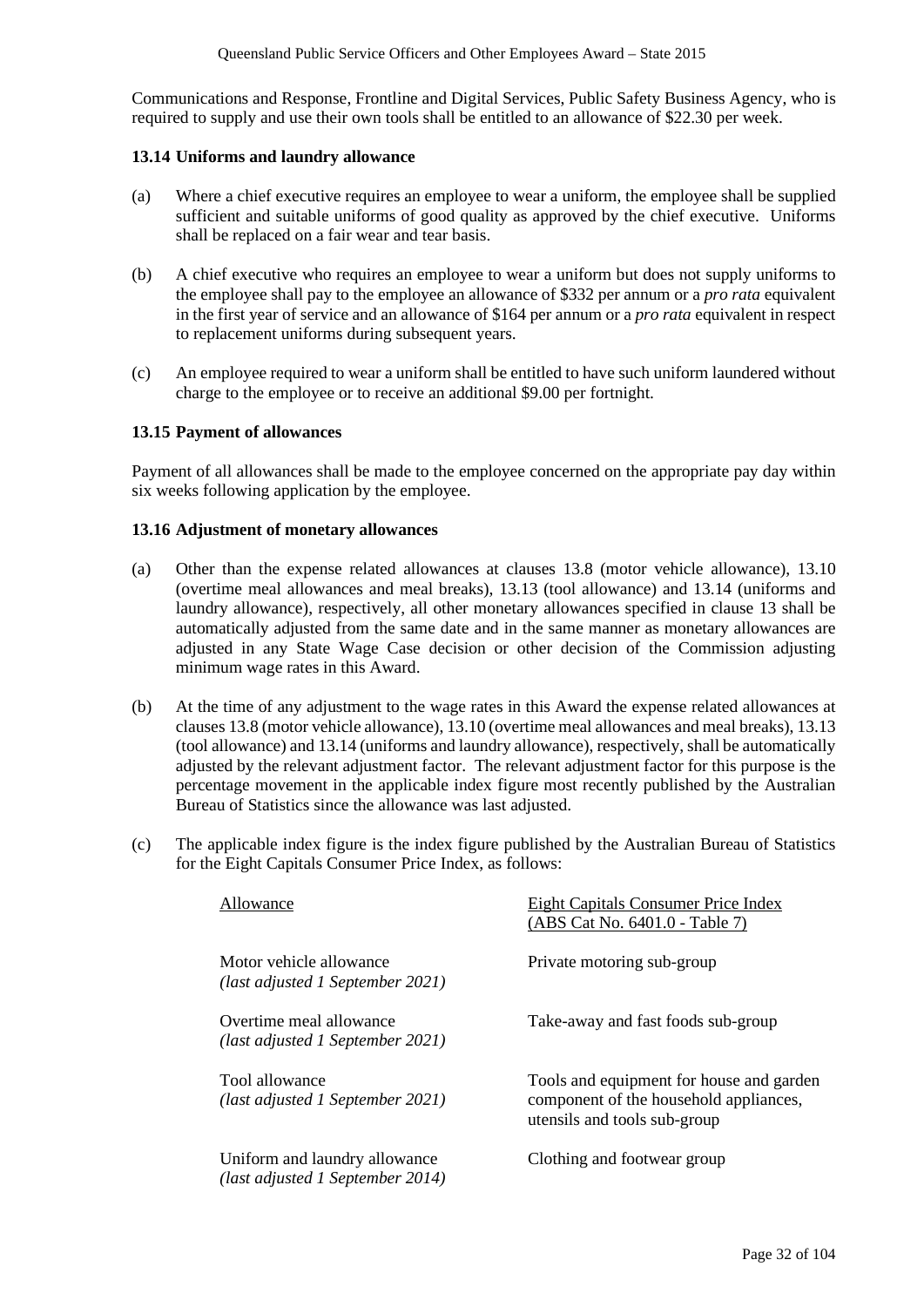## **14. Superannuation**

- (a) Subject to Commonwealth legislation and clause 14(b), all employers subject to this Award must comply with superannuation arrangements prescribed in the *Superannuation (State Public Sector) Act 1990* (and associated Deed, Notice and Regulation).
- (b) Where Commonwealth legislation provides for choice of fund rights to an employee subject to this Award, and that employee fails to elect which superannuation fund to which employer contributions are directed, the employer will direct contributions to the appropriate fund prescribed in the abovementioned Queensland legislation.

## **PART 5 - Hours of Work and Related Matters**

### **15. Hours of duty**

### **15.1 Ordinary hours of duty**

(a) The ordinary hours of duty for all employees covered by this Award, exclusive of meal breaks, shall be an average of 36.25 hours per week and 7.25 hours per day, with a maximum of 9.5 hours per day for day workers, or other hours as recorded in the table below:

| Department, classification, group or area                                                                                                                                                                                                                         | Ordinary<br>hours of<br>work per<br>week<br>(fortnight) | <b>Maximum</b><br>ordinary<br>hours of<br>work per<br>day |
|-------------------------------------------------------------------------------------------------------------------------------------------------------------------------------------------------------------------------------------------------------------------|---------------------------------------------------------|-----------------------------------------------------------|
| <b>Crime and Corruption Commission:</b><br>(i)<br>employees working shift work in the electronic<br>collections unit                                                                                                                                              | 36.25                                                   | 10.35                                                     |
| <b>Department of Agriculture and Fisheries:</b><br>(ii)<br>Queensland Boating and Fisheries Patrol<br>all employees up to and including district<br>$\mathbf{o}$<br>managers (but excluding administrative officers,<br>regional managers and the superintendent) | 38                                                      | 12                                                        |
| (iii) Department of Education:<br>• Schools officer (facilities)<br>Schools officer (grounds)<br>Schools officer (grounds and facilities)<br>$\bullet$                                                                                                            | 38<br>38<br>38                                          | 10<br>10<br>10                                            |
| (iv) Department of Environment and Science:<br>Gallery services officer, Queensland Art Gallery<br>(*Subject to agreement between the employer and<br>the employee or employees concerned).                                                                       | 38                                                      | $10*$                                                     |
| <b>Department of Housing and Public Works:</b><br>(v)<br>Computer operators, CITEC                                                                                                                                                                                | 36.25                                                   | 12                                                        |
| Telephonists ("concierges") employed at Smart<br>Service Queensland (SSQ)                                                                                                                                                                                         | 32.5                                                    | 7.25                                                      |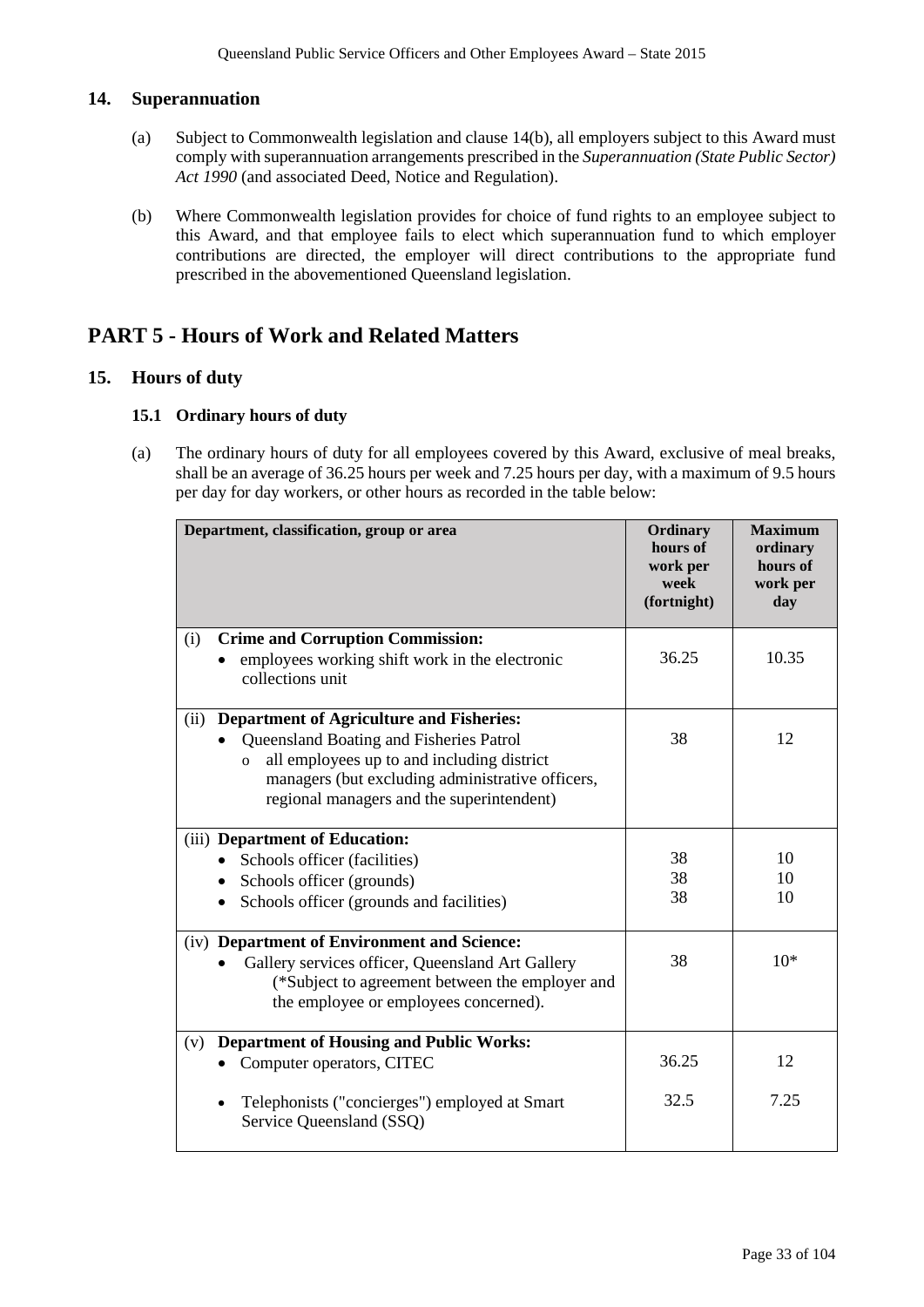| Department, classification, group or area                                                                                                                                                                                                                                                                                             | Ordinary<br>hours of<br>work per<br>week<br>(fortnight)                 | <b>Maximum</b><br>ordinary<br>hours of<br>work per<br>day |
|---------------------------------------------------------------------------------------------------------------------------------------------------------------------------------------------------------------------------------------------------------------------------------------------------------------------------------------|-------------------------------------------------------------------------|-----------------------------------------------------------|
| (vi) Department of Natural Resources, Mines and Energy:                                                                                                                                                                                                                                                                               | 38                                                                      | 10                                                        |
| Senior magazine keeper<br>$\bullet$<br>Assistant magazine keeper<br>$\bullet$                                                                                                                                                                                                                                                         | 38                                                                      | 10                                                        |
| Explosives reserve keeper<br>$\bullet$                                                                                                                                                                                                                                                                                                | 38                                                                      | 10                                                        |
| (vii) Department of Transport and Main Roads:                                                                                                                                                                                                                                                                                         |                                                                         |                                                           |
| Driver examiners                                                                                                                                                                                                                                                                                                                      | 72.5 hours per fortnight<br>over a 9 day fortnight or a<br>19 day month |                                                           |
| <b>Transport inspectors</b>                                                                                                                                                                                                                                                                                                           | 76 hours per fortnight                                                  |                                                           |
| (viii) Public Safety Business Agency:<br>Technical officers (TO2, TO3 and TO4) and Technical<br>assistants (TO1), who were previously employed in the<br>former Department of Community Safety, engaged in<br>Response<br>Frontline<br>Emergency<br>Systems,<br>Communications and Response, Frontline and Digital<br><b>Services</b> | 72.5 hours over a 9 day<br>fortnight*                                   |                                                           |
| (*Where a team of employees is required to perform<br>duties in the field on emergency deployment, such<br>deployment shall be a maximum of 4 days duration<br>with a daily maximum of 12 hours' work)                                                                                                                                |                                                                         |                                                           |
| <b>Nurses</b>                                                                                                                                                                                                                                                                                                                         | 38 hours with a maximum<br>of 10 hours per day                          |                                                           |
| (ix) Queensland Building Construction Commission:                                                                                                                                                                                                                                                                                     |                                                                         |                                                           |
| all employees                                                                                                                                                                                                                                                                                                                         | 28 day cycle                                                            | 145 hours over a                                          |
| <b>Queensland Fire and Emergency Services:</b><br>(x)                                                                                                                                                                                                                                                                                 |                                                                         |                                                           |
| State emergency services staff                                                                                                                                                                                                                                                                                                        | 72.5 per<br>fortnight                                                   | 9.5                                                       |
| (xi) Safe Food Queensland:                                                                                                                                                                                                                                                                                                            |                                                                         |                                                           |
| all employees                                                                                                                                                                                                                                                                                                                         | 36.25                                                                   | 9 hours                                                   |
| (*by agreement with employees in a section or work<br>unit)                                                                                                                                                                                                                                                                           | <sub>or</sub><br>72.5 per<br>fortnight                                  | 6 minutes*                                                |

- (b) The ordinary hours of employees working 38 hours per week and listed in the table in clause 15.1(a) are to be worked on one of the following bases as agreed between the employer and the employees concerned:
	- (i) 38 hours within a work cycle not exceeding 7 consecutive days; or
	- (ii) 76 hours within a work cycle not exceeding 14 consecutive days; or
	- (iii) 114 hours within a work cycle not exceeding 21 consecutive days; or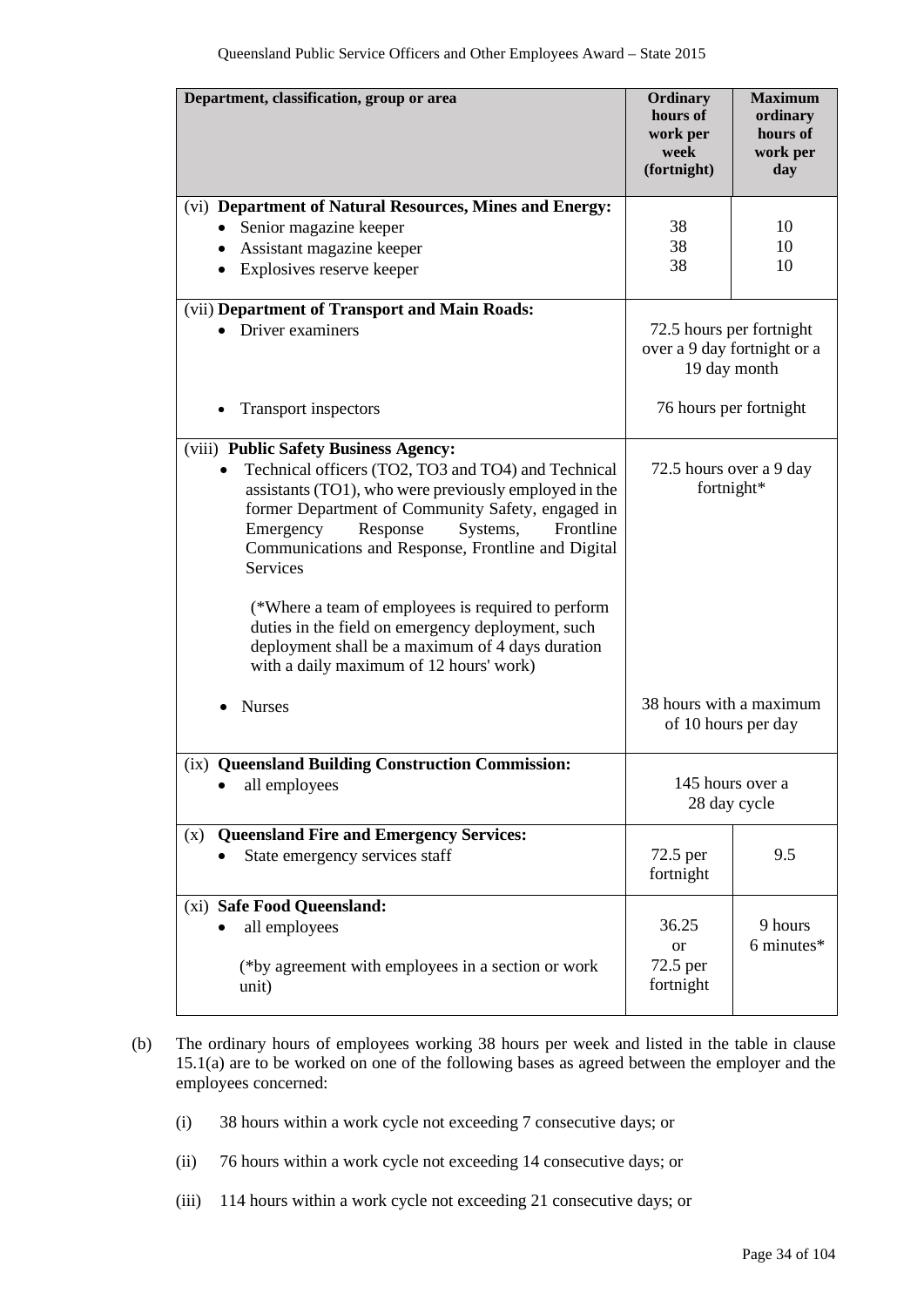- (iv) 152 hours within a work cycle not exceeding 28 consecutive days.
- (c) Notwithstanding the working hours arrangements recorded in clause 15.1(a), an employer and an employee or groups of employees may agree that the ordinary hours of work are to exceed 8 hours on any day, thus enabling one or more days to be taken as a rostered day off during a particular work cycle.
- (d) Different methods of working a 38 hour week may apply to individual employees, groups or sections of employees in each location concerned.
- (e) Rostered day off
	- (i) Where the arrangement of ordinary hours of work provides for a rostered day off, the employer and an individual employee and/or the majority of employees concerned may agree to accrue up to a maximum of five rostered days off.
	- (ii) Where such agreement has been reached, the accrued rostered days off shall be taken within 12 calendar months of the date on which each rostered day off was accrued. Consent to accrue rostered days off shall not be unreasonably withheld by either party.
- (f) Scheduled days off where work is performed on other than a Monday to Friday basis
	- (i) Unless prescribed elsewhere in this Award all employees whose ordinary hours of duty may be worked on days other than Monday to Friday shall be entitled to not less than two consecutive scheduled days off duty each week.
	- (ii) In lieu of two whole days off in each week, an employee may be allowed in each fortnightly period either one scheduled day off in one week and three consecutive scheduled days off in the other week or four consecutive scheduled days off.
	- (iii) Two consecutive scheduled days off, one at the end of one week and one at the beginning of the following week may be counted as meeting the requirements of clause  $15.1(f)(i)$ .

#### **15.2 Shift work arrangements**

- (a) Shift work may be introduced to meet operational requirements. Such shift work shall be worked in accordance with a roster mutually agreed between the chief executive and the majority of employees directly affected. Any discussions concerning the introduction of shift work or roster variations shall be conducted in accordance with the provisions of clause 6.2 of this Award.
- (b) A roster setting out the employees' days of duty and starting and finishing times on such days shall either be displayed in a convenient place or made available electronically to employees at least one work cycle in advance.
- (c) A shift worker shall not perform more than two consecutive shifts (e.g. day shift/afternoon shift; afternoon shift/night shift).
- (d) Changes within a roster shall be by agreement between the employer and the employee concerned but failing agreement 24 hours' notice of any change in the roster must be given by the employer or double time is to be paid for the employee's next shift.
- (e) Subject to meeting operational requirements, rostered shifts may be mutually exchanged between employees provided such exchange occurs within the same pay period.

#### **15.3 Spread of ordinary hours of duty**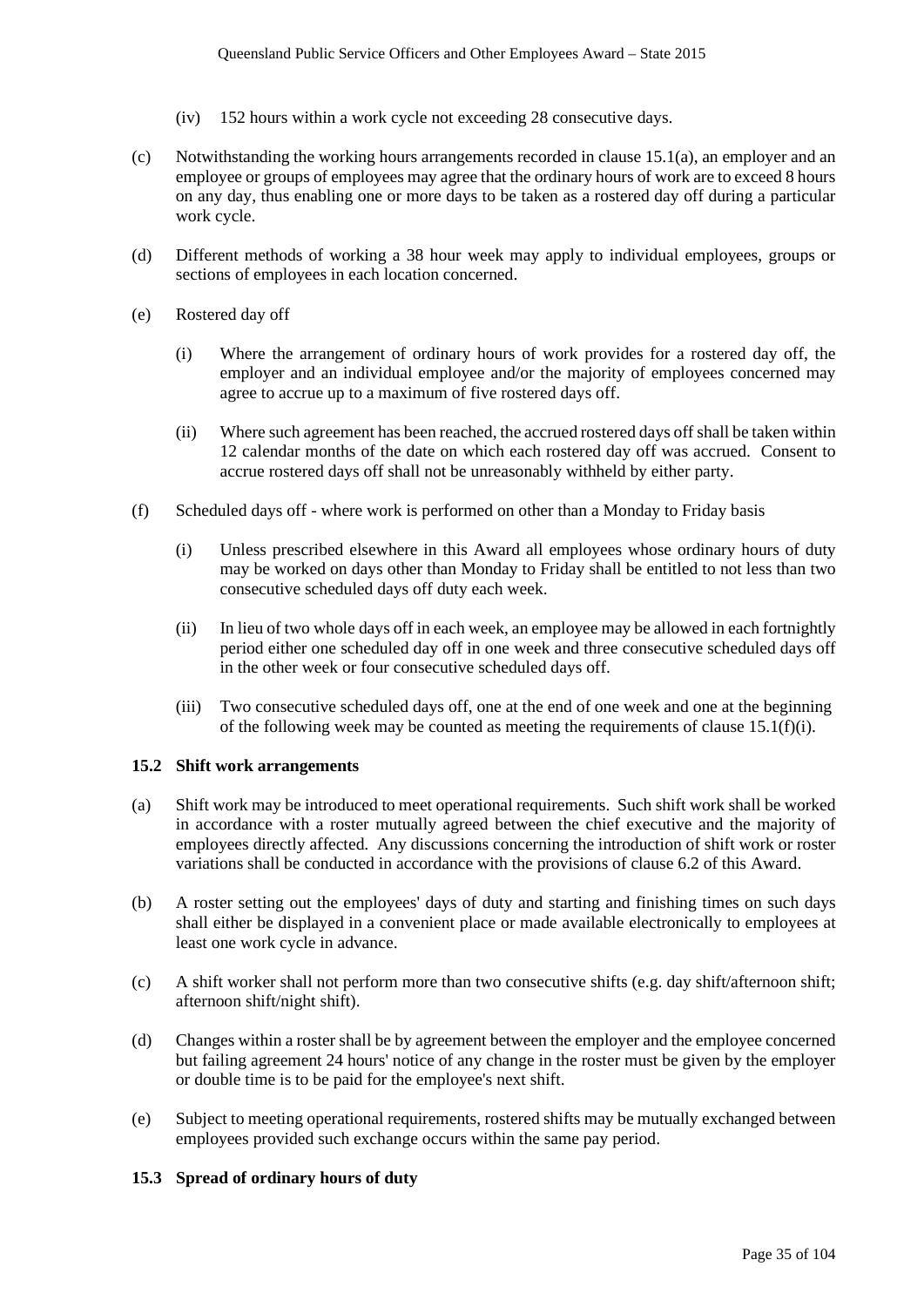(a) The spread of ordinary hours of duty for day workers shall be 0600 to 1800 Monday to Friday, or other spread of hours as recorded in the table below:

| Department, classification, group or area |                                                                                                                                                                                                                                                                           | <b>Spread of ordinary hours</b>                                                |
|-------------------------------------------|---------------------------------------------------------------------------------------------------------------------------------------------------------------------------------------------------------------------------------------------------------------------------|--------------------------------------------------------------------------------|
| (i)                                       | <b>Crime and Corruption Commission:</b>                                                                                                                                                                                                                                   |                                                                                |
|                                           | all employees                                                                                                                                                                                                                                                             | 0700 to 1800, Monday to Friday                                                 |
| (ii)                                      | Department of Agriculture<br>and<br><b>Fisheries:</b><br>Queensland Boating and Fisheries<br>Patrol<br>all<br>employees up<br>to<br>and<br>O<br>including district<br>managers<br>(but excluding administrative<br>officers, regional managers and<br>the superintendent) | 0000 to 2400, Monday to Sunday                                                 |
|                                           | casual plant health inspectors<br>O                                                                                                                                                                                                                                       | 0000 to 2400, Monday to Sunday                                                 |
| (iii)                                     | Department of Child Safety, Youth<br>and Women:<br>Convenors – Youth<br>Justice<br>Conferencing                                                                                                                                                                           | 0600 to 1800, Monday to Sunday                                                 |
| (iv)                                      | <b>Department of Education:</b><br>Community participation officers                                                                                                                                                                                                       | 0600 to 2100, Monday to Friday                                                 |
|                                           | Runaway Bay<br><b>Sports</b><br>and<br>$\bullet$<br>Leadership Excellence Centre:<br>Reception staff<br>$\circ$                                                                                                                                                           | 0500 to 2100 Monday to Friday<br>0600 to 2100, Saturday and<br>Sunday          |
|                                           | Massage therapists<br>O                                                                                                                                                                                                                                                   | 0500 to 1200, Monday to Friday<br>0600 to 1730 Saturday<br>0600 to 1230 Sunday |
| (v)                                       | <b>Department</b><br>of Environment<br>and<br><b>Science</b><br>Protection<br>and<br>services<br>staff,<br><b>Queensland Art Gallery</b>                                                                                                                                  | 0600 to 1800, Monday to Sunday                                                 |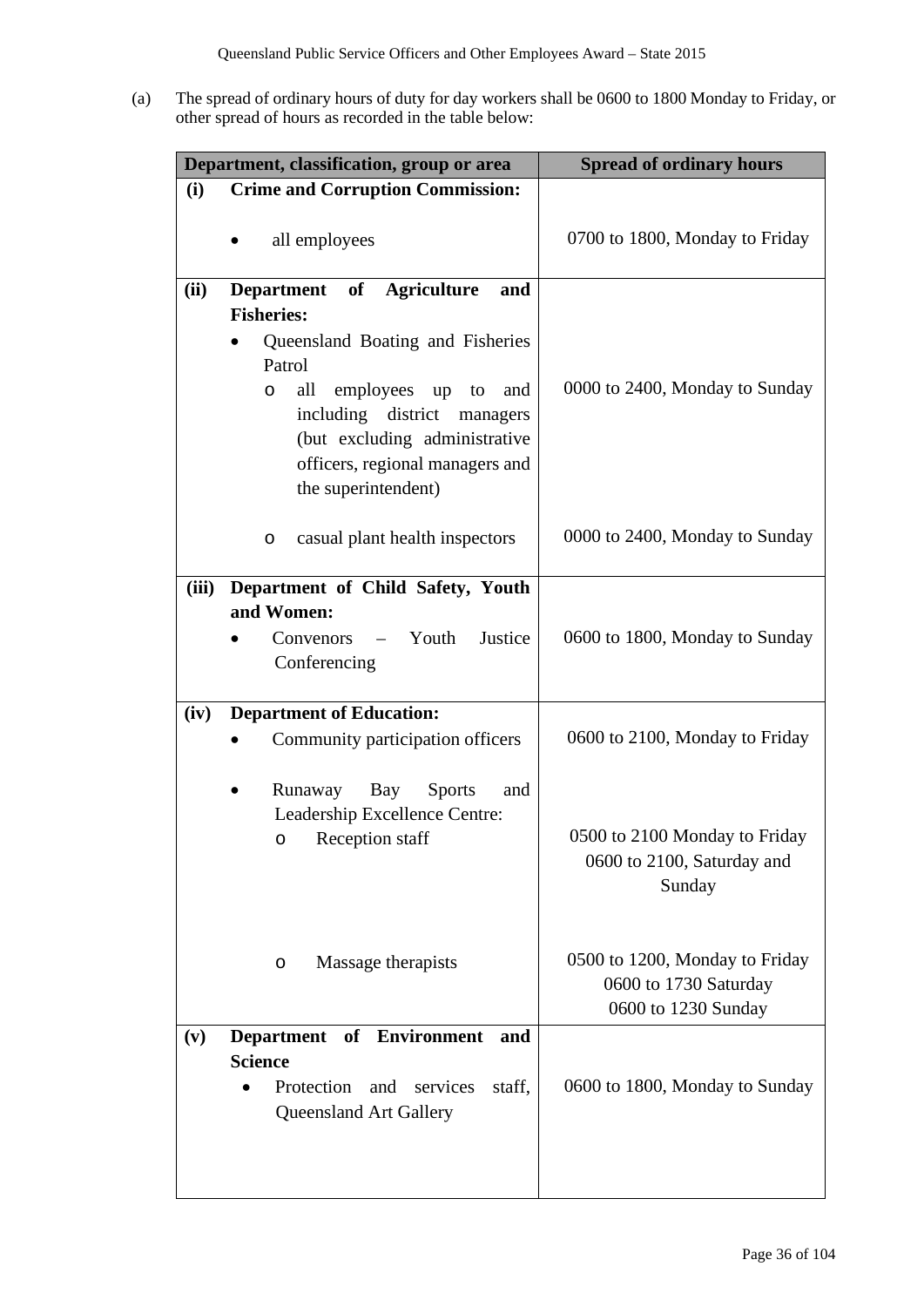| Department, classification, group or area                                      | <b>Spread of ordinary hours</b> |
|--------------------------------------------------------------------------------|---------------------------------|
| <b>Visitor</b><br>services<br>officers,<br>$\bullet$                           | 0600 to 1800, Monday to Sunday  |
| information officers and education<br>assistants, Queensland Museum            |                                 |
|                                                                                |                                 |
| Gallery<br>services<br>officer,                                                | 0600 to 1800, Monday to Sunday  |
| <b>Queensland Art Gallery</b>                                                  |                                 |
| Learning Officer, Sciencentre,                                                 |                                 |
| <b>Queensland Museum</b>                                                       | 0600 to 1800, Monday to Sunday  |
| Department of Natural Resources,<br>(vi)                                       |                                 |
| <b>Mines and Energy:</b>                                                       |                                 |
| Senior magazine keeper                                                         | 0600 to 1800, Monday to Sunday  |
| <b>Assistant magazine keeper</b>                                               | 0600 to 1800, Monday to Sunday  |
| <b>Explosives reserve keeper</b>                                               | 0600 to 1800, Monday to Sunday  |
| (vii) Department of Justice and Attorney-                                      |                                 |
| <b>General:</b>                                                                |                                 |
| Supreme and District Court bailiffs<br>(viii) Department of State Development, | 0830 to 1730, Monday to Friday  |
| Manufacturing, Infrastructure and                                              |                                 |
| <b>Planning:</b>                                                               |                                 |
| Sales information<br>officers,                                                 | 0600 to 1800, Monday to Sunday  |
| Development<br>Economic                                                        |                                 |
| Queensland<br><b>Office of the Public Guardian</b>                             |                                 |
| (ix)                                                                           |                                 |
| <b>Community Visitors</b>                                                      | 0600 to 2200, Monday to Friday  |
| (x) Public Safety Business Agency:                                             |                                 |
| Technical officers (TO2, TO3 and                                               | 0730 to 1605, Monday to Friday  |
| TO4) and Technical assistants<br>(TO1), who were previously                    |                                 |
| employed<br>the<br>in<br>former                                                |                                 |
| Department of Community                                                        |                                 |
| Safety, engaged in Emergency                                                   |                                 |
| Systems, Frontline<br>Response                                                 |                                 |
| Communications and Response,                                                   |                                 |
| Frontline and Digital Services<br>Queensland<br>(xi)<br><b>Building</b><br>and |                                 |
| <b>Construction Commission:</b>                                                |                                 |
|                                                                                |                                 |
| all employees                                                                  | 0700 to 1830, Monday to         |
|                                                                                | Friday or                       |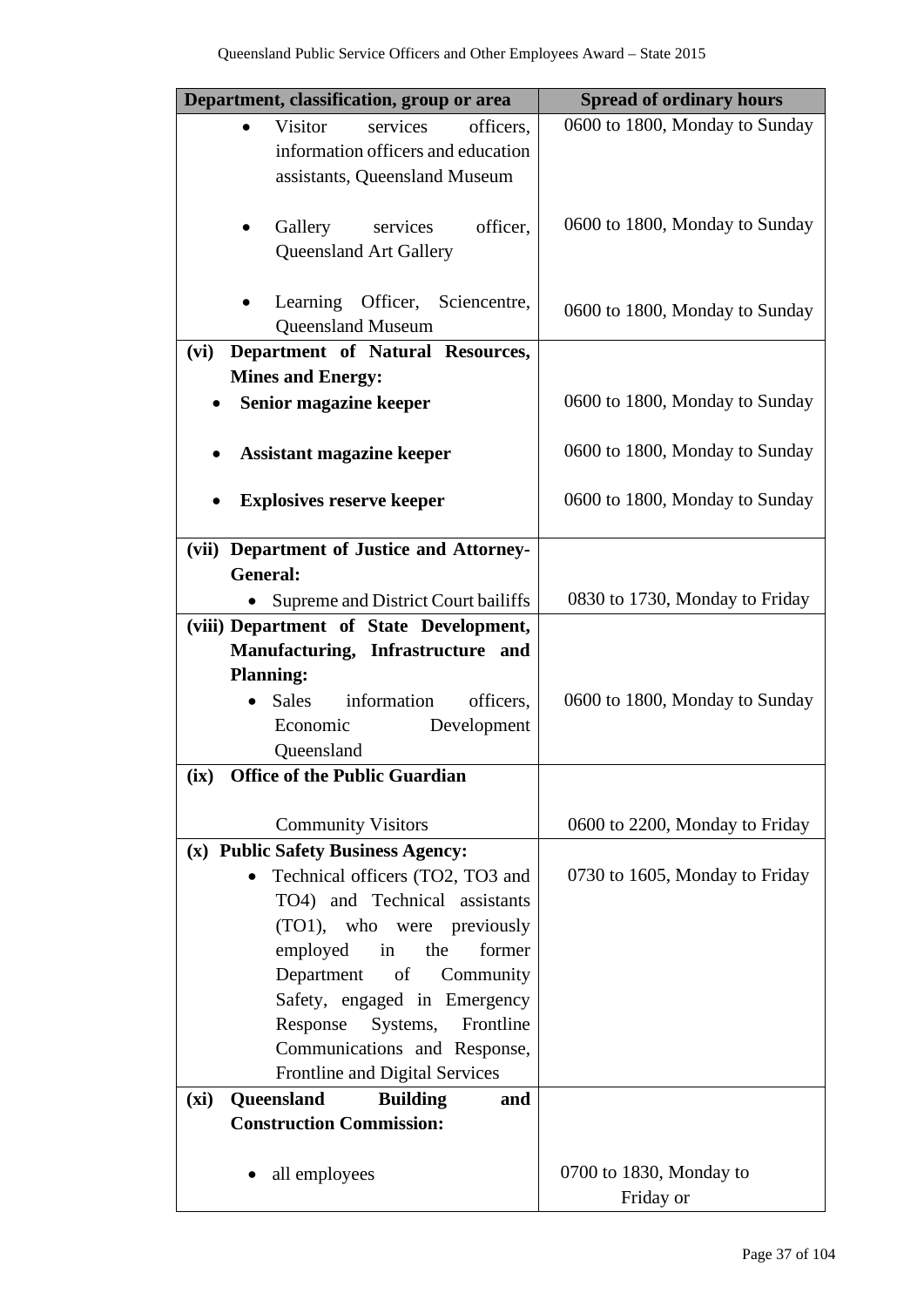| Department, classification, group or area                                                                                       | <b>Spread of ordinary hours</b>               |
|---------------------------------------------------------------------------------------------------------------------------------|-----------------------------------------------|
|                                                                                                                                 | Other spread of hours or days ( <i>i.e.</i> ) |
|                                                                                                                                 | Saturday and/or Sunday) agreed                |
|                                                                                                                                 | in writing with the majority of               |
|                                                                                                                                 | employees concerned                           |
| <b>Queensland Corrective Services</b><br>(xii)<br>officers<br><b>Visits</b><br>$\bullet$<br>processing<br>(Corrective Services) | 0600 to 1800, Monday to Sunday                |
| (xiii) Queensland Fire<br>and<br><b>Emergency</b>                                                                               |                                               |
| <b>Services:</b>                                                                                                                |                                               |
| State emergency services staff                                                                                                  | 0600 to 2200, Monday to Sunday                |

- (b) The ordinary starting and finishing times of individual employees or groups of employees may be staggered subject to agreement between the employer and employee or the employer and the majority of employees concerned. Agreement to stagger starting and finishing times of an individual employee or groups of employees shall not be unreasonably withheld.
- (c) Employees are required to observe the nominated starting and finishing times for the work day including designated breaks to maximise available working time. Preparation for starting and finishing work including personal clean up will be in the employee's time.

# **15.4 Payment for working ordinary hours - day workers**

All ordinary hours of duty performed by an employee within the spread of ordinary hours of duty shall be paid for as follows:

- (a) Monday to Friday ordinary time;
- (b) between 0000 and 2400 on a Saturday time and one-half;
- (c) between 0000 and 2400 on a Sunday double time; and
- (d) between 0000 and 2400 on a public holiday at the rate prescribed in clause 23.1.

# **15.5 Payment for working ordinary hours - shift workers**

- (a) Subject to clauses 15.5(c) and (e) all employees who work an afternoon shift or night shift Monday to Friday, inclusive, are to be paid, in addition to their ordinary salary, an allowance of 15% for all ordinary time worked on such shifts.
- (b) An employee who commences a day shift before 0600 is to be paid, in addition to their ordinary salary, an allowance of 15% for all ordinary time worked prior to 0600.
- (c) A part-time or casual employee who commences work at or after 1200 and ceases work at or before 1800 will not be regarded as having worked an afternoon shift.
- (d) Subject to clause 15.5(e) all ordinary hours of duty worked by a shift worker on a weekend or a public holiday will be paid for as follows:
	- (i) between 0000 and 2400 on a Saturday time and one-half;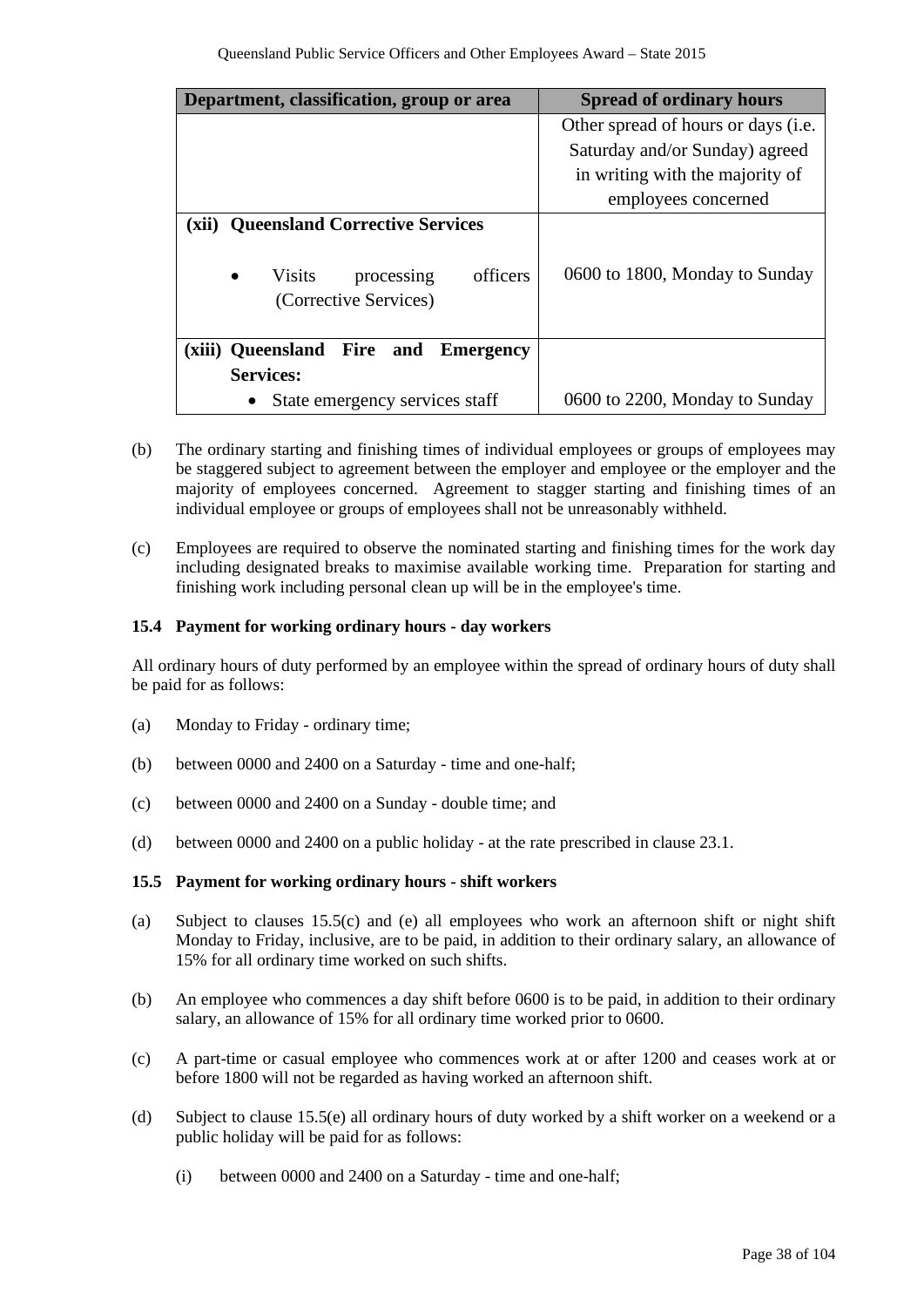- (ii) between 0000 and 2400 on a Sunday double time; and
- (iii) between 0000 and 2400 on a public holiday at the rate prescribed in clause 23.1.
- (e) The payments prescribed in clauses 15.5(a) and (d) shall be calculated on a majority of shift basis. This means, for example:
	- (i) if the majority of the ordinary hours of a shift which commenced on a Friday are worked on a Saturday, the whole of the shift is to be treated as having been worked on a Saturday; and
	- (ii) if the majority of the ordinary hours of a shift which commenced on a Saturday are worked on a Sunday, the whole of the shift is to be treated as having been worked on a Sunday; and
	- (iii) if the majority of the ordinary hours of a shift which commenced on a Sunday are worked on a Monday, the whole of the shift is to be treated as having been worked on a Monday.

#### **15.6 Organisational (flexible) hours of work arrangements - day workers**

- (a) Notwithstanding the provisions of clauses 8.2, 15.1, 15.3 and 15.4, respectively, the provisions of clause 15.6 and Schedule 3 provide a framework within which hours of work arrangements and related conditions can be implemented with the express purpose of providing all **eligible employees** with access to an accrued day off within a work cycle. However, nothing will limit the ability of a chief executive and an employee to agree to access accrued time in part-days off.
- (b) For the purposes of clause 15.6(a), **eligible employees** are:
	- (i) those employees whose ordinary weekly hours are 36.25 hours per week; and
	- (ii) part-time employees whose ordinary hourly rate is based upon a 36.25 hour week for equivalent full-time employees and who are engaged in a role where operational requirements **allow for** the application of organisational hours arrangements. Examples of where operational requirements would **preclude** the application of such organisational hours arrangements to part-time employees include:
		- (A) filling in spaces on a roster;
		- (B) replacing employees absent on leave, a rostered day off or an accrued day off; or
		- (C) covering peak workload periods or client service requirements at specific times.
- (c) Notwithstanding the provisions of clause 15.6(b), organisational hours of work arrangements are **not** available to:
	- (i) employees working shift work; and
	- (ii) casual employees.
- (d) Organisational hours of work arrangements are to be implemented in accordance with the provisions of Schedule 3.

# **16. Meal breaks**

#### **16.1 Meal breaks - day workers**

(a) All day workers who work in excess of 5 hours on any day shall be allowed not less than 30 minutes for an unpaid meal break between the third and sixth hours of duty.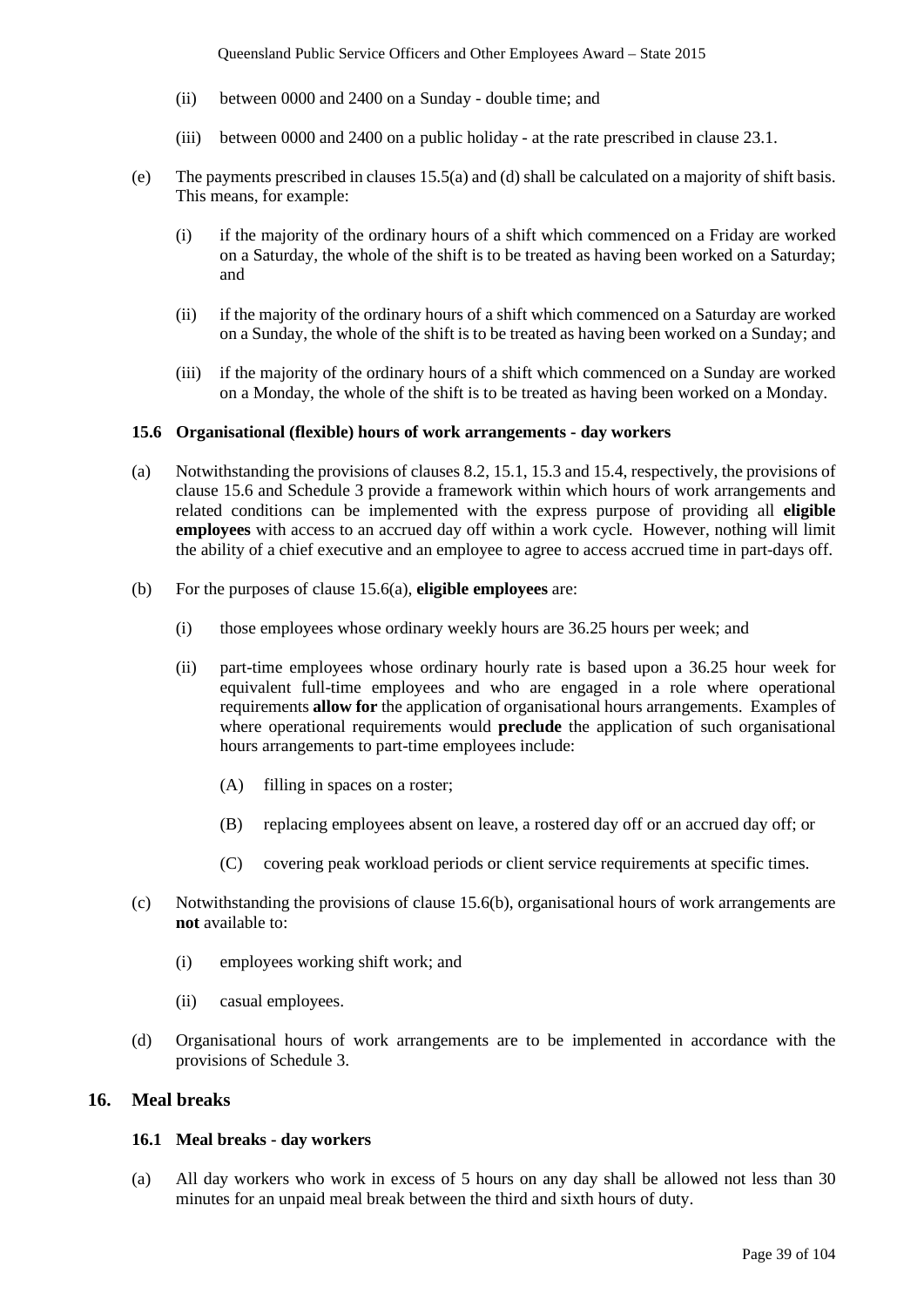(b) Where it is mutually agreed between the employer and an employee, that in order to maintain the continuity of work, the hours of duty may be inclusive of meal times. Where this occurs no deduction shall be made from the employee's salary.

# **16.2 Meal breaks - shift workers**

All shift workers shall be allowed not less than 30 minutes for a meal break, without deduction of salary, with such break being taken at a time which maintains the continuity of work.

# **17. Rest pauses - both day workers and shift workers**

- (a) All employees are entitled to a paid rest pause of 10 minutes duration in the employer's time in the first and second half of the working day, subject to the following:
	- (i) a total of 10 minutes for an employee who works for more than 3 hours but less than 6 ordinary hours in any day; or
	- (ii) a total of 20 minutes for an employee who works for at least 6 ordinary hours in any day.
- (b) Where an employee is engaged on a 38 hour week the employer may determine that the rest pauses may be combined into one 20 minute rest pause to be taken in the first part of the ordinary working day with the 20 minute rest pause and the meal break arranged in such a way that the ordinary working day is broken into approximately three equal working periods.
- (c) Employees who are required to leave their work places to partake of rest pauses in crib huts or lunch rooms and those who are "on site" shall, at the employer's discretion, have one rest pause of 20 minutes duration in the first part of the working day.
- (d) All rest pauses shall be taken at such times as will not interfere with the continuity of work where such continuity is necessary.

# **18. Overtime**

# **18.1 Overtime - general**

(a) An employee appointed to or relieving in a position which attracts a salary level above that prescribed for an employee in classification level AO5, paypoint 4, or other classification and paypoint level recorded in the table below, is not entitled to remuneration for overtime.

| Department, group or area                                                                                                                                                                                                                                                                                       | <b>Stream classification and paypoint</b>                                                                                                                                                                                             |
|-----------------------------------------------------------------------------------------------------------------------------------------------------------------------------------------------------------------------------------------------------------------------------------------------------------------|---------------------------------------------------------------------------------------------------------------------------------------------------------------------------------------------------------------------------------------|
| <b>Department of Agriculture and Fisheries:</b><br>(i)<br>• Queensland Boating and Fisheries Patrol<br>all employees up to and including district<br>$\circ$<br>managers (but excluding administrative<br>officers, regional managers<br>and<br>the<br>superintendent)<br><b>Forestry officers</b><br>$\bullet$ | Technical, Level 5, paypoint 1<br>٠<br>In lieu of payment for overtime such<br>$\bullet$<br>employees will be entitled to TOIL<br>(see clause $18.4$ )                                                                                |
| <b>Safe Food Queensland</b><br>(ii)                                                                                                                                                                                                                                                                             | Employees classified at a level of<br>SF03-04<br>In lieu of payment for overtime such<br>$\bullet$<br>employees will be entitled to TOIL,<br>on a time for time basis, at a time<br>agreed with the employer (see<br>clause $18.4$ ). |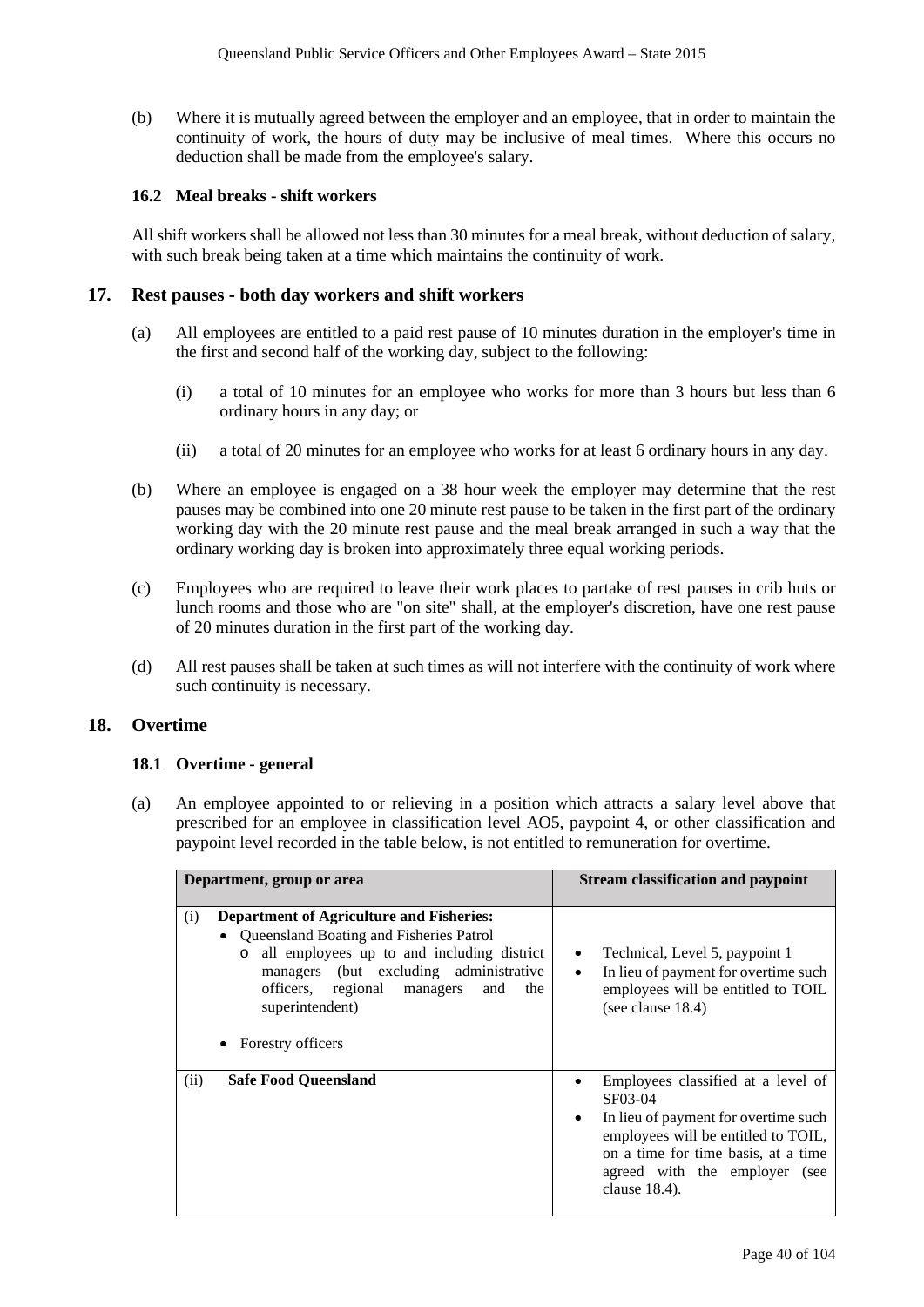- (b) Nothing in clause 18.1(a) is to be taken to prevent a chief executive from exercising their discretion to make overtime payments to an employee who would otherwise be exempted from being entitled to remuneration for overtime.
- (c) An employee receiving a salary level above that prescribed in clause 18.1(a) shall be entitled to time off in lieu, equivalent to the amount of additional time worked, on a time for time basis.
- (d) Subject to clause 18.1(a) an employee receiving higher duties payments in accordance with clause 12.10 is entitled to be paid for all authorised overtime at the rate applicable to the classification level and paypoint of the position being temporarily filled.
- (e) Employees shall work reasonable overtime whenever necessary in the opinion of the chief executive, but 24 hours' notice shall be given, where practicable, to an employee required to work overtime.
- (f) Overtime is to be calculated to the nearest quarter of an hour.

*Note: Where a directive about hours and overtime covers an employee, the provisions of the directive apply to the employee to the extent it provides a more generous entitlement.*

# **18.2 Payment for overtime - day workers**

Except as provided in clauses 8.2, 18.1, 18.2 and 18.4 and Schedules 1 and 3:

- (a) All authorised overtime worked by an employee in excess of their ordinary daily hours of duty or outside their spread of ordinary working hours on a Monday to Friday, inclusive, shall be paid at the rate of time and one-half for the first 3 hours and double time thereafter.
- (b) All authorised overtime worked by an employee on a rostered day off or first or third scheduled day off shall be paid at the rate of time and one-half for the first 3 hours and double time thereafter with a minimum payment as for 2 hours' work.
- (c) All authorised overtime worked by an employee on a second or fourth scheduled day off shall be paid at the rate of double time with a minimum payment as for 2 hours' work.
- (d) All authorised overtime worked by an employee on a public holiday shall be paid at the rate prescribed in clause 23.1.
- (e) The minimum payments provided in clauses 18.2(b) and (c) shall not apply where such overtime is performed immediately preceding or following ordinary hours.
- (f) Overtime rates for Supreme and District Court Bailiffs employed by the Department of Justice and Attorney-General are recorded in clause S1.1.1 of Schedule 1.
- (g) A part-time employee of QRIDA who works overtime is to be paid at the appropriate overtime rate plus a loading of 1/12th (or 8.33%) in lieu of annual leave.

# **18.3 Payment for overtime - shift workers**

- (a) Subject to clauses 18.1(a) and 18.3(b), all shift workers are to be paid for all overtime at the rate of double time.
- (b) All authorised overtime worked by a shift worker on a public holiday shall be paid for at the rate prescribed in clause 23.1.

# **18.4 TOIL**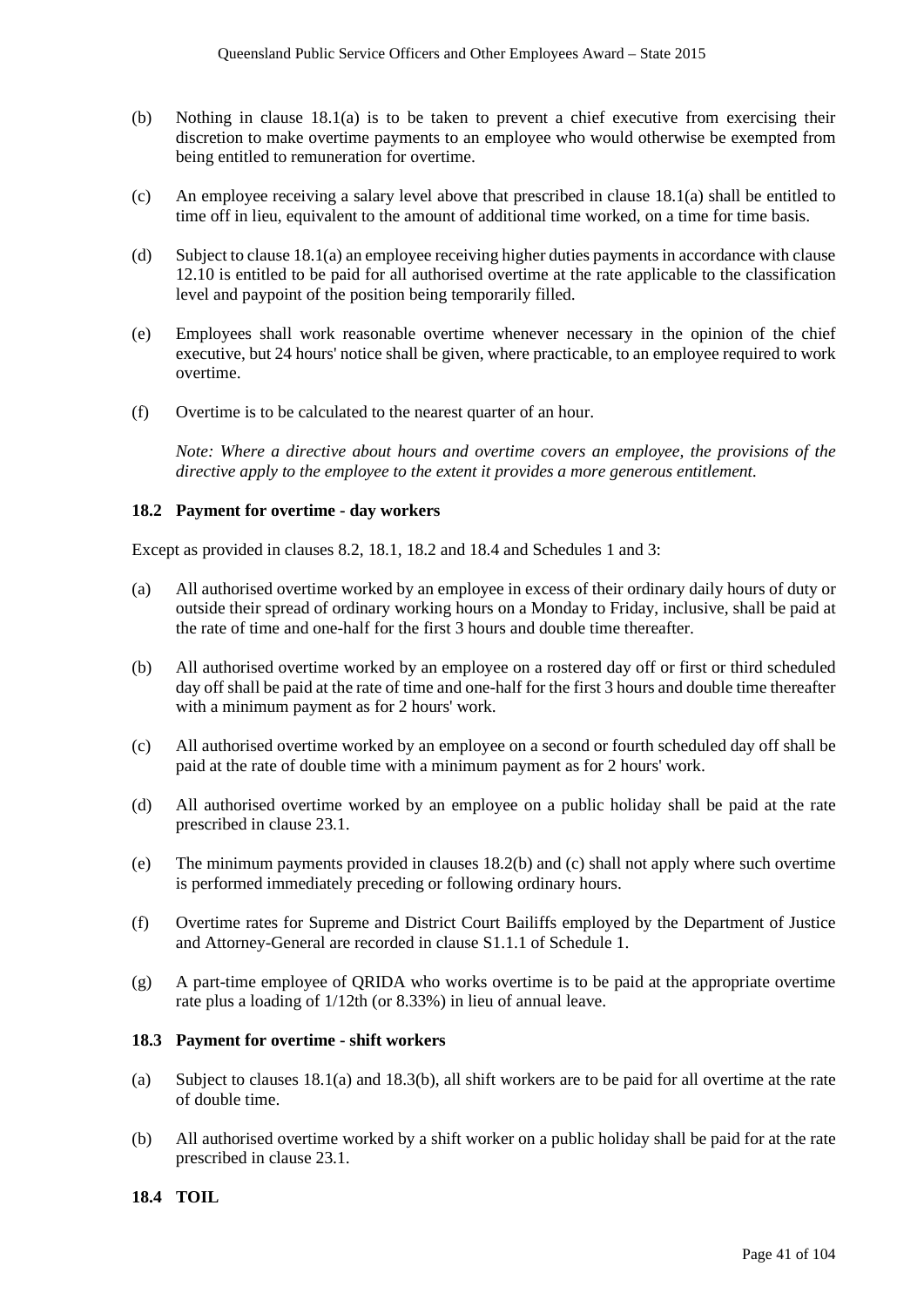(a) In lieu of the provisions in clauses 18.2 and 18.8 employees in the following departments, classifications, groups or areas are entitled to access TOIL arrangements in the manner recorded in the table below:

| Department, classification, group or area                                                                                                                                                                                                                                                                                                            | <b>TOIL</b> arrangements                                                                                                                                                                                                                                                |
|------------------------------------------------------------------------------------------------------------------------------------------------------------------------------------------------------------------------------------------------------------------------------------------------------------------------------------------------------|-------------------------------------------------------------------------------------------------------------------------------------------------------------------------------------------------------------------------------------------------------------------------|
| <b>Crime and Corruption Commission:</b><br>(i)<br>• all employees                                                                                                                                                                                                                                                                                    | At the election of the employee -<br>$\bullet$<br>overtime may be compensated by<br>time off in lieu.                                                                                                                                                                   |
| <b>Department of Agriculture and Fisheries:</b><br>(ii)<br>Queensland Boating and Fisheries Patrol<br>all employees up to and including district<br>$\circ$<br>managers (but excluding administrative<br>officers, regional managers<br>and the<br>superintendent)                                                                                   | At the election of the employee -<br>$\bullet$<br>overtime may be compensated by<br>time off in lieu.                                                                                                                                                                   |
| (iii) Department of Education:<br>• Community participation officers<br>School support staff<br>٠                                                                                                                                                                                                                                                    | Overtime worked on a Saturday<br>Sunday may, by mutual<br><sub>or</sub><br>agreement, be taken as time off in<br>lieu on a time for time basis.<br>In accordance with Section 3 of<br>Schedule 3.                                                                       |
| (iv) <b>Nursing staff:</b><br>all departments                                                                                                                                                                                                                                                                                                        | • By mutual agreement time off in<br>lieu, to a maximum of 24 hours,<br>may be granted on a time for time<br>basis<br>Any accrued time outstanding at<br>the time of cessation of an<br>employee's employment is to be<br>paid for at the appropriate<br>overtime rate. |
| (v) Public Safety Business Agency:<br>Technical officers (TO2, TO3 and TO4) and<br>Technical<br>assistants<br>(TO1),<br>who<br>were<br>previously<br>employed<br>in<br>the<br>former<br>Department of Community Safety, engaged in<br>Emergency Response Systems, Frontline<br>Communications and Response, Frontline and<br><b>Digital Services</b> | At the election of the employee -<br>time off in lieu on a time for time<br>basis.<br>TOIL to be taken within 12<br>$\bullet$<br>months of the day on which the<br>overtime was worked, with any<br>TOIL not taken within that time to<br>lapse.                        |
| Queensland<br><b>Construction</b><br><b>Building</b><br>and<br>(v)<br><b>Commission:</b><br>all employees                                                                                                                                                                                                                                            | By mutual agreement overtime<br>may be compensated by time off<br>in lieu.                                                                                                                                                                                              |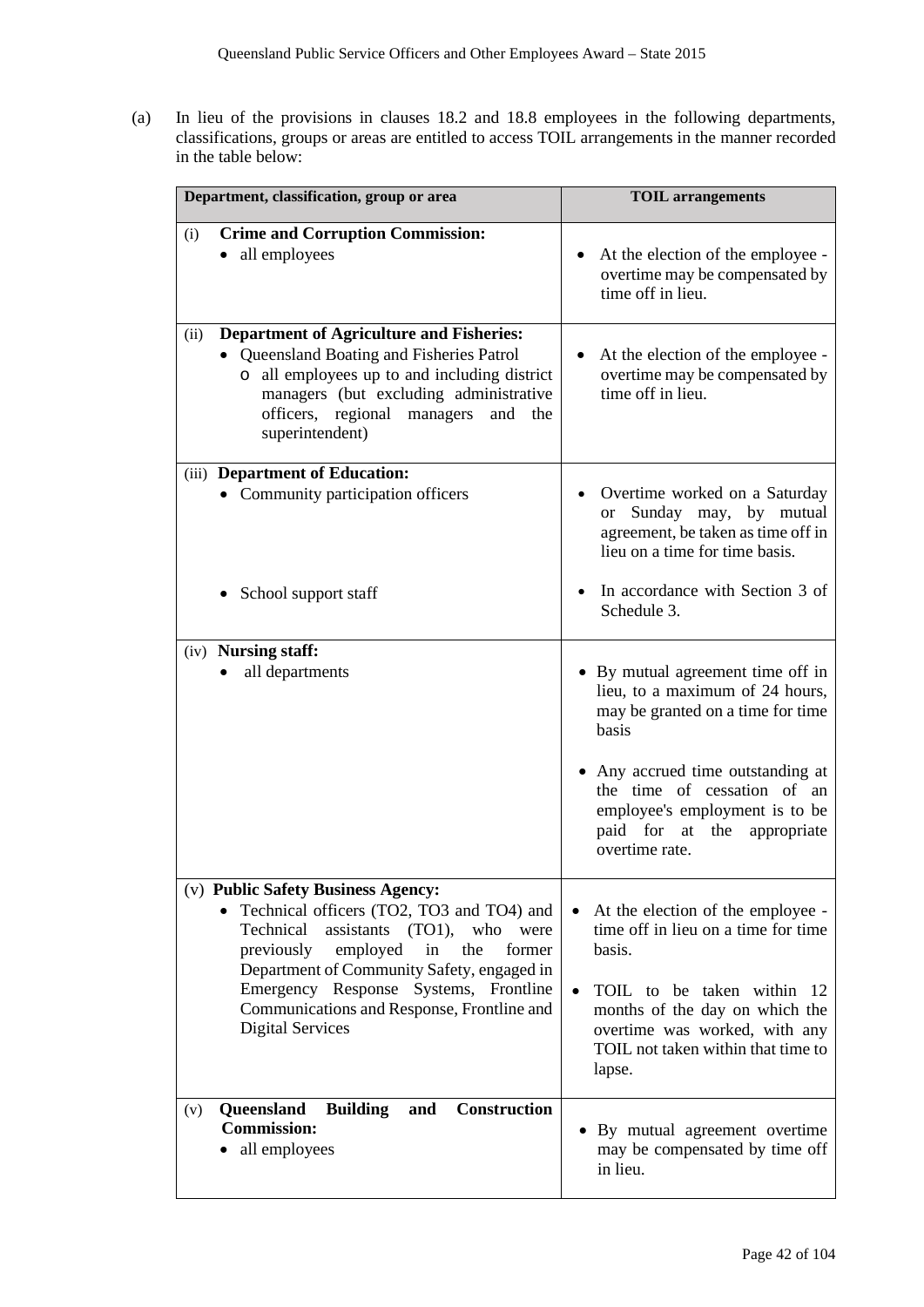| Department, classification, group or area                                                                                       | <b>TOIL</b> arrangements                                                                                                                                                                                                                                                                                                                                                                                                                                                                                                                                                                                         |
|---------------------------------------------------------------------------------------------------------------------------------|------------------------------------------------------------------------------------------------------------------------------------------------------------------------------------------------------------------------------------------------------------------------------------------------------------------------------------------------------------------------------------------------------------------------------------------------------------------------------------------------------------------------------------------------------------------------------------------------------------------|
| (vi) <b>QRIDA:</b><br>• all employees (whether entitled to<br>remuneration for overtime pursuant to clause<br>$18.1(a)$ or not) | • By mutual agreement - time off in<br>lieu on a time for time basis.<br>TOIL to be taken within 12<br>months of the day on which the<br>overtime was worked, with any<br>TOIL not taken within that time to<br>lapse.                                                                                                                                                                                                                                                                                                                                                                                           |
| (vii) Residential Tenancies Authority:<br>• all employees                                                                       | • An employee on call who is<br>recalled to work on a Saturday or<br>Sunday<br>by<br>mutual<br>may,<br>agreement, take time off in lieu on<br>a time for time basis.<br>TOIL to be taken within 12<br>months of the day on which the<br>overtime was worked, with any<br>TOIL not taken within that time to<br>lapse.<br>• In addition to being able to elect<br>to take TOIL, on a time for time<br>basis, an employee on call who is<br>recalled to work on a public<br>holiday is to be paid at half the<br>ordinary rate of pay for the time<br>worked with a minimum payment<br>as for 4 hours.             |
| (viii) Safe Food Queensland:<br>all employees                                                                                   | • At the election of the employee<br>and with the agreement of the<br>employer - overtime may be<br>compensated (where available)<br>by time off in lieu on a time for<br>time basis.<br>TOIL must be taken ahead of<br>annual leave and long service<br>leave, or by mutual agreement,<br>taken in conjunction with such<br>leave.<br>• TOIL must be taken within 4<br>months of the day on which the<br>overtime was worked, with any<br>TOIL not taken within that time to<br>be paid out.<br>• A maximum of 5 days of TOIL, at<br>the employee's normal working<br>hours, may be accrued at any one<br>time. |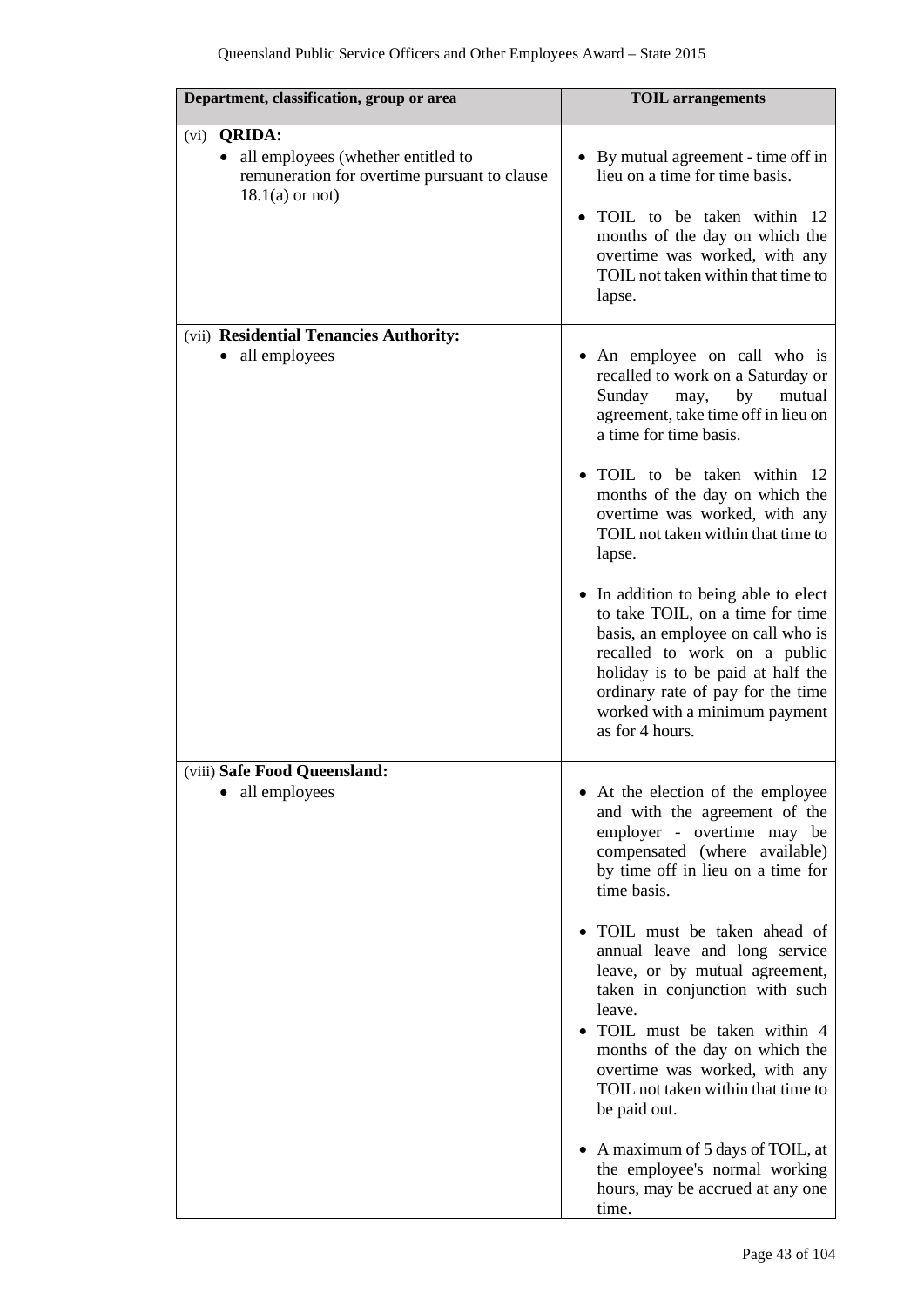### **18.5 Recall to duty - other than from on call**

- (a) An employee **(other than an employee on call)** having been recalled to perform duty shall be paid for the time worked with a minimum payment as for 2 hours for each call out at the prescribed overtime rate, provided that such minimum payment shall not apply where the overtime is performed immediately preceding and/or is continuous with ordinary hours of duty.
- (b) Should the employee be called out again within that 2 hour period no further minimum payment shall apply to that work which shall be separately paid for at the applicable overtime rate until the overtime is completed.
- (c) Time worked in clause 18.5 is to be calculated from the time of commencement until the cessation of duty at the employee's normal place of work or other designated place.

#### **18.6 Transport costs on recall**

Where an employee is recalled to perform work during an off duty period the employee shall be provided with transport to and from the employee's home or be refunded the cost of such transport.

#### **18.7 On call - additional payments**

- (a) Where an employee, other than a registered nurse level 4 or level 5, is instructed to be available on call outside ordinary or rostered working hours the employee shall be paid an allowance based upon the hourly rate of the classification of **professional officer level 3**, **paypoint 4** in accordance with the following scale:
	- (i) where the employee is on call throughout the whole of a rostered day off, a scheduled day off or a public holiday: 95% of the prescribed hourly rate;
	- (ii) where an employee is on call during the night only of a rostered day off, a scheduled day off or public holiday: 60% of the prescribed hourly rate; and
	- (iii) where an employee is on call on any other night: 47.5% of the prescribed hourly rate.
- (b) For the purpose of calculating the hourly rate, the divisor shall be based upon a 38 hour week and calculated to the nearest \$0.05.
- (c) For the purpose of clause 18.7:
	- (i) a **night** is deemed to consist of those hours falling between 1700 and 0800 or mainly between such hours;
	- (ii) **scheduled day off** includes the 2 days in 7 not part of ordinary working hours, e.g. Saturday and Sunday for employees whose ordinary working days are Monday to Friday.
- (d) Any on call roster implemented by a department will be by agreement between the chief executive, the majority of affected employees, and the relevant union. Agreement to implement on call arrangements shall not be unreasonably refused.

#### **18.8 Recall to duty - from on call**

(a) **Monday to Friday** - an employee on call being recalled to perform duty shall be paid for the time worked at the overtime rate prescribed in clauses 18.2(a) or 18.3(a), such time to be calculated as from home and return with a minimum payment as for 2 hours' work.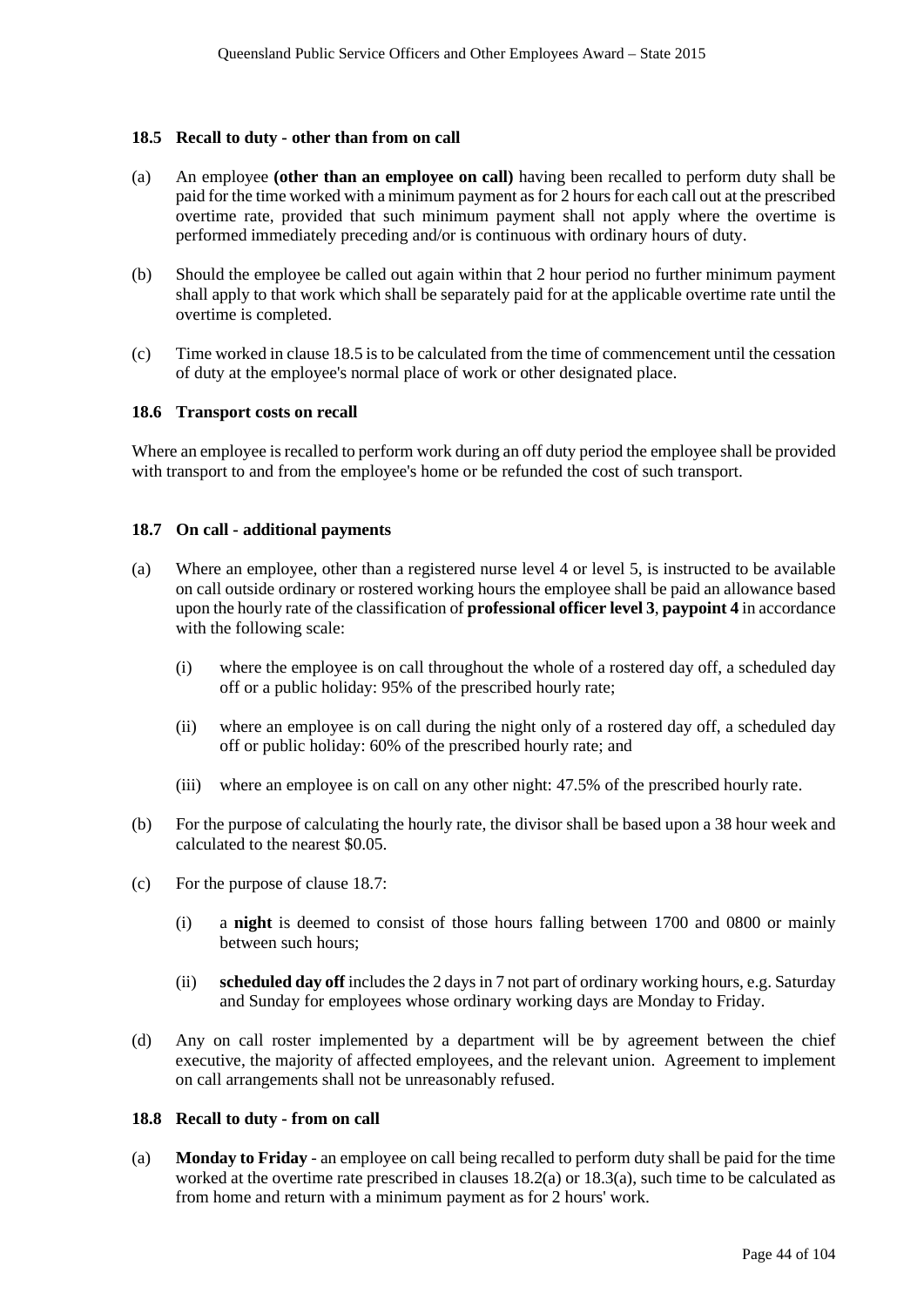- (b) **Saturday or a Sunday**  an employee on call being recalled to perform duty on a Saturday or a Sunday is to be paid for such overtime at the appropriate overtime rate prescribed in clauses 18.2(b) and (c) or 18.3 with a minimum payment as for 2 hours' work inclusive of travelling time from home and return **or**, at the employee's option, be granted time off in lieu at a mutually convenient time equivalent to the number of hours worked.
- (c) **Public holiday** an employee on call being recalled to perform duty on a public holiday is to be paid for such overtime at the appropriate overtime rate prescribed in clause 23.1 with a minimum payment as for 4 hours' work inclusive of travelling time from home and return **or**, at the employee's option, be granted time off in lieu at a mutually convenient time equivalent to the number of hours worked. An employee who is granted equivalent time off in lieu shall also be paid at half the ordinary rate for the time so worked with a minimum payment as for 4 hours' work.
- (d) An employee on call who undertakes duties without the need to leave the employee's place of residence shall be entitled to the following:
	- (i) Where providing advice, referring callers to other staff or organisations, taking details of complaints/incidents for resolution during ordinary hours or directing other staff to attend an incident (normally no greater than 10 minutes for each occurrence) - payment at the overtime rate prescribed in clauses 18.2 or 18.3 for the actual time worked up to a maximum of 2 hours on any one day. Where at least 4 calls in this category are taken between 2200 and 0600, such calls shall be deemed to constitute a minimum of one hour's work.
	- (ii) Where undertaking normal duties (e.g. correcting/resolving faults via internet, making and receiving phone calls in order to manage an incident other than provided for in clause 18.8(d)(i)) payment at the overtime rate prescribed in clauses 18.2 or 18.3 for the actual time worked with a minimum payment of one hour for each time the employee performs such duties. Should such employee be recalled again to perform duties separately within the minimum one hour period, no further minimum payment shall apply.
	- (iii) The employee will be responsible for the recording of the nature and the times of contact in respect of the types of matters mentioned in clauses 18.8(d)(i) and (ii), respectively, for subsequent verification by the chief executive.
- (e) Any overtime payable in accordance with clause 18.8 shall be in addition to the on call allowances prescribed in clause 18.7(a).

# **18.9 Fatigue leave/rest period after overtime**

- (a) An employee who works so much overtime between the termination of ordinary work on one day and the commencement of ordinary work on the next day so that 10 consecutive hours off duty has not occurred shall be released after completion of such overtime until 10 consecutive hours off duty occur without loss of pay for ordinary working time occurring during such absence.
- (b) If, on the instructions of the employer, an employee resumes or continues ordinary work without having had 10 consecutive hours off duty the employee shall be paid double rates until released from duty and shall then be entitled to be absent until 10 consecutive hours off duty has occurred without loss of pay for ordinary working time occurring during such absence.
- (c) The provisions of clause 18.9 shall apply to shift workers who rotate from one shift to another as if 8 hours were substituted for 10 hours when overtime is worked:
	- (i) for the purposes of changing shift rosters; or
	- (ii) when a shift worker does not report for duty; or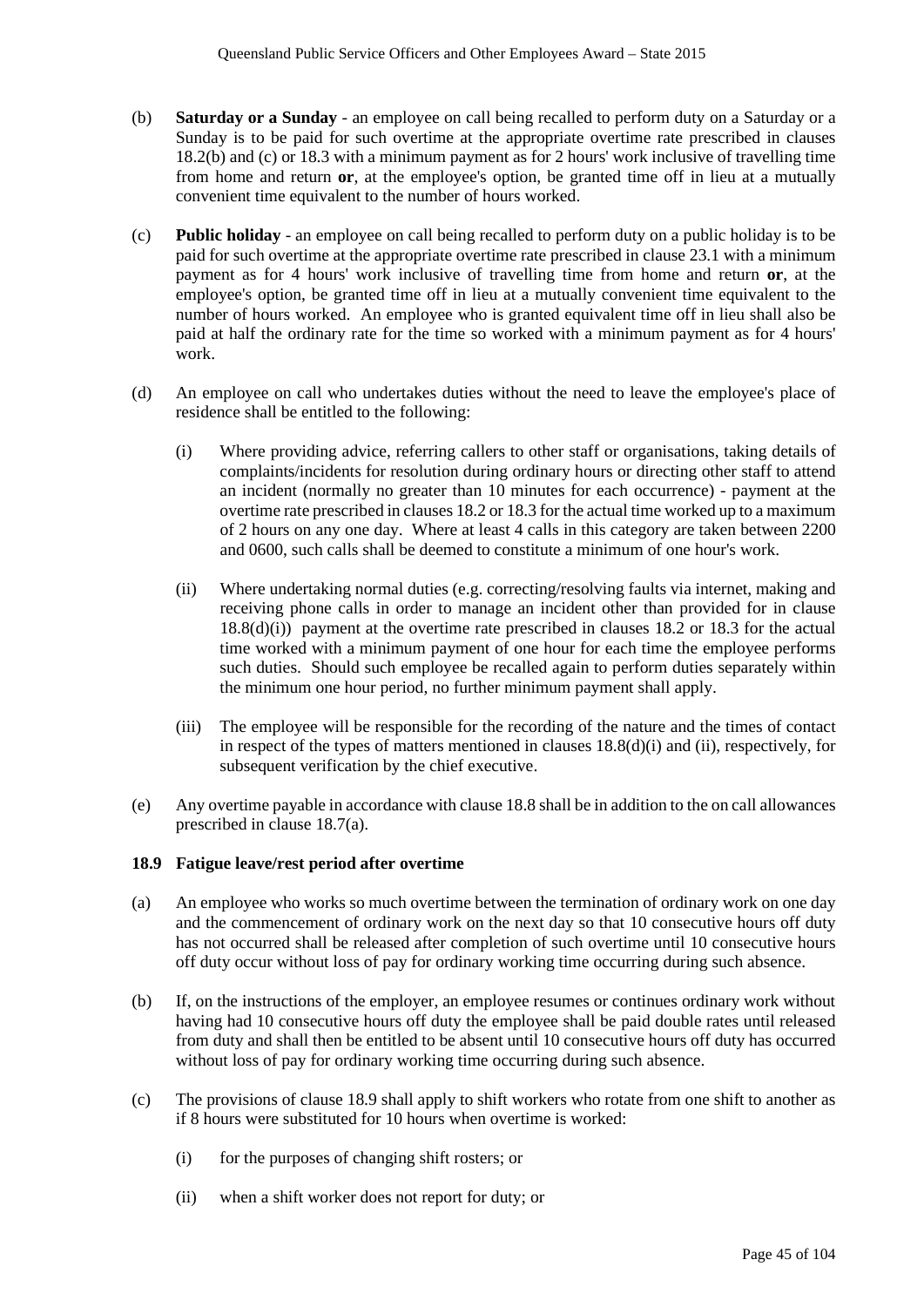- (iii) where a shift is worked by arrangement between the employees themselves.
- (d) Clause 18.9 does not apply to employees:
	- (i) who reside or remain on or about their place of work and are required to perform duties on an intermittent basis outside their ordinary hours of duty; or
	- (ii) who work 2 hours or less when recalled to duty, inclusive of travelling time, on one or more recalls.
- (e) The provisions of clause 18.9(d), do not apply to forestry officers recalled to fight fires.

## **18.10 Restrictions regarding on call arrangements**

- (a) Where practicable a chief executive shall not require an employee to be continuously available on call for a period in excess of six weeks.
- (b) Employees in the following departments, classifications, groups or areas may be instructed to be on call to the extent recorded in the table:

| Department, classification, group or area                                                                                                                                                                                                                                                                 | On call requirement                                                    |
|-----------------------------------------------------------------------------------------------------------------------------------------------------------------------------------------------------------------------------------------------------------------------------------------------------------|------------------------------------------------------------------------|
|                                                                                                                                                                                                                                                                                                           |                                                                        |
| <b>Public Safety Business Agency:</b>                                                                                                                                                                                                                                                                     |                                                                        |
| Technical officers (TO2, TO3 and TO4) and Technical<br>$\bullet$<br>assistants (TO1), who were previously employed in the<br>former Department of Community Safety, engaged in<br>Frontline<br>Systems,<br>Response<br>Emergency<br>Communications and Response, Frontline and Digital<br><b>Services</b> | Except in extenuating<br>circumstances:<br>1 week in each 6 week cycle |

#### **18.11 Meal breaks on overtime**

All employees covered by this Award who work overtime are entitled to meal breaks and, where relevant, meal allowances as prescribed in clause 13.10.

# **PART 6 - Leave of Absence and Public Holidays**

# **19. Annual leave**

Annual leave is provided for in Division 5 of the QES. Clauses 19.1 to 19.4 supplement the QES.

*Note: Where a directive about annual leave covers an employee, the provisions of the directive apply to the employee to the extent it provides a more generous entitlement.*

## **19.1 Payment for annual leave**

- (a) An employee (other than a shift worker) proceeding on annual leave is entitled to receive the following payments:
	- (i) an amount equal to the salary level being paid to the employee immediately before the employee takes the leave for the period of such leave; and
	- (ii) a further amount equal to 17.5% of the salary payable for ordinary time in relation to the employee's substantive position for the period of such leave.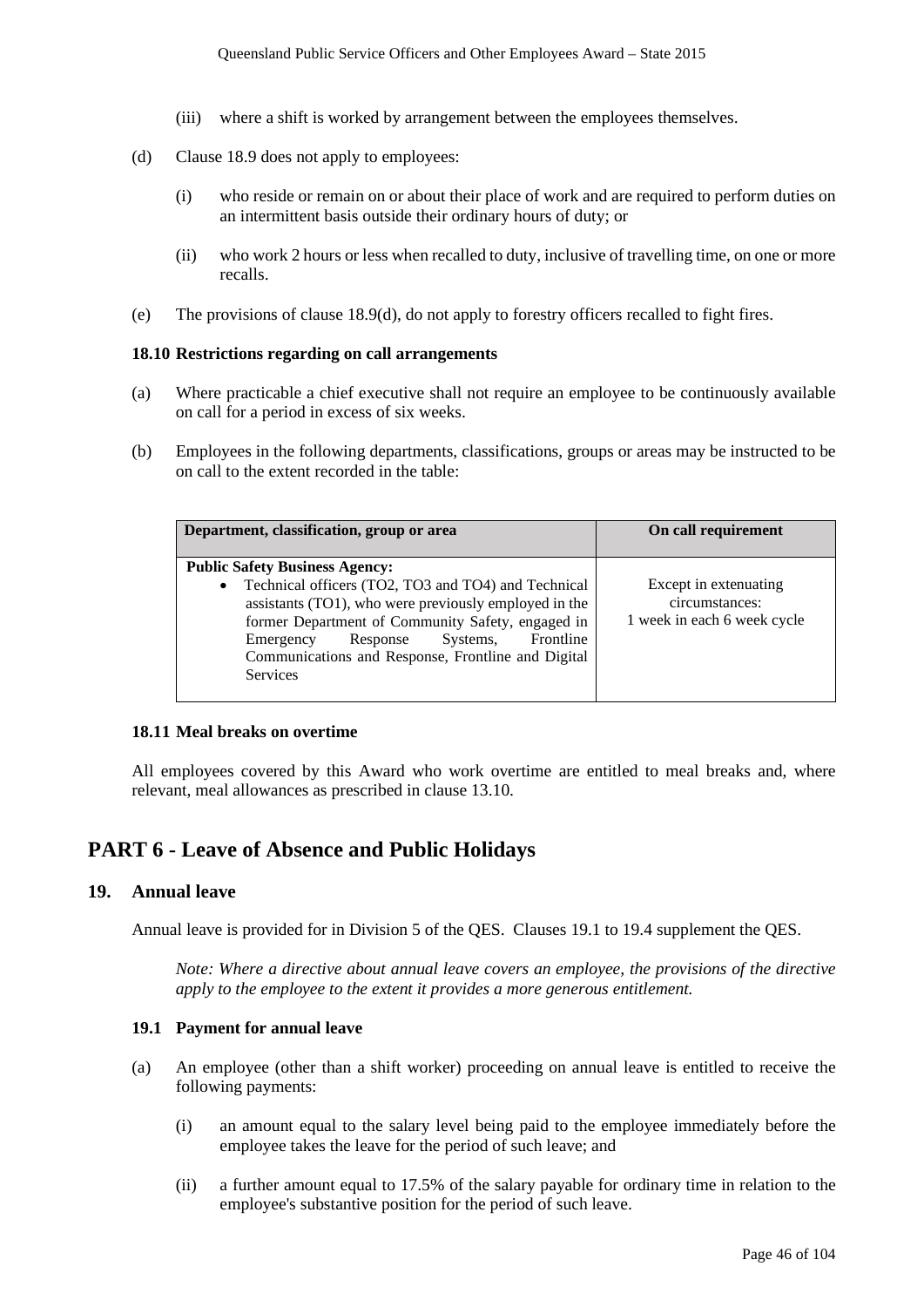- (b) A shift worker proceeding on annual leave is entitled to receive the following payment:
	- (i) an amount equal to the salary level being paid to the employee immediately before the employee takes the leave for the period of such leave calculated according to the employee's roster or projected roster including shift, weekend or public holiday penalties; or
	- (ii) an amount equal to the salary level being paid to the employee immediately before the employee takes the leave for the period of such leave, plus a further amount equal to 17.5% of the salary payable for ordinary time in relation to the employee's substantive position for the period of such leave, excluding any shift, weekend or public holiday penalties,

whichever is the higher.

# **19.2 Additional leave**

- (a) A magazine employee or magazine manager employed by the Department of Natural Resources, Mines and Energy based at the centres of Helidon, Bajool, Queerah and Brookhill who is required to reside on site shall be entitled to 10 days' leave per annum in addition to their annual leave entitlement as compensation for being on call and confined to site. An employee acting in the capacity of a magazine employee or magazine manager and required to reside on site shall be entitled to *pro rata* entitlement of the 10 days' additional leave during the period that the employee relieves or acts in that capacity. The additional 10 days' leave is not annual leave and does **not** attract annual leave loading.
- (b) An employee of the Department of Agriculture and Fisheries who houses, feeds, cares for and maintains a departmental dog/s shall be entitled to one week of additional annual leave, accrued on a *pro rata* basis for periods where the dog is under the direct care of the employee. The additional one week of annual leave does **not** attract annual leave loading.
- (c) All employees of the Queensland Building and Construction Commission headquartered in Cairns, Mackay or Townsville are entitled to accrue an additional one week of annual leave per completed year of service. The additional one week of annual leave does **not** attract annual leave loading.

# **19.3 Broken leave**

By agreement between the employer and an employee annual leave may be taken in broken periods.

# **19.4 Christmas/New Year closure**

- (a) Where their employing department is compulsorily closed over the Christmas/New Year period, all affected employees shall have their annual leave entitlement debited (other than a **concessional**  day) by the number of ordinary working days, or hours in the case of part-time employees, they would ordinarily have worked between Christmas Day and New Year's Day, inclusive.
- (b) For the purposes of clause 19.4(a), **concessional day** means any day upon which an employee is permitted to be absent on full pay without debit to any leave account as a result of a compulsory closure of Government establishments over the Christmas/New Year period or such closure or restricted staffing as the employer determines.
- (c) Notwithstanding the provisions of clause 19.4(a), an employer and an employee may agree that an employee may access any accrued rostered day/s off, TOIL or any other accrued time off during a compulsory Christmas closure period instead of having their annual leave entitlement debited.

# **20. Personal leave**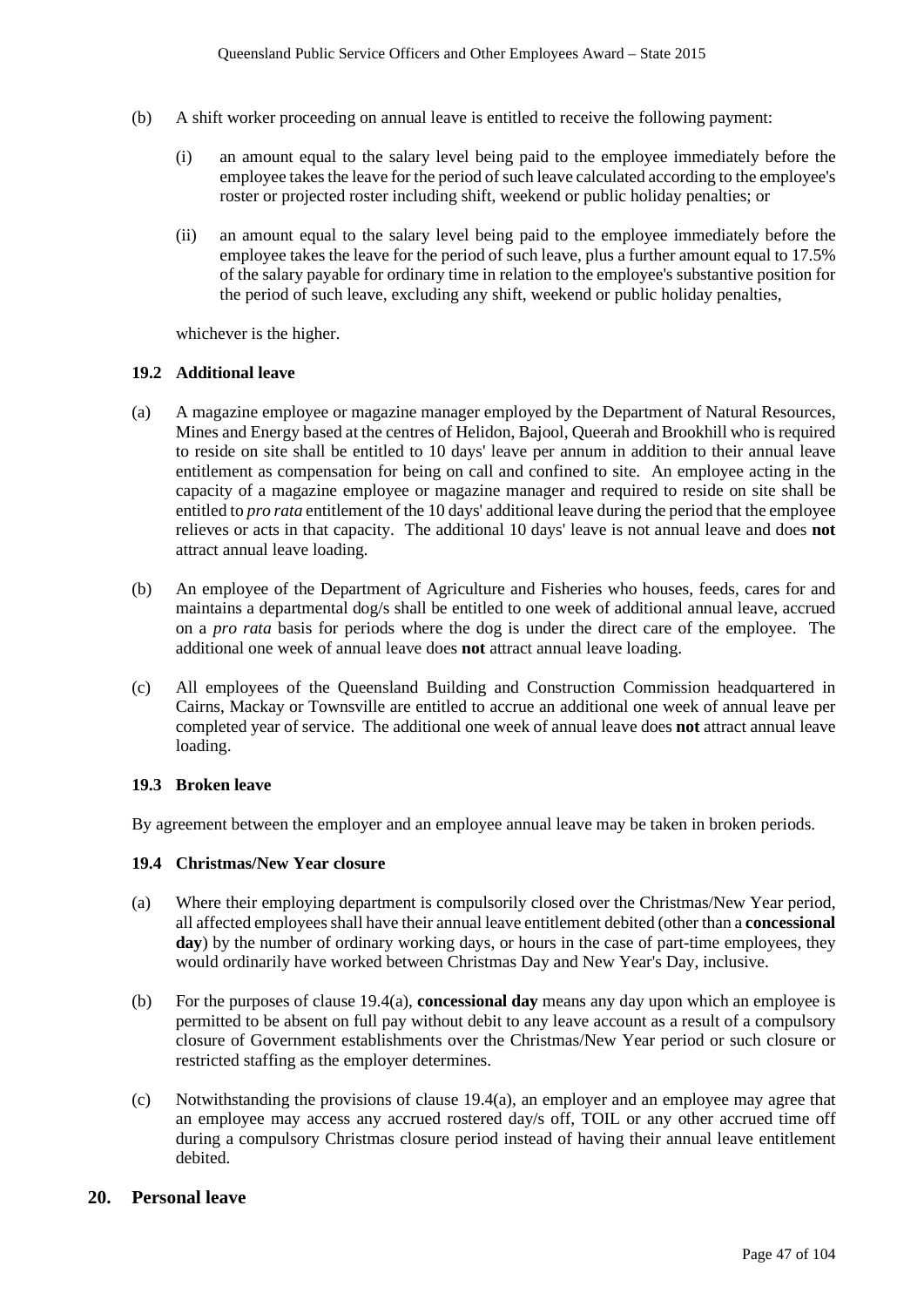- (a) Personal leave is provided for in Division 6 of the QES and covers:
	- (i) sick leave;
	- (ii) carer's leave;
	- (iii) bereavement leave; and
	- (iv) cultural leave.
- (b) In addition to the provisions of Subdivision 2 of Division 6 of the QES an employee is entitled to use any sick leave to which they have an entitlement for carer's leave purposes.
- (c) An employee may also elect, with the consent of the employer, to take annual leave for carer's leave purposes.

*Note: Where a directive about sick leave or bereavement leave covers an employee, the provisions of the relevant directive apply to the employee to the extent it provides a more generous entitlement.*

# **21. Parental leave**

- (a) Parental leave is provided for in Division 8 of the QES and covers:
	- (i) birth-related leave for an employee who is pregnant or whose spouse gives birth;
	- (ii) adoption leave; and
	- (iii) surrogacy leave.
- (b) Notwithstanding the provisions of Subdivision 2 of Division 8 of the QES, all full-time and part-time employees are entitled to parental leave upon commencement of employment.
- (c) (i) An employee who is pregnant, whether or not she has given her employer written notice of the date/s on which she proposes to start and/or end maternity leave, must:
	- (A) commence maternity leave at least 6 weeks prior to the expected date of birth of her child; and
	- (B) remain on maternity leave until at least 6 weeks after the birth of the child.
	- (ii) An employer may at the request of the employee and on receipt of a certificate from a medical practitioner certifying that in the opinion of the medical practitioner:
		- (A) the employee is fit for duty until a specified date reduce the period mentioned in clause  $21(c)(i)(A)$ ; or
		- (B) the employee is fit to resume duty reduce the period mentioned in clause  $21(c)(i)(B)$ .
	- (iii) If the employer makes a decision under clause  $21(c)(ii)(A)$  to reduce the period, the approval is of effect until:
		- (A) the day specified in the medical certificate; or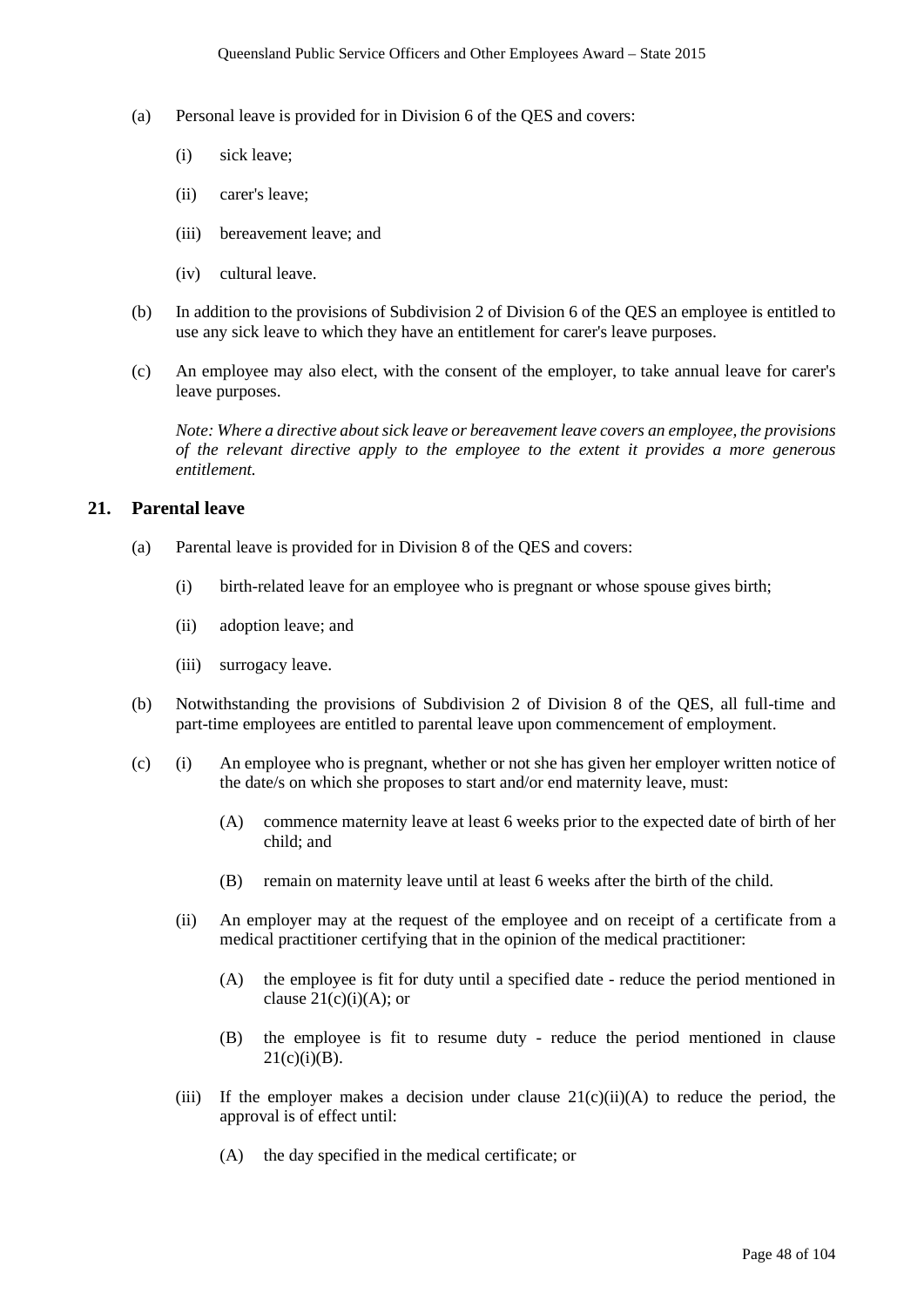- (B) the day 14 days after the day the employer revokes the decision by giving written notice to the employee; or
- (C) the employee commences maternity leave; or
- (D) the day of the employee's confinement,

whichever happens first.

- (d) An employee who is pregnant, during the term of her pregnancy until 6 weeks before the expected date of birth of her child or lesser period as approved by the employer, may request to work part-time or other flexible work arrangements.
- (e) An employee who has taken leave to attend compulsory interviews or examinations as part of an adoption process or who has taken leave to attend compulsory interviews or court hearings associated with a surrogacy arrangement may request that such leave be taken as paid annual leave.
- (f) In addition to the provisions of Subdivision 6 of Division 8 of the QES an employee who has returned to work on a part-time basis may seek to return to the position they held prior to commencing parental leave.
- (g) If the position mentioned in clause  $21(f)$  no longer exists but there are other positions available that the employee is qualified for and is capable of performing, the employee is entitled to be employed in a position that is, as nearly as possible, comparable in status and remuneration to that of the employee's former position.
- (h) The employer must make a position to which the employee is entitled available to the employee.
- (i) (i) An employee who is the parent of a child may apply, at any time, to their employer to work on a part-time basis in order to be the child's primary caregiver when not at work.
	- (ii) The requirements concerning the manner in which the employee may make an application to work part-time under clause 21(i)(i) are the same as those contained in the QES with respect to applications to return to work on a part-time basis for an employee on parental leave (i.e. s 75).
	- (iii) The period in relation to which an application under clause 21(i) may be made cannot extend beyond the day the child in relation to whom parental leave was taken is required to be enrolled for compulsory schooling under the *Education (General Provisions) Act 2006*.
	- (iv) The requirements concerning the manner by which the employer is to assess any application by an employee to work part-time are the same as those contained in the QES with respect to assessing applications to return to work on a part-time basis for an employee on parental leave (i.e. s 76).

*Note: Where a directive about paid parental leave covers an employee, the provisions of the directive apply to the employee to the extent it provides a more generous entitlement.*

# **22. Long service leave**

- (a) Long service leave, including for casual employees, is provided for in Division 9 of the QES. Clause 22(b) supplements the QES.
- (b) In lieu of the provisions of sections  $95(2)(a)$  and (b) of the Act, all employees who complete 10 years' continuous service are entitled to long service leave at the rate of 1.3 weeks on full pay for each year of continuous service and a proportionate amount for an incomplete year of service.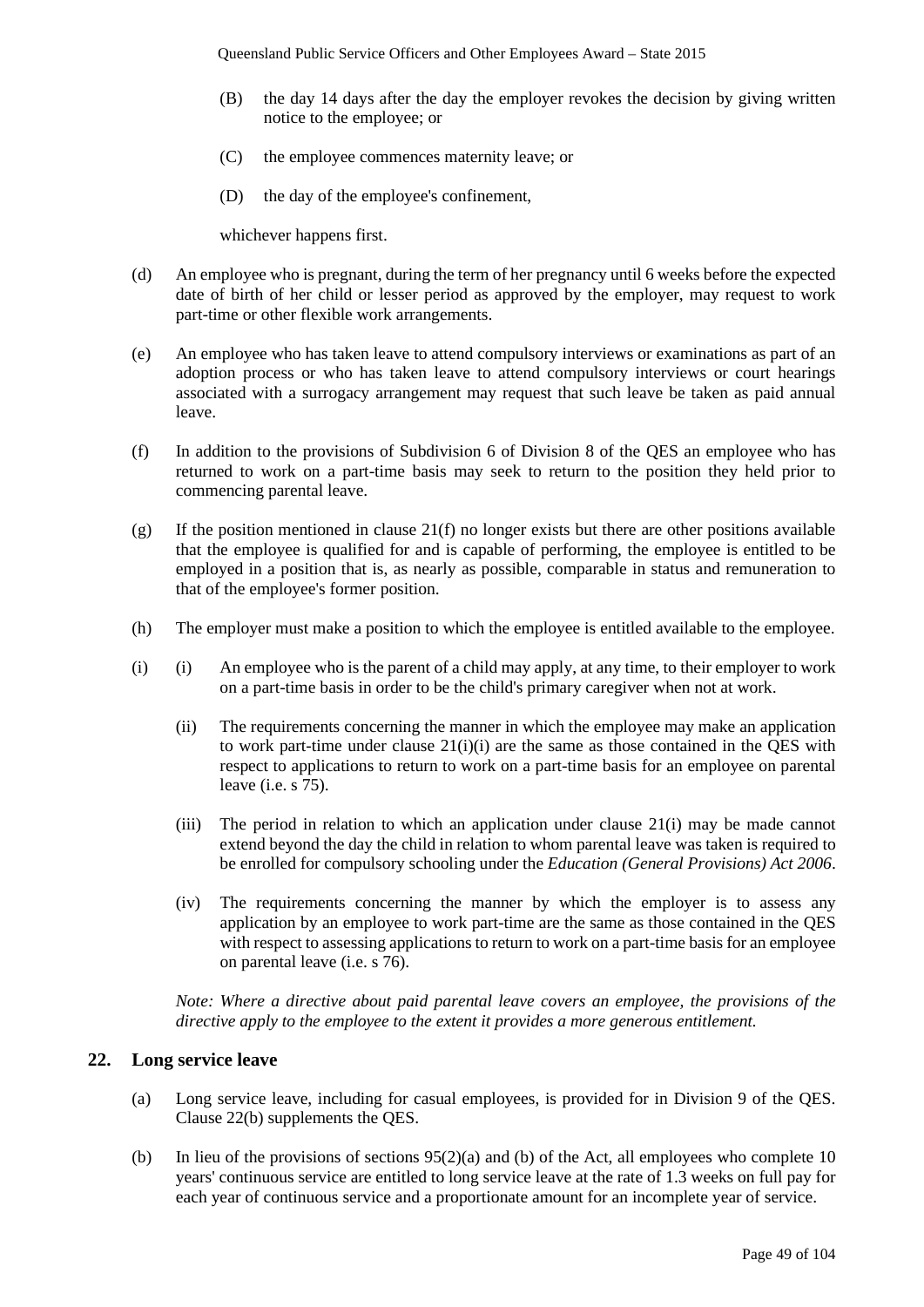*Note: Where a directive about long service leave covers an employee, the provisions of the directive apply to the employee to the extent it provides a more generous entitlement.* 

# **23. Public holidays**

Public holidays are provided for in Division 10 of the QES. Clauses 23.1 to 23.5 supplement the QES provisions.

### **23.1 Payment for public holidays and for work on a public holiday**

- (a) An employee (other than a casual employee) who would normally work on a day on which a public holiday falls and who:
	- (i) is not required to work on that day, shall be paid for the ordinary hours the employee would normally have worked if that day had not been a public holiday;
	- (ii) is required to work on the public holiday shall, in addition to the payment prescribed in clause 23.1(a)(i), be paid at the rate of time and one-half for any hours worked, with a minimum payment as for 4 hours' work for the day.
- (b) An employee (including a casual employee) who would normally work on a day on which a public holiday falls and who performs authorised overtime outside the employee's ordinary working hours for that day shall be paid for such time at double the overtime rate prescribed in clauses 18.2 or  $18.3(a)$ , as the case may be.
- (c) An employee (including a casual employee) who would not normally be required to work on a public holiday but who is required to work on that day shall be paid at the rate of double time and one-half for any hours worked, with a minimum payment as for 4 hours' work for the day.
- (d) The minimum payment provided in clauses 23.1(a) or (c) shall not apply where the work performed on the public holiday is immediately preceding or following ordinary hours.

#### **23.2 Equivalent time off**

- (a) Subject to clause 23.1, an employee who performs work on any public holiday, or any day appointed under the *Holidays Act 1983* to be kept in place of any such holiday, shall at the employee's option receive time off equivalent to the number of hours worked, with a minimum of 4 hours in lieu of monetary compensation.
- (b) Where an employee elects to take equivalent time off such employee shall in addition be paid at half the ordinary rate with a minimum as for 4 hours' work.

#### **23.3 Substitution**

- (a) Subject to statutory limitations (such as the time work may not be performed on Anzac Day) where there is agreement between the chief executive and an employee or employees, another ordinary working day may be substituted for a public holiday.
- (b) Where an employee is subsequently required to work on the substituted day they shall be paid at the rate prescribed in clause 23.1.

#### **23.4 Employees who do not ordinarily work Monday to Friday of each week**

(a) An employee (other than a casual employee) who does not ordinarily work Monday to Friday of each week is entitled to either payment for each public holiday or a substituted day's leave.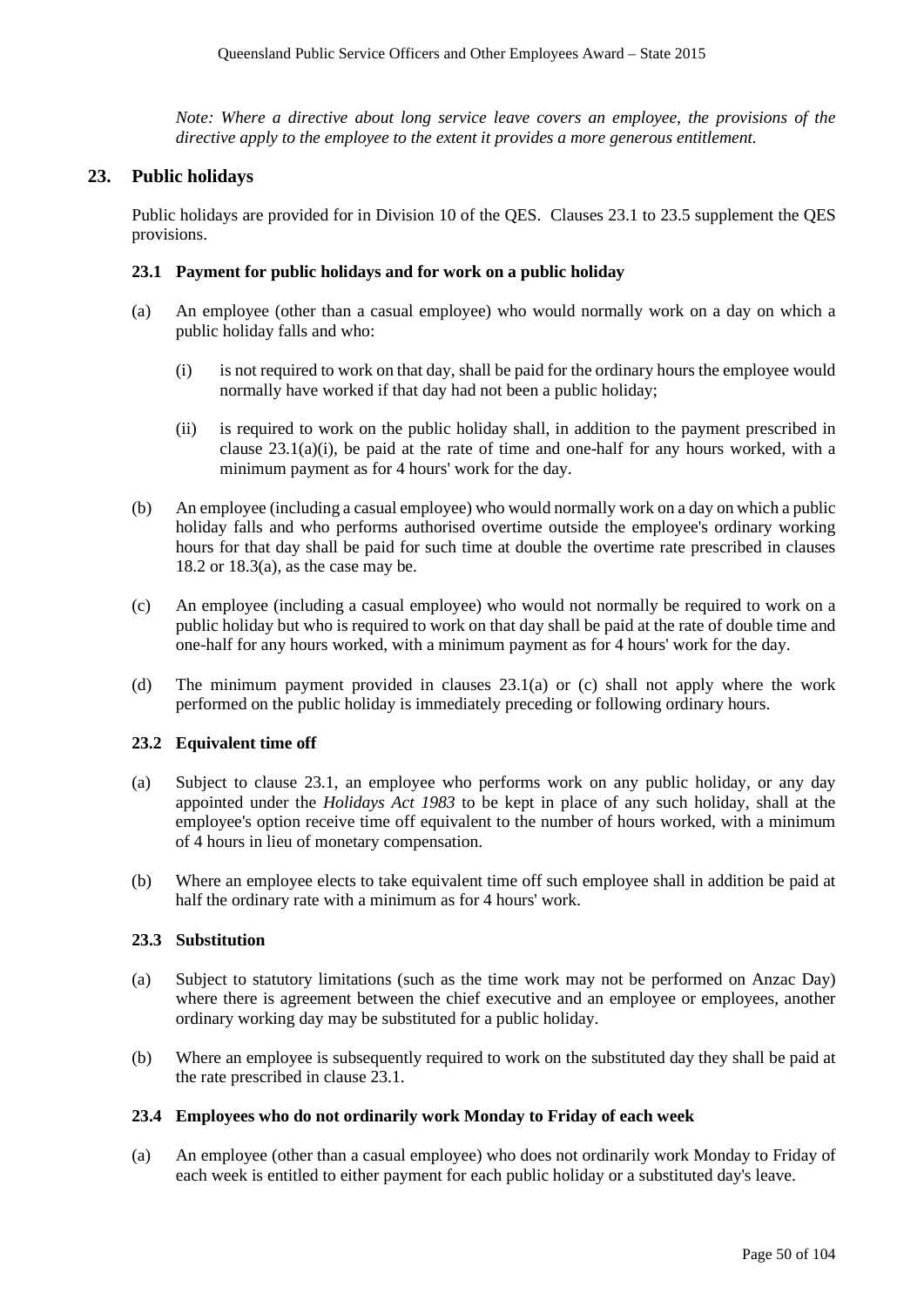- (b) Where a public holiday would have fallen on a Saturday or a Sunday (e.g. Australia Day) but is substituted for another day, an employee (other than a casual employee) who would ordinarily have worked on such Saturday or Sunday but who is not rostered to work on such day is entitled to payment for the public holiday or a substituted day's leave.
- (c) Where Christmas Day falls on a Saturday or a Sunday and the public holiday is observed on another day, an employee required to work on Christmas Day (i.e. 25 December) is to be paid at the rate of double time.
- (d) For the purpose of clause 23.4(a) **payment for each public holiday** and **a substituted day's leave** means:
	- (i) for a full-time employee whose ordinary hours are 38 hours per week: 7.6 hours at ordinary rates; and
	- (ii) for all other full-time employees: 7.25 hours at ordinary rates.
- (e) Nothing in clause 23.4 confers a right to any employee to payment for a public holiday as well as a substituted day in lieu.

# **23.5 Rostered day off on a public holiday**

- (a) An employee (other than a casual employee) whose rostered day off falls on a public holiday shall be paid an additional day's wage or, by mutual agreement between the chief executive and the employee, be granted a day's holiday in lieu at a time to be mutually arranged between the chief executive and the employee concerned, including by taking it in conjunction with annual leave.
- (b) For the purpose of clause 23.5(a) **additional day's wage** and **a day's holiday in lieu** means:
	- (i) for a full-time employee whose ordinary hours are 38 hours per week: 7.6 hours at ordinary rates; and
	- (ii) for all other full-time employees: 7.25 hours at ordinary rates.

# **23.6 Additional provisions for shift workers**

- (a) All hours worked by a shift worker on a public holiday shall be paid for at the rate prescribed in clause 23.1.
- (b) The payments described in clause 23.6(a) shall be calculated on a majority of shift basis (see the examples at clause 15.5(e)).

# **24. Jury service**

Jury service is provided for in Division 12 of the QES.

# **PART 7 - Transfers, Travelling and Working Away from Usual Place of Work**

# **25. Transfer and appointment expenses**

- (a) Eligible employees when appointed or when transferred (other than at their own request) from one centre to another may be paid for expenses incurred, including:
	- (i) the conveyancing of self, family and effects to the centre to which the employee is appointed or transferred;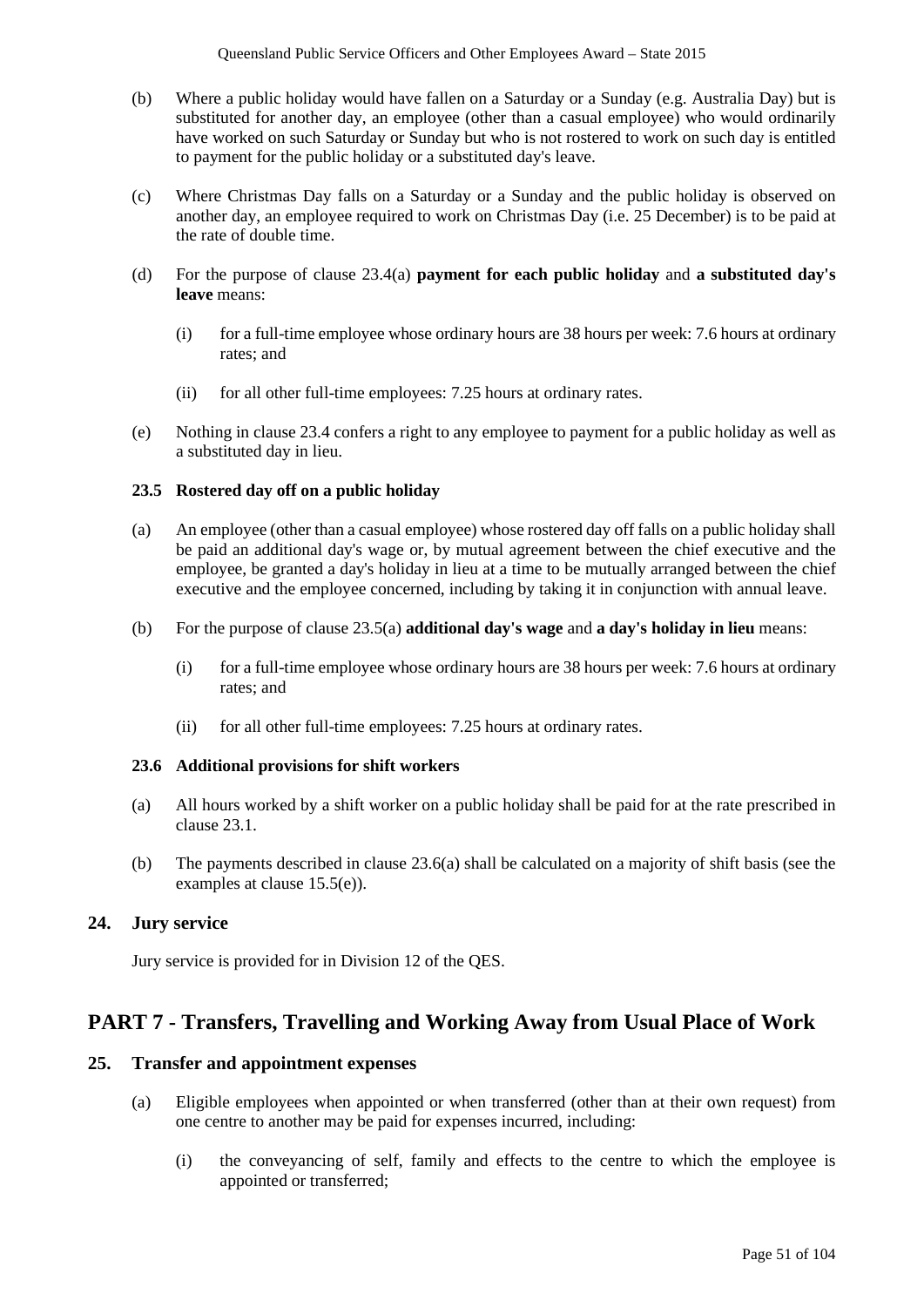- (ii) board and lodging;
- (iii) other items of expenditure related to taking up duty.
- (b) Nothing in clause 25(a) is to be taken to prevent a chief executive from exercising their discretion to pay all or part of the expenses of an employee who is transferred from one centre to another centre at their own request.

*Note: Where a directive about transfer and appointment expenses covers an employee, the provisions of the directive apply to the employee to the extent it provides a more generous entitlement.* 

### **26. Travelling and relieving expenses**

An employee who is required to:

- (a) travel on official duty; or
- (b) take up duty away from the employee's usual place of work to relieve another employee; or
- (c) to perform special duty,

is to be reimbursed actual and reasonable expenses for accommodation, meals and incidental expenses necessarily incurred by the employee.

*Note: Where a directive about travelling and relieving expenses covers an employee, the provisions of the relevant directive apply to the employee to the extent it provides a more generous entitlement.*

## **27. Transfer of employees**

An employee who has served for three years or more continuously in an office or offices in an isolated location shall be entitled to be transferred, without detriment, to some other position in a more favourable locality as soon as opportunity offers.

# **28. Patient escort - Nurse**

When a nurse is required to travel as escort for a patient they shall be paid at the appropriate rate for all time the patient is under their care. When returning from such escort the nurse shall be paid for a maximum of 12 hours out of every 24 hours at ordinary rates provided that when returning on a rostered day off or scheduled day off they shall be granted an additional day off in lieu or an additional day is to be added to their next recreation leave.

# **PART 8 - Training and Related Matters**

# **29. Training, learning and development**

- (a) The parties to this Award recognise that in order to increase efficiency and productivity a greater commitment to learning and development is required.
- (b) Accordingly, the parties commit themselves to developing a more highly skilled and flexible workforce and providing employees with career opportunities through appropriate training to acquire additional skills and knowledge for performance of their duties.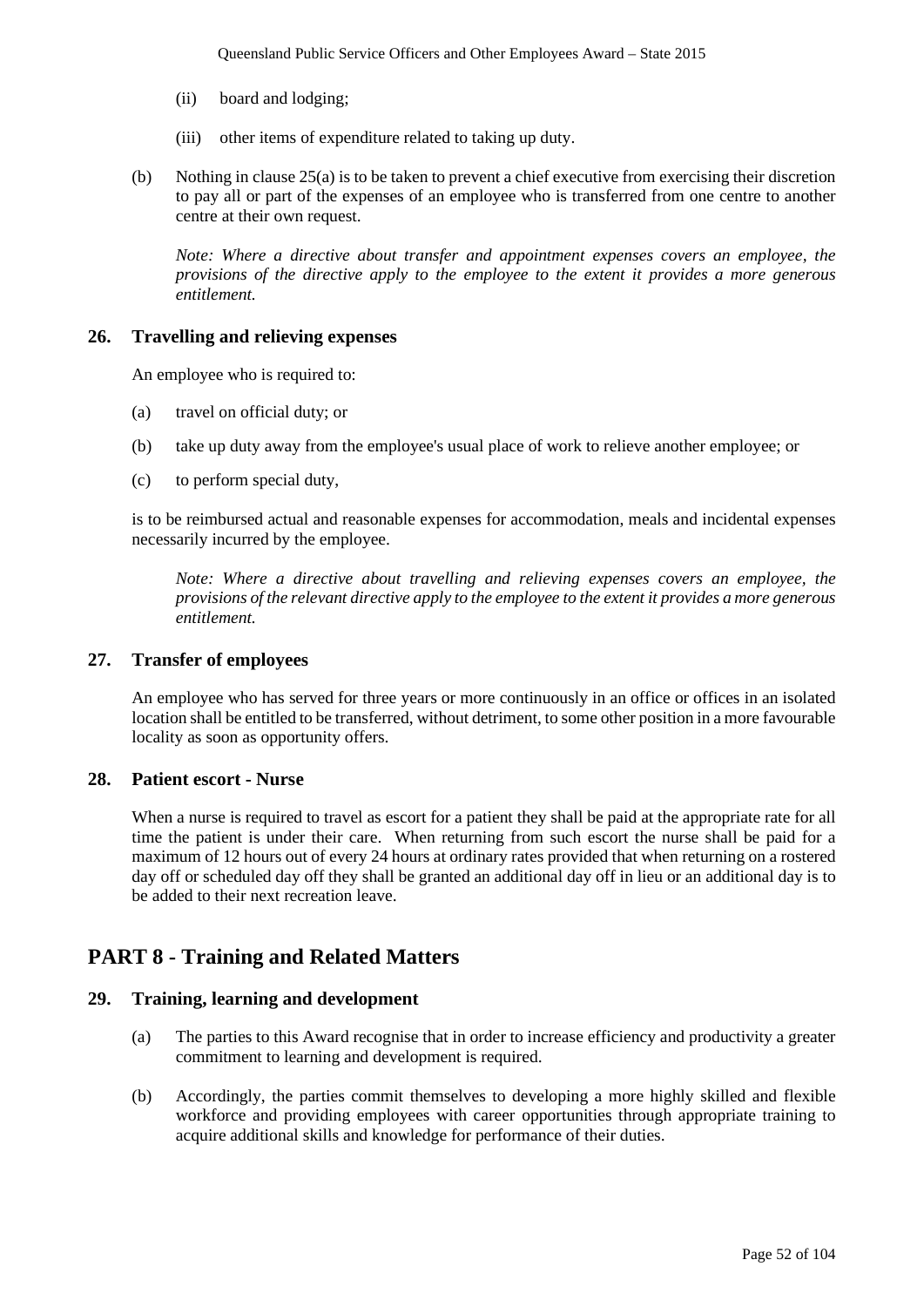- (c) Within each agency, a consultative mechanism and procedures involving representatives of management, employees and relevant unions shall be established as determined by the chief executive, having regard to the size, structure and needs of that agency.
- (d) Following consultation, the chief executive shall develop a learning and development strategy consistent with:
	- (i) the current and future needs of the agency;
	- (ii) the size, structure and nature of the operations of the agency; and
	- (iii) the need to develop vocational skills relevant to the agency through courses conducted wherever possible by accredited educational institutions and providers.
- (e) Learning and development may be both on-the-job or off-the-job and either internal or external to the organisation.
- (f) Learning and development provided should assist employees in obtaining accredited competencies, knowledge and skills.
- (g) All such learning and development should be directed at enabling employees to enhance skills relevant to duties to be performed. Employees will be expected to attend scheduled learning and development activities.

# **PART 9 - Union Related Matters**

# **30. Union encouragement**

- (a) The parties recognise the right of individuals to join a union and will encourage that membership. However, it is also recognised that union membership remains at the discretion of individuals.
- (b) An application for union membership and information on the relevant union/s will be provided to all employees at the point of engagement.
- (c) Information on the relevant union/s will be included in induction materials.
- (d) Union representative/s will be provided with the opportunity to discuss union membership with new employees.

# **31. Union delegates**

- (a) The parties acknowledge the constructive role democratically elected union delegates undertake in the workplace in relation to union activities that support and assist members. That role will be formally recognised, accepted and supported.
- (b) Employees will be given full access to union delegates/officials during working hours to discuss any employment matter or seek union advice, provided that service delivery is not disrupted and work requirements are not unduly affected.
- (c) Provided that service delivery and work requirements are not unduly affected, delegates will be provided convenient access to facilities for the purpose of undertaking union activities. Such facilities include: telephones, computers, e-mail, photocopiers, facsimile machines, storage facilities, meeting rooms and notice boards. It is expected that management and delegates will take a reasonable approach to the responsible use of such facilities for information and communication purposes.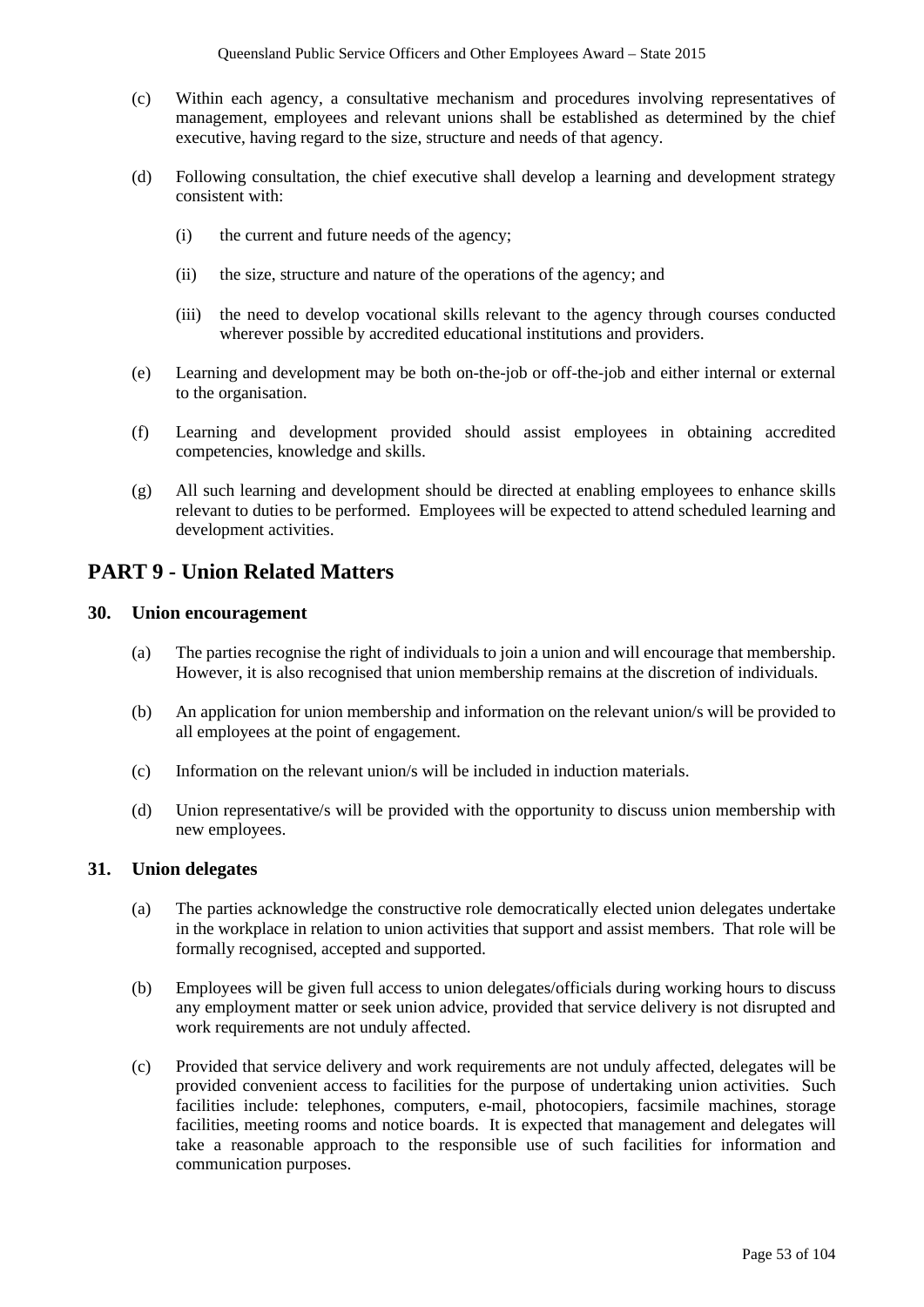(d) Subject to the relevant employee's written approval and any confidentiality provisions, delegates may request access to documents and policies related to a member's employment.

# **32. Industrial relations education leave**

- (a) Industrial relations education leave is paid time off to acquire knowledge and competencies in industrial relations. Such knowledge and competencies can allow employees to effectively participate in consultative structures, perform a representative role and further the effective operation of grievance and dispute settlement procedures.
- (b) Employees may be granted up to 5 working days (or the equivalent hours) paid time off (noncumulative) per calendar year, approved by the chief executive, to attend industrial relations education sessions.
- (c) Additional leave, over and above 5 working days non-cumulative (or the equivalent hours) in any one calendar year may be granted where approved structured employees' training courses involve more than 5 working days (or the equivalent). Such leave will be subject to consultation between the chief executive, the relevant union and the employee.
- (d) Upon request and subject to approval by the chief executive, employees may be granted paid time off in special circumstances to attend management committee meetings, union conferences, and Australian Council of Trade Unions (ACTU) Congress.
- (e) The granting of industrial relations education leave or any additional special leave should not impact adversely on service delivery, work requirements or the effectiveness and efficiency of the work unit concerned. At the same time, such leave shall not be unreasonably refused.
- (f) At the discretion of the chief executive, employees may be granted special leave without pay to undertake work with their union.

# **33. Right of entry**

- (a) Authorised industrial officer
	- (i) An 'authorised industrial officer' is any union official holding a current authority issued by the Industrial Registrar.
	- (ii) Right of entry is limited to workplaces where the work performed falls within the registered coverage of the union.
- (b) Entry procedure
	- (i) An authorised industrial officer may enter a workplace at which an employer carries on a calling of the officer's organisation, during the employer's business hours, to exercise a power under Chapter 9, Part 1, Division 5, Subdivision 2 of the Act as long as the authorised industrial officer:
		- (A) has notified the employer or the employer's representative of the officer's presence; and
		- (B) produces their authorisation, if required by the employer or the employer's representative.
	- (ii) Clause 33(b)(i) does not apply if, on entering the workplace, the officer discovers that neither the employer nor the employer's representative having charge of the workplace is present.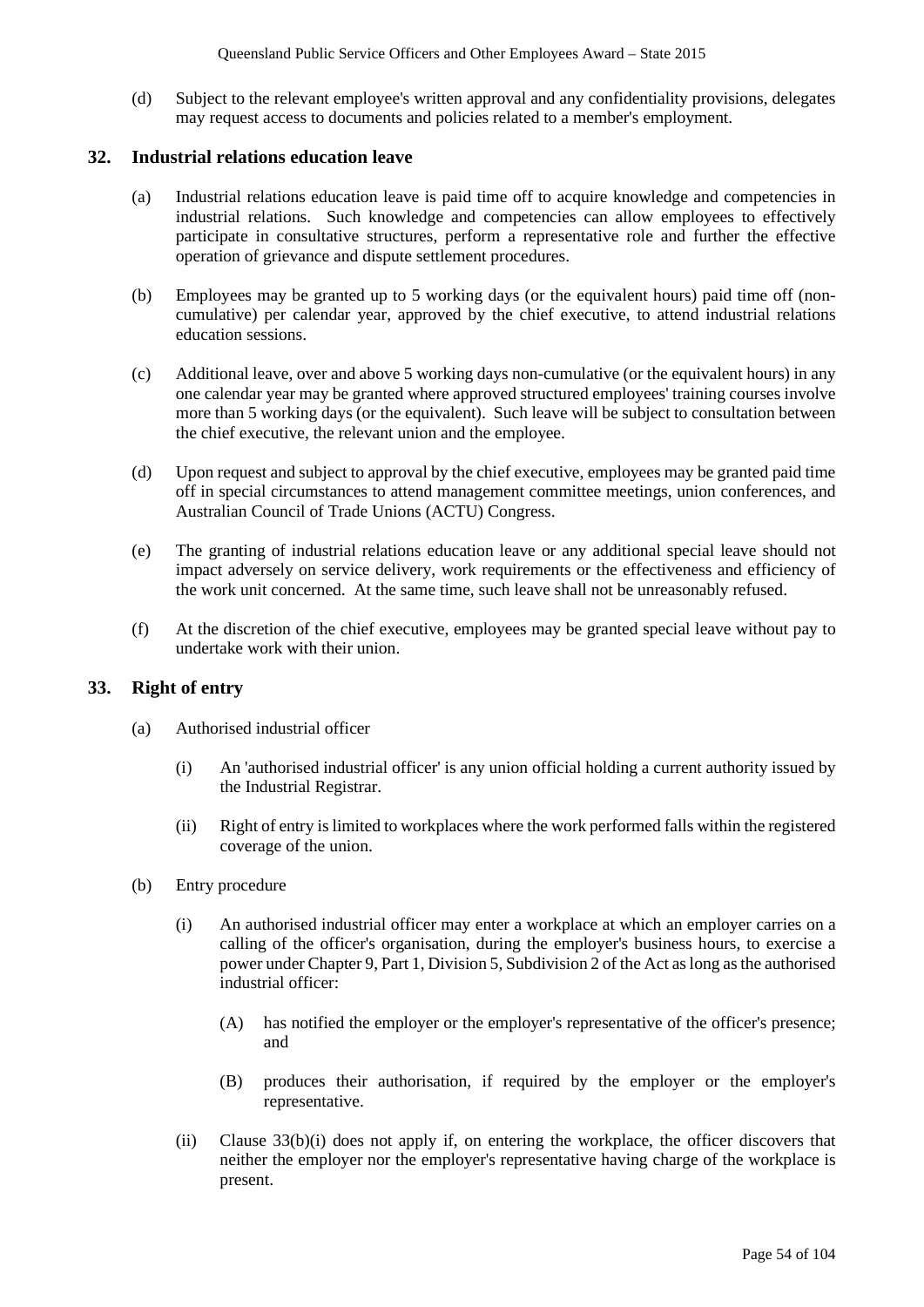Queensland Public Service Officers and Other Employees Award – State 2015

- (iii) A person must not obstruct or hinder any authorised industrial officer exercising their right of entry.
- (iv) If the authorised industrial officer does not comply with a condition of clause 33(b)(i) the authorised industrial officer may be treated as a trespasser.
- (c) Inspection of records
	- (i) An authorised industrial officer is entitled to inspect the time and wages record required to be kept under section 339 of the Act.
	- (ii) An authorised industrial officer is entitled to inspect such time and wages records of any current employee except if the employee:
		- (A) is ineligible to become a member of the authorised industrial officer's union; or
		- (B) has made a written request to the employer that they do not want their record inspected.
	- (iii) The authorised industrial officer may make a copy of the record, but cannot require any help from the employer.
	- (iv) A person must not, by threats or intimidation, persuade or attempt to persuade an employee or prospective employee to make, or refuse to make, a written request to the employer or prospective employer that the record not be available for inspection by an authorised industrial officer.
- (d) Discussions with employees

An authorised industrial officer is entitled to discuss with the employer, or a member or employee eligible to become a member of the union:

- (i) matters under the Act during working or non-working time; and
- (ii) any other matter with a member or employee eligible to become a member of the union, during non-working time.
- (e) Conduct
	- (i) The employer must not obstruct the authorised industrial officer exercising their right of entry powers.
	- (ii) An authorised industrial officer must not wilfully obstruct the employer, or an employee during the employee's working time.

*Note: Clause 33 - Right of entry, deals with comparable provisions contained within the Act. In order to ensure the currency of existing legal requirements parties are advised to refer to Chapter 9, Part 1, Division 5 of the Act as amended from time to time.*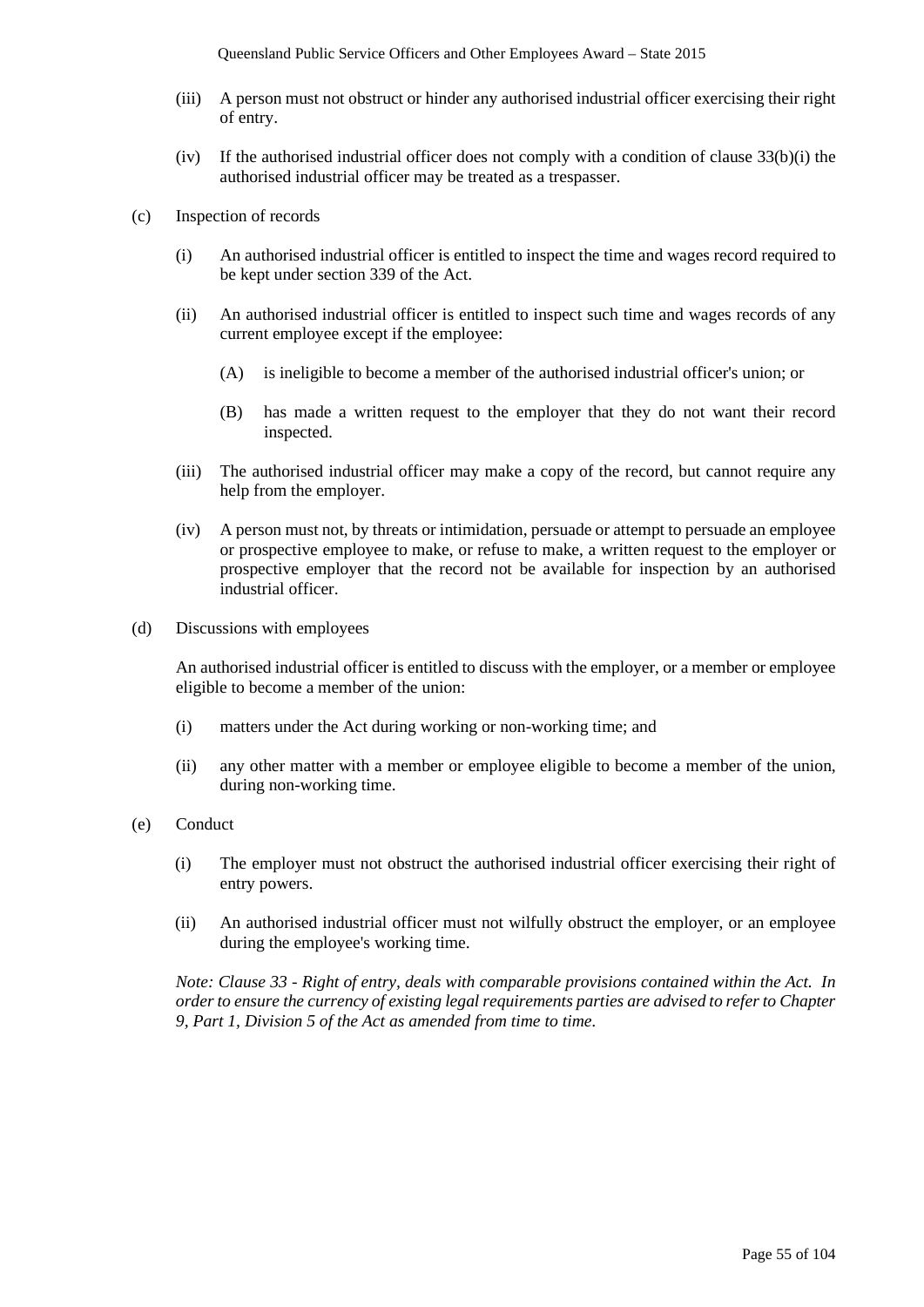# **Schedule 1 - Agency Specific Provisions**

# **Section 1 - Department of Justice and Attorney-General**

## **S1.1.1 Supreme and District Court bailiffs**

### **S1.1.1.1 Overtime and public holiday payments**

(a) Where a bailiff is required to remain with a jury on lock-up, overtime shall be paid in accordance with the following:

| Weekdays     |                            |
|--------------|----------------------------|
| 1730 to 2030 | time and one-half          |
| 2030 to 0030 | double time                |
| 0030 to 0430 | sleep time (ordinary time) |
| 0430 to 0700 | time and one-half          |
| 0700 to 0830 | double time                |
|              |                            |

| Weekends |                  |                            |
|----------|------------------|----------------------------|
| Friday   | 1730 to 2030     | time and one-half          |
|          | 2030 to 0030     | double time                |
| Saturday | 0030 to 0430     | sleep time (ordinary time) |
|          | 0430 to 0700     | time and one-half          |
|          | $0700$ to $0030$ | double time                |
| Sunday   | $0030$ to $0430$ | sleep time (ordinary time) |
|          | 0430 to 0030     | double time                |
| Monday   | 0030 to 0430     | sleep time (ordinary time) |
|          | 0430 to 0700     | time and one-half          |
|          | 0700 to 0830     | double time                |

- (b) All other overtime performed by bailiffs shall be dealt with in accordance with clause 18 of this Award.
- (c) When on jury lock-up, the hours of duty will be inclusive of meal times, which are to be provided by the employer, and no deduction for such meal times shall be made from the employee's salary.

# **S1.1.1.2 Public holidays - bailiffs**

Entitlements to public holidays shall be in accordance with clause 23 provided that no additional public holiday penalties shall be payable in relation to sleep time (i.e. 0030 to 0430) where a bailiff is required to remain with the jury on lock-up.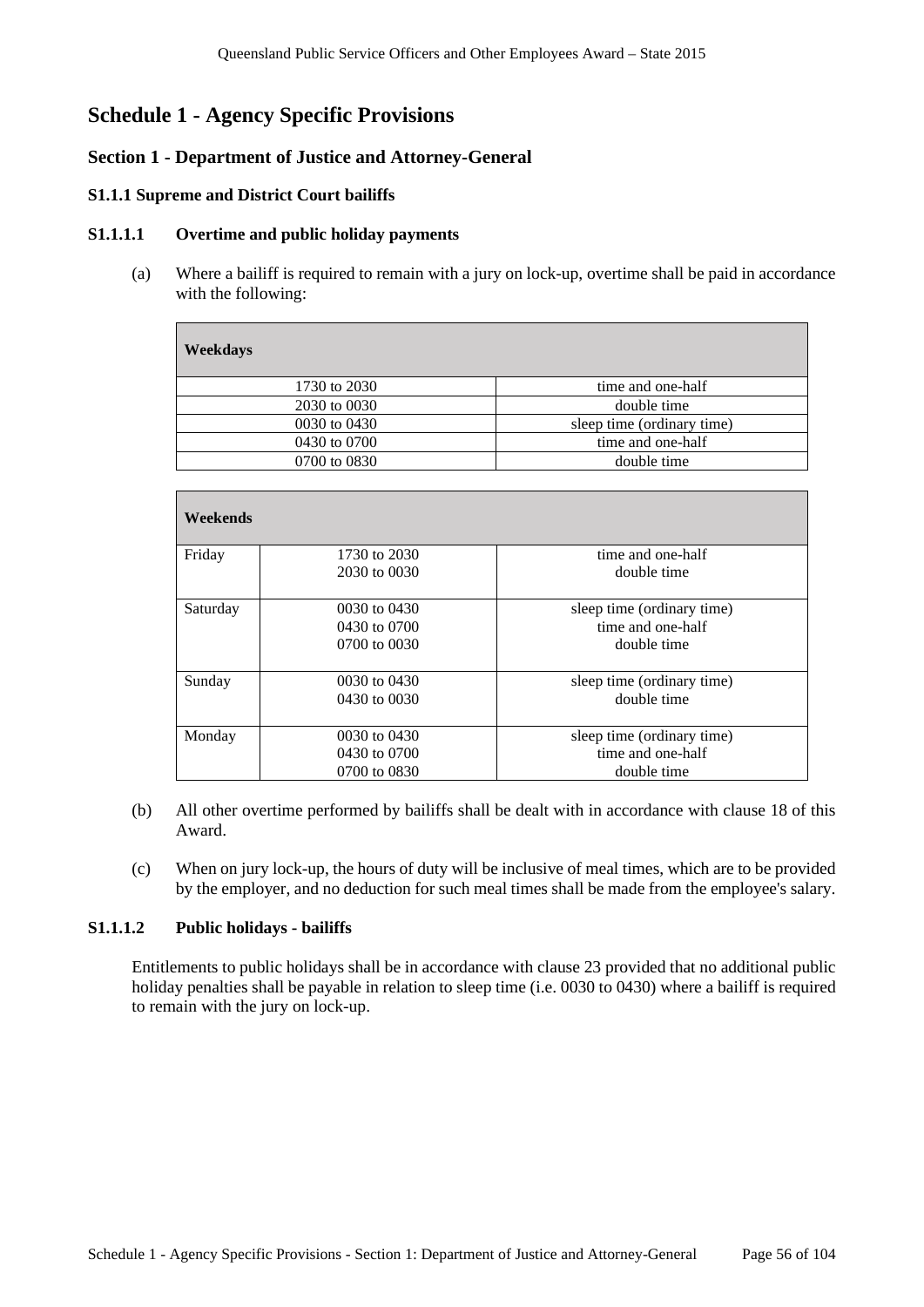# **Schedule 1 - Section 2 - Department of Agriculture and Fisheries**

# **S1.2.1 Queensland Boating and Fisheries Patrol (QBFP)**

The following conditions apply to all QBFP employees up to and including district manager. They do not apply to administrative officers, regional managers or the superintendent.

## **S1.2.1.1 Extra payment for weekend work/TOIL**

(a) For the purposes of this clause:

**Sunday shift** means a shift of 8 hours worked on a Sunday

**relevant Sunday shifts** means the total stipulated hours in each relevant financial year which an employee is required to work as ordinary hours and, in addition, accrue time off in lieu of penalty rates before being paid weekend penalties in accordance with clause S1.2.1.1(b). This will mean the first four rostered and worked Sundays of each financial year.

- (b) Except as provided for elsewhere in clause S1.2.1, all ordinary time duty performed between 0000 and 2400 on a Saturday will be paid for at the rate of time and one-half and all ordinary duty performed between 0000 and 2400 on a Sunday shall be paid for at the rate of double time.
- (c) An officer will be paid ordinary time and, in addition, will accrue time off in lieu of penalty rates equivalent to the actual ordinary hours worked for the first four rostered and worked Sunday shifts of each financial year (representing 8 hours per shift, 32 hours in total).
- (d) Where the duration of ordinary shifts is either greater than or less than the average daily ordinary hours, the total ordinary hours worked will contribute on a *pro rata* basis towards the relevant Sunday shifts where payment of ordinary weekend penalties does not apply.
- (e) An employee may elect to combine or convert the relevant Sunday shifts with Saturdays and/or Sundays or alternatively with Saturdays and/or Sundays and public holidays. Should this option be chosen a Saturday shift of 8 hours will equate to 4 hours and a public holiday shift of 8 hours will equate to 12 hours.
- (f) An employee entitled to receive extra payment for weekend work, or work on public holidays, may elect to be compensated by time off in lieu as follows:
	- (i) for ordinary hours worked on a Saturday paid at ordinary time and in addition accrue time off in lieu equal to 50% of the hours worked;
	- (ii) for ordinary hours worked on a Sunday paid at ordinary time and in addition accrue time off in lieu equal to 100% of the hours worked;
	- (iii) for ordinary hours worked on a public holiday paid at ordinary time and in addition accrue time off in lieu equal to 150% of the hours worked.
- (g) Time off in lieu not utilised within 12 months of accrual will expire.

# **S1.2.1.2 Night shift allowance**

An employee will be paid 15% in addition to ordinary rates in respect of periods of ordinary duty performed between the hours of 1800 and 0600 to a maximum of 8 hours and a minimum of 4 hours. This allowance will not be paid in respect of meal breaks or for ordinary duty performed on weekends.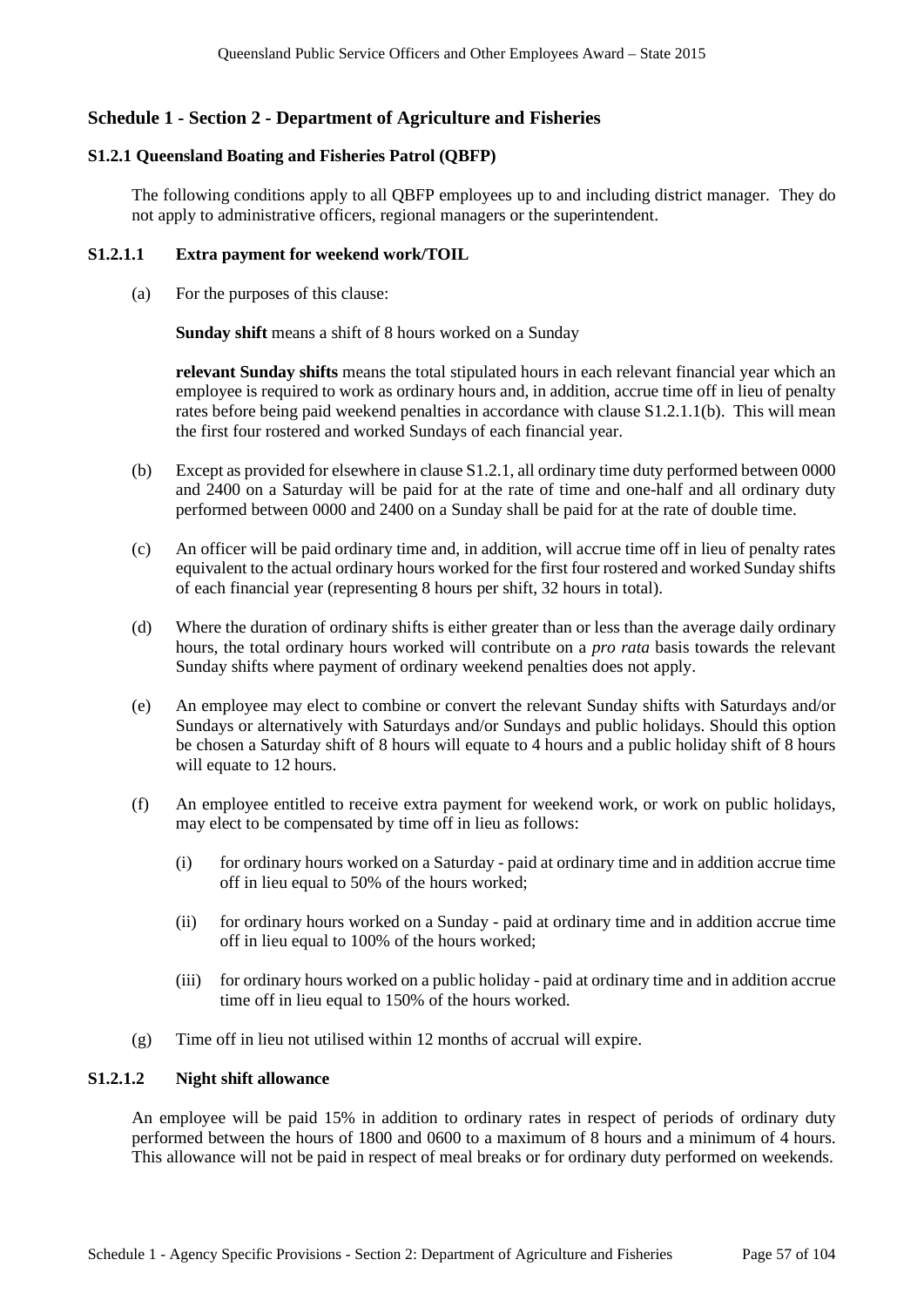# **S1.2.1.3 Additional leave**

- (a) Employees will accrue one day's leave for each completed week (7 days, consisting of 24 hour periods) that such employees are away from the vessel's port of departure. Where the period is greater than 1 week, any further period of less than a completed week is to be calculated on a *pro rata* basis of 1 hour for each day spent away in excess of 7 days (e.g. 10 day patrol  $= 1$  day 3 hours leave):
- (b) The calculation of the entitlement commences immediately the vessel departs a port and ceases:
	- (i) when the vessel returns to the port of departure; or
	- (ii) an officer departs the vessel at another port after completing a voyage; or
	- (iii) at the conclusion of a **security watch** immediately following and in conjunction with a voyage.

**security watch** means the event where an officer or officers are required to maintain duties on board a vessel to maintain the vessel's security, safety and integrity whilst away from its home port.

(c) Such additional leave is to be taken by mutual consent within 12 months of the date of completion of the period of offshore surveillance duty when the entitlement accrued.

# **S1.2.1.4 Hours of duty**

- (a) The ordinary hours of duty shall be an average of 38 hours per week, to be worked on the basis of 152 hours within a work cycle not exceeding 28 consecutive days.
- (b) The ordinary hours of duty, including starting and finishing times, will be specified in a roster prepared by the district officer.
- (c) The ordinary starting and finishing times of individual employees within a district may be staggered as determined by the district officer.
- (d) Starting and finishing times of rostered hours may be altered by the district officer to cater for the needs of the patrol, geographic, safety, or climatic conditions. The district officer will give 24 hours' notice of this change or, if less, as mutually agreed.
- (e) (i) An employee will be allowed two whole consecutive days off in each week. In lieu of two whole days off in each week an employee may be allowed in each fortnightly period either one day off in one week and three consecutive days off in the other week or four consecutive days off.
	- (ii) One day off at the end of one week and one at the beginning of the following week will be counted as meeting the requirements of clause S1.2.1.4(e)(i).
- (f) For the purposes of clause S1.2.1.4, **district officer** will mean the district officer, district manager, district operations officer, senior field officer or senior response officer.

# **S1.2.2 Forestry officers required to perform additional duties during the fire season**

The following additional conditions apply to public service officers and temporary employees engaged by Forestry who are instructed to perform work outside of ordinary hours on fire fighting and support duties directly associated with firefighting. Such duties include patrol at the face of a fire, air observer work, fire patrol and investigation work, repair and servicing of equipment when it is being used for firefighting and operating communication equipment in the office or in the field.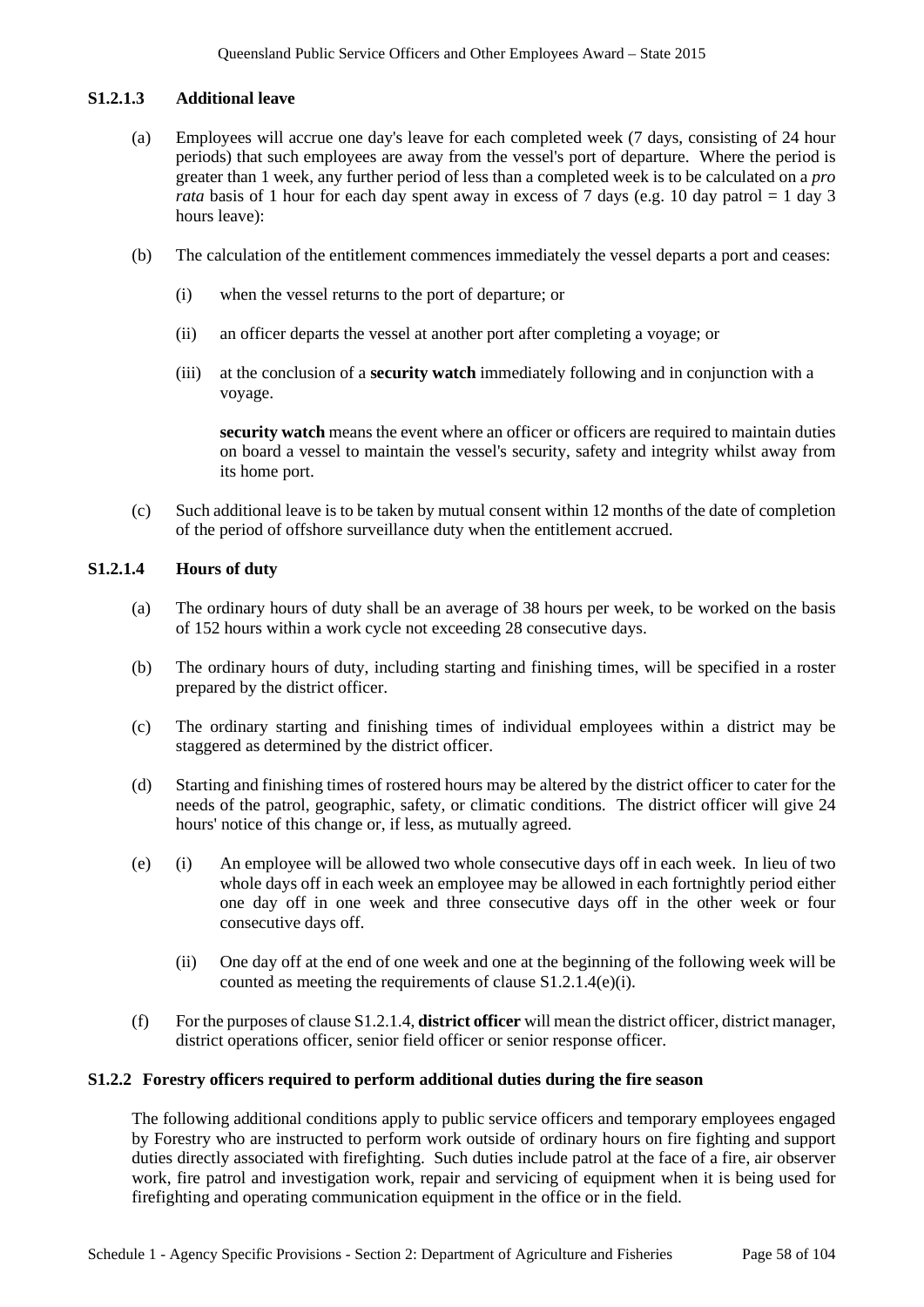## **S1.2.2.1 Meal times**

- (a) An officer who is instructed to commence work more than 2 hours before the ordinary commencing time shall be allowed 30 minutes for breakfast in the employer's time provided the officer resumes work at the end of such half hour.
- (b) An officer who is instructed to work for more than 1 hour after the ordinary ceasing time shall be allowed a 30 minute break in the employer's time for a meal after the expiration of one hour, and a 45 minute break in the employee's time after each further 4 hours worked.
- (c) An officer required to perform overtime after completing the ordinary hours and having left the job site shall be allowed a meal break of 45 minutes in the employer's time after each 4 hours worked.
- (d) An officer, other than an officer performing duty on communication equipment or performing other support duties in the office, who is instructed to work during the ordinary meal times shall be paid at the rate of double time until allowed the usual time for a meal break.
- (e) An officer performing duty on communication equipment or performing other support duties in the office when instructed to work during the ordinary meal times shall be allowed a crib break of 30 minutes, to be taken at a time that will not interfere with the continuity of work where continuity is necessary, for which no deduction of pay shall be made.
	- (i) An officer instructed to work overtime on Saturday or Sunday beyond the fifth hour of such overtime shall be entitled to an unpaid meal break of 30 minutes.
	- (ii) Should an officer be instructed to continue such overtime beyond 9 hours the officer shall be entitled to a further break of 30 minutes. After each further 4 hours of overtime the officer shall be entitled to a 45 minute break for which no deduction of pay shall be made provided that the officer is required to continue working thereafter.
- (f) Each officer shall be provided with a reasonable meal by the employer at the times mentioned in clauses S1.2.2.1(a) to (e) orshall be paid a meal allowance at the rate prescribed in clause 13.10(a) on each occasion a meal is not provided.

# **S1.2.2.2 On call**

Where officers are instructed to remain on standby in case of fire they shall be compensated as follows:

- (a) Officers required to remain "on call" at home on weekends and public holidays shall be allowed time off in lieu on the basis of 50% of actual time the officer remains "on call".
- (b) Officers holding themselves available in departmental premises, in an on call situation, on a Saturday, a Sunday or a public holiday shall be entitled to equivalent time off.

#### **S1.2.2.3 Weekend work**

All officers who perform additional duties during a fire season shall, except in cases of a serious fire emergency, have an average of 1 weekend in 3 entirely free from duty.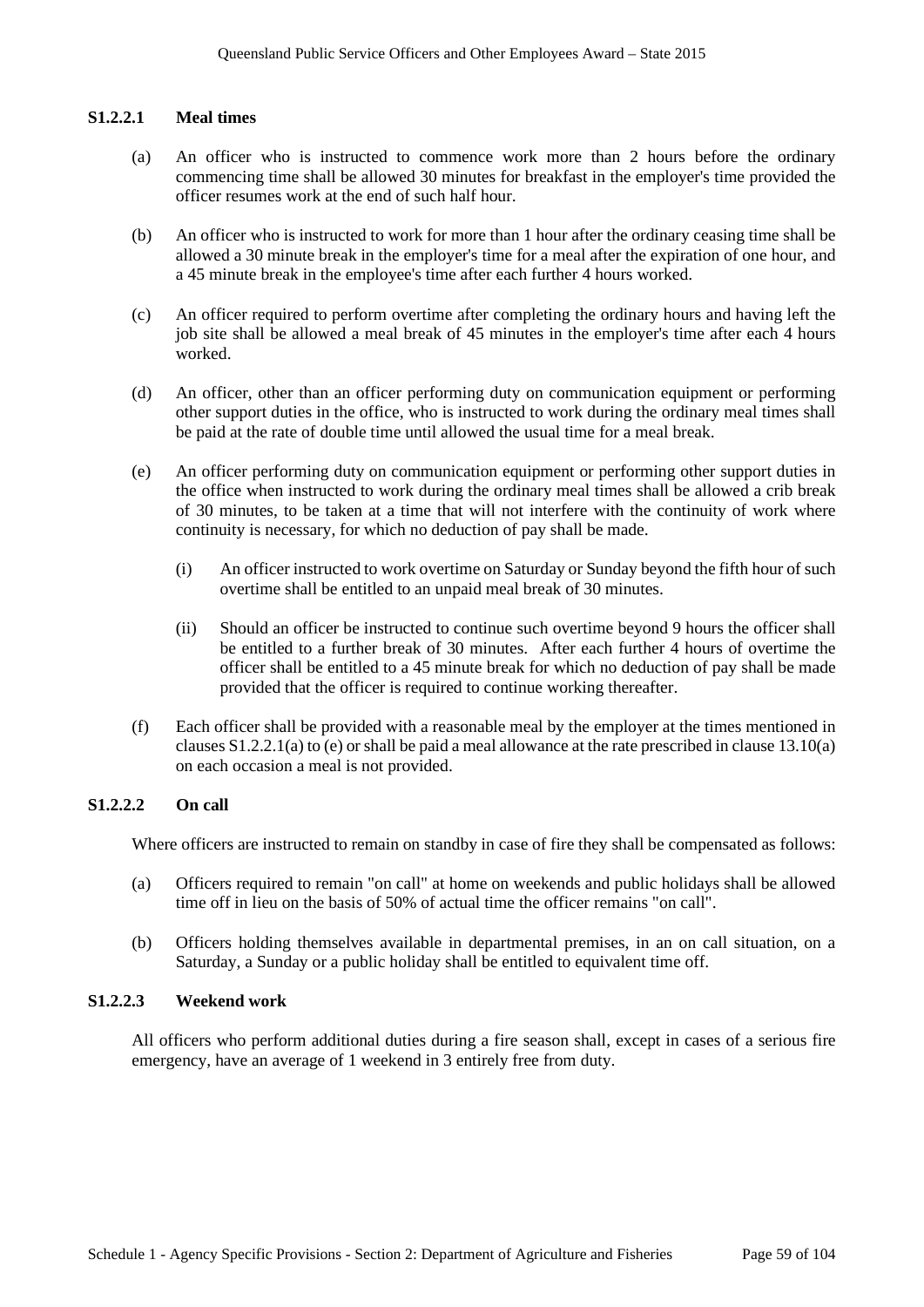# **Schedule 1 - Section 3 - Department of Transport and Main Roads**

### **S1.3.1 Transport inspectors**

The following arrangements apply to transport inspectors who work ordinary hours on other than a day work basis:

# **S1.3.1.1 Shift rostering principles**

- (a) Employees will be provided with 2 consecutive days off in every 7. Where the roster provides for 10 consecutive days, a 4 day break applies. The shift preceding a rest day shall finish at 12 midnight at the latest. The next rostered working day will not commence any earlier than 12 midnight 48 hours later. Rosters of this nature will only be programmed in exceptional circumstances.
- (b) Overtime shifts/changes of duty may be worked by consent after a break of one whole day subject to other guidelines being observed.
- (c) Rosters are not to provide for a permanent night shift. A night shift will commence after 1800 and before midnight.
- (d) During a rostered period there will be no more than a 6 hour variance between the shift commencement time on the first day of the rostered period and the last day of the rostered period. This will apply unless there is a day off between shifts or an operational gap as prescribed at S1.3.1.1(e). In addition there will be no more than a 2 hour variance between shift start times from one day to the next.
- (e) There shall be an allowable one operational gap per roster cycle. An operational gap is constituted by a shift variance from one shift to the next of more than 6 hours.
- (f) Where an employee works an overtime shift or part shift at their request which results in there being less than 10 hours break from the end of overtime and the beginning of the next rostered shift, that next ordinary rostered shift will be paid at ordinary rates.

# **S1.3.1.2 Night work allowance**

An allowance of 5% of the hourly rate of pay for transport inspectors and senior transport inspectors will be paid for ordinary hours worked between 2200 and 0600 Monday to Friday. The allowance will not apply to work performed on weekends. This allowance is in addition to the normal 15% shift penalty for shift work that commences outside the hours 0600 to 1000 Monday to Friday.

# **S1.3.1.3 Hours of duty**

Hours of duty will be 76 hours per fortnight worked in accordance with clauses 15.1(b), (c), (d) and (e) with a paid meal break of 30 minutes. Overtime shall be paid at the rate of double time for work performed outside the rostered hours of duty during the rostered working week.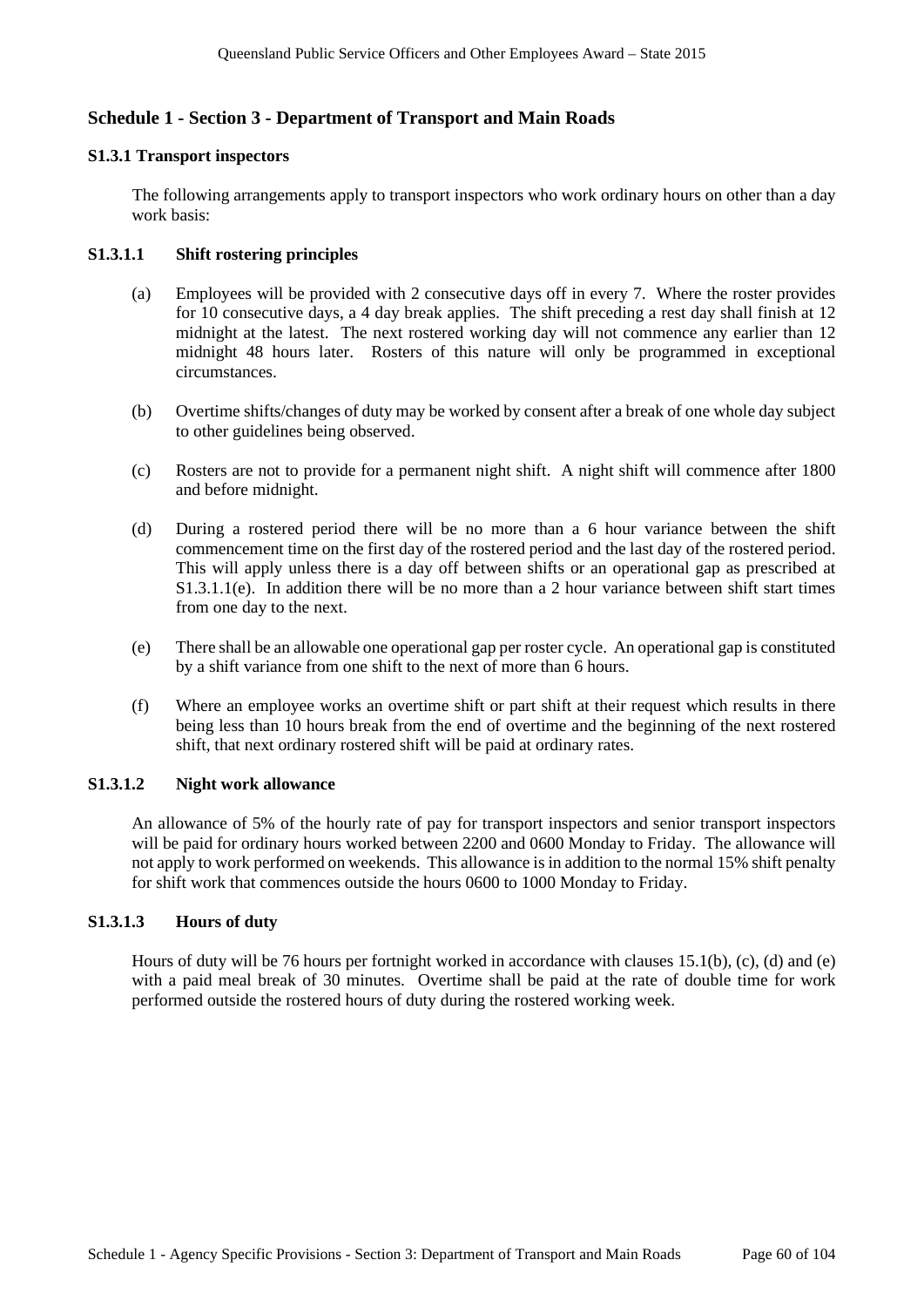# **Schedule 1 - Section 4 - Queensland Fire and Emergency Services (QFES)**

### **S1.4.1 Emergency Services Employees**

The following conditions apply to all employees engaged in the Emergency Management Directorate (excluding Watch Desk Officers as appointed by the Commissioner of QFES (see clause S1.4.3)); Community Engagement Officers; Emergency Management Coordinators and State Emergency Service Staff.

### **S1.4.1.1 Principles**

- (a) These hours of duty provisions are to be applied to meet the operational requirements of QFES while recognising the needs of employees for a fulfilled life inside and outside their employment. A major intention of these arrangements is to enable the flexible working of hours to:
	- (i) maximise work/life balance;
	- (ii) ensure operational coverage;
	- (iii) ease traffic congestion; and
	- (iv) ensure meaningful work is provided.
- (b) The management of hours worked (including accrued time off and time-off in lieu of overtime (TOIL)) shall be a local matter with the responsibility resting with managers to determine in consultation with employees.
- (c) Managers are expected to ensure that employees' work loads are properly managed and that every opportunity is provided to employees to avoid losing accrued time and/or TOIL.

# **S1.4.1.2 Hours of duty**

- (a) Except as provided elsewhere in clause S1.4.1, the ordinary hours of duty shall be performed in accordance with Schedule 3, Section 1 of this Award. The ordinary hours of duty shall be an average of 72.5 hours per fortnight exclusive of meal times worked over two x 10 day fortnights Monday to Sunday in four week work cycles, and shall be performed within an ordinary spread of hours of 0600 to 2200. Ordinary hours of duty shall be exclusive of meal times and shall not exceed 9.5 hours per day to be worked within the ordinary spread of hours.
- (b) Employees and managers will negotiate agreement on ordinary working hours in order to meet operational requirements and the employee's work/life balance.
- (c) In the event that agreement cannot be reached, managers may direct starting or ceasing times of employees within the spread of hours based on operational requirements and having regard to work/life balance principles.
- (d) A minimum of two full weekends shall be free of any ordinary hours work in each four week period with a minimum of five nights (i.e. after 1800) free of ordinary hours work in each fortnight.

### **S1.4.1.3 Accrued time**

(a) An employee may accrue time during a work cycle, provided that additional hours are performed to meet operational requirements and are approved by the employee's manager. Accrued time shall be calculated in 15 minute intervals.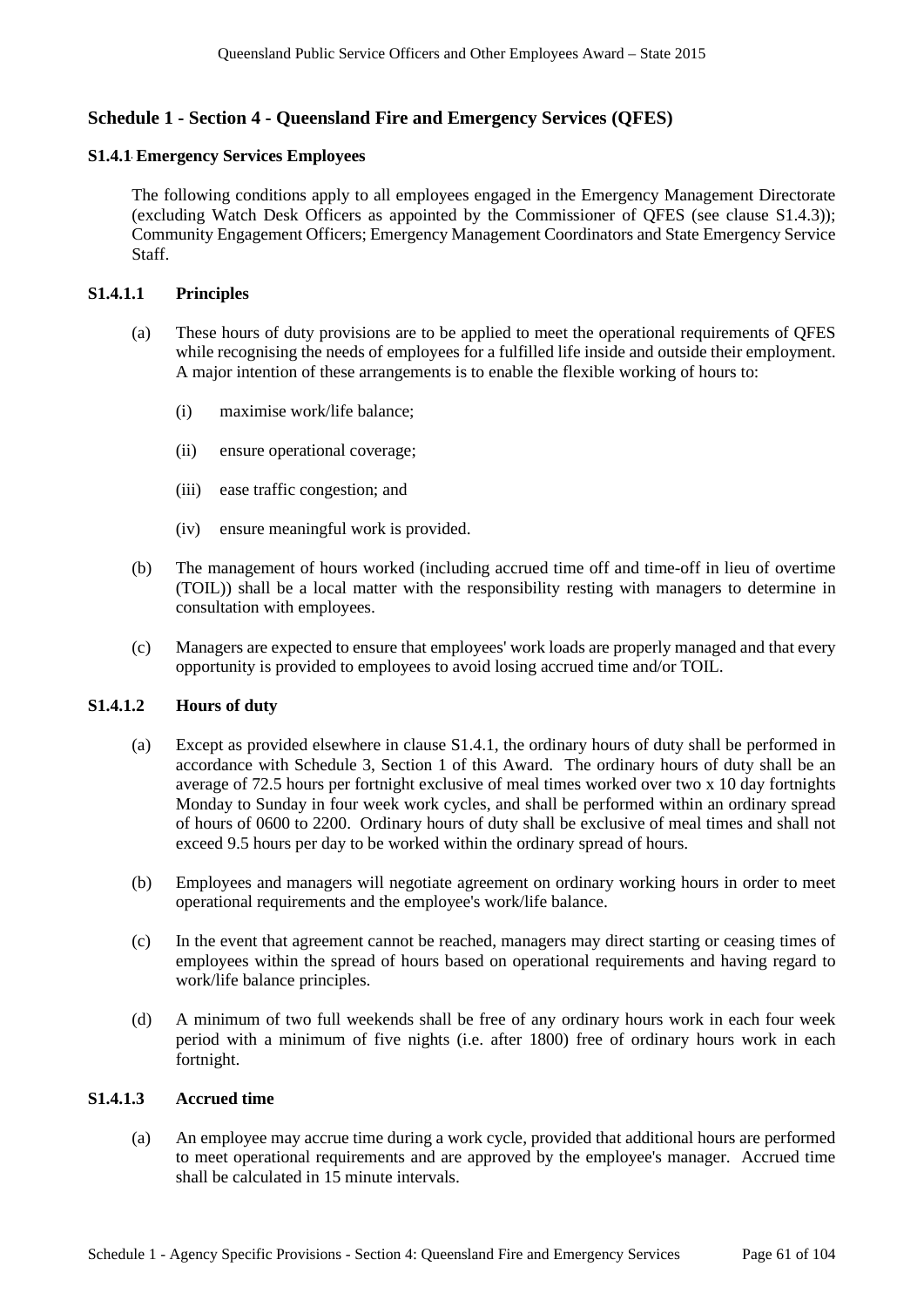- (b) An employee may carry over up to 36.25 hours of accrued time from one work cycle to the next work cycle. The manager of a work unit may authorise a carry over in excess of 36.25 hours in circumstances where the manager deems it appropriate. Any time in excess of the authorised carry over at the end of a four week work cycle shall be forfeited.
- (c) Accrued time off may only be taken with the prior approval of the manager of the work unit. Accrued time may be taken as part days or full days.
- (d) In accordance with clause 15.6 of this Award, employees are to have access to at least one full accrued day off per month.
- (e) Accrued time must be taken prior to cessation of employment as no payment will be made for unused accrued time. Managers shall not unreasonably prevent an employee from taking accrued time immediately prior to the cessation of employment.
- (f) The Commissioner of QFES or delegate may direct an employee to work standard hours where that employee's time management is unsatisfactory. Any authorised time worked by that employee in excess of the standard hours will be compensated for in accordance with clause 18 of this Award.

### **S1.4.1.4 Work performed on weekends and public holidays**

Ordinary hours worked on Saturdays, Sundays and public holidays, up to the maximum of 9.5 hours per day, will attract the appropriate penalty rates as prescribed in clauses 15.4, 15.5 and 23 of this Award.

### **S1.4.1.5 Shift penalties**

An employee directed to work hours:

- (a) during the spread of ordinary hours that is provided for in clause S1.4.1.2; and
- (b) that would constitute an afternoon shift as defined by clause 3 of this Award,

shall be entitled to payment of a shift allowance in accordance with clause 15.5 of this Award.

#### **S1.4.1.6 Overtime**

- (a) Overtime is any authorised work which is performed within the daily spread of ordinary hours and exceeds 9.5 hours or is authorised work performed outside the ordinary spread of hours.
- (b) Employees shall work reasonable overtime whenever necessary in the opinion of the Commissioner of QFES (or delegate), with 24 hours' notice being given, where practicable, to an employee required to work overtime. Family responsibilities are to be considered when directing employees to work overtime.
- (c) Except as otherwise specified in these arrangements, payment for overtime shall only be made in accordance with clause 18 of this Award.
- (d) Those employees below the overtime cut-off limit specified at clause 18.1 of this Award shall either be paid for authorised overtime **or**, at the election of the employee, compensated by the granting of equivalent time off in lieu on a time for time basis. Where equivalent time off in lieu is granted, such time off is to be taken at a time convenient to the employer and the employee and within 12 months of the date overtime was worked. Where agreement cannot be reached, the Commissioner of QFES (or delegate) may direct the employee when the time off is to be taken. Unused time off in lieu will be paid out at ordinary rates after 12 months from the date overtime was worked where: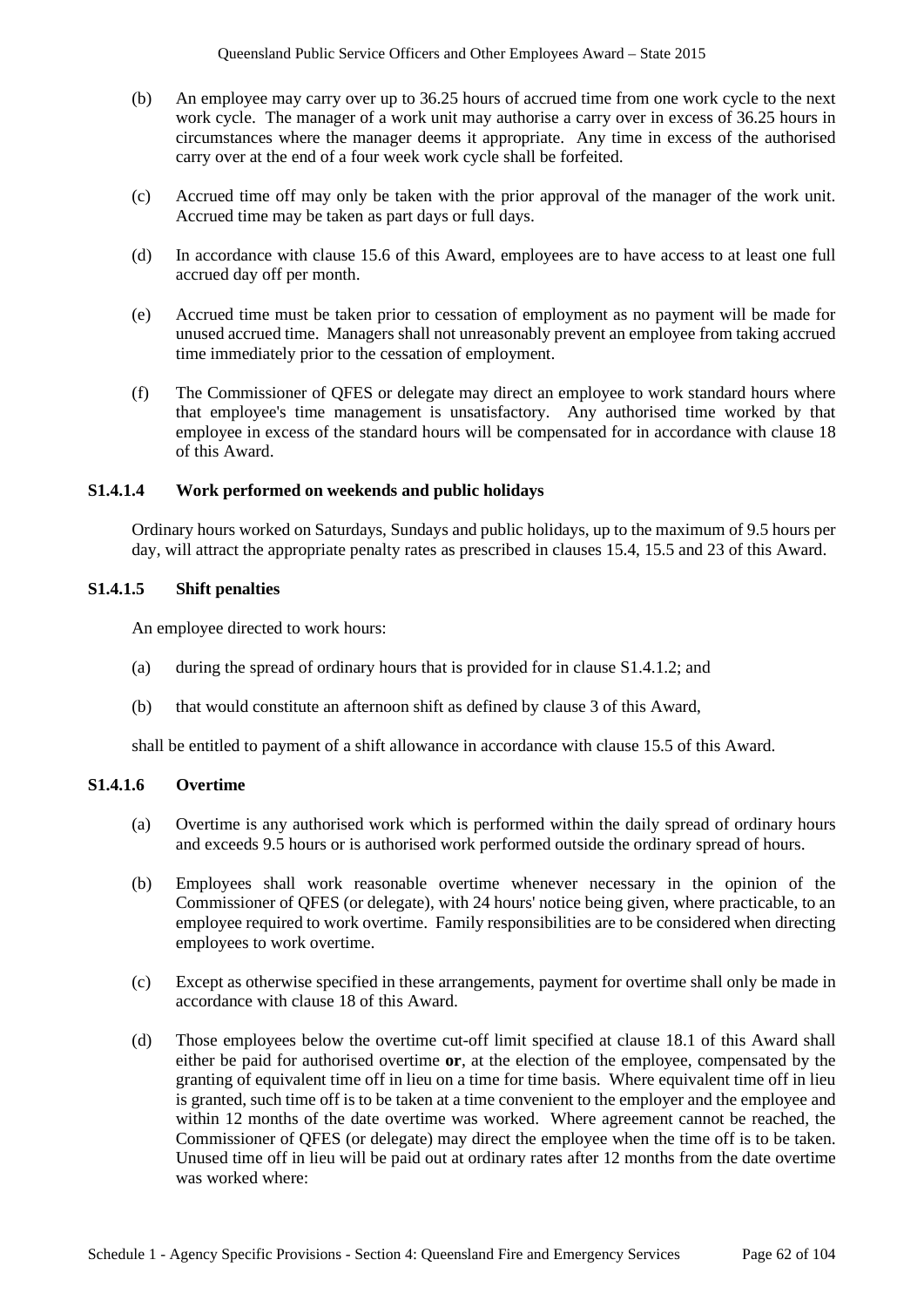Queensland Public Service Officers and Other Employees Award – State 2015

- (i) an employee has taken reasonable steps to avoid excessive TOIL balances; and
- (ii) the employee has been refused an application to take such time off.

# **S1.4.1.7 On call**

Employees instructed to be on call by the Commissioner of QFES or delegate shall be paid an on-call allowance in accordance with clause 18.7 of this Award. Where practical, the Commissioner of QFES will not require an employee to be available on call for a period in excess of 6 consecutive weeks with a minimum break of 4 weeks between rostered on call periods.

# **S1.4.1.8 Attendance records**

- (a) All permanent and temporary employees (excluding employees otherwise exempted) are responsible for complying with these arrangements which includes accurately recording starting and finishing times, meal breaks and periods of leave.
- (b) A hard copy of the attendance record shall be signed by the employee and forwarded to their immediate supervisor for checking and endorsement (by signature), within one week of the end of each fortnight.
- (c) A hard copy of all attendance records shall be stored in the local work area. Current and stored attendance records shall be available for checking by authorised persons including officers from Public Safety Business Agency Human Resources Division and Internal Audit Unit. Attendance records shall be maintained for all relevant employees for a period of six years.

# **S1.4.2 Critical Incident and Activations, Emergency Services Employees**

The following conditions apply to all employees engaged in the Emergency Management Directorate (excluding Watch Desk Officers as appointed by the Commissioner of QFES (see clause S1.4.3)); Community Engagement Officers; Emergency Management Coordinators and State Emergency Service Staff. These arrangements may also be applied to those public service employees of QFES and other government agencies covered by this Award who are directed to assist in activations made by the Commissioner of QFES (or delegate).

# **S1.4.2.1 Critical incident and activations** refers to:

- a critical incident situation as determined to exist by the Minister responsible for emergency services or the Commissioner of QFES, or as declared under the *Disaster Management Act 2003*, the *Public Health Act 2005*, the *State Transport Act 1938* or the *Public Safety Preservation Act 1986*; or
- where the Commissioner of QFES declares an Emergency Services activation.

# **S1.4.2.2 Meal breaks**

- (a) Employees engaged on critical incidents or activations are entitled to meal break/s as follows:
	- (i) one meal break of 30 minutes duration for an employee who works more than 5 hours but less than 12.5 hours in any one day; or
	- (ii) two meal breaks of 30 minutes duration for an employee who works 12.5 hours or more in any one day.
- (b) Where it is mutually agreed between a manager and an employee, that in order to maintain continuity of work, the hours of duty may be inclusive of meal times. Where this occurs no deduction will be made from the employee's salary.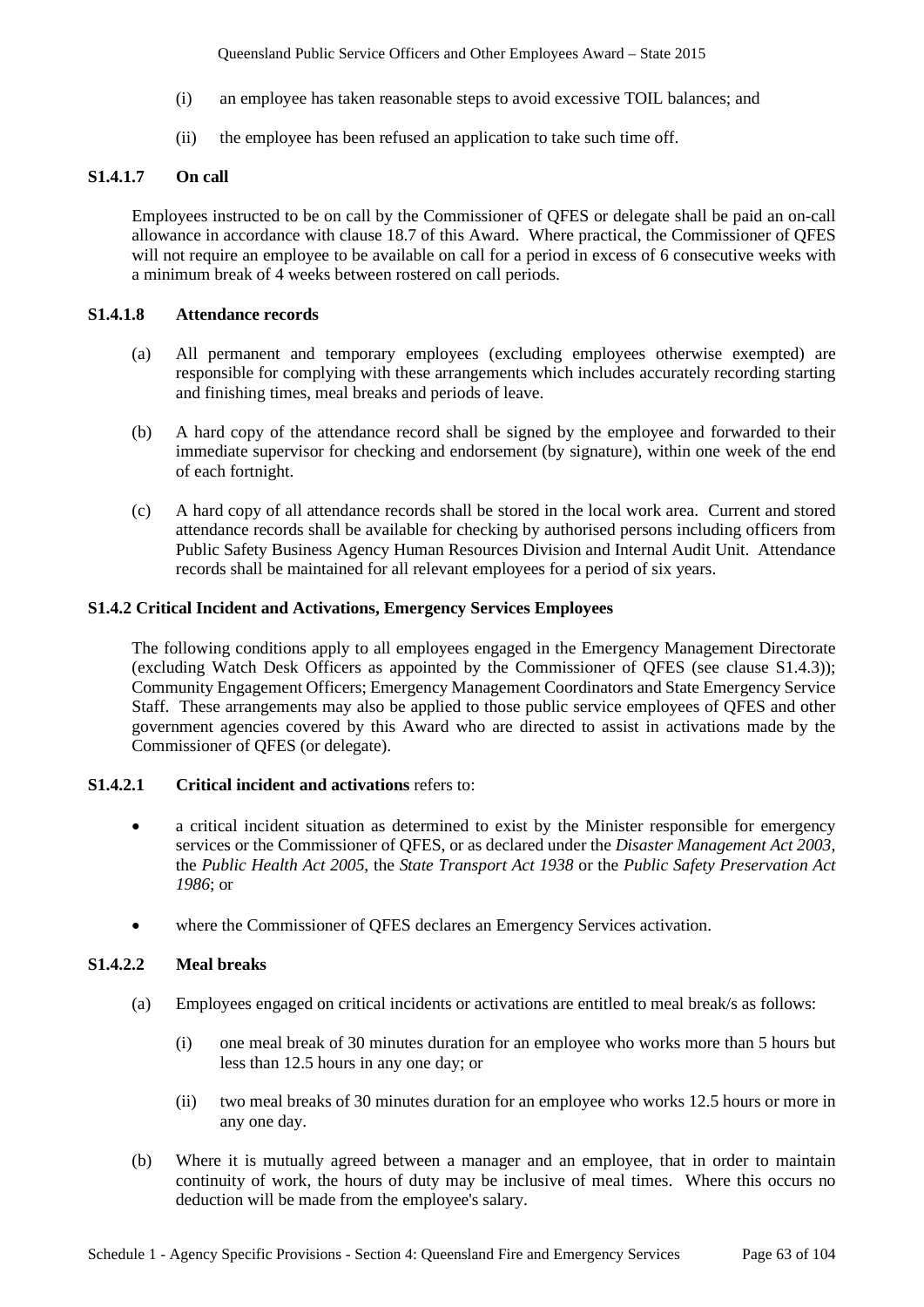### **S1.4.2.3 Rest pauses**

- (a) Employees engaged on critical incidents or activations are entitled to rest pause/s as follows:
	- (i) a total of 10 minutes for an employee who works for more than 3 hours but less than 6 hours on any one day; or
	- (ii) a total of 20 minutes for an employee who works for more than 6 hours but less than 12.5 hours on any one day; or
	- (iii) a total of 30 minutes for an employee who works 12.5 hours or more on any one day.
- (b) Such rest pauses are to be taken at such times as will not interfere with the continuity of work where such continuity is necessary.

## **S1.4.2.4 Travelling time**

Employees engaged on critical incidents or activations who:

- (a) are absent from headquarters overnight; and
- (b) reside in temporary accommodation; and
- (c) travel between the temporary accommodation and temporary headquarters,

shall have all such travel time recognised as working time for the purpose of ordinary hours and overtime.

#### **S1.4.2.5 Fatigue management**

Starting and ceasing times of employees engaged on critical incidents or activations shall be arranged to ensure that the fatigue break prescribed by clause 18.9 of this Award is given effect. That is, employees shall have a break of at least 10 consecutive hours between the cessation of work (ordinary hours or substantial periods of overtime) on one day and the commencement of ordinary work on the next day. In cases where employees, on the instruction of the Commissioner of QFES (or delegate), are required to resume or continue work without a 10 hour break the penalty provisions of the Award shall have application. These provisions shall continue to apply after the conclusion of an activation until return to normal duties.

#### **S1.4.3 Watch Desk Officers**

The following conditions apply to Watch Desk Officers (as appointed by the Commissioner of QFES) engaged in the Emergency Management Directorate.

# **S1.4.3.1 General**

Watch Desk Officers are rostered to perform duties in the State Disaster Coordination Centre, Kedron.

# **S1.4.3.2 Hours of duty**

(a) The ordinary hours of duty shall be performed in accordance with Schedule 3, Section 1 of this Award. The ordinary hours of duty for Watch Desk Officers working shift work shall average 36.25 hours per week, Monday to Sunday, over a 28 day roster cycle. The ordinary hours of duty, inclusive of meal times, will not exceed 12 hours and 5 minutes per day. Officers will be entitled to a paid meal break of 30 minutes duration, plus a total of 20 minutes for rest pauses, during each shift.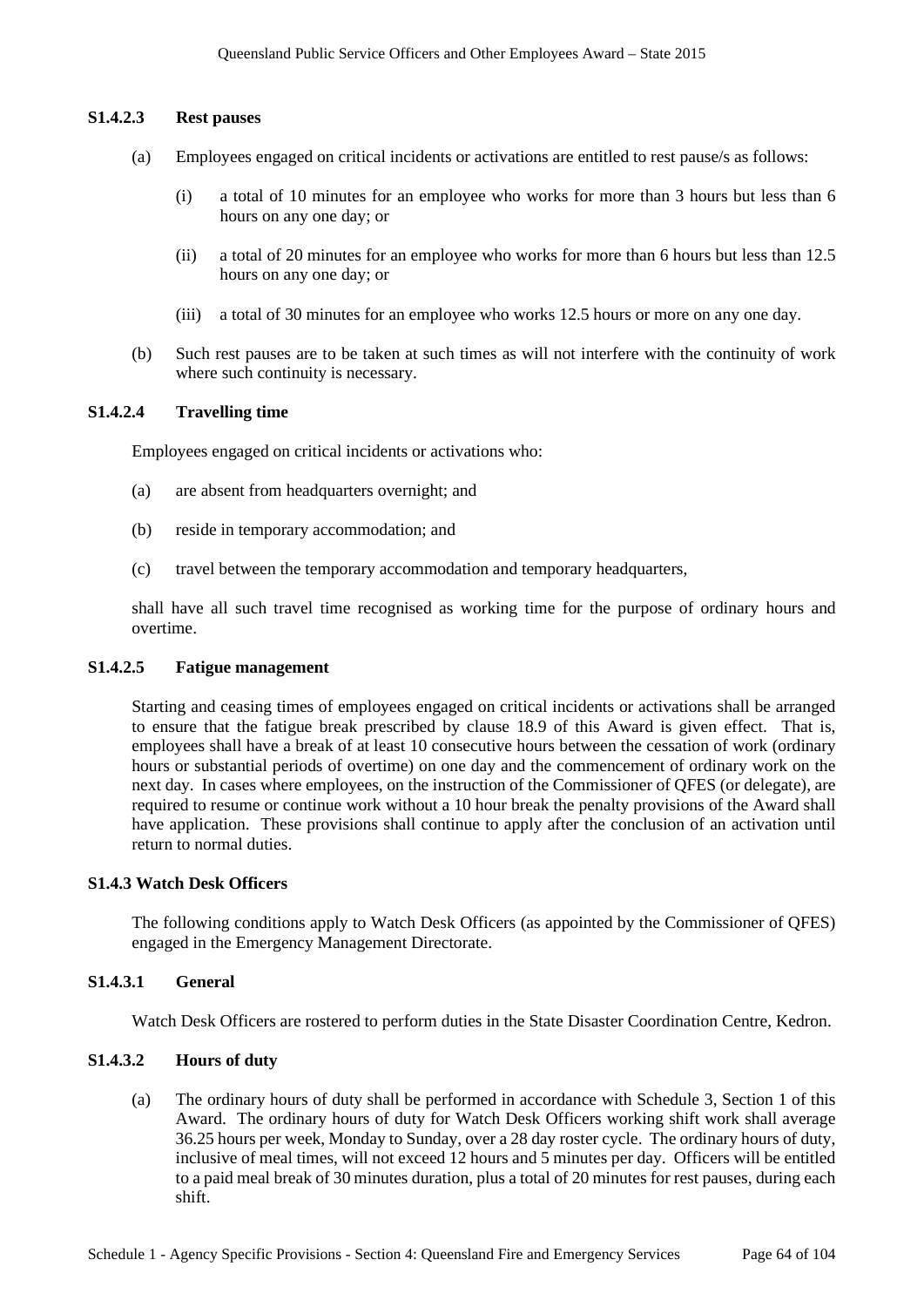- (b) Changes to these hours may occur from time to time due to organisational requirements.
- (c) All other hours of duty conditions shall be in accordance with the relevant provisions of this Award.

# **S1.4.3.3 Work performed on weekends and public holidays**

Ordinary hours worked on Saturdays, Sundays and public holidays, up to the maximum of 12 hours and 5 minutes per day, will attract the appropriate penalty rates as prescribed at clauses 15.5 and 23 of this Award.

# **S1.4.3.4 Overtime**

All overtime shall be paid for in accordance with clause 18.3 of this Award.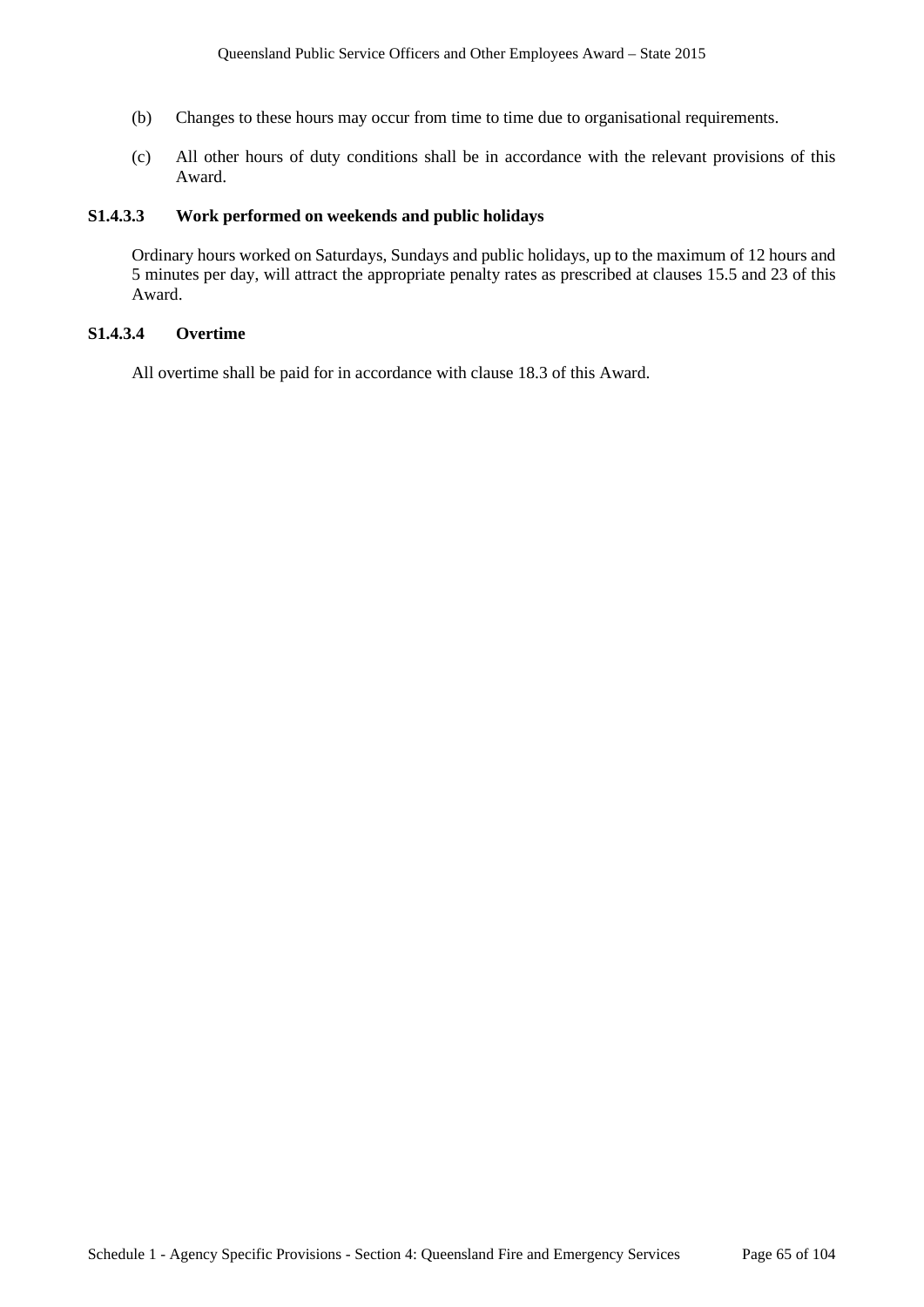# **Schedule 1 – Section 5 – Office of the Public Guardian**

# **S1.5.1. Community Visitors**

The following conditions apply to Community Visitors (as appointed pursuant to section 109(1)(a), (b) or (c) of the *Public Guardian Act 2014*) engaged by the Office of the Public Guardian.

# **S1.5.1.1 – Hours of Work**

A Community Visitor's hours of work will include time spent travelling in the course of their duties, including time spent travelling to and from their usual place of work (which may be their home); and will be paid at the applicable rate.

Time spent travelling as part of the Community Visitor's hours of work is included for the purpose of calculating the minimum daily engagement in clause 8.3(d) and attracts the motor vehicle allowance at clause 13.8 of this award.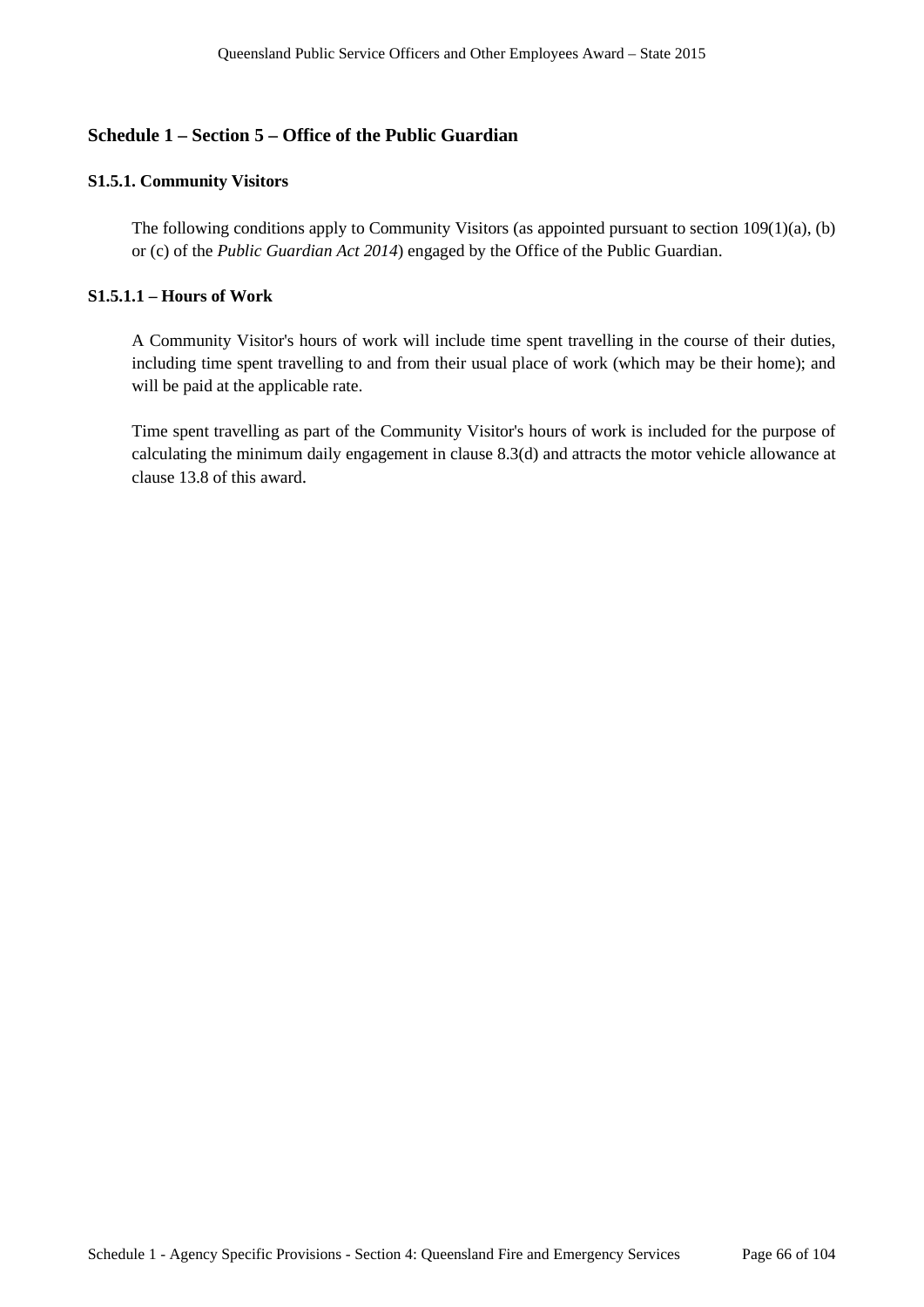# **Schedule 2 - Supported Wage System**

- **S2.1** This Schedule defines the conditions which will apply to employees who because of the effects of a disability are eligible for a supported wage under the supported wage system.
- **S2.2 Definitions -** In this Schedule:

**approved assessor** means a person accredited by the management unit established by the Commonwealth under the supported wage system to perform assessments of an individual's productive capacity within the supported wage system

**assessment instrument** means the tool provided for under the supported wage system that records the assessment of the productive capacity of the person to be employed under the supported wage system

**disability support pension** means the Commonwealth pension scheme to provide income security for persons with a disability as provided under the *Social Security Act 1991* (Cth), or any successor to that scheme

**relevant minimum wage** means the minimum wage prescribed in this Award for the class of work for which an employee is engaged

**supported wage system (sws)** means the Commonwealth Government system to promote employment for people who cannot work at full Award wages because of a disability, as documented in the Supported Wage System Handbook. The Handbook is available from the following website: www.jobaccess.gov.au

**sws wage assessment agreement** means the document in the form required by the Department of Social Services that records the employee's productive capacity and agreed wage rate

# **S2.3 Eligibility criteria**

- (a) Employees covered by this Schedule will be those who are unable to perform the range of duties to the competence level required within the class of work for which the employee is engaged under this Award, because of the effects of a disability on their productive capacity, and who meet the impairment criteria for receipt of a disability support pension.
- (b) This Schedule does not apply to any existing employee who has a claim against the employer which is subject to the provisions of the *Workers' Compensation and Rehabilitation Act 2003*.

## **S2.4 Supported wage rates**

(a) Employees to whom this Schedule applies will be paid the applicable percentage of the relevant minimum wage according to the following Table and Note:

| Assessed capacity (see below) | Relevant minimum wage* |
|-------------------------------|------------------------|
| 10%                           | 10%                    |
| 20%                           | 20%                    |
| 30%                           | 30%                    |
| 40%                           | 40%                    |
| 50%                           | 50%                    |
| 60%                           | 60%                    |
| 70%                           | 70%                    |
| 80%                           | 80%                    |
| 90%                           | 90%                    |

**\***Note: The minimum amount payable to an employee receiving a supported wage must not be less than \$90 per week.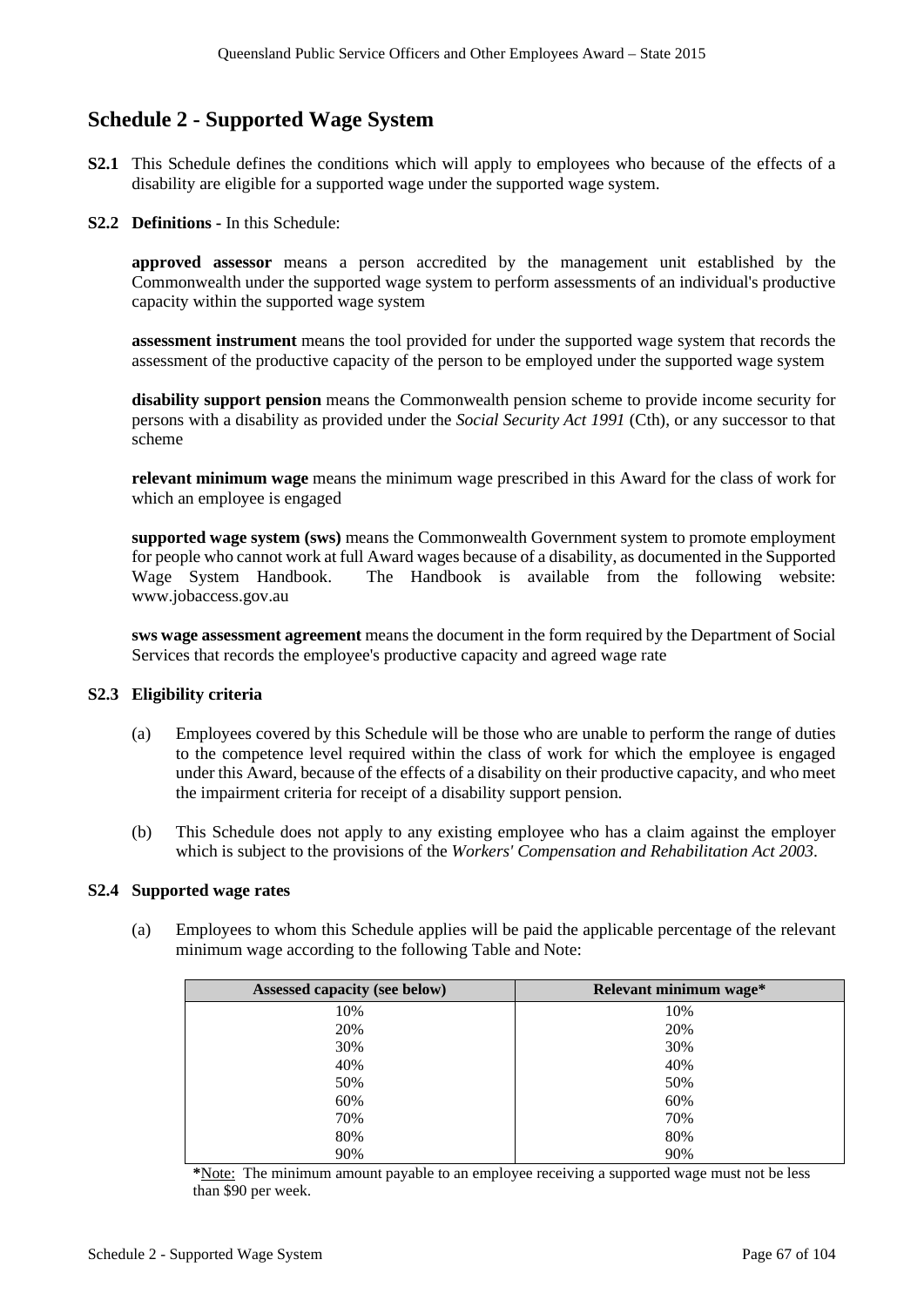(b) Where an employee's assessed capacity is 10%, the employee must receive a high degree of assistance and support.

#### **S2.5 Assessment of capacity**

- (a) For the purpose of establishing the percentage of the relevant minimum wage, the productive capacity of the employee will be assessed in accordance with the sws by an approved assessor, having consulted the employer and employee and, if the employee so desires, a union which the employee is eligible to join.
- (b) All assessments made under this Schedule must be documented in a sws wage assessment agreement, and retained by the employer as a time and wages record in accordance with the Act.

#### **S2.6 Review of assessment**

The assessment of the applicable percentage should be subject to annual or more frequent review on the basis of a reasonable request for such a review. The process of review must be in accordance with the procedures for assessing capacity under the sws.

#### **S2.7 Other terms and conditions of employment**

Where an assessment has been made, the applicable percentage will apply to the relevant minimum wage only. Employees covered by the provisions of this Schedule will be entitled to the same terms and conditions of employment as other workers covered by this Award on a *pro rata* basis.

## **S2.8 Workplace adjustment**

If the employer wishes to employ a person under the provisions of this Schedule it must take reasonable steps to make changes in the workplace to enhance the employee's capacity to do the job. Changes may involve re-design of job duties, working time arrangements and work organisation.

## **S2.9 Trial period**

- (a) In order for an adequate assessment of the employee's capacity to be made, the employer may employ a person under the provisions of this Schedule for a trial period not exceeding 12 weeks, except that in some cases additional work adjustment time (not exceeding four weeks) may be needed.
- (b) During that trial period the assessment of capacity will be undertaken and the percentage of the relevant minimum wage for a continuing employment relationship will be determined.
- (c) The minimum amount payable to the employee during the trial period must be no less than the amount recorded in the Note under the Table (above).
- (d) Work trials should include induction or training as appropriate to the job being trialled.
- (e) Where the employer and employee wish to establish a continuing employment relationship following the completion of the trial period, a further contract of employment will be entered into based on the outcome of assessment (see **Assessment of capacity** - above).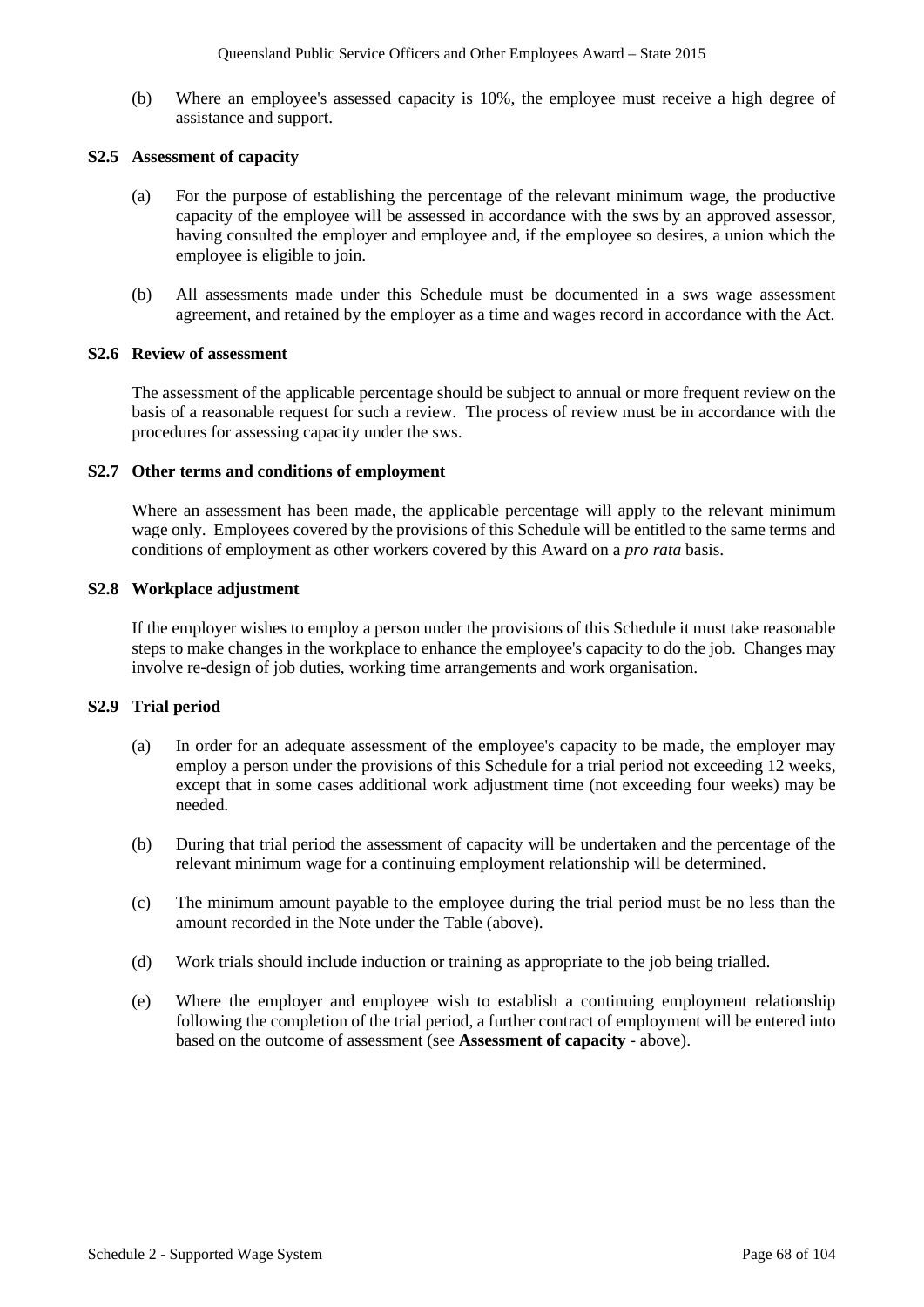# **Schedule 3 - Organisational Hours of Work Arrangements**

Except for:

- (a) Employees of QRIDA see Section 2 of this Schedule; and
- (b) School support staff employed by the Department of Education see Section 3 of this Schedule,

the provisions of Section 1 of Schedule 3 apply to all eligible employees covered by this Award, where eligible employees has the meaning ascribed to it in clause 15.6.

# **Section 1 - Provisions of general application**

# **S3.1.1 Purpose**

- (a) The purpose of Section 1 of Schedule 3 is to provide a framework within which each department covered by this Award can introduce organisational (flexible) hours of work arrangements and related conditions of employment at a departmental or work unit level.
- (b) Section 1 of Schedule 3 has two objectives:
	- (i) to provide all eligible employees (see clause 15.6 of this Award) with access to accrued time off, including whole or part days, within each work cycle; and
	- (ii) to provide departments with increased flexibility by providing opportunities for supervisors to manage workflows in a manner which does not unnecessarily lead to employees being directed to work overtime.

# **S3.1.2 Method of introduction**

The chief executive of each department is to ensure that organisational (flexible) hours of work arrangements are implemented in accordance with Section 1 of Schedule 3 at a departmental or work unit level and are tailored to provide employees with the opportunity to accrue time off in a manner which meets the operational and other client service needs of the department.

# **S3.1.3 Definitions**

**accrued time** means:

- (a) ordinary hours performed in excess of the ordinary working hours of the employee; and
- (b) authorised overtime performed which is not compensated by the payment of overtime in accordance with clauses S3.1.4(i)(ii) and (iii).

**accrued time off** means an approved absence during which an employee is able to access previously accrued time

**carry over balance** means any accrued time not taken as paid time off (and debit time if included in the organisational hours of work arrangements) in one work cycle and which, subject to any specified limit/s, is carried over to the next work cycle

**core time** means the period during the day when all employees of a department or work unit are expected to be available to perform ordinary duty, unless they are absent on an approved lunch break, accrued time off or other authorised absence from duty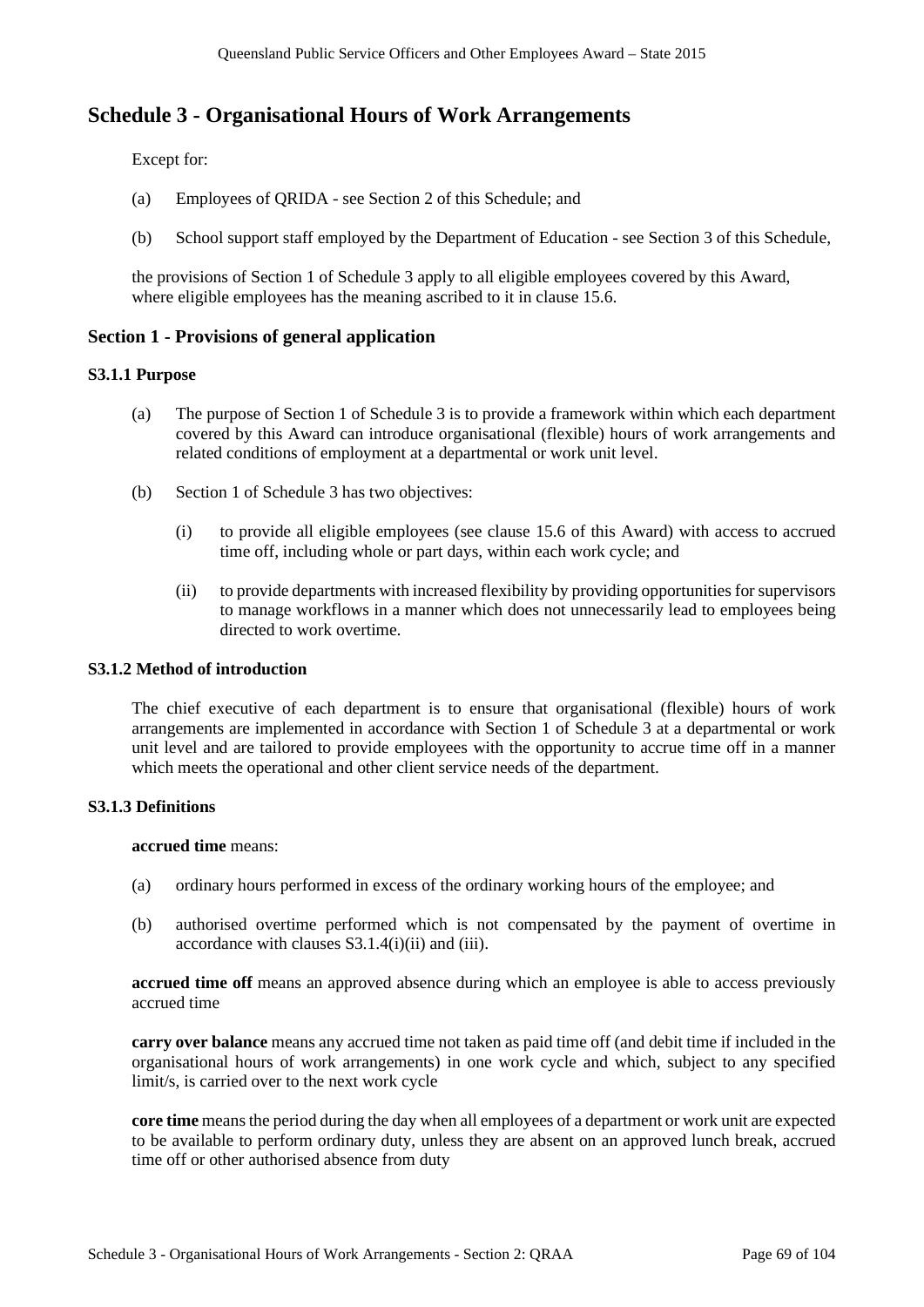**debit time** means the amount of paid time off taken prior to the accrual of time in excess of the ordinary working hours prescribed in the department or work unit concerned

**hours of work arrangements** means those working arrangements introduced in accordance with Section 1 of Schedule 3 which are designed to give effect to the provisions of clause 15.6 and the purpose of Section 1 of Schedule 3, as recorded in clause S3.1.1

**normal operating hours** means the hours of operation of the department or work unit on any one day, within the spread of hours, within which employees will be authorised to commence and cease duty

**ordinary working hours** means 7.25 hours per day

**standard hours** means a standard 7.25 hours working day within the spread of ordinary hours (excluding the lunch break) e.g. 0900 to 1700 Mondays to Fridays, inclusive, with a lunch break of 45 minutes between 1200 and 1400; 0845 to 1630 Mondays to Fridays, inclusive, with a lunch break of 30 minutes between 1145 and 1445

**supervisor** means a person responsible for the daily supervision and operation of a work unit

**travelling time** means the difference between the time taken for an employee to travel as directed to an alternative place of work and the time taken for an employee to travel to their usual place of work

**work cycle** means a period of time specifying a number of consecutive days during which accrued time and approved leave will be accounted

**work unit** means an identifiable group of employees within a department

### **S3.1.4 Arrangements**

- (a) (i) Hours of work arrangements in a department or work unit within the spread of ordinary hours prescribed in clause 15.3 will be determined by the chief executive after consultation with the affected employees.
	- (ii) Within the spread of ordinary hours, the normal operating hours of a department or work unit are to be determined by the chief executive.
	- (iii) Hours of work arrangements for each department or work unit are to be recorded in writing, advised to affected employees and written notification provided to the relevant union/s.
- (b) (i) Changes to an existing spread of ordinary hours and related new hours of work arrangements may be introduced in a department or work unit by agreement between the chief executive and the majority of employees affected and the relevant union/s.
	- (ii) In reaching agreement, no party will unnecessarily delay the process or unreasonably withhold consent.
- (c) In any hours of work arrangements implemented in a department or work unit the ordinary hours of duty, exclusive of meal times, shall not exceed 9.5 hours per day to be worked within normal operating hours.
- (d) Accrued time off may only be taken with the prior approval of the relevant supervisor.
- (e) (i) Subject to clause  $S3.1.4(e)$ (ii), an employee will be required to accrue sufficient accrued time so as to allow that employee to take a part or full day (or longer period) as accrued time off.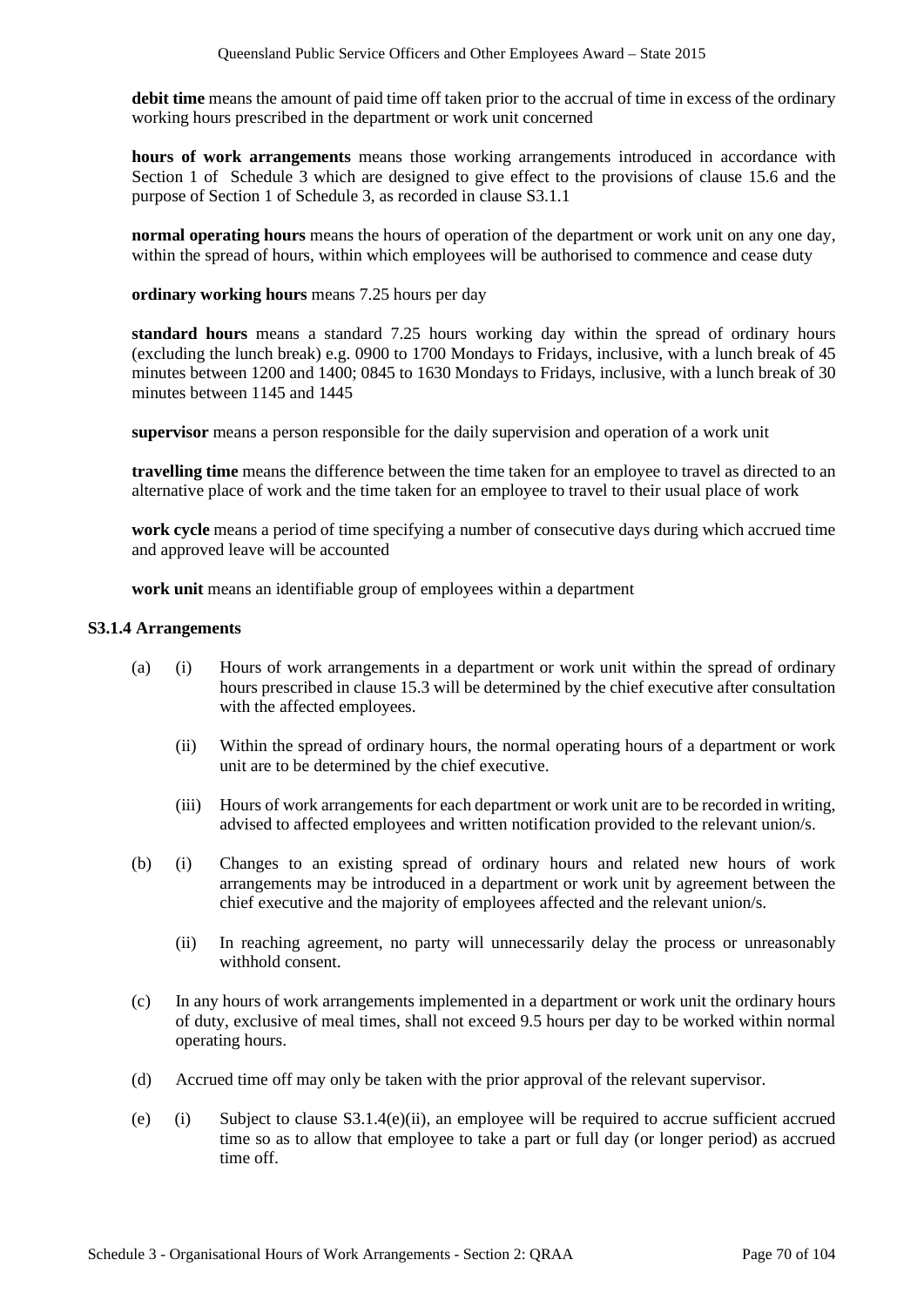- (ii) The hours of work arrangements in a department or work unit may permit an employee to avail of debit time up to a specified limit.
- (iii) The chief executive may direct the starting and ceasing times of employees within the spread of ordinary hours.
- (iv) In determining hours of duty, wherever practicable, the chief executive must:
	- (A) consult on the requirements to work specific hours before directing employees to work those hours;
	- (B) where the working of accrued time is not suitable to an employee on a given day, take into account whether other employees are available and competent to perform the work;
	- (C) take into account the needs of workers with family responsibilities or disabilities;
	- (D) provide timely notice of the requirement to work in excess of ordinary hours; and
	- (E) take into account the employee's current accumulation of accrued time.
- (v) Before seeking to access accrued time off all employees will be expected to give first priority to the maintenance of acceptable work flows and ensure that co-operation exists with supervisors in planning office working times in order that resources are available to service the needs of the department/work unit and clients.
- (vi) An employee may not perform accrued time unless work is allocated for the employee to perform and is performed.
- (vii) It shall be the responsibility of each supervisor in respect to their work unit to ensure that the needs of the organisation and clients are met and appropriate supervision is available at all times. Supervisors are also responsible for ensuring that employees' workloads are properly managed and that employees are provided, subject to operational requirements, with the ability to take accrued time off in order to avoid forfeiting of accrued time in excess of any prescribed maximum carry over balance.
- (viii) Subject to clauses  $S3.1.4(a)$  and  $S3.1.4(e)$ (vi), there shall be no limit to the number of hours that may be accrued during a work cycle.
- (ix) An employee who resigns, retires or otherwise ceases employment should ensure that they have utilised all accrued time or made up any debit time prior to cessation of employment. Employees are not entitled to any compensation or payment for any accrued time not utilised as at date of cessation of employment. Any debit time accrued as at the date of cessation of employment shall be recoverable by the chief executive at ordinary rates and deducted from any monies owed at date of cessation of employment.
- (x) Where an employee's time management is deemed to be unsatisfactory, the chief executive may direct the employee to work standard hours.
- (f) Organisational hours of work arrangements may include provision for the carry over of accrued time (and debit time if included in the arrangements) from one work cycle to the next.
- (g) Issues which may be considered for inclusion in hours of work arrangements may include, but are not necessarily limited to, the following:
	- (i) spread of ordinary hours (including consideration of the spread of ordinary hours beyond those recorded in clause 15.3);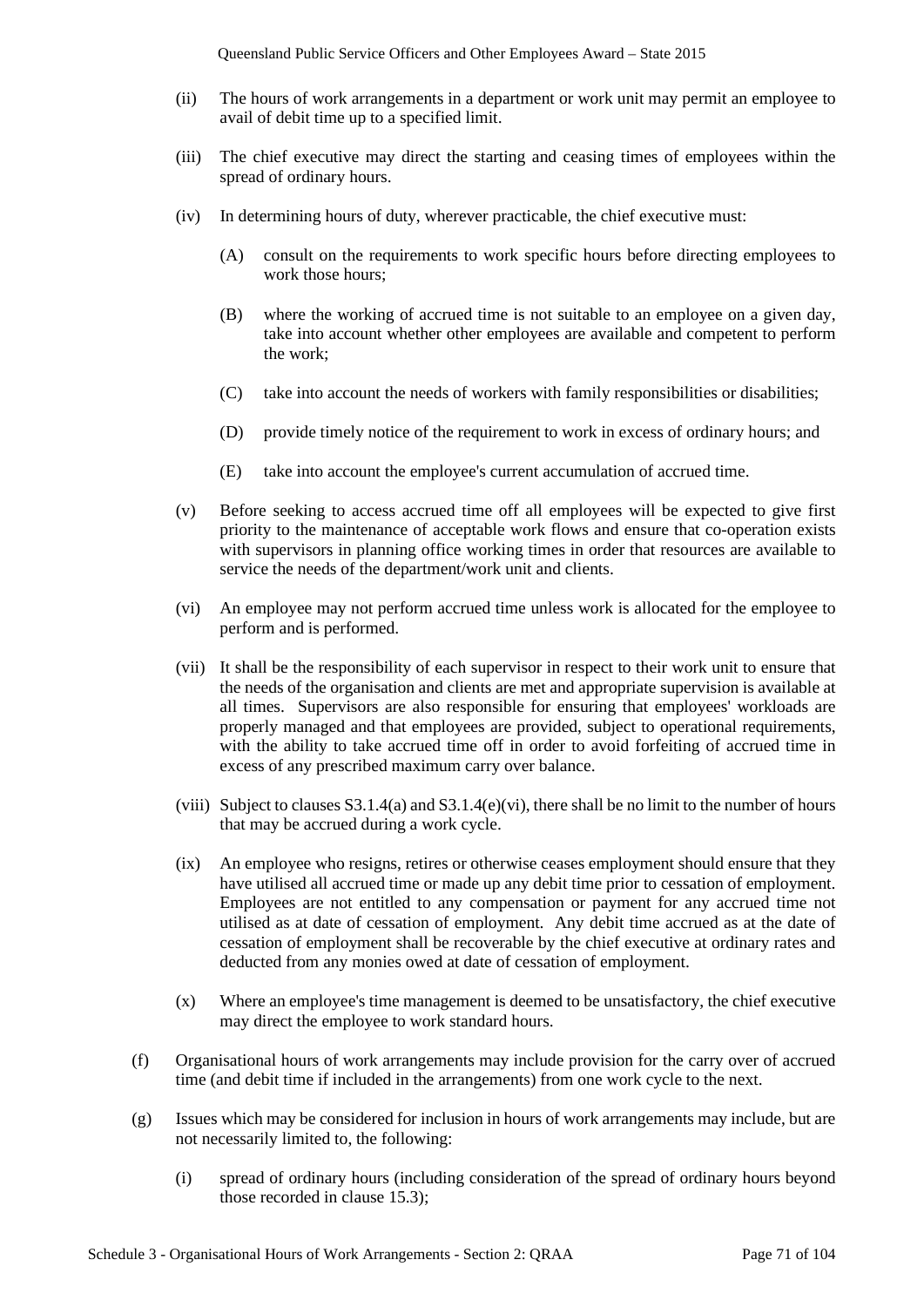- (ii) work cycle;
- (iii) core times;
- (iv) maximum carry over balance from one work cycle to the next, provided that where a maximum balance is prescribed, it shall not be limited to an amount less than 5 days' accrual;
- (v) access to accrued time off (provided that where a limit is prescribed for the amount of accrued time off in a work cycle, such a limitation shall not be less than 3 days, to be taken either consecutively or separately); and
- (vi) weekend overtime accrual, specifically accrual factor/s referred to in clause S3.1.4(i)(iii).
- (h) Travelling time other than authorised overtime, performed by employees in excess of the ordinary working hours but within the 9.5 hours of duty permitted in clause S3.1.4(c), will be recognised as accrued time on a time for time basis. Any travelling time undertaken outside the 9.5 hours of duty permitted in clause S3.1.4(c) shall be compensated at normal rates or as time off in lieu.
- (i) (i) As part of the hours of work arrangements, employees may perform authorised work outside the spread of ordinary hours or in excess of 9.5 hours exclusive of meal breaks on any one day.
	- (ii) Employees who by mutual agreement with the relevant supervisor perform work as outlined in clause S3.1.4(i)(i) on Mondays to Fridays will, by mutual agreement with the supervisor, be compensated either by paid overtime at the rate prescribed in clause 18 of this Award or have such time accrued on a time for time basis.
	- (iii) Where such overtime is performed on a Saturday or a Sunday, the overtime shall be compensated by paid overtime at the rate prescribed in clause 18.2 **or** where the employee and the relevant supervisor agree, have such time accrue on a time for time basis or such other factor as prescribed in the organisational hours of work arrangements.
	- (iv) All ordinary work performed on a public holiday shall be compensated in accordance with clause 23.
	- (v) All overtime accrued under the hours of work arrangements shall comply with minimum period provisions prescribed in clause 18.2.
	- (vi) When applying clause S3.1.4(i), genuine consultation is to occur between the relevant supervisor and employees free from duress.
	- (vii) Where agreement to accrue authorised overtime under hours of work arrangements is not reached, such overtime shall be compensated by paid overtime at the appropriate overtime rate prescribed elsewhere in this Award.
	- (viii) Clause S3.1.4(i) does not apply to employees in receipt of ordinary salary that exceeds the equivalent of the AO5(4) salary, to whom the directive about overtime applies and who are compensated for overtime in accordance with clauses 18.1(b) or (c).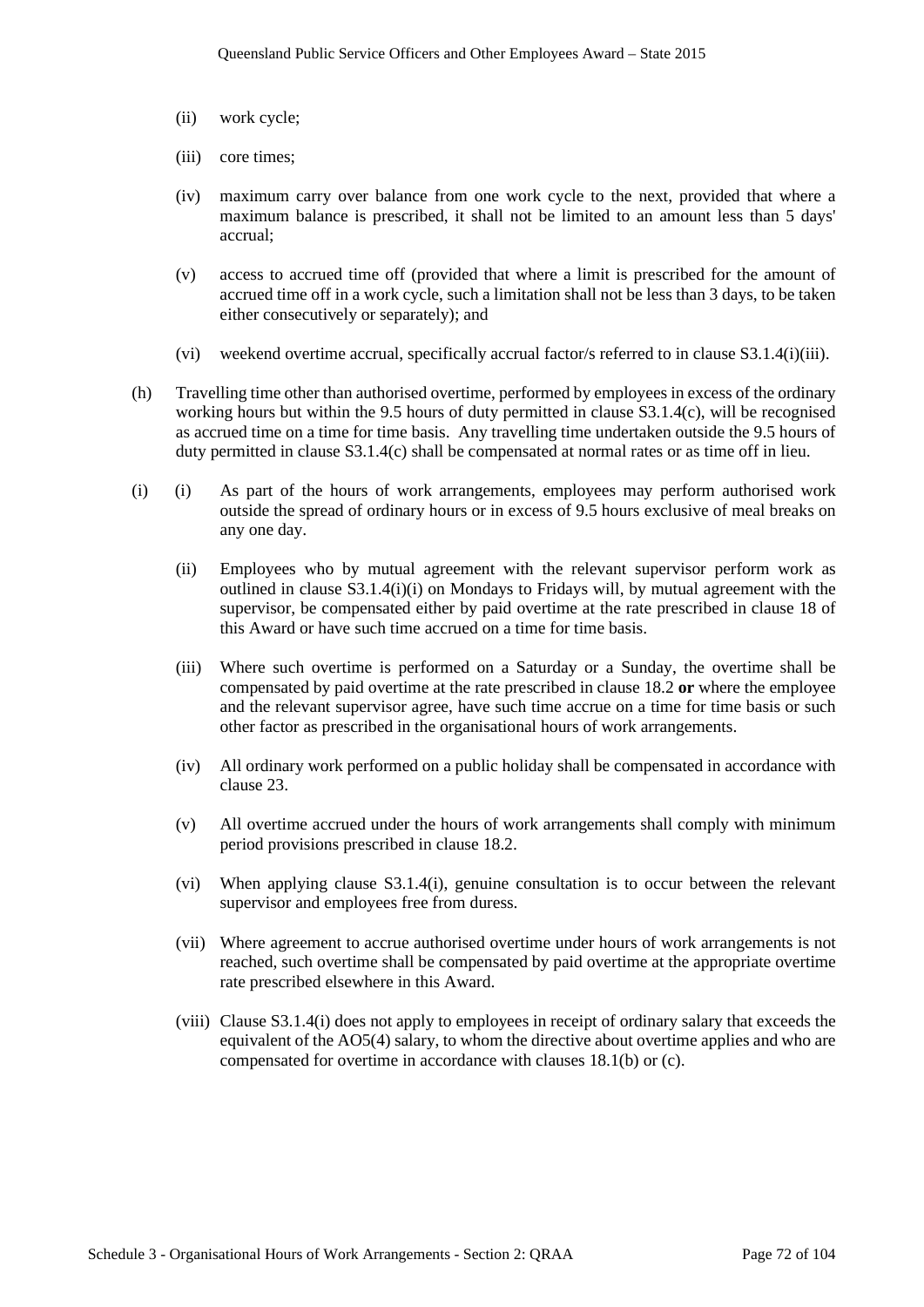## **Schedule 3 - Section 2 - QRIDA**

The following flexible working arrangements apply to all employees of QRIDA.

#### **S3.2.1 Flexible working arrangements**

- (a) The following flexible arrangements are designed to increase the efficiency and productivity of QRIDA by providing the most suitable working arrangements for performing a particular task or operation without unreasonably disadvantaging employees.
- (b) Flexible arrangements are subject to employees being engaged in normal work programs, which are mutually agreed upon by a general manager and the employee.
- (c) The arrangements are to be programmed to meet the productivity, efficiency and service delivery requirements of the employer and, at the same time, should be consistent with the employer's responsibilities to provide a safe and healthy working environment for employees.

#### **S3.2.2 Standard day**

A **standard day** shall be 7.25 hours working time exclusive of a meal period.

#### **S3.2.3 Span of hours**

- (a) The **span of hours** is the earliest commencement time and the latest ceasing time permissible for ordinary work and shall be between 0700 and 1800 Monday to Friday, inclusive.
- (b) **Credit time** within the span of hours can be authorised at a general manager's discretion.
- (c) Any work performed outside the span of hours must have the prior approval of a general manager.

### **S3.2.4 Core times**

**Core times** are the periods during the day when all employees shall perform ordinary duties and shall be between 0930 to 1200 and 1400 to 1600 Monday to Friday, inclusive.

#### **S3.2.5 Variable periods**

**Variable periods** are the time spans outside the core times and within the span of hours. Starting and ceasing time of employees shall be the actual time of commencement of work and finish, calculated to the nearest quarter of an hour.

### **S3.2.6 Maximum hours**

An employee shall not work more than 10 hours during the span of hours on any one day unless performing overtime, as authorised by the general manager of that section. Any time worked in excess of the agreed total hours during the span of hours on any one day other than authorised overtime shall not be counted as working time.

#### **S3.2.7 Minimum hours**

An employee shall work a standard day within the span of hours unless taking prior authorised flexitime leave.

## **S3.2.8 Credit time**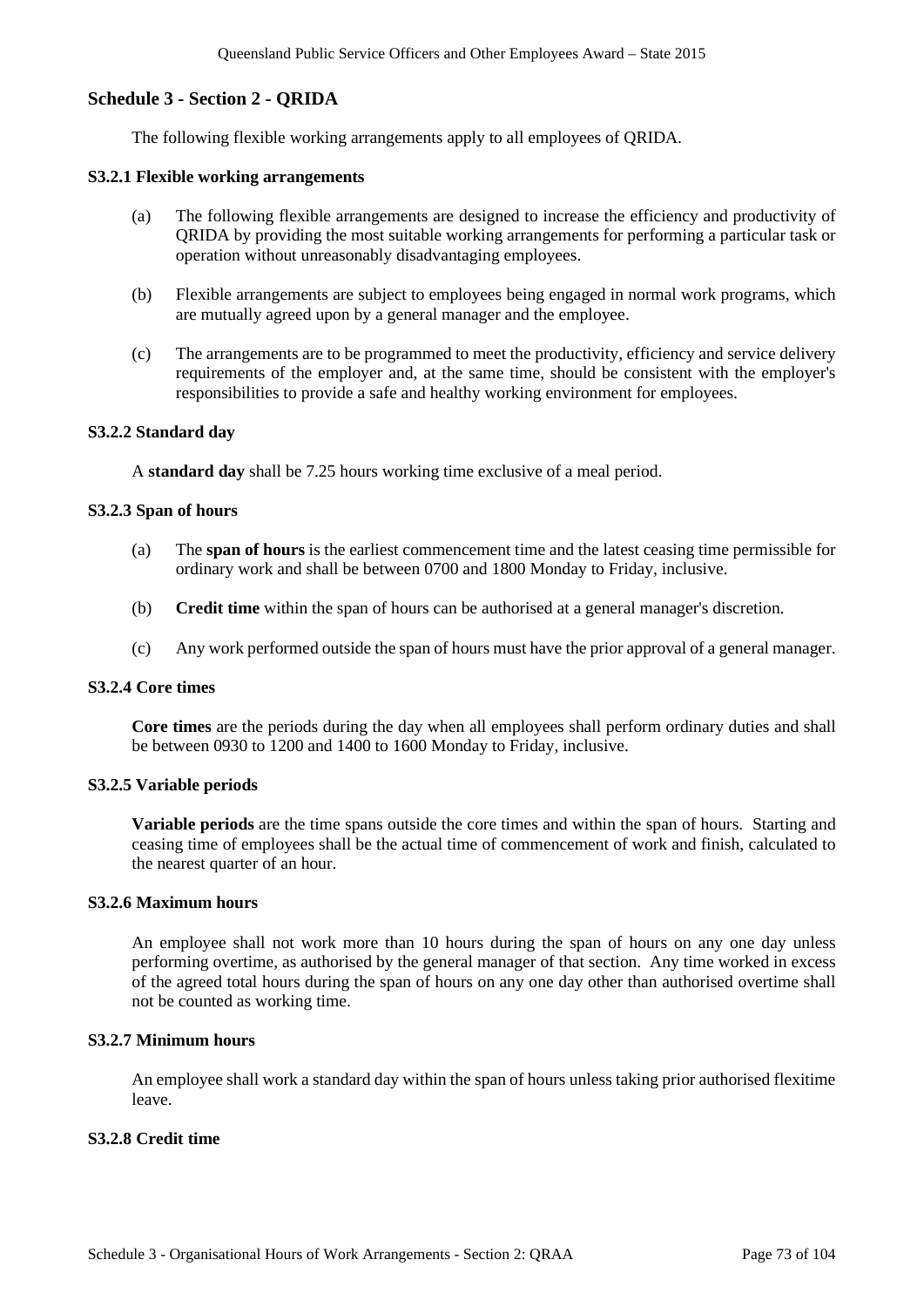- (a) **Credit time** is the difference between a standard day and the time mutually agreed between an employee and their manager/supervisor which is in excess of a standard day during which an employee performs ordinary work.
- (b) Managers/supervisors are not to allow more than the equivalent of 3 working days to be accumulated.
- (c) Time off using credit time shall be taken at no more than two consecutive days at a time and at operational convenience, unless otherwise approved by a general manager. An employee may use one day of available credit time at the beginning and at the end of approved paid leave to reduce accumulated credit time by two days. Credit time is to be accumulated in minimum one-quarter hour periods. An employee who resigns, retires, or otherwise ceases duty shall ensure that no credit time is possessed at the time of cessation of duty.

## **S3.2.9 Debit time**

- (a) **Debit time** is the difference between standard hours and the time actually worked less than standard hours during which the employee performs ordinary work.
- (b) Debit time is to be used as a safety net in times of emergency and at a general manager's discretion.
- (c) An employee shall not accumulate debit time in excess of 7.25 hours. An employee who resigns, retires, or otherwise ceases duty shall ensure that no debit time is owed at the time of cessation of duty.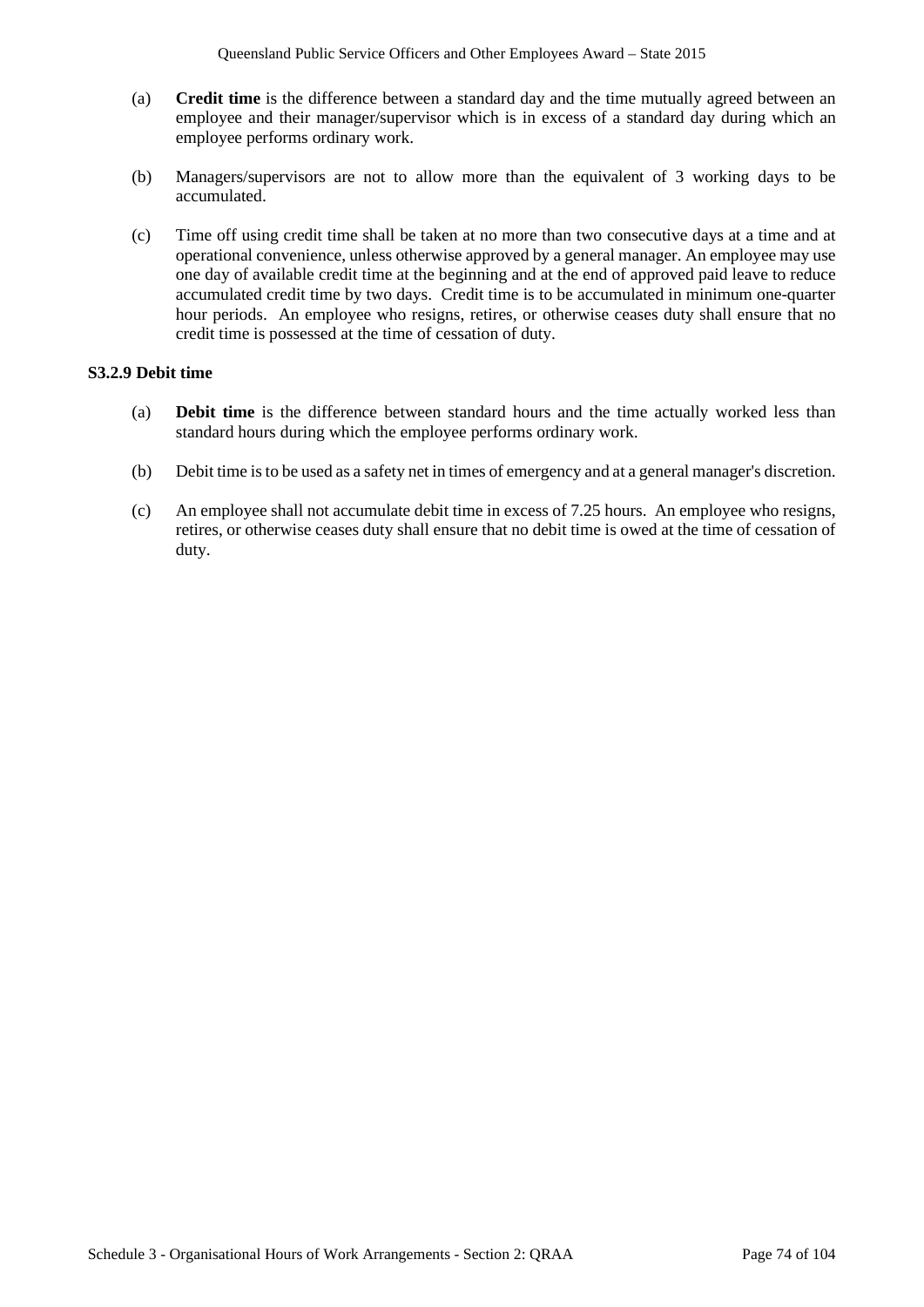# **Schedule 3 - Section 3 - Department of Education (DoE)**

### **S3.3 Accumulated day/s off arrangements for school support staff**

### **S3.3.1 Coverage**

These arrangements cover permanent (including part-time permanent) and full-time temporary administrative officers and other support staff employed in state secondary schools, primary schools and special schools and including, without being exhaustive: business services managers, administrative officers, science operations officers, physiotherapists, occupational therapists, education program officers and speech-language pathologists, for whom rates of salary are prescribed in this Award.

#### **S3.3.2 Working arrangements**

- (a) An accumulated day/s off (ADO) arrangement shall operate on the basis of a calendar year cycle;
- (b) the employer and all employees concerned in each school shall consult over the most appropriate means of implementing hours of duty arrangements;
- (c) the objective of such consultation shall be to reach agreement on the method of implementing hours of duty arrangements in accordance with these arrangements;
- (d) the outcome of such consultation shall be recorded in writing;
- (e) where these arrangements provide that hours of duty arrangements shall be agreed between the parties, such agreement shall not be unreasonably withheld by either party; and
- (f) in determining hours of duty, wherever practicable, the employer shall:
	- (i) consult on the requirement to work specific hours before directing an employee to work those hours;
	- (ii) where the working of particular hours is not suitable to an employee on a given day, take into account whether other staff are available and competent to perform this work;
	- (iii) take into account the needs of workers with family responsibilities or disabilities;
	- (iv) provide timely notice of the requirement to work in excess of ordinary hours; and
	- (v) take into account the employees' current levels of accumulated time.

#### **S3.3.3 Grievance procedures**

All grievances in respect to the accumulated days off arrangements shall be dealt with in accordance with clause 7.1 of this Award.

## **S3.3.4 Definitions**

**ordinary hours** means 7.25 hours worked in any one day, Monday to Friday, inclusive

**accumulated time** means the time worked in excess of ordinary hours on any day, up to 9.5 hours, within the daily spread of hours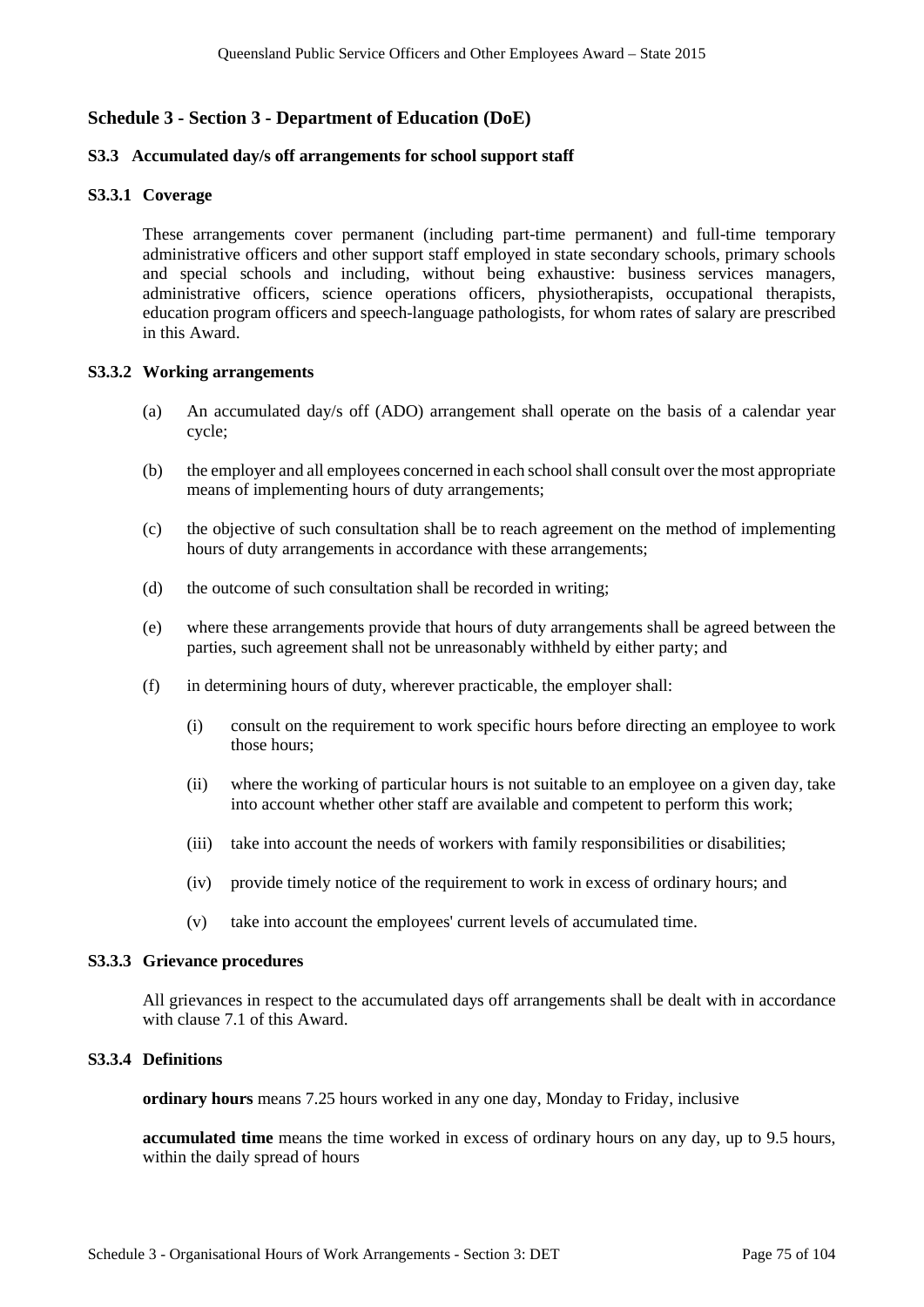**accumulated day off** means a day taken between Monday and Friday, without debit to any leave account, by accessing accumulated time in multiples of 7.25 hours

**hours of duty** means the hours determined by negotiation during which employees may work, to a maximum of 9.5 hours per day

**employer** means the Director-General of DoE or the principal of a school or a school support centre coordinator acting as the delegate of the Director-General in facilitating the implementation of these arrangements where the context so demands

**spread of hours** means time worked between 0600 and 1800 Monday to Friday, inclusive

**temporary employee** means any employee engaged pursuant to section 148 of the *Public Service Act 2008* for fixed periods of one school term or greater

#### **S3.3.5 Conditions of accumulated day/s off**

- (a) Ordinary hours of work shall be worked between the hours of 0600 and 1800, Monday to Friday, inclusive;
- (b) the maximum number of ordinary hours to be worked on any one day shall not exceed 9.5 hours exclusive of meal breaks to be worked within the spread of hours prescribed in clause S3.3.5(a);
- (c) authorised work performed in excess of 9.5 hours exclusive of meal breaks on any one day, on weekends, on public holidays (or days in lieu of public holidays) and recalls to work will be recognised as overtime;
- (d) meal break all employees shall take an unpaid lunch break of not less than 30 minutes duration between the third and sixth hours of daily duty;
- (e) rest pauses a rest pause/s totalling 20 minutes duration per day in the employer's time shall be allowed to each employee at a time to suit operational requirements as determined by the employer;
- (f) the employer must ensure an employee who resigns, retires or otherwise ceases duty has utilised all accumulated time upon cessation of duty;
- (g) accumulated time which an employee has accrued shall, at the defined school vacation periods, be available to be taken without debit to annual leave on the following basis:
	- (i) April vacation period 2 days (maximum);
	- (ii) June vacation period 5 days (maximum);
	- (iii) September vacation period 5 days (maximum).
- (h) accumulated time shall only be granted to employees when it has been accrued;
- (i) employees shall not accumulate in excess of 36.25 hours at any one time or, for part-time employees, a *pro rata* equivalent of this period. Except where extenuating circumstances exist, all time worked beyond these periods shall not be recognised for the purposes of accumulated time and no continuing credit shall be given for time not availed of during the nominated school vacation period; and
- (j) employees who commence duty during a school term shall only be eligible for accumulated time based upon time accrued prior to the relevant school vacation period.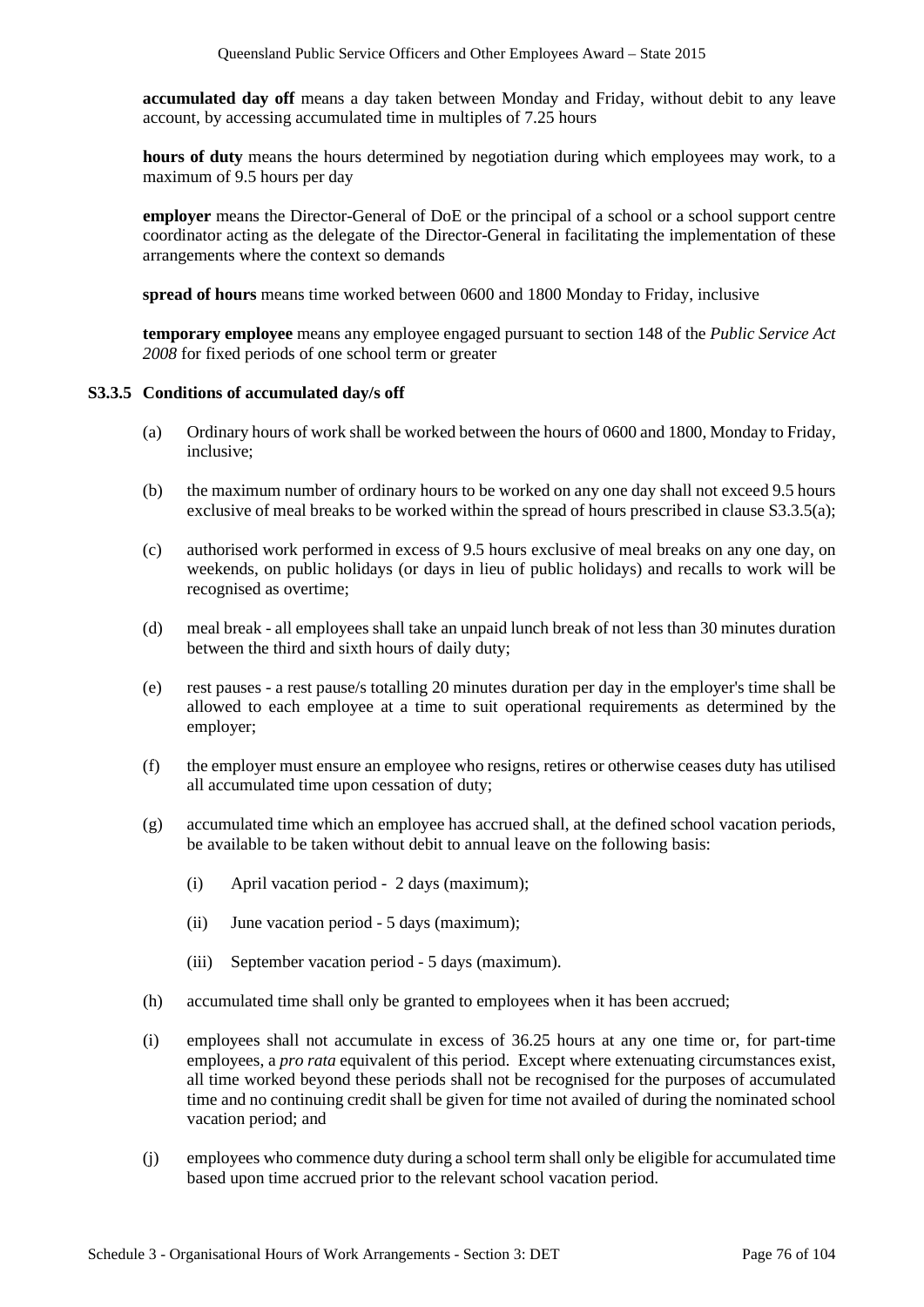# **Schedule 4 - Generic Level Statements - Administrative Stream**

# **Administrative Officer level 1 (AO1)**

### **Work level description**

Work at this level usually involves a combination of keyboard, clerical and other duties requiring the application of basic office skills and routines.

#### **Characteristics of the work**

Performed under close direction using established routines, methods and procedures with little scope for deviating from these.

Problems can usually be solved by reference to procedures, well documented methods and instructions. Initially direct guidance is given when problems arise. Ready access to advice and assistance is available.

The work may involve giving technical and procedural advice to other staff (for example relating to the operation of office equipment used in the work area). It may require the acquisition of knowledge and specific procedures, instructions, regulations or other requirements relating to general administration (e.g. personnel or finance operations) and/or specific office programs and activities.

Work at this level does not include supervisory responsibilities although more experienced staff may assist new staff by providing guidance and advice.

As individual employees develop more experience and knowledge they will be required to exercise greater judgement and make decisions in their allocated duties, although these will be confined by instructions, established practices and procedures of written guidelines.

## **Duties and skills**

Work at this level may progressively involve an employee in a range of activities requiring the use of written and numeric skills, clerical skills, written and verbal communication, equipment skills (e.g. keyboard) and other work skills appropriate to the discipline. These skills should be readily transferable between organisations.

Entry to this level is either by commencement of a traineeship or through selection based on standardised vocational testing.

## **Administrative Officer level 2 (AO2)**

## **Work level description**

Work at this level usually encompasses a range or combination of administrative activities and operations which require the application of skills and experience in administrative/clerical work and a general knowledge of the work to be performed.

The work will involve achieving clearly defined and established outcomes and/or basic problem solving within guidelines and contributing knowledge or skills or information specific to the work of the agency.

## **Characteristics of the work**

Work is usually performed under close supervision and may involve undertaking a range of duties requiring judgement, liaison and communication within an agency and with other interested parties.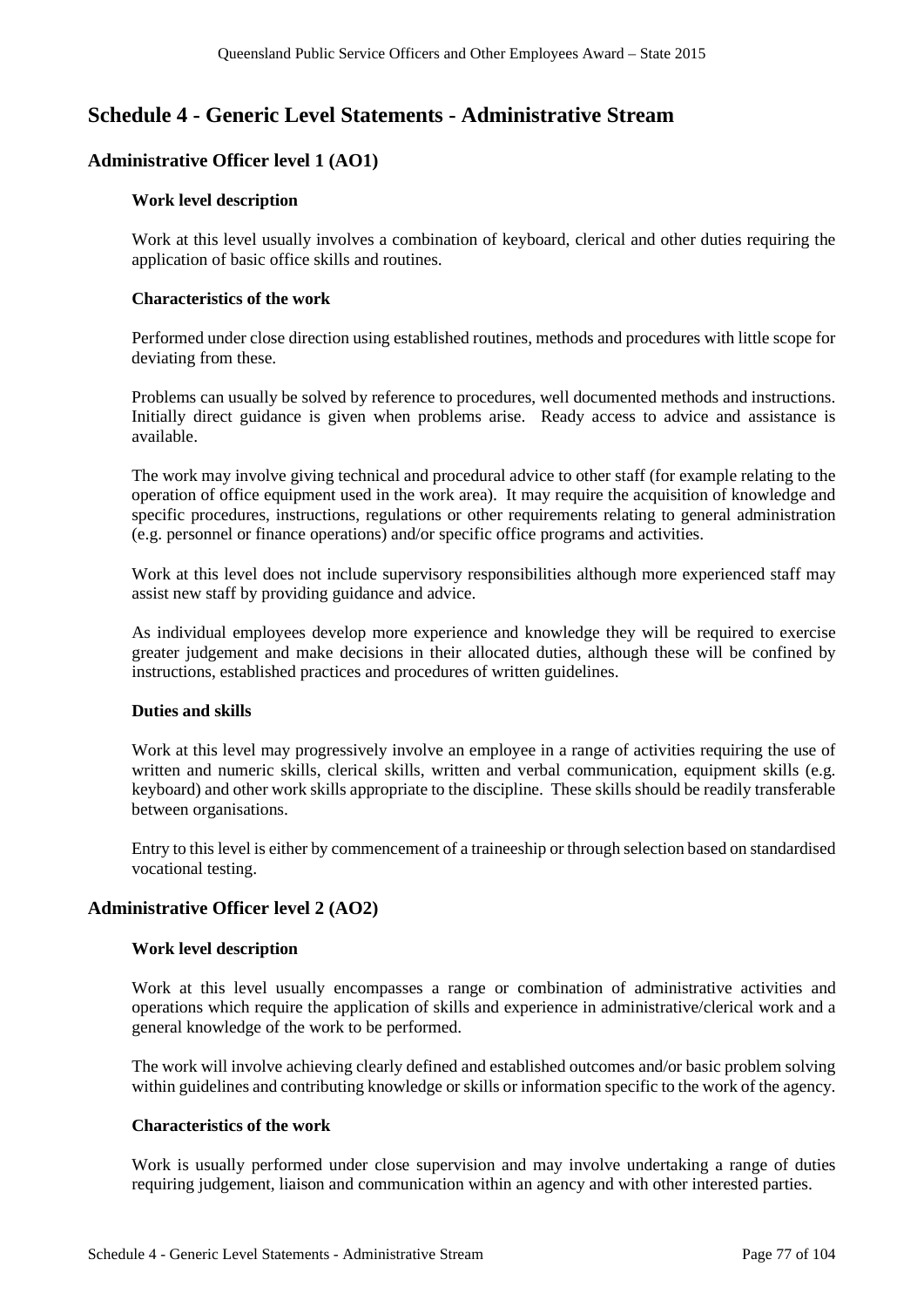The solution of problems may require the exercising of basic judgement, although knowledge required to perform work is usually related to precedents, guidelines, procedures, regulations and instructions and from senior staff. It may require some knowledge and application of specific procedures, instructions, regulations or other requirements relating to general administration and activities.

Work at this level does not include supervisory responsibilities although more experienced staff may assist new staff by providing guidance and advice.

#### **Duties and skills**

Knowledge required to perform work is usually related to guidelines, instructions and procedures relevant to the function of the level.

Familiarity with the functions of related work areas and of relationships between organisational elements may be required.

At this level, basic resolution of problems by reference to established procedures may be required.

Work at this level may involve an employee in a range of activities requiring the use of written and numeric skills, clerical skills, written and verbal communication, equipment skills (e.g. keyboard) and other work skills appropriate to the discipline. These skills should be readily transferable between organisations.

The minimum skills required for entry to this level are as defined in the traineeship curriculum or through standardised vocational testing.

## **Administrative Officer level 3 (AO3)**

#### **Work level description**

Work at this level usually requires relevant experience combined with a broad knowledge of the office's functions and activities and a sound knowledge of the major activity performed within the work area. The work may include preparing preliminary reports, papers and correspondence which usually relate to a specific organisational function or discipline, providing or interpreting information for clients or other interested parties and general administrative support to senior officers.

Supervisory responsibilities may involve some complex operational work and may involve assisting with, or reviewing the work undertaken by, subordinates or team members.

Scope exists for exercising initiative in the application of established work practices and procedures although this level may require expertise to resolve issues within a day-to-day environment for which there may not be clearly established procedures.

Effective judgement and work organisation skills are required which have been acquired through previous experience, demonstrated capacity or post secondary education or partial completion of same.

### **Characteristics of the work**

Work is usually performed under general direction and may involve preparing papers, briefing notes, correspondence or other written material.

Decisions made or delegations exercised at this level may have an impact on the relevant agency's operations, but are normally of limited procedural or administrative importance.

Work at this level may include responsibility for training, involvement in working with staff to develop work performance, planning and co-ordinating tasks and work flow.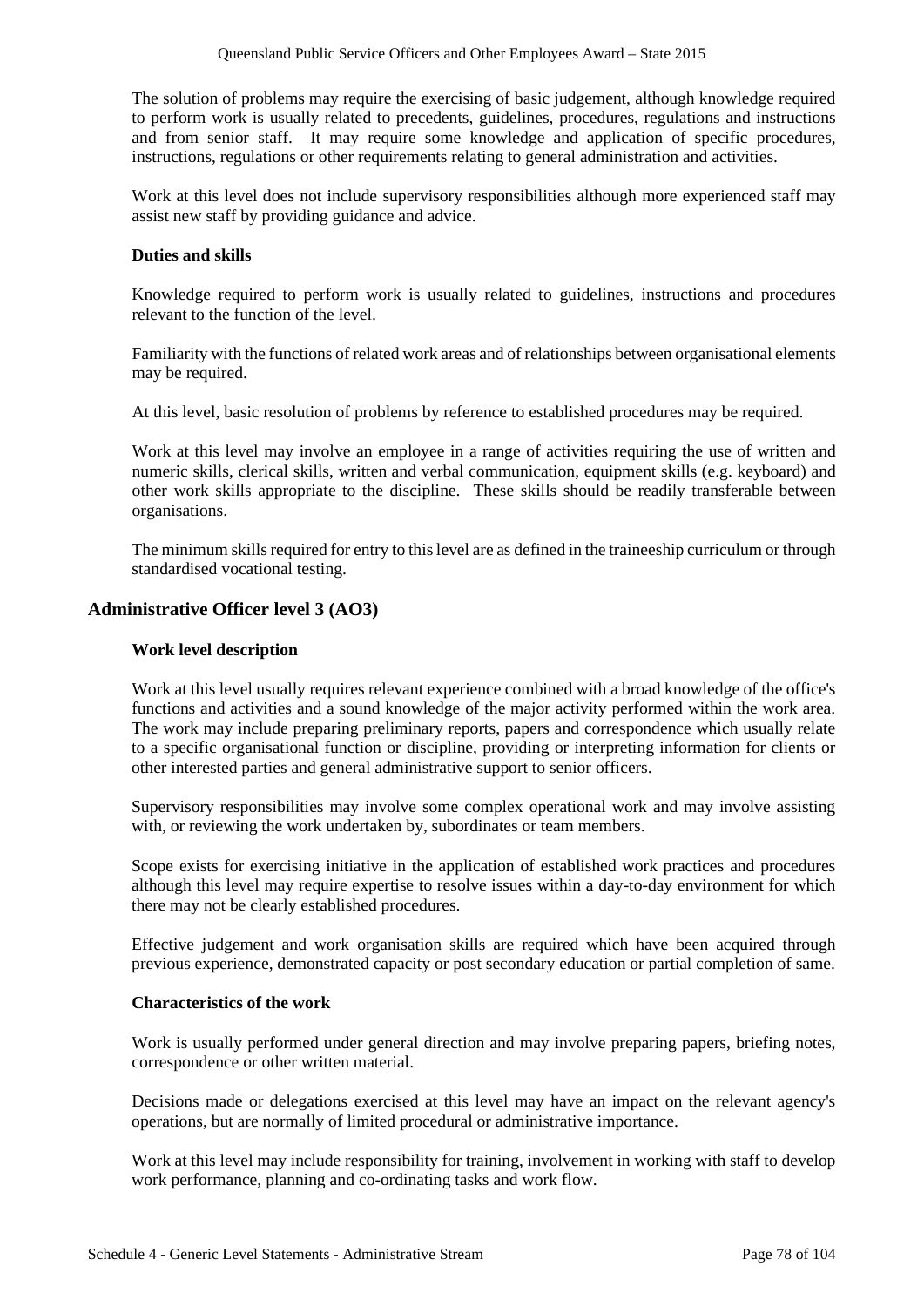## **Duties and skills**

Work at this level requires a sound knowledge of the activities usually performed within the work area and their impact upon the activities of other organisations.

Supervisory responsibilities include on-the-job training and staff assessment and performance counselling in relation to the work area. This level usually requires the application of personnel-related functions such as orientation of staff, staff attendance and recommendation of leave arrangements, written and verbal communication, interpretation and liaison skills to solve basic problems together with interpersonal skills to deal with non-routine matters and analytical abilities appropriate to the work area.

## **Administrative officer level 4 (AO4)**

## **Work level description**

Work at this level is usually performed in relation to established priorities, task methodology and work practices to achieve results in line with the corporate goals of the office.

The work may include preparing papers and reports, drafting complex correspondence for senior officers, undertaking activities of a specialist or detailed nature, assisting in the preparation of procedural guidelines, providing, interpreting and analysing information for clients or other interested parties, exercising specific process responsibilities, and overseeing and co-ordinating the work of subordinate staff.

Work at this level includes supervision of a work group small work area or office within the total organisational structure and co-ordination of a range of office functions.

#### **Characteristics of the work**

Work is performed under general direction as to work priorities and may be of a technical or professional, project, procedural or processing nature, or a combination of these.

Direction exercised over work performed at this level may be less direct than at lower levels and is usually related to task methodologies and work practices. Staff would be expected to set priorities and to monitor work flow in the area of responsibility.

The work at this level requires the application of knowledge usually gained through previous experience in the discipline or from post secondary or tertiary study. The work may require the co-ordination of a range of office functions and the exercising of judgement and/or delegated authority in areas where precedents or procedures are not clearly defined.

Independent action may be exercised at this level, particularly in local office situations, for example, developing local procedures, management strategies and guidelines.

Any decisions taken or delegations exercised would be limited by the application of rules, regulations, guidelines or procedures.

The extent of supervisory responsibility would depend on the operational work of the area and factors such as work priorities, complexity of the work and the number of subordinate staff.

### **Duties and skills**

Work performed at this level will require the ability to supervise staff, set priorities, monitor work flow and develop local strategies or work practices.

This may include responsibility for the development of appropriate training programmes related to group development, application of equal employment opportunity, industrial relations principles and an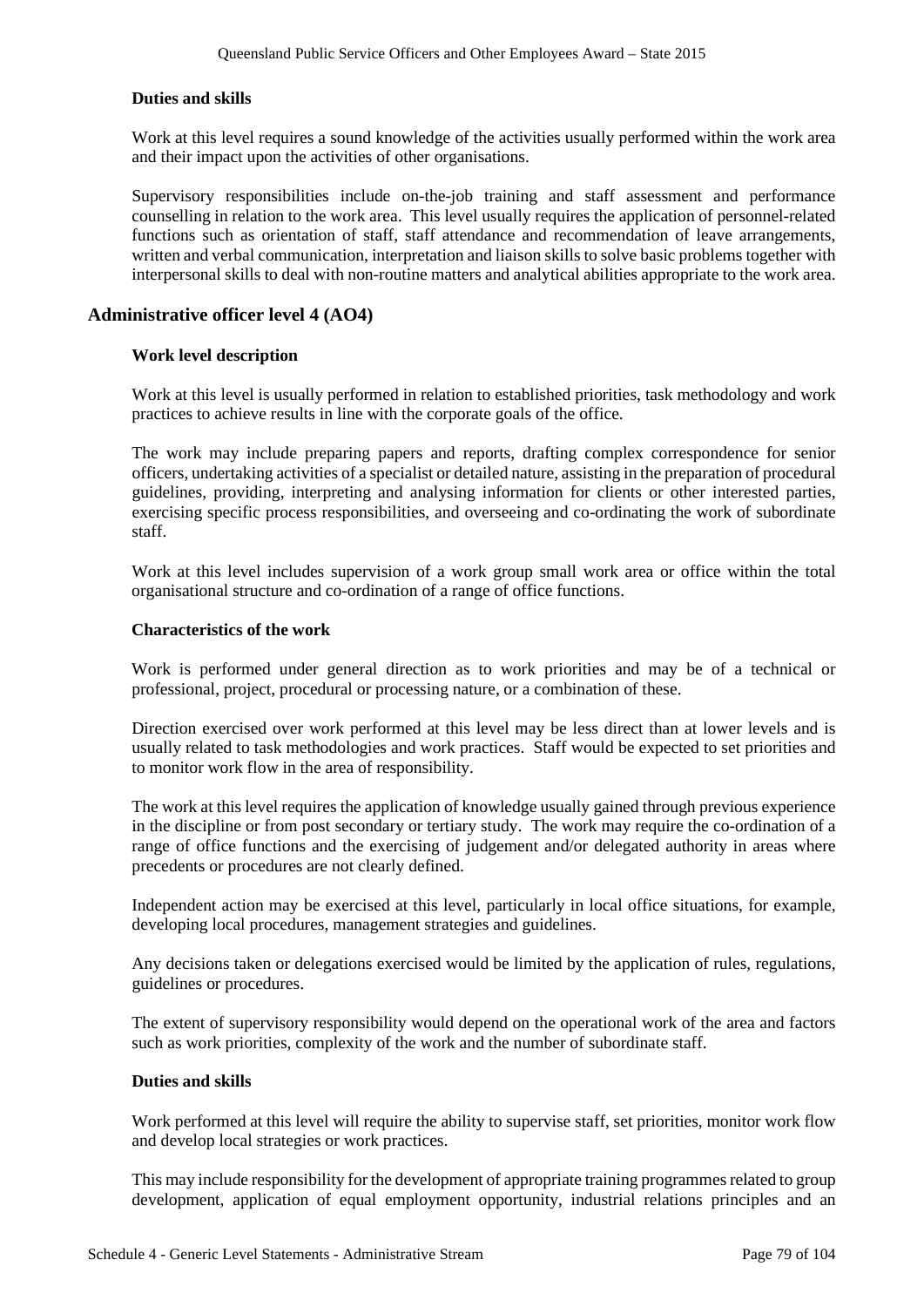awareness of occupational health and safety guidelines and principles. Staff assessment and counselling may involve providing advice in relation to personal and career development relating to work requirements.

Liaison and communication skills and the capacity to negotiate may be required, particularly for activities involving liaison or communication with clients or other interested groups.

Work at this level requires general knowledge of the office's operations, combined with a specialist knowledge of major activities within the work area.

In program, activity or service delivery areas staff should have the knowledge to interpret and apply standard policies, specific procedures and regulations or other guideline material to specific situations. They should be able to disseminate information about the office's operations particularly in relation to policy aspects or program, activity or service delivery to clients.

Work at this level may require the ability to investigate, interpret or evaluate information where legislation, regulations, instructions or procedural guidelines do not give adequate or specific answers.

## **Administrative officer level 5 (AO5)**

#### **Work level description**

Work at this level may include a variety of functions as follows:

- managing the operations of a discrete organisational element, program or activity; or
- the operations of an organisational element which is part of a larger office within the total organisational structure; or
- under limited direction in relation to priorities and work practices, providing administrative support to a particular program, activity or administrative function and consultancy service to external organisations; or
- providing subject matter expertise or policy advice across a range of programs or activities undertaken by the agency.

Work at this level may include the preparation of documentation for complex correspondence purposes and for decision by senior officers.

Responsibilities may include liaison and co-ordination within and across functions including office representation and overseeing and co-ordinating the work of other staff assisting in this area.

Work at this level may include operation within a number of specialist or multi-disciplinary teams or independently.

#### **Characteristics of the work**

Work is usually performed under limited direction as to work priorities and the detailed conduct of the task.

Direction exercised over work performance at this level includes, depending on the functional role required, the provision of advice, guidance and/or direction in relation to a project, detailed processing, and other work practices.

Independent action may be exercised within constraints set by senior management.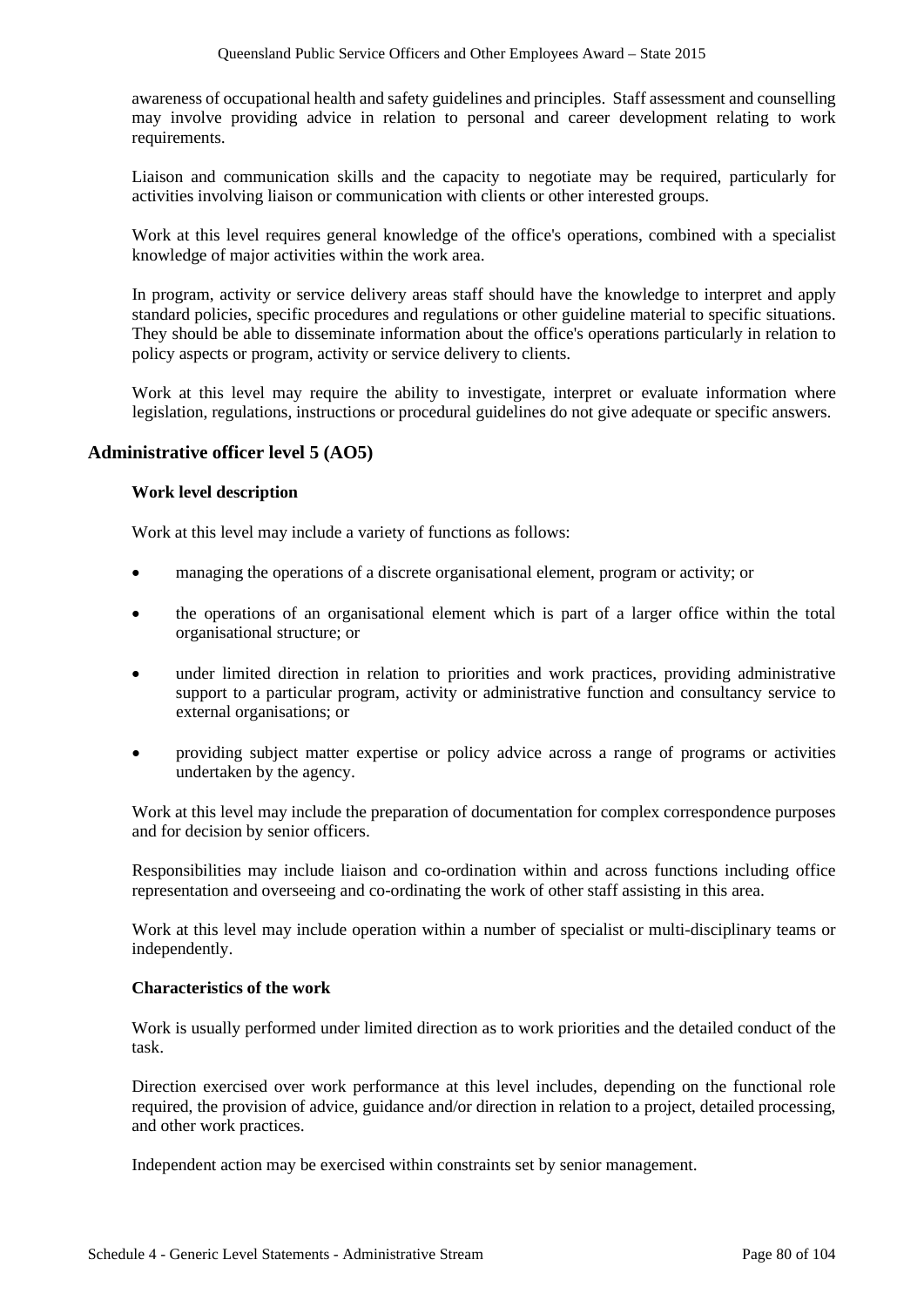Any decision taken or delegation exercised tends to be governed by the application of rules, regulations or office operating instructions or procedures. While such decisions may impact on Office operations and resources, they are usually limited to the specific work area involved.

Managerial responsibilities would usually depend on the specific activities undertaken. Staff at this level would be expected to set and achieve priorities, monitor work flow and/or manage staffing resources to meet objectives.

## **Duties and skills**

Work at this level requires a knowledge of office operations and the ability to interpret legislation, regulations and other guideline material relating to the operations and functions of the work area.

Work at this level may require:

- the ability to investigate, analyse, interpret or evaluate information for the guidance of staff or clients, or undertake research in relation to technical matters.
- well developed liaison and communication skills and the ability to negotiate with clients or other interested parties, within parameters decided by senior management.
- significant managerial ability, including the ability to supervise staff, set priorities, monitor work flow, develop local strategies, procedures and work practices, and allocate resources.

This includes demonstrated personnel management skills, the ability to apply equal employment opportunity principles and procedures and industrial relations principles and occupational health and safety guidelines.

Responsibility for the identification of training needs and the development of appropriate training programmes for the work unit may be undertaken at this level.

# **Administrative officer level 6 (AO6)**

## **Work level description**

Work at this level may involve providing advice including policy, administrative, or specialist; undertaking work related to the management or administration of a program or activity; service delivery or corporate support functions, including project work and work policy development; preparation or coordination of research papers, submissions on policy, technical, professional or program issues, or administrative matters.

Liaison with other elements of the organisation, other government agencies, local authorities or community organisations is usually a feature.

Work also includes the preparation, or overseeing the preparation, of correspondence and replies to Parliamentary Questions, Ministerial representations and other briefing material; and representing the office at meetings, conferences or seminars. Management of diverse occupational groups may be required of this level.

## **Characteristics of the work**

Work is undertaken at this level with limited direction as to work priorities and the detailed conduct of the task. The tasks undertaken may be of a complex or specific nature encompassing a major area of office operations.

Direction exercised over work performed at this level may, depending on the function role required, be by way of providing general guidance and advice.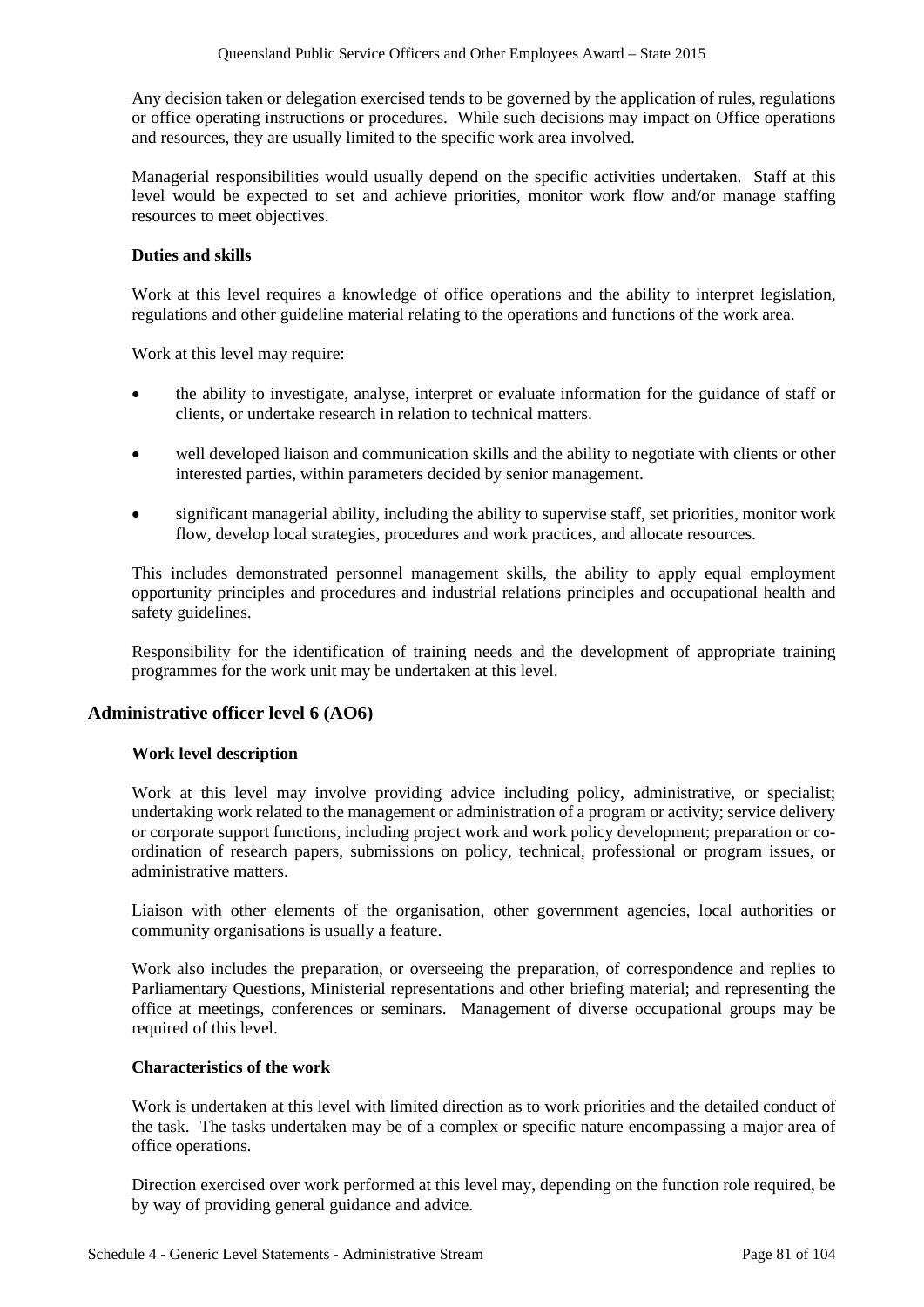Work at this level may involve control and/or co-ordination of projects or programs within the office in accordance with corporate goals, and requires the development, implementation and evaluation of office activities.

Work at this level may involve independence of action including the use and allocation of resources within the constraints laid down by senior management.

Decisions taken or delegations exercised at this level may have major impact on the day-to-day operations of the work area. The impact of such decisions on office operations is likely to be limited to a specific work area or function. Delegations exercised may, depending on the nature of the work required, involve making determinations, instigating another course of action, or reviewing previous decisions.

Managerial responsibilities may be an important function of the work at this level, but this can vary widely depending on factors such as work area, location, priorities, work load, operational deadlines and the availability of staff resources to assist.

Guidelines, rules, instructions or procedures for use by other staff and interested parties may be developed at this level.

## **Duties and skills**

Management skills and abilities necessary to undertake the allocation and monitoring of resources, the review of operations to determine their effectiveness and contribute to the development of policy initiatives or corporate strategies are usually required at this level. A knowledge of financial program management techniques related to the activity or corporate goal of the work area is usually required at this level, together with demonstrated personnel management skills and the ability to apply equal employment procedures and implement training and staff development.

Well developed liaison and communication skills and the ability to negotiate or communicate, under limited direction, on behalf of the agency with clients or other interested parties may be needed.

Work at this level requires a knowledge and awareness of office operations, as related to government initiatives or policies.

The ability to apply or interpret legislation, regulations, instructions or other guideline material relating to the operations, policies or functions of the work area; and the capacity to undertake high level research, reviews or investigations including the preparation of reports and associated papers may also be required.

# **Administrative officer level 7 (AO7)**

## **Work level description**

Work at this level may involve control of an organisational element involved in the administration or co-ordination of a specific program, activity or corporate support function at either the branch or department Head level, to achieve a result in line with the corporate goals of the agency.

The work may include developing policy and/or providing policy, financial, specific subject matter or administrative advice, including specialist advice or undertaking high level project work; developing, implementing and reviewing policy instructions and administrative or specialist procedures for the guidance of functional elements of the office; initiating and formulating recommendations for office programs; processing representations to the Minister, preparing replies to Parliamentary Questions, preparing Briefing Notes for senior level Managers, assisting in the preparation of Cabinet Submissions and correspondence; liaising with other government bodies and community organisations including the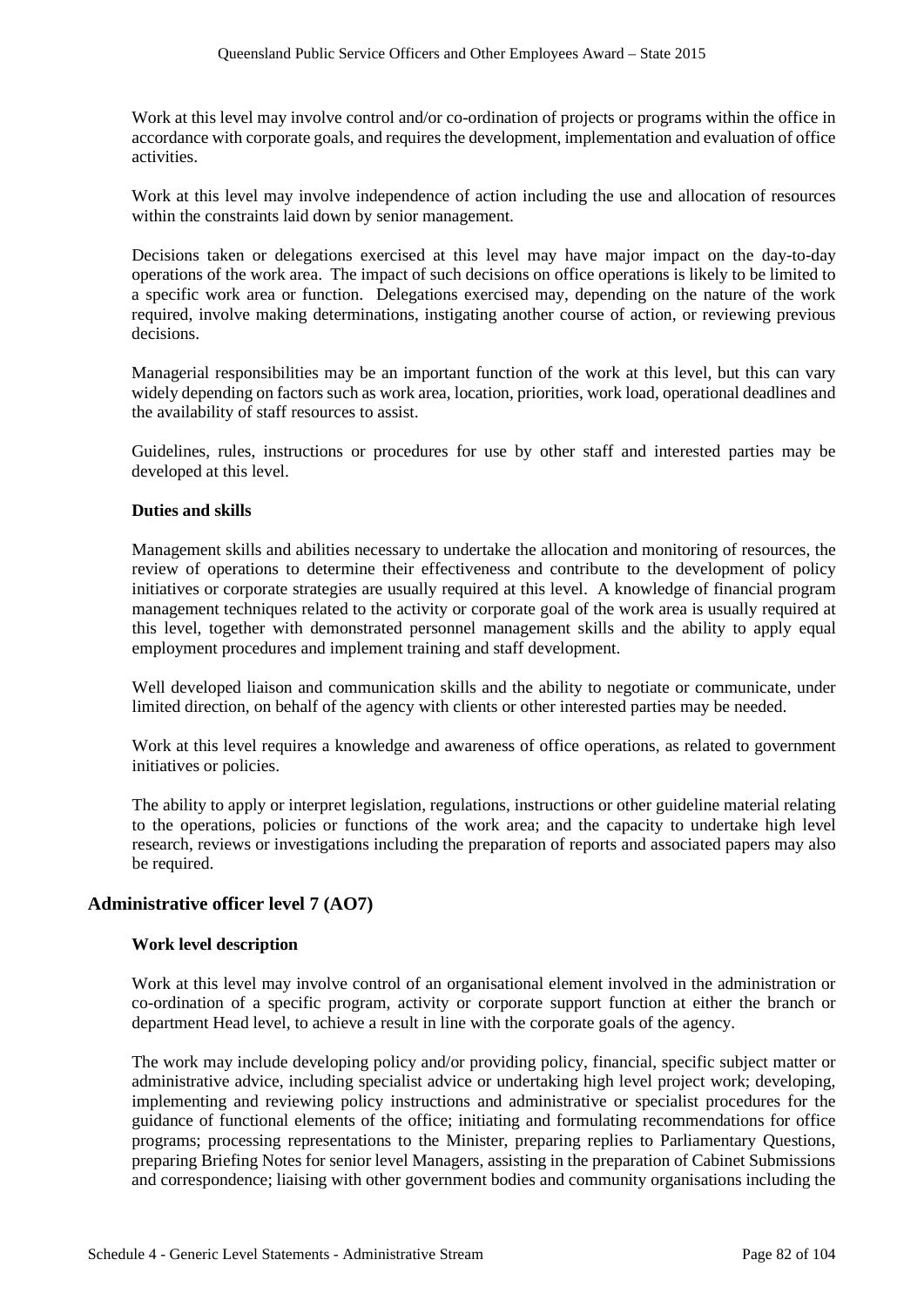preparation of public information on programs, activities or services; and representing the office at meetings, conferences or seminars.

Work undertaken at this level may also be required to deal with a complex and diverse operating environment.

## **Characteristics of the work**

Work is undertaken at this level with broad direction usually from a senior level Manager or comparable employee in relation to priorities and the detailed conduct of the task. The activities undertaken would be of a complex or specific nature encompassing a significant element of total office operations.

Work at this level may involve, depending on the functional role, significant independence of action including the use or allocation of resources within the constraints or guidelines laid down by senior management.

Decisions taken at this level may, depending on the degree of autonomy of function and the degree of delegated authority, have significant impact on the day-to-day operations of a specific work area and may also have significant effects elsewhere within the office.

Management responsibilities are usually a significant function at this level. The percentage of the total work taken up in management functions and the character of the direction given to subordinates would depend on the nature of the work area, location, workload factors, priorities and staff resources allocated.

The development of guidelines, rules, regulations, procedures or instructions for either staff or other interested parties may be co-ordinated at this level.

## **Duties and skills**

Management skills and the abilities necessary to monitor resource allocations, evaluate program effectiveness, manage staff and resources, formulate policy initiatives and develop corporate strategy proposals are usually required at this level. A knowledge of financial program management practices appropriate to the program or activity or corporate goal of the organisational element in which a position is located, are usually required at this level.

Work at this level requires the application of a high level of discipline, knowledge, a detailed knowledge of both government policies and procedures and an appreciation of their application in relation to office operations. Staff at this level would be expected to have the ability to undertake personnel management functions and to plan, develop and implement programmes associated with equal employment opportunity, occupational health and safety, and staff development and counselling within the functional area of responsibility.

Work may require the ability to interpret and provide advice on legislation, regulations, instructions or other guideline material relating to the policies, operations or functions of the work area; and the capacity to undertake specific or major research, investigations or reviews and prepare associated papers or reports.

Liaison and communication skills of a high order, including the capacity and ability to negotiate or communicate on behalf of the agency with clients or other interested groups, perhaps to finality, may be needed.

# **Administrative officer level 8 (AO8)**

## **Work level description**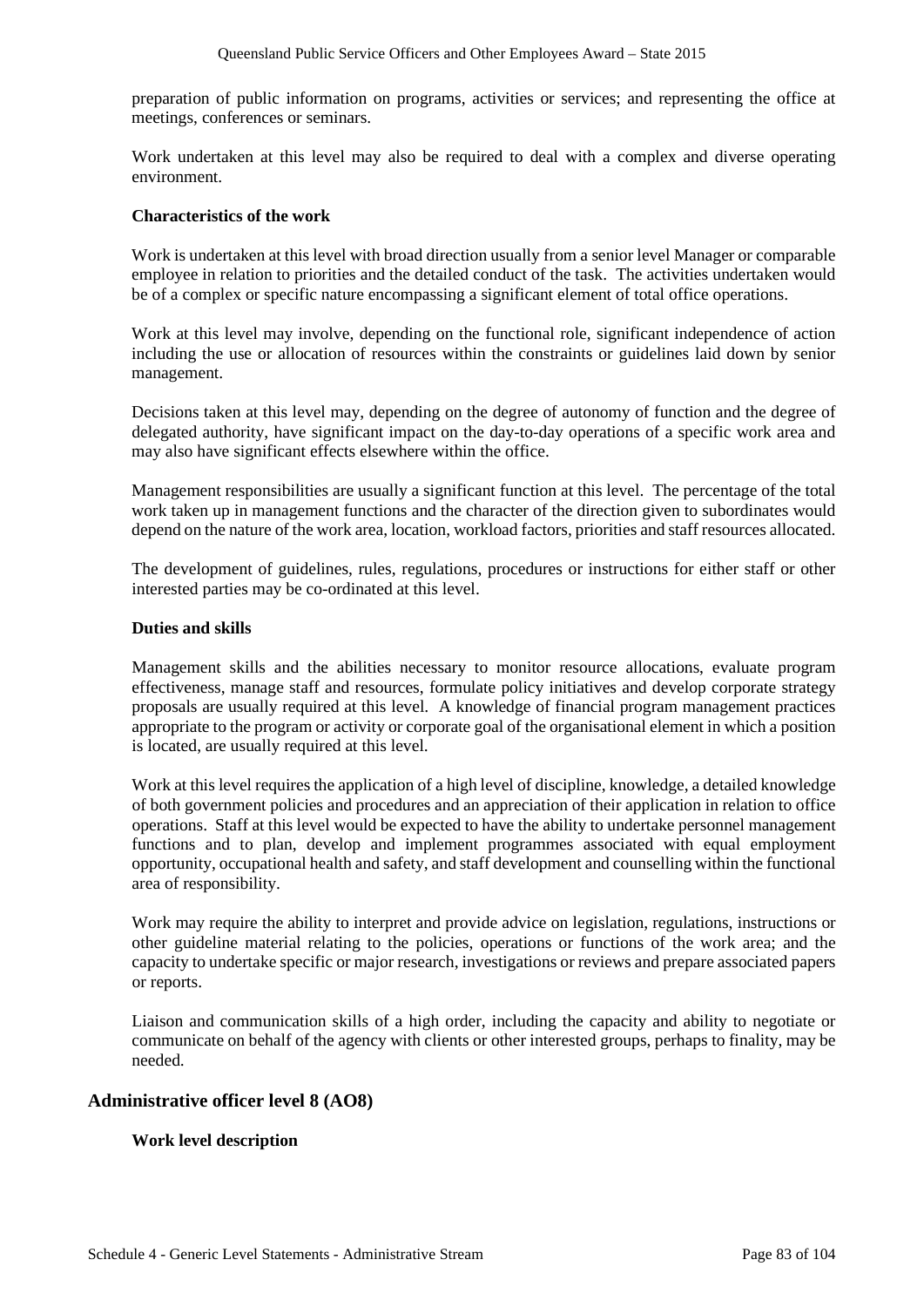Work at this level may involve responsibility for a major program or programs at state-wide level and of critical importance to the agency, operating within broad policy guidelines, or be responsible for a service-wide function.

High levels of discipline, expertise and experience are required combining elements of planning, organising, directing and evaluating to determine goals and priorities within the framework of the corporate objectives of the office or of other agencies.

This level will require a capacity for original thinking, creativity, the exercise of significant levels of independent judgement, and the exercise of delegated authority as required.

The work may include providing specialist consultancy advice within or across Agencies, developing policy and interpreting, reviewing and implementing policy instructions, setting objectives in the work area, processing representations to the Minister, overseeing responses to Parliamentary Questions, preparation of reports to government, preparing ministerial briefing notes and correspondence, liaising with other government bodies and community organisations, including the provision of public information on programs, activities or services; and representing the agency at meetings, conferences or seminars.

# **Characteristics of the work**

Work is undertaken at this level, usually under the broad direction of a Senior Executive, with significant levels of independent judgement in keeping with the complex nature of work undertaken and the allocation of resources within the constraints or guidelines laid down by senior executives. Delegations exercised at this level may, depending on the functional role, involve being the final authority in the process of approving the expenditure of funds, undertaking specific action in line with the policy of the office, or reviewing any previous action or decisions in the work area.

Management responsibilities are usually a significant function at this level, with management of a number of projects of significant within and outside the office being involved.

The development of guidelines, rules, regulations, procedures or instructions for staff or other interested parties may be instigated at this level.

Work at this level may include analysis of organisational design and the formulation of strategic plans for staff and organisational development.

## **Duties and skills**

Management skills and the abilities necessary to determine resource allocations, manage staff and resources, formulate policy initiatives and develop corporate strategies are usually required at this level. A knowledge of financial program management practices and the evaluation of the results of program activities against stated objectives are normally required at this level.

Work at this level requires the application of a high level of discipline and knowledge including detailed knowledge of both government policies and procedures and their application in relation to office operations. Staff at this level with managerial responsibilities would be required to oversee the implementation of personnel management functions and to plan, develop and implement programmes associated with equal employment opportunity, occupational health and safety, and formulate policies and plans for staff and organisational development.

Liaison and communication skills to enable the effective resolution of complex organisational issues, including the capacity and ability to negotiate or communicate on behalf of the office with clients or other interested groups, often to finality, may be required.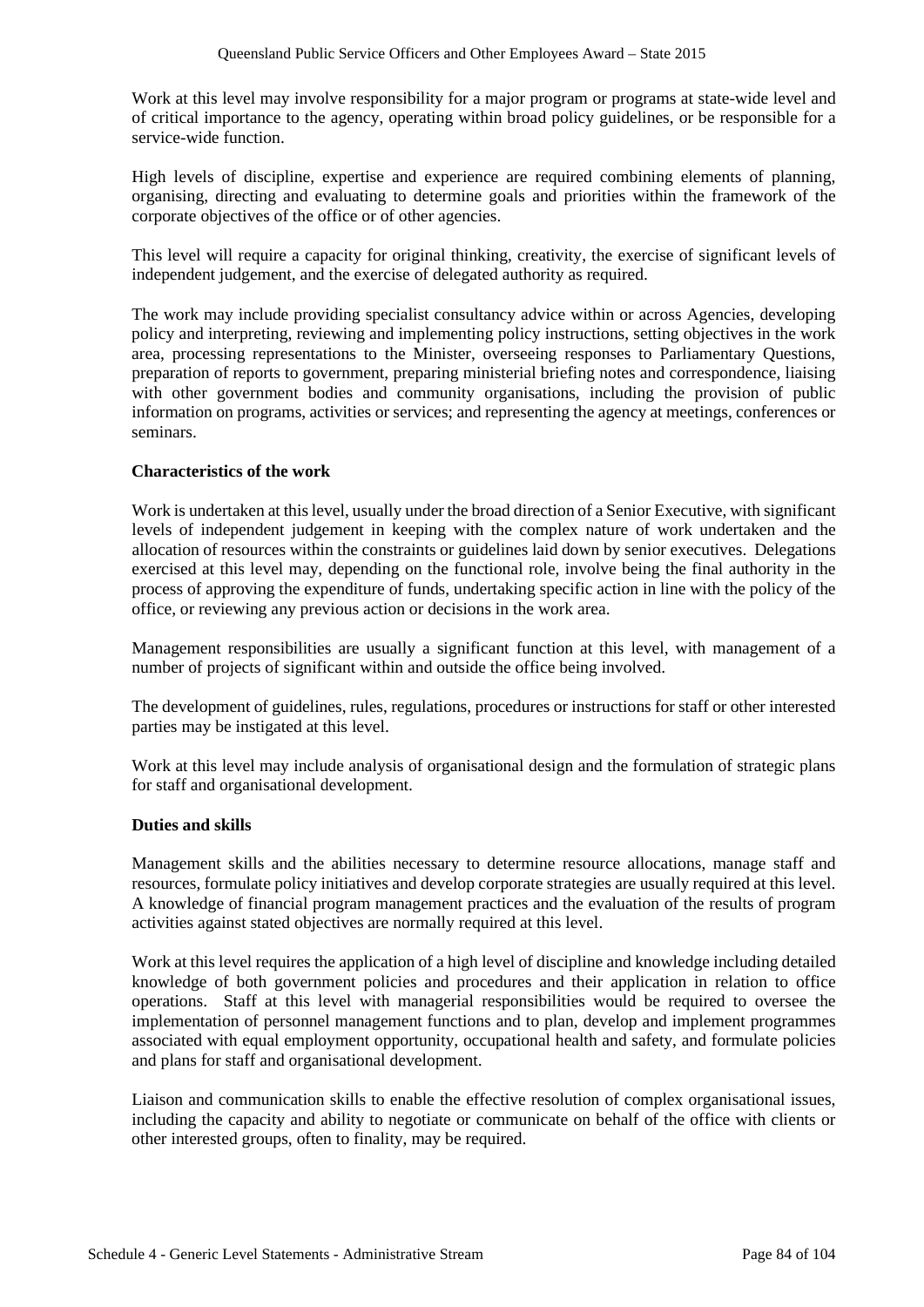# **Schedule 5 - Generic Level Statements - Professional Stream**

# **Professional officer level 1 (PO1)**

## **Work level description**

Work at this level is restricted to those employees who have met the minimum entry requirements under the relevant legislation e.g. *Public Service Act 2008* plus the education requirements for acceptance into an appropriate tertiary institution.

Appointment to this level is solely for the purpose of fulfilling prerequisite education and/or training prior to appointment to the substantive grade (degree) in the professional stream.

A requirement at this level is the successful completion of the educational or training requirements of the particular professional group.

Appointees to this level may be enrolled as a full-time or part-time student, and if part-time, may be required to do work associated with the relevant profession, but at a level and under a degree of supervision appropriate to the skills held. This may include some work normally which would be carried out by level 2 (i.e. practising) professional, provided such work is verified or validated by a qualified and experienced professional employee.

#### **Characteristics of the work**

Work within this level is performed under close supervision following standard routines, methods and procedures with little scope for deviation, or the exercise of initiative or judgment.

The routines, methods and procedures to be followed are at a level consistent with skills acquired. Initially direct guidance is given when problems arise.

Skills and knowledge will be acquired and demonstrated on a progressive basis consistent with the formal and informal training undertaken.

Positions at this level have no supervisory responsibility, although more experienced staff may be expected to assist new staff by providing basic advice and guidance.

#### **Duties and skills**

This level recognises that duties and skills will increase in complexity as the employee moves through the education and training phase.

Employees at this level usually perform repetitive tasks which are fully prescribed and are usually performed in response to standardised instructions or requests.

Employees at this level may undertake a combination of routine clerical, analysis, preparatory and operative duties requiring the application of basic skills and routines.

## **Professional officer level 2 (PO2)**

#### **Work level description**

Positions at this level consist of employees with a minimum of a degree qualification or agreed equivalent and who are identified as belonging to the generic groupingslisted in the definition statement.

Mandatory qualifications exist for entry to this level with an expectation of the application of professional knowledge gained through formal studies.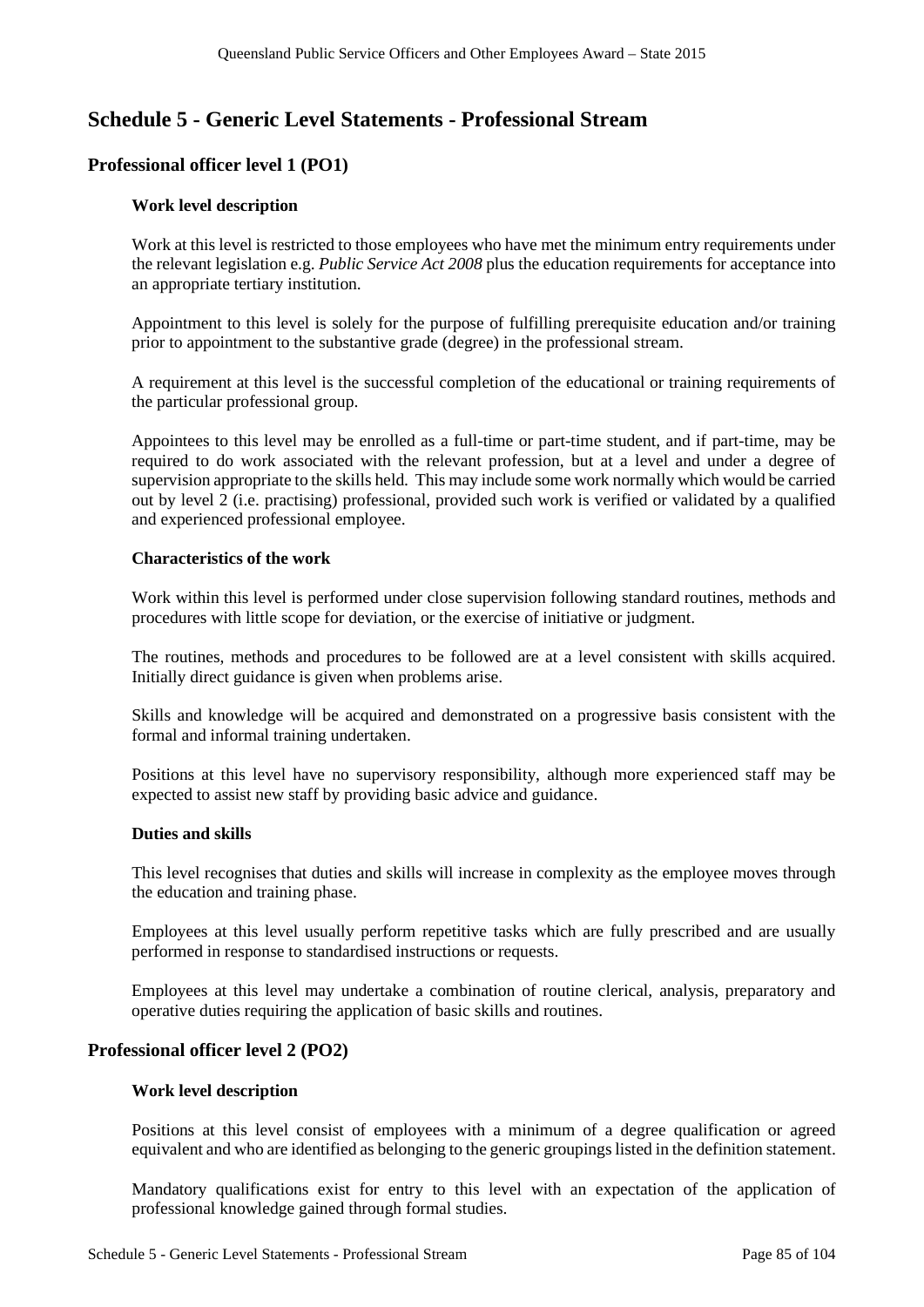Positions at this level involve the delivery of basic professional services which are in support of agency objectives.

#### **Characteristics of the work**

Work is initially performed under close supervision by a more experienced professional, however, this supervision is expected to reduce as experience increases. Guidance is always close at hand.

The solution of problems may require the exercise of professional judgement through the selection and application of procedures, methods and standards, however guidance from senior staff is readily available.

Employees at this level may operate individually or as a member of a project team within a work group.

Positions at this level generally have no supervisory responsibilities although more experienced employees may assist new employees by providing guidance and advice.

Possession of the mandatory tertiary qualification and experience is required for positions within this level.

Additionally, knowledge of basic practices and procedures relevant to the discipline is required. Professional judgement may be exercised within prescribed areas, however the provision of results are subject to verification and validation.

#### **Duties and skills**

Positions at this level may involve an employee in a range of activities including the analysis and interpretation of findings as they relate to the elements of the work. They could also include the preparation of reports incorporating recommendations on basic operations.

Employees at this level perform non-repetitive tasks, governed by established procedures, specific guidelines and standardised instructions.

Employees shall have obtained professional knowledge as indicated by successful completion of the appropriate three year undergraduate degree or diploma and be able to apply theoretical aspects of the relevant discipline to basic problems or minor phases of broader assignments.

## **Professional officer level 3 (PO3)**

## **Work level description**

This level usually requires professional expertise in one or more areas of a discipline. Detailed knowledge of standard professional tasks are required with scope existing for exercising initiative in the application of established work practices and procedures.

At this level some supervisory responsibility of subordinate staff may be required. The degree of supervision is variable depending on the assignment or project.

Employees will be required to progressively obtain greater specialised knowledge through postgraduate qualifications or postgraduate developmental experience through attendance at specialist seminars and achieve higher level of outcomes under reducing professional direction.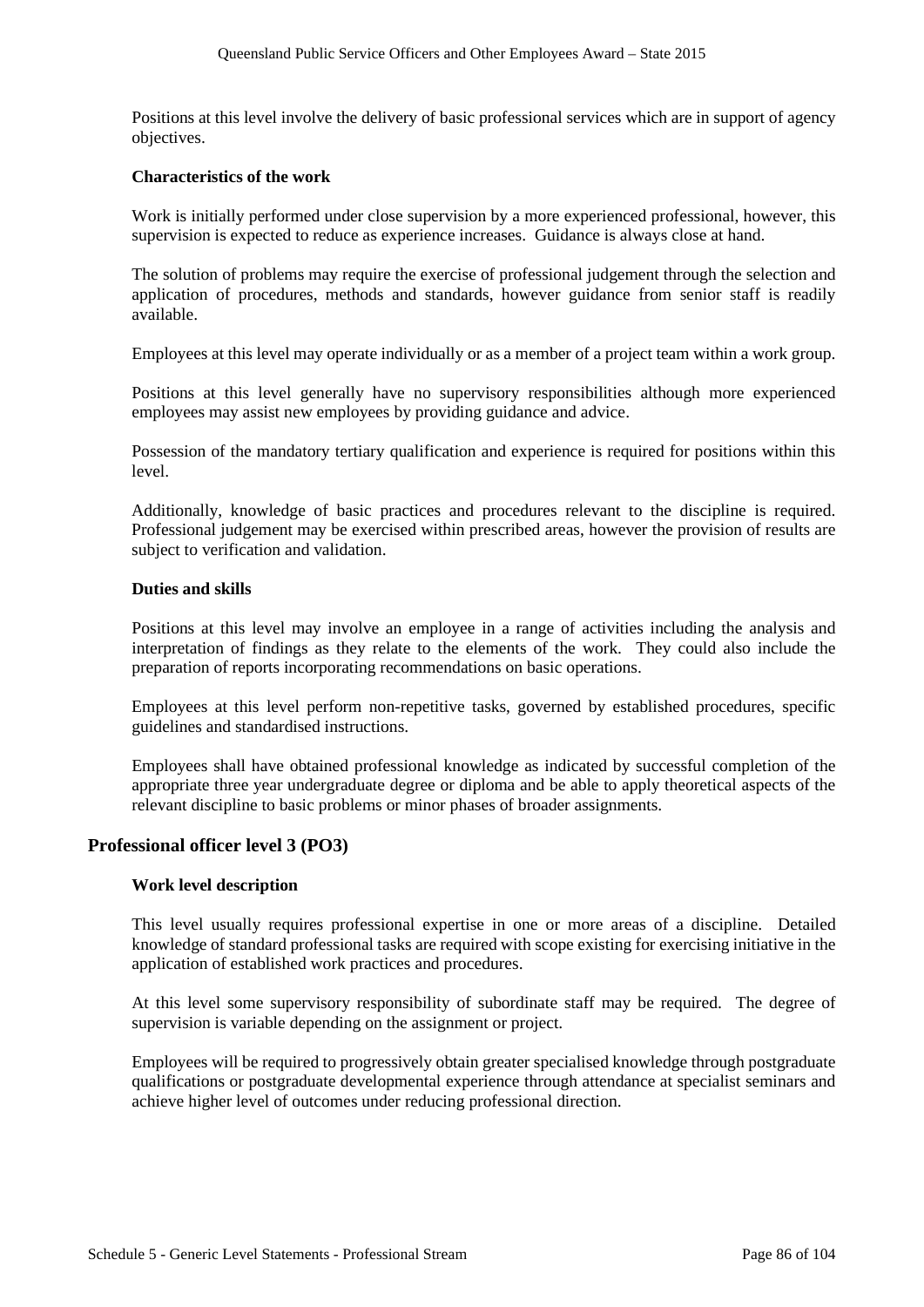## **Characteristics of the work**

Work is usually performed under general guidance with the general quality of output monitored by superiors. However, the technical content of the work is not normally subject to direct supervision. Guidance may be given in reviewing work programs or on unusual features of an assignment.

Employees are expected to exercise initiative in the application of professional practices either as a member (in some situations as leader) or a specialist professional in multi-disciplinary teams or independently and may deputise for the professional head of a small work unit.

Employees at this level may have supervisory responsibilities for technical staff, if required, together with responsibilities for training and development of subordinate professional staff within the discipline.

## **Duties and skills**

Work at this level requires the undertaking of more complex activities and the selection and application based on professional judgement of new and existing techniques and methodologies.

Employees may carry out research under professional supervision and may be expected to contribute to the advances of the techniques used.

Supervisory responsibilities include on-the-job training, staff assessment and performance counselling in relation to subordinates with the discipline or para professionals, as well as authority for the verification and validation of work results of supervised staff.

Duties also include the responsibility for varied professional assignments, requiring knowledge of either a broad or specialised field. Problems would be addressed by the use of combinations of standard procedures and/or modifications of standard procedures.

# **Professional officer level 4 (PO4)**

## **Work level description**

Work at this level usually requires the exercise of professional independence combined with competence derived from extensive experience and/or additional study.

High levels of initiative are required to be exhibited in accomplishing objectives and undertaking complex projects, which may be either on an individual basis as a recognised specialist, a professional practitioner with responsibilities for complex duties or as a senior specialist or leader in a multidisciplinary team and may deputise for a professional head of a work unit.

The management of work groups may be a function of this level.

## **Characteristics of the work**

Work is performed with limited or no professional supervision. Professional guidance from superiors is only received for those aspects of work which involve new or sophisticated techniques or relate to areas outside the normal span of activity.

Any standard professional task within the discipline, (including problem definition, planning, execution, analysis and reporting) is expected to be performed by an officer of this level.

Work at this level requires the development and provision of professional advice and consultancy services to other agencies, industry representatives and the public. The level of information provided and recommendations made influence the decisions of others, including superiors and peers, especially in the monitoring, development and delivery of programs.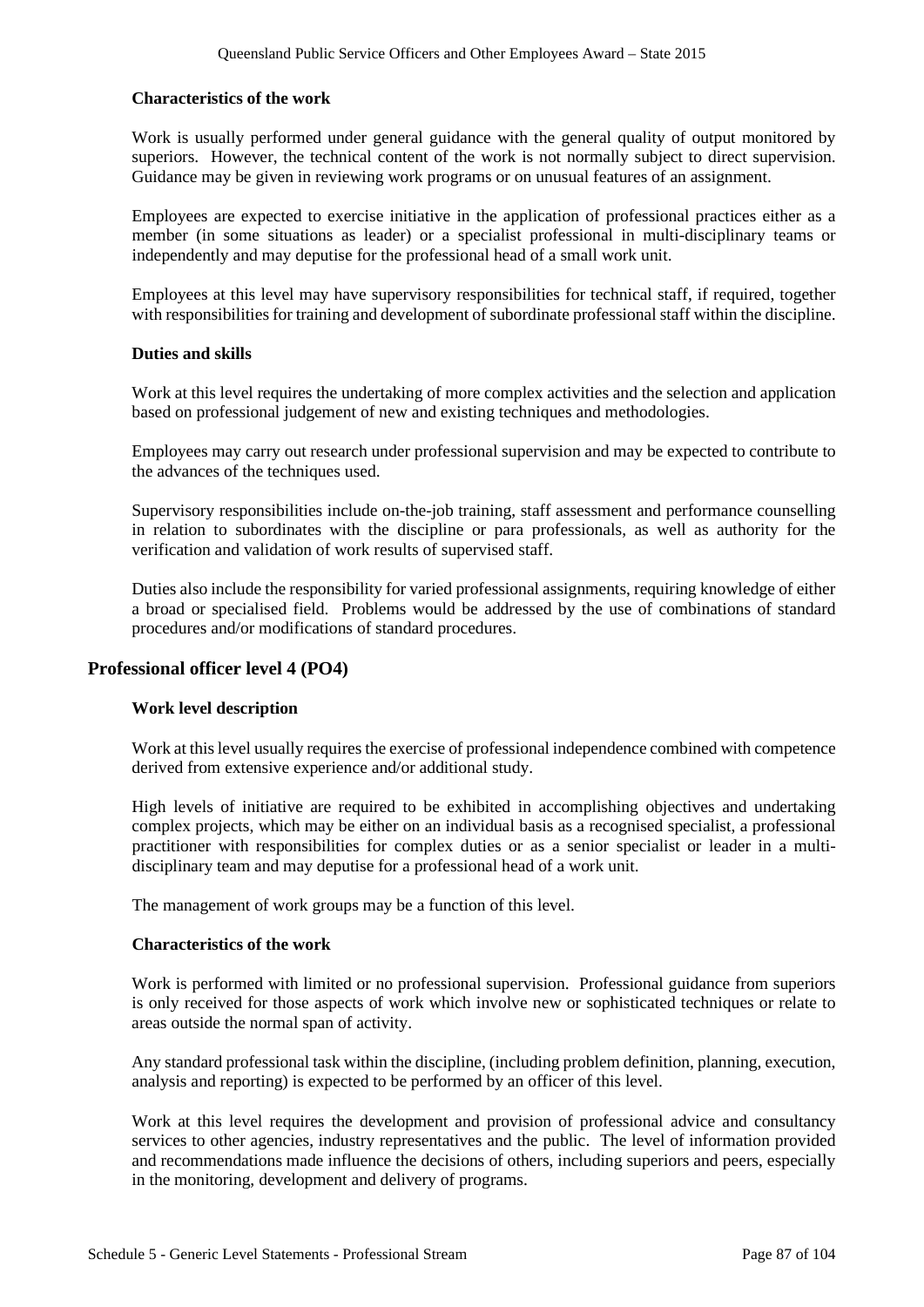The general quality of advice given is monitored by superiors and is subject to professional standards.

The application of knowledge obtained through postgraduate specialist qualifications or extensive recognised expertise is required for appointment to this level.

Professional specialists at this level would undertake work with significant scope and/or complexity and/or undertake professional duties of an innovative, novel and/or critical nature without professional direction.

## **Duties and skills**

The duties undertaken at this level are of a complex and varied nature. They require detailed knowledge of the agency's operations combined with a specialist or very high level of practitioner knowledge of major activities in the work unit.

Managerial responsibility may cover a small number of professional and related technical staff, and includes training of subordinate staff, co-ordination of workflow processes, responsibility for quality of output of the work unit, performance assessment and review, staff counselling, career planning and development, application of equal employment opportunity principles as well as implementing occupational health and safety guidelines and principles.

Work at this level requires the ability to interpret legislation, regulations and other guideline material relating to the operations and functions of the work area.

# **Professional officer level 5 (PO5)**

## **Work level description**

Appointees to this level are recognised as authorities within a particular specialised field of expertise or they may have extensive knowledge within the professional discipline and broad experience spanning more than one professional discipline.

Positions at this level may have professional responsibility for a large work group.

## **Characteristics of the work**

Work at this level may involve the exercise of substantial professional judgement based on knowledge of national initiatives and involvement in the development/application of discipline principles and new technology and/or knowledge of critical work which can involve a number of personnel from the disciplines or a variety of disciplines.

Work is usually performed without professional direction with a discretion permitted within the boundaries of broad guidelines to achieve organisational goals.

This level requires that appointees be recognised by their peers as expert professionals in their field either as practitioners or as professional specialists. This recognition is acknowledged by higher qualifications or by publications in refereed scientific journals.

The development and application of discipline principles and new technology may be a feature of this level, requiring the exercise of substantial professional judgement.

Management, initiation and formulation of research programs, major project or management of a scientific service or enterprise involving both a service and research work are features of this level.

Management of large work units, including prioritising work, training of staff, monitoring or work flow and setting of local strategic plans is often a feature of this level. Assessment and review of the standard of work of subordinate professional staff may also be required.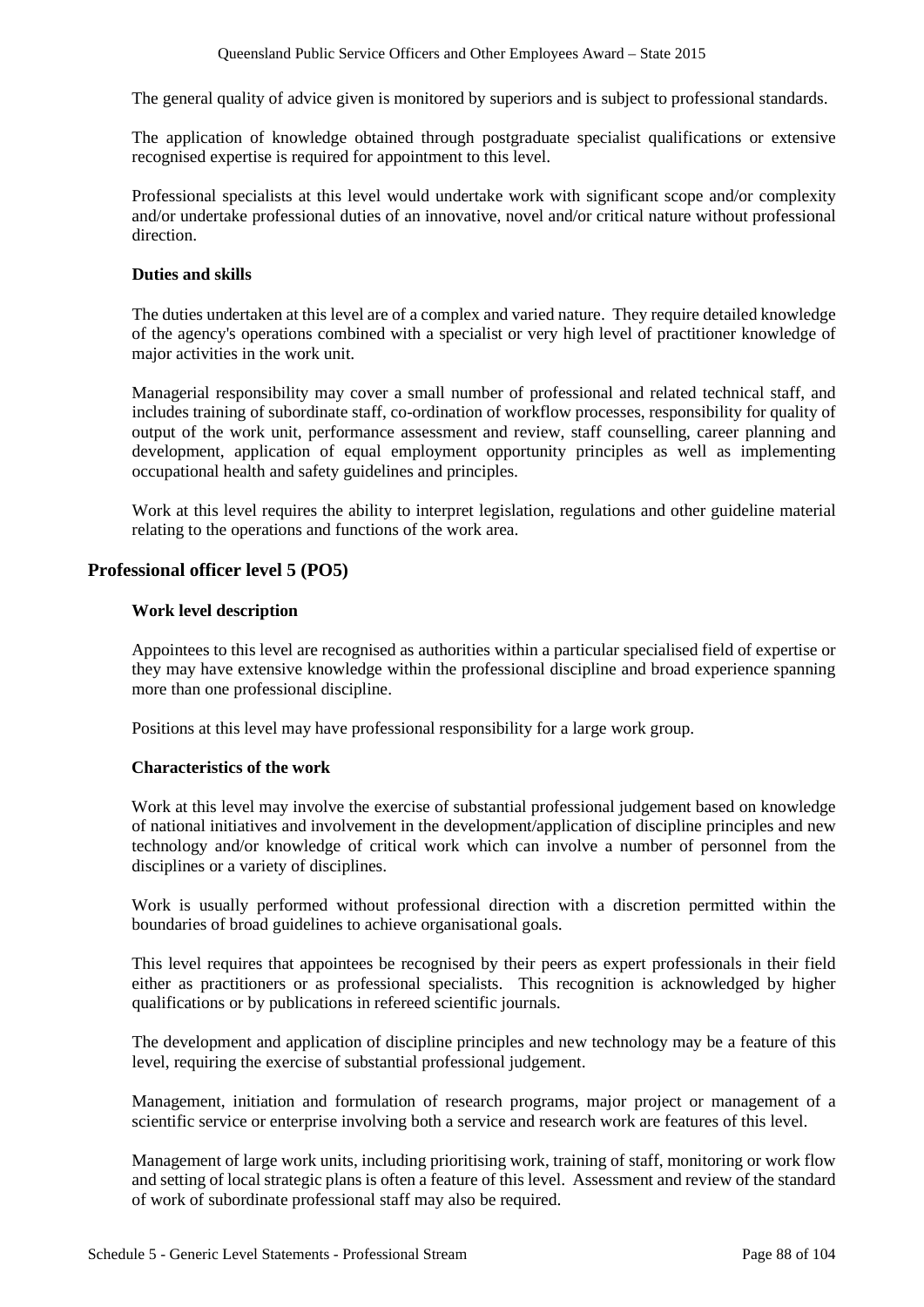Positions within this level will generally have a very high profile within the discipline and will operate within broad guidelines to achieve specific objectives with professional independence.

## **Duties and skills**

Work at this level requires a detailed knowledge of both governmental policies and procedures and an appreciation of their application in relation to agency operations. The ability to interpret and provide advice on legislation, regulations and other guideline material relating to the operations and functions of the work area is required.

Duties may span a range of activities in a complex, specialised environment and may include contributing to the formulation of corporate policy and the implementation of policy directives.

The provision of expert advice on a consultancy basis to outside bodies, agencies and the public as well as participation on inter-agency committees to develop policy, planning and other initiatives is required.

Significant managerial skills and the abilities necessary to monitor resource allocations, evaluate professional, technical and economic impacts of programs, formulate policy and corporate strategy proposals are a requirement of positions within this level.

The management of very complex projects involving a number of personnel from either the discipline or a variety of professional disciplines may be required.

# **Professional officer level 6 (PO6)**

## **Work level description**

Work at this level is usually under the broad direction of a senior executive and includes a requirement for high levels of expertise and experience to determine professional objectives and priorities within the frameworks of an agency's corporate goals and in the absence of general professional guidance.

Appointees to this level are recognised as national or international authorities within their discipline and have generally made a significant contribution to the development of professional understanding on a national or international basis.

High levels of expertise and experience are required with a comprehensive knowledge of a recognised professional discipline.

This level may require the management of programs of critical importance to the State, to satisfy the government's objectives or the agency's corporate goals.

## **Characteristics of the level**

Work is undertaken in a highly complex or specialised field to establish and/or modify standards, guidelines, concepts, theories, techniques or principles, both by adapting precedents and by making significant departures from traditional approaches.

In the absence of other evidence higher qualifications or national/international professional recognition of expertise is considered essential to undertake duties at this level.

The provision of expert specialist consultancy skills with critical impacts to the industry, to the State and at times the Nation must be combined with the exercise of total professional independence.

## **Duties and skills**

The lack of precedent is a significant feature of the majority of duties and actions undertaken.

Development and overseeing the implementation of new and high level programs and major investigations is a significant feature of this level, as is an emphasis on strategic management.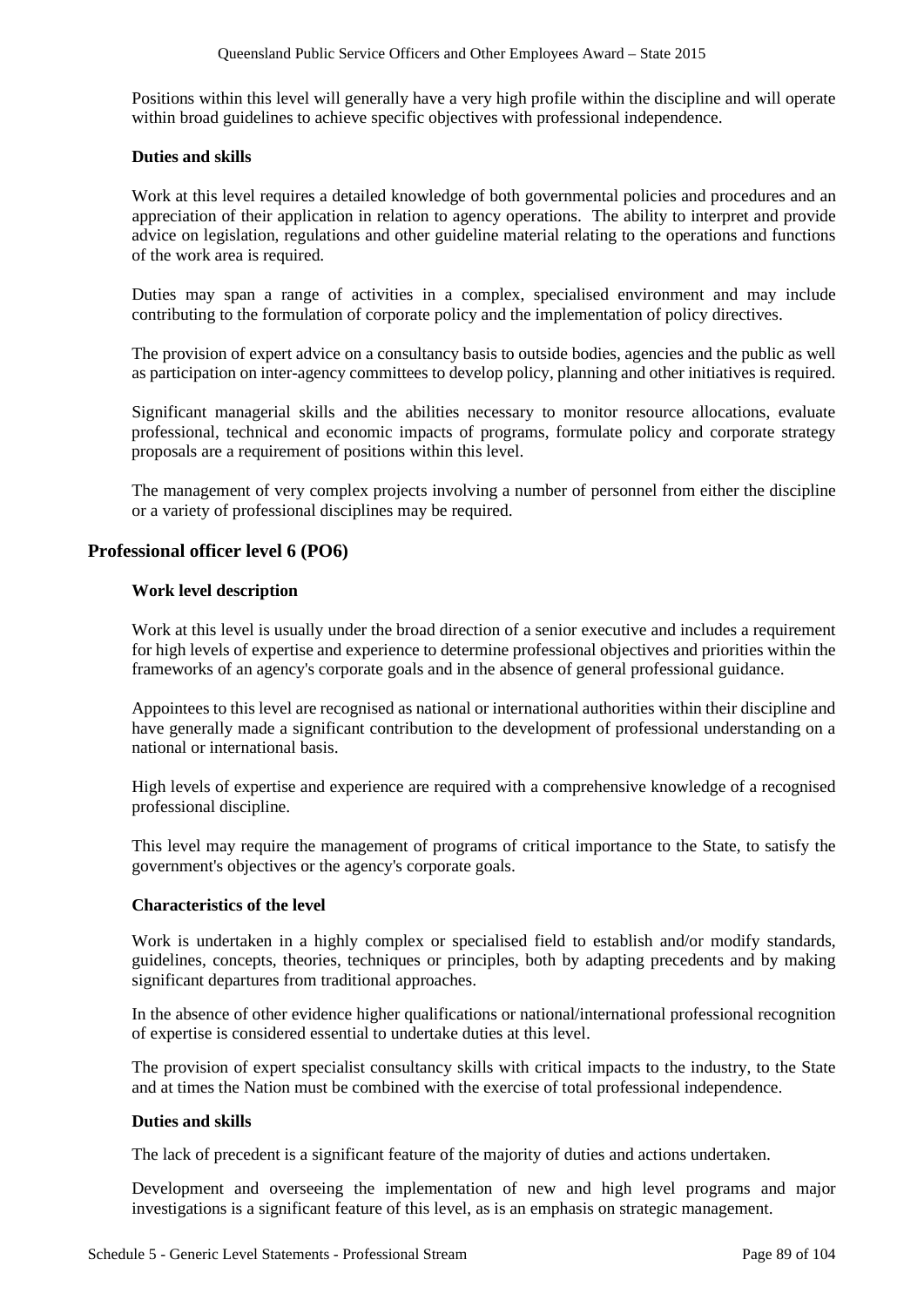# **Schedule 6 - Generic Level Statements - Technical Stream**

# **Technical officer level 1 (TO1)**

## **Work level description**

Work at this level is restricted to those employees who have met the minimum entry requirements under the relevant legislation e.g. *Public Service Act 2008* plus the education requirements for acceptance into the appropriate tertiary institution.

Appointment to this level is solely for the purpose of fulfilling prerequisite education and/or training prior to appointment to the substantive grade in the technical stream.

A requirement at this level is the successful completion of the educational or training requirements of the particular technical group.

Appointees to this level may be enrolled as a full-time or part-time student, and if part-time, may be required to do work associated with the relevant occupation, but at a level and under a degree of supervision appropriate to the skills held. This may include some work which normally would be carried out by level 2 (i.e. practising) technical officer, provided such work is verified or validated by a qualified and experienced technical employee.

## **Characteristics of the work**

Work within this level is performed under close supervision following standard routines, methods and procedures with little scope for deviation, or the exercise of initiative or judgment.

The routines, methods and procedures to be followed are at a level consistent with skills acquired. Initially direct guidance is given when problems arise.

Skills and knowledge will be acquired and demonstrated on a progressive basis consistent with the formal and informal training undertaken. Positions at this level have no supervisory responsibility, although more experienced staff may be expected to assist new staff by providing basic advice and guidance.

## **Duties and skills**

This level recognises that duties and skills will increase in complexity as the employee moves through the education and training phase.

Employees at this level usually perform repetitive tasks which are fully prescribed and are usually performed in response to standardised instructions or requests.

Employees at this level may undertake a combination of routine clerical, analysis, preparatory and operative duties requiring the application of basic skills and routines.

## **Technical officer level 2 (TO2)**

## **Work level description**

Positions at this level consist of employees with a minimum of a diploma, advanced diploma, qualification, or agreed equivalent and who are identified as belonging to the generic groupings listed in the definition statement.

Positions at this level involve the delivery of basic technical services which are in support of agency objectives.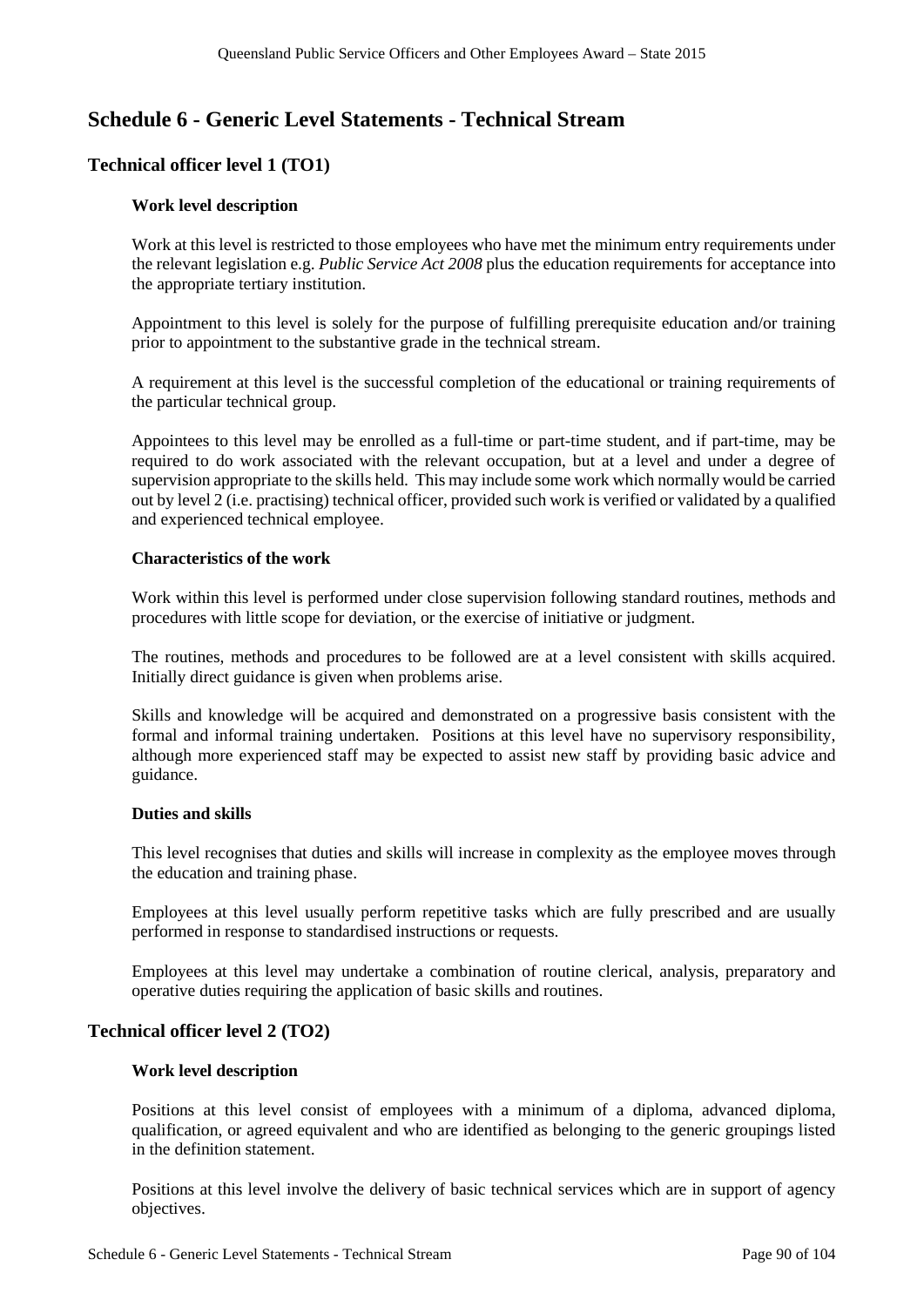#### **Characteristics of the work**

Work is initially performed under close supervision by a more experienced professional or technical officer, however, this supervision is expected to reduce as experience increases. Guidance is always close at hand and work outcomes are closely monitored.

The solution of problems may require the exercise of basic technical judgement through the application of standard procedures, methods and standards, however guidance from senior staff is readily available.

Employees at this level may operate individually under close supervision or as a member of a project team within a work group.

Positions at this level generally have no supervisory responsibilities although more experienced staff may assist new staff by providing guidance and advice.

Knowledge of basic practices and procedures relevant to the discipline is required with the possibility of specialisation in work application.

#### **Duties and skills**

Positions at this level may involve an employee in a range of activities including the analysis of findings as they relate to the elements of the work. They could also include the preparation of reports incorporating recommendations on basic technical investigations, tests or measurements.

Employees at this level perform non-repetitive tasks, governed by established procedures, specific guidelines and standardised instructions. Work is generally undertaken under technical guidance of senior staff.

Skills are generally transferable within particular disciplines.

Employees shall be required to have technical knowledge as indicated by successful completion of the appropriate diploma, advanced diploma, qualification and be able to apply theoretical aspects of the relevant discipline to basic problems or minor phases of broader assignments.

## **Technical officer level 3 (TO3)**

#### **Work level description**

Work at this level requires detailed technical knowledge and experience with demonstrated high levels of accuracy and precision. An understanding of the agency's functions, coupled with detailed knowledge of the Unit's operations, practices and procedures is necessary for competent performance.

An employee may be required to undertake a range of moderately complex tasks and functions or specialisation in a particular discipline may be a feature of work at this level.

#### **Characteristics of the work**

Work at thislevel is undertaken autonomously with limited guidance. Guidance is available for complex or unusual problems, research or moderately complex experimental work. However, the contribution of experience to resolve issues on a day to day basis for which there may be no established procedure is a requirement of this level.

Supervision of small work groups and responsibility for quality of output by the group may be a feature of this level.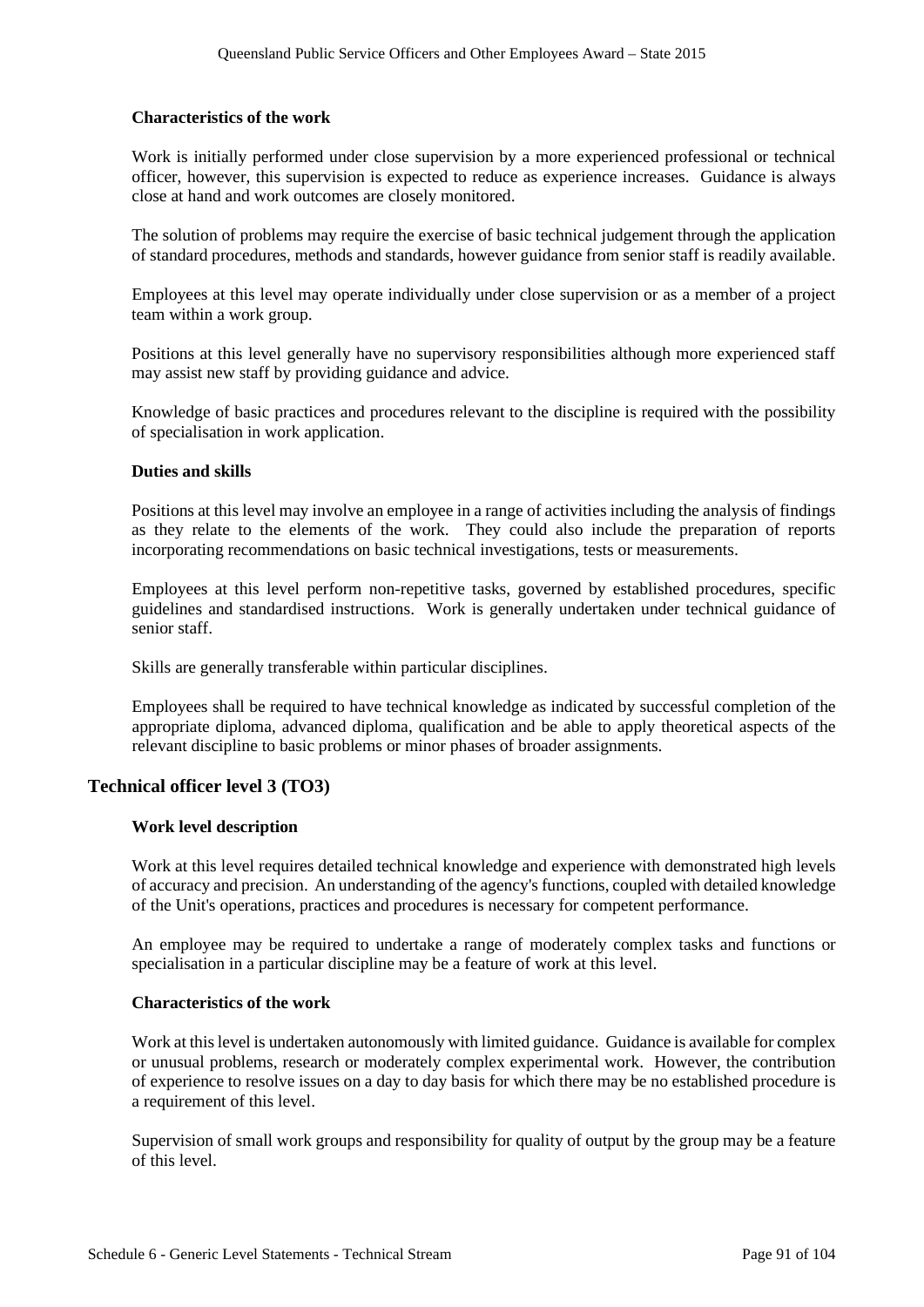## **Duties and skills**

The determination, conduct and evaluation of standard technical practices and procedures is required at this level. Significant technical responsibility exists for the application of new techniques to moderately complex problems and may be combined with limited specialist research.

Supervisory responsibilities would be limited and would include on-the-job training, staff assessment and performance counselling in relation to subordinates within the discipline.

## **Technical officer level 4 (TO4)**

## **Work level description**

Appointment to this level requires proven technical expertise and competence with demonstrated proficiency in applying established technical disciplines over several years either on an individual basis or as a member of a multi-disciplinary unit as either a technical practitioner or a technical specialist.

High levels of initiative in accomplishing technical objectives which may be either on an individual basis as a recognised technical specialist or as a senior technical specialist in a multi-disciplinary unit are required.

## **Characteristics of the work**

Work is performed either independently, with limited guidance from superiors only received for those aspects of work which involve new or sophisticated techniques or relate to areas outside the position's normal span of activity, or as a member of a specialist or multi-disciplinary team.

Specialist technical consultancy either in the particular area of expertise or in a specialist area of expertise is required as is a high level of technical assistance to the work group.

The general quality of advice given is monitored by superiors and is subject to professional standards.

Management of work groups may be a feature of this level.

## **Duties and skills**

Managerial responsibility includes training of subordinate staff, co-ordination of workflow processes, responsibility for quality of output of the work unit, performance assessment and review, staff counselling, career planning and development, application of equal employment opportunity principles as well as implementing occupational health and safety guidelines and principles.

Work at this level requires the ability to interpret legislation, regulations and other guideline material relating to the operations and functions of the work area.

The investigation of a range of operating and design issues is a key duty of this level.

## **Technical officer level 5 (TO5)**

## **Work level description**

This level requires a high level of knowledge of complex though conventional methods and techniques of a particular discipline resulting from many years' experience and/or advanced technical training.

High levels of autonomy and initiative are required to be exhibited in accomplishing objectives and undertaking complex research projects, which may be either on an individual basis as a recognised technical specialist or as a senior technical specialist in a multi-disciplinary team. Employees would be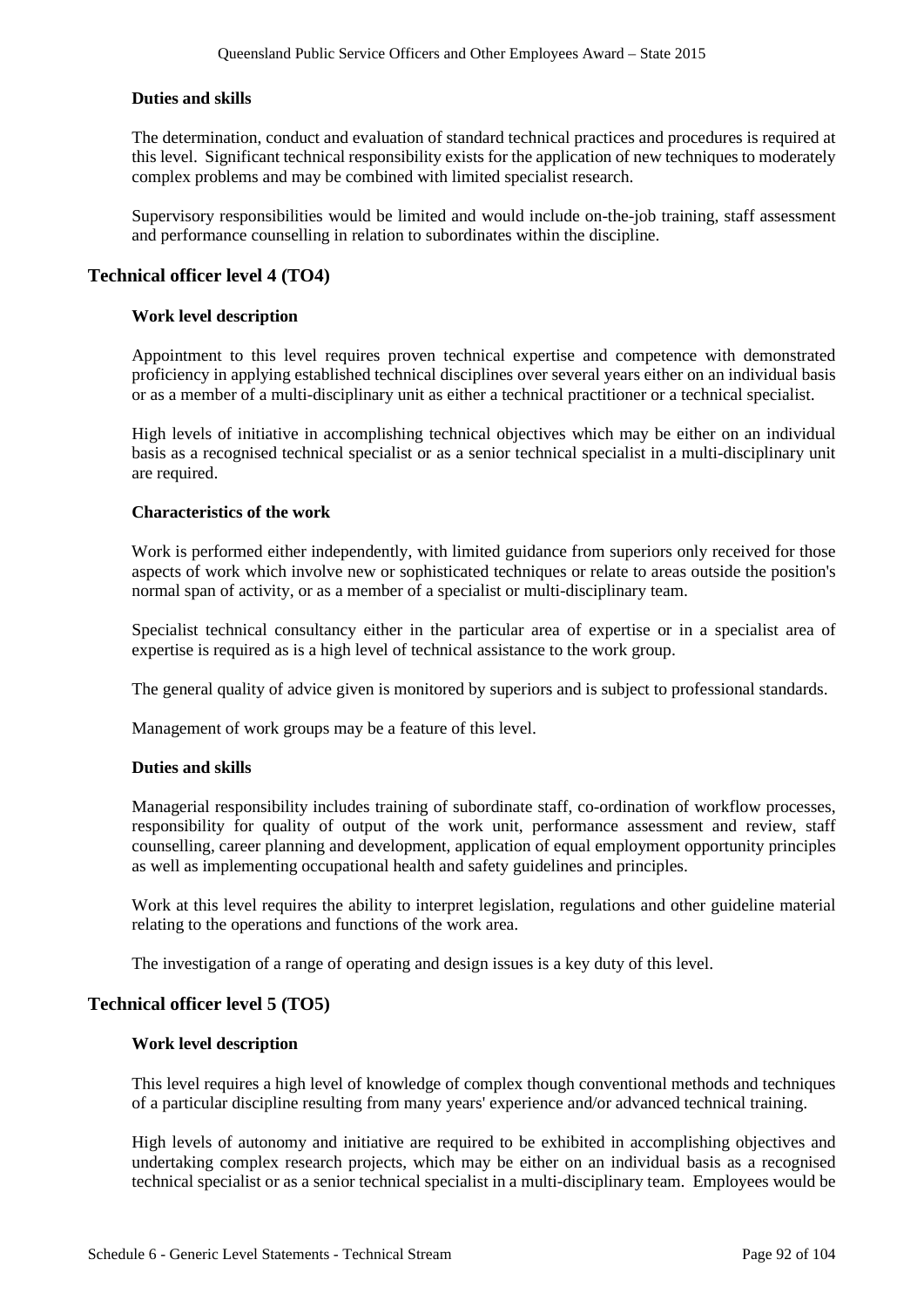expected to work with only broad guidelines in accomplishing objectives and undertaking complex projects.

The management of large technical work units which may be located across several work sites or involved in several programs may be a function of this level.

## **Characteristics of the work**

Higher qualifications or further study or research experience is usually a characteristic of this level.

Management of large technical work units, including prioritising work, training of staff, monitoring of work flow and setting of local strategic plans is often a feature of this level. Assessment and review of the standard of work of subordinate technical staff may also be required.

Work at this level requires the development and provision of specialist technical advice and consultancy services to other agencies, industry representatives and the public. The level of information provided and recommendations made influence the decisions of others, including superiors and peers, especially in the monitoring, development and delivery of programs.

## **Duties and skills**

The duties undertaken at this level are of a complex and varied nature. They require detailed knowledge of the agency's operations combined with a specialist knowledge of major activities within the work unit.

Key duties and skills include the development of innovative methodologies, the application of proven techniques to specialised technical services and the undertaking of significant projects requiring the use of analytical skills.

The development and implementation of research studies, the preparation of reports and the formulation of recommendations and strategic plans in relation to the operation of the unit are key duties at this level.

# **Technical officer level 6 (TO6)**

## **Work level description**

Appointees at this level are recognised as authorities within a particular specialised technical field of expertise. This expertise is exhibited through extensive knowledge and experience within the area of specialisation possibly gained through either research or further qualifications.

Positions at this level may have managerial responsibility for major work units.

High levels of initiative are required to be exhibited in accomplishing objectives and undertaking complex projects, which may be either on an individual basis as a recognised technical specialist or as a senior technical specialist in a multi-disciplinary team.

## **Characteristics of the work**

Work is usually performed without technical direction with a degree of individual discretion permitted within broad guidelines to achieve organisational goals.

The development and application of discipline principles and new technology may be a feature of this level, requiring the exercise of substantial technical judgement.

Positions within this level will generally have a very high profile within the discipline and will operate within broad guidelines to achieve specific objectives with technical independence.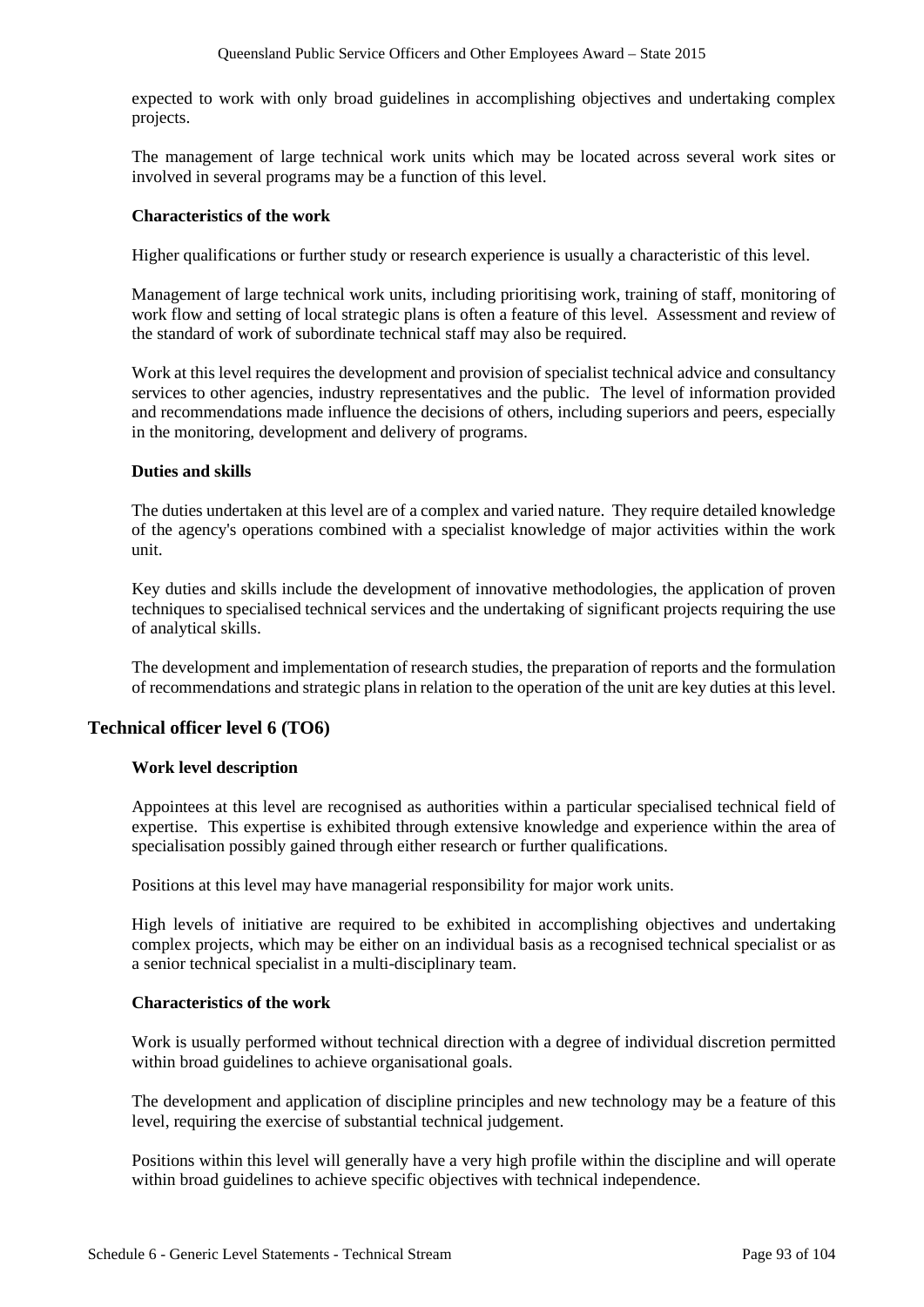## **Duties and skills**

Work at this level requires a detailed knowledge of both governmental policies and procedures and an appreciation of their application in relation to agency operations. The ability to interpret and provide advice on legislation, regulations and other guideline material relating to the operations and functions of the work area is required.

Duties may span a range of activities in a complex, specialised environment and may include contributing to the formulation of corporate policy and the implementation of policy directives.

The development of appropriate techniques in providing specialised technical services and the formulation of complex programs within the framework of objectives and priorities of major work units are key duties to this level.

The provision of expert advice on a consultancy basis to outside bodies, agencies and the public as well as participation on inter-agency committees to develop policy, planning and other initiatives is required.

Significant managerial skills and the abilities necessary to monitor resource allocations, evaluate program effectiveness, formulate policy and corporate strategy proposals are a requirement of positions within this level.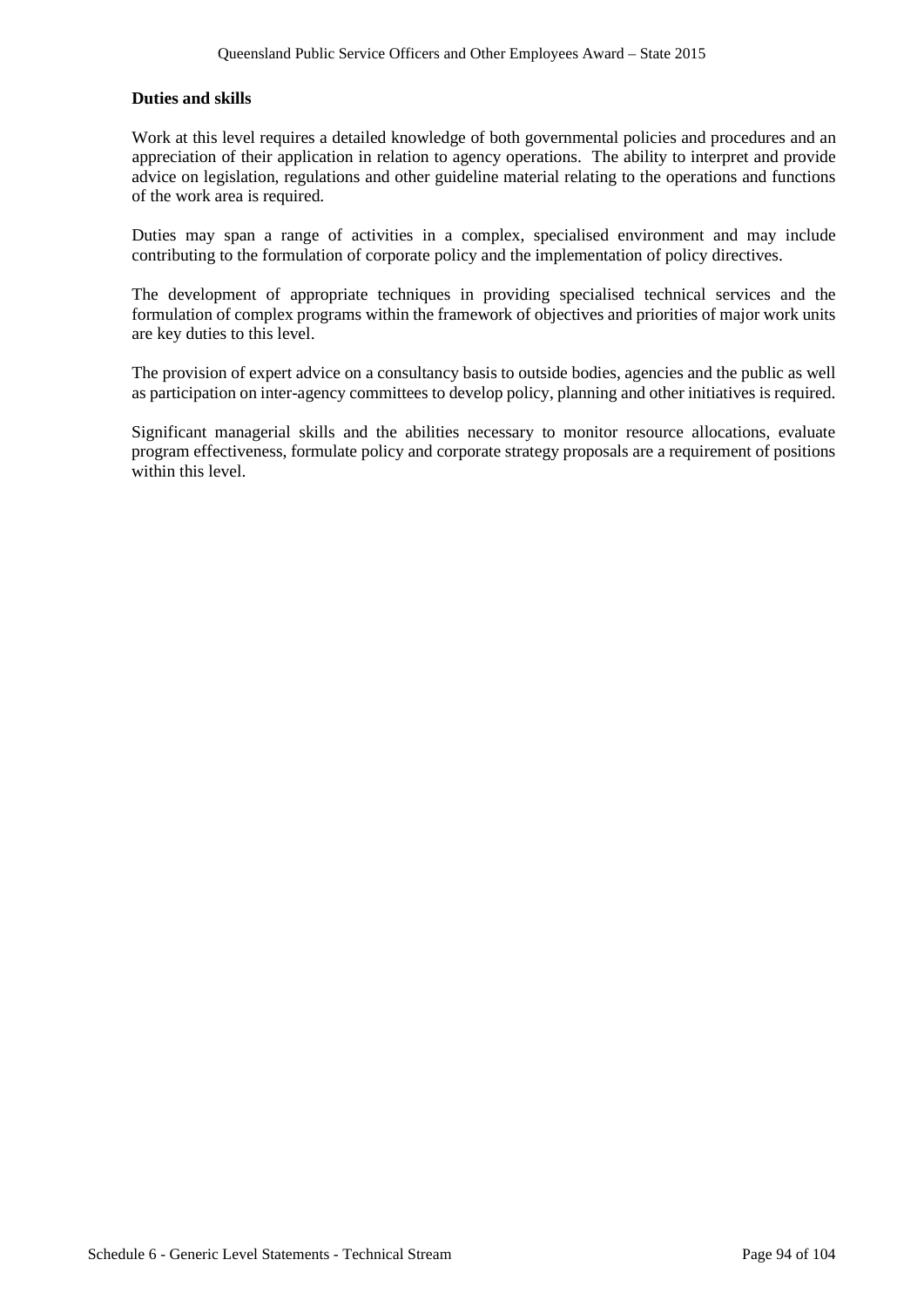# **Schedule 7 - Generic Level Statements - Operational Stream**

# **Operational officer level 1 (OO1)**

## **Work level description**

Training, both on and off the job, is a dominant feature of this level.

## **Characteristics of the level**

Work at this level is performed under close supervision and direction following standard routines, methods and procedures with little scope for deviation, or the exercise of initiative or judgment in the selection of appropriate means to complete the work assignment. Limited responsibility exists for the final outcome.

The routines, methods and procedures to be followed are at a level consistent with skills acquired. Direct guidance is given when problems arise.

Positions at this level have no supervisory responsibility.

## **Duties and skills**

Employees at this level usually perform repetitive tasks which are fully prescribed and are usually performed in response to standardised instructions or requests. There is only limited scope for interpretation.

# **Operational officer level 2 (OO2)**

## **Work level description**

Positions at this level involve the delivery of operational services whose work routines, methods, and procedures are clearly established and there is limited scope for deviation.

Training, both on and off the job, is often a dominant feature of this level.

## **Characteristics of the level**

Work may initially be performed under close supervision by a more experienced officer, however, this supervision is expected to reduce as experience increases. Employees at this level may operate individually or as a member of a project team within a work group.

Limited discretion is available for the selection of the appropriate means of completing duties or tasks. Guidance is always available and work outcomes may be closely monitored.

Positions at this level may have limited supervisory responsibilities with more experienced staff assisting new staff by providing guidance and advice.

## **Duties and skills**

Positions at this level may involve an employee in a range of activities including the performance of non-repetitive tasks governed by established procedures, specific guidelines and standardised instructions.

Duties may include field support or regulatory inspection activities and data collection and recording.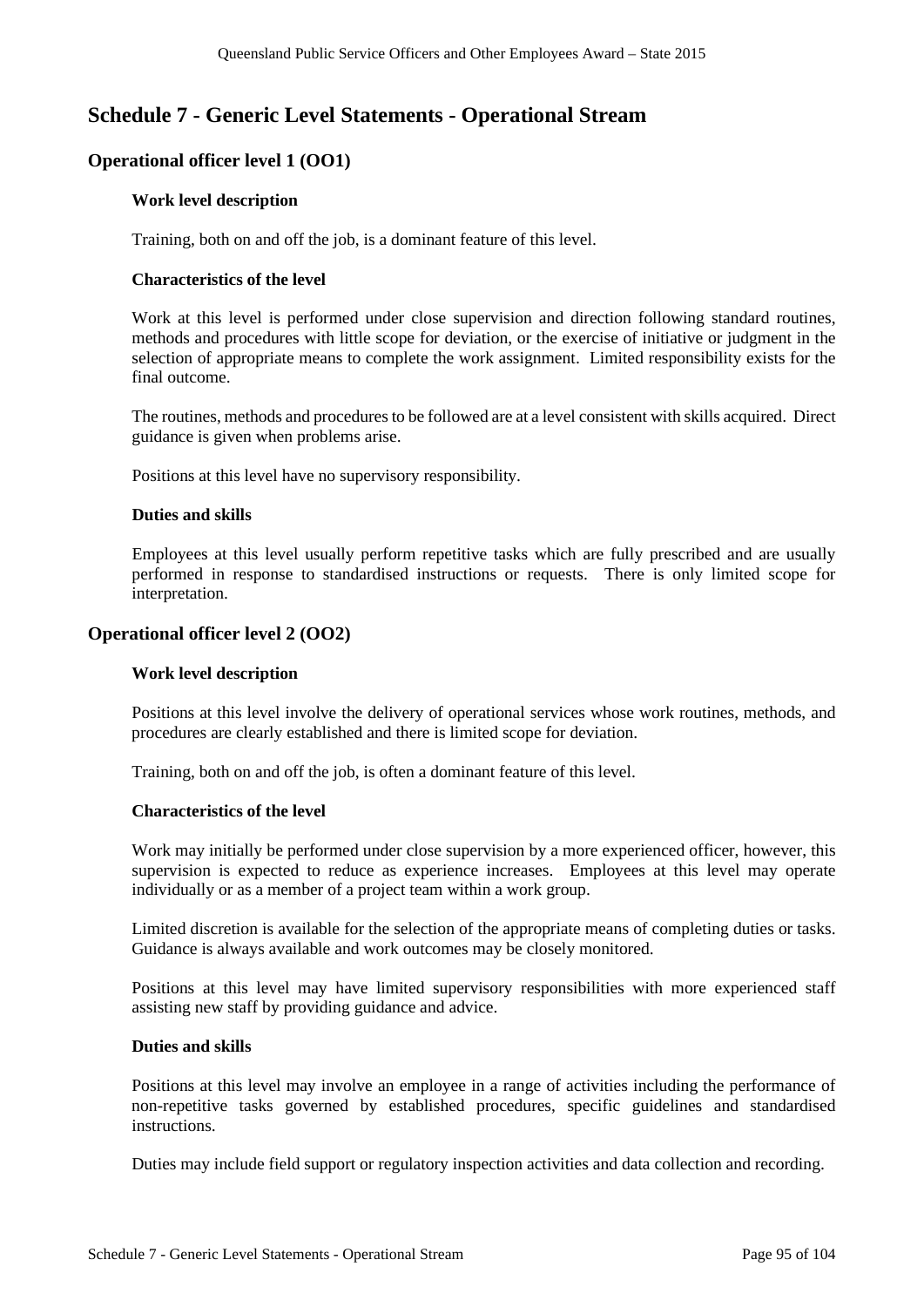Appointees to this level undertake a range of functions requiring the practical application of acquired skills and knowledge.

Technical skills not requiring trade or equivalent qualifications are required in order to safely and effectively operate basic machinery to perform routine and standard functions, and organise duties across a working day to meet regular work load requirements.

# **Operational officer level 3 (OO3)**

## **Work level description**

Appointment to this level requires proven expertise in the particular discipline with demonstrated proficiency in applying established techniques.

An understanding of the agency's functions coupled with detailed knowledge of the work units' operations, practices and procedures is necessary for competent performance.

## **Characteristics of the level**

Employees at this level work under general direction and undertake a range of functions which may require the application of trade based skills and experience or the practical application of a high level of skills.

Employees at this level may operate individually or as a member of a project team within a work group.

Supervision of subordinate employees within a small discrete work group or function may be a feature of this level.

Assistance is usually available if required when problems occur, although problems are usually resolvable by reference to procedures, documented methods and instructions.

Whilst there is some scope for the exercising of initiative in the application of established work practices and procedures, problems can generally be solved by reference to documented methods and instructions.

## **Duties and skills**

Work at this level requires a sound knowledge of the agency's functions and the requirements of the discipline.

A sound knowledge of the operating procedures is required.

Supervisory responsibilities may include co-ordination of work flow processes, training of subordinate staff, responsibility of quality of output of the workgroup, staff assessment and performance counselling in relation to subordinates.

Knowledge and compliance with regulations, codes and specifications may be required.

Duties at this level may include application of trade based skills or equivalent involving field work, design/modification of equipment, research projects, support services and the collating and analysis of specimens or data.

# **Operational officer level 4 (OO4)**

## **Work level description**

Work at this level requires specialised knowledge within the discipline.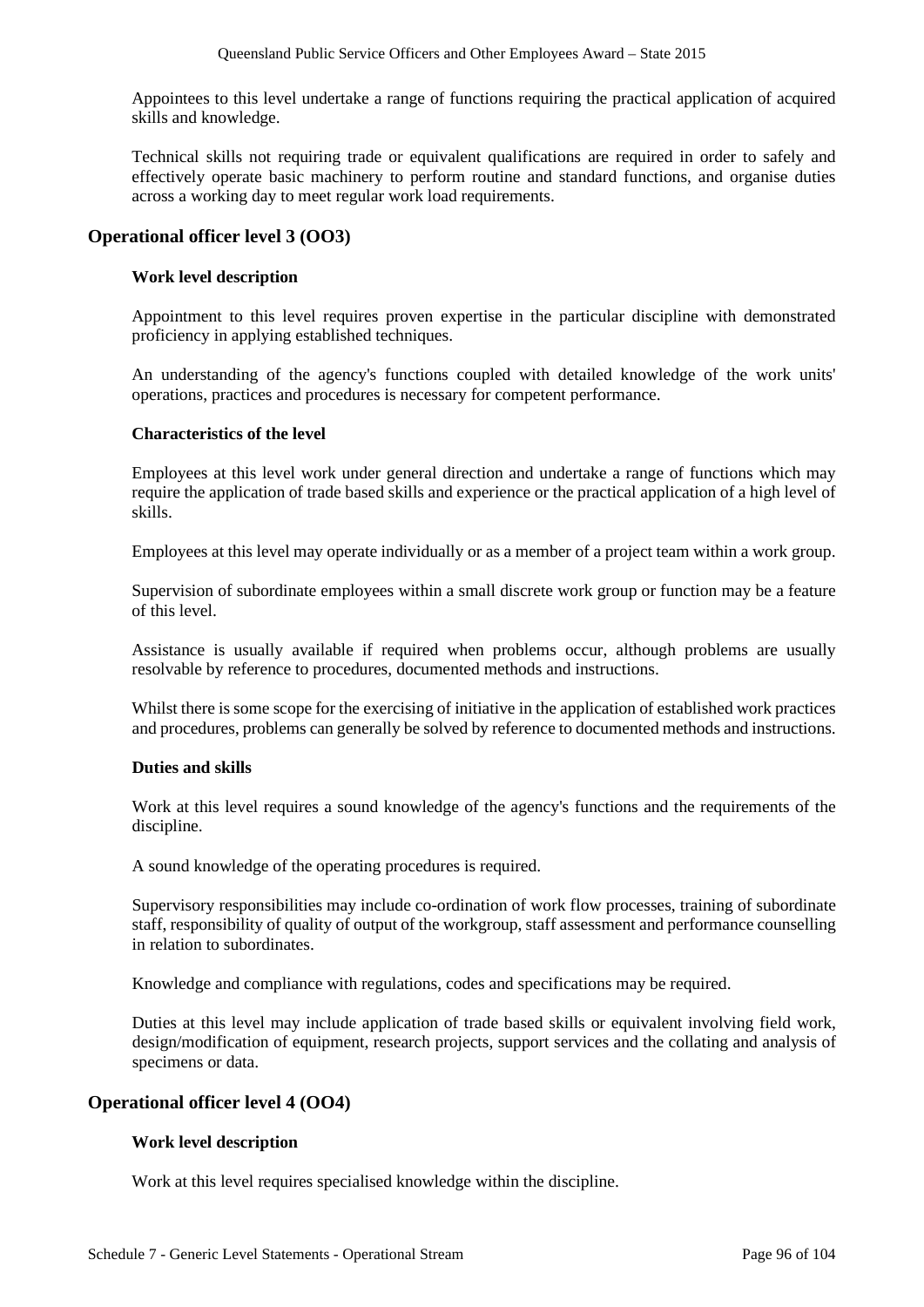Work is undertaken under limited direction as to work priorities and the detailed conduct of the task.

Employees may be responsible for larger work groups or functions, field groups or district operations.

High levels of initiative in accomplishing objectives may be required to be exercised either on an individual basis or in a multi-disciplinary unit.

#### **Characteristics of the work**

Work is performed either independently with guidance from superiors only received for those aspects of work which involve new or sophisticated techniques or relate to areas outside the position's normal span of activity.

There is scope for the exercise of initiative in the application of established work practices and procedures.

#### **Duties and skills**

Duties include the supervision of a work group or function, field group or regional operation, with responsibility for the standard of workmanship, completion of work assignments and allocation of resources.

Interpretation of guideline material and documented precedents and the application of judgement may be required in determining solutions to problems.

## **Operational officer level 5 (OO5)**

#### **Work level description**

Work at this level requires specialised knowledge of complex though conventional methods and techniques.

High levels of autonomy and initiative may be required to be exhibited in accomplishing objectives and undertaking projects.

Management of large work groups may be a factor.

#### **Characteristics of the level**

Employees at this level are subject to limited direction and may exercise managerial responsibility for a large and complex work program.

Usually only broad guidance and advice is provided as to operational requirements and deadlines to achieve end results in line with operating goals.

#### **Duties and skills**

Duties may involve detailed planning, directing, co-ordinating or financial control within budget, material and workforce limitations established by management and the implementation of overall agency policies.

Managerial responsibility includes training of subordinate staff, co-ordination of workflow processes, responsibility for quality of output of the work unit, performance assessment and review, staff counselling, career planning and development, application of equal employment opportunity principles as well as implementing occupational health and safety guidelines and principles.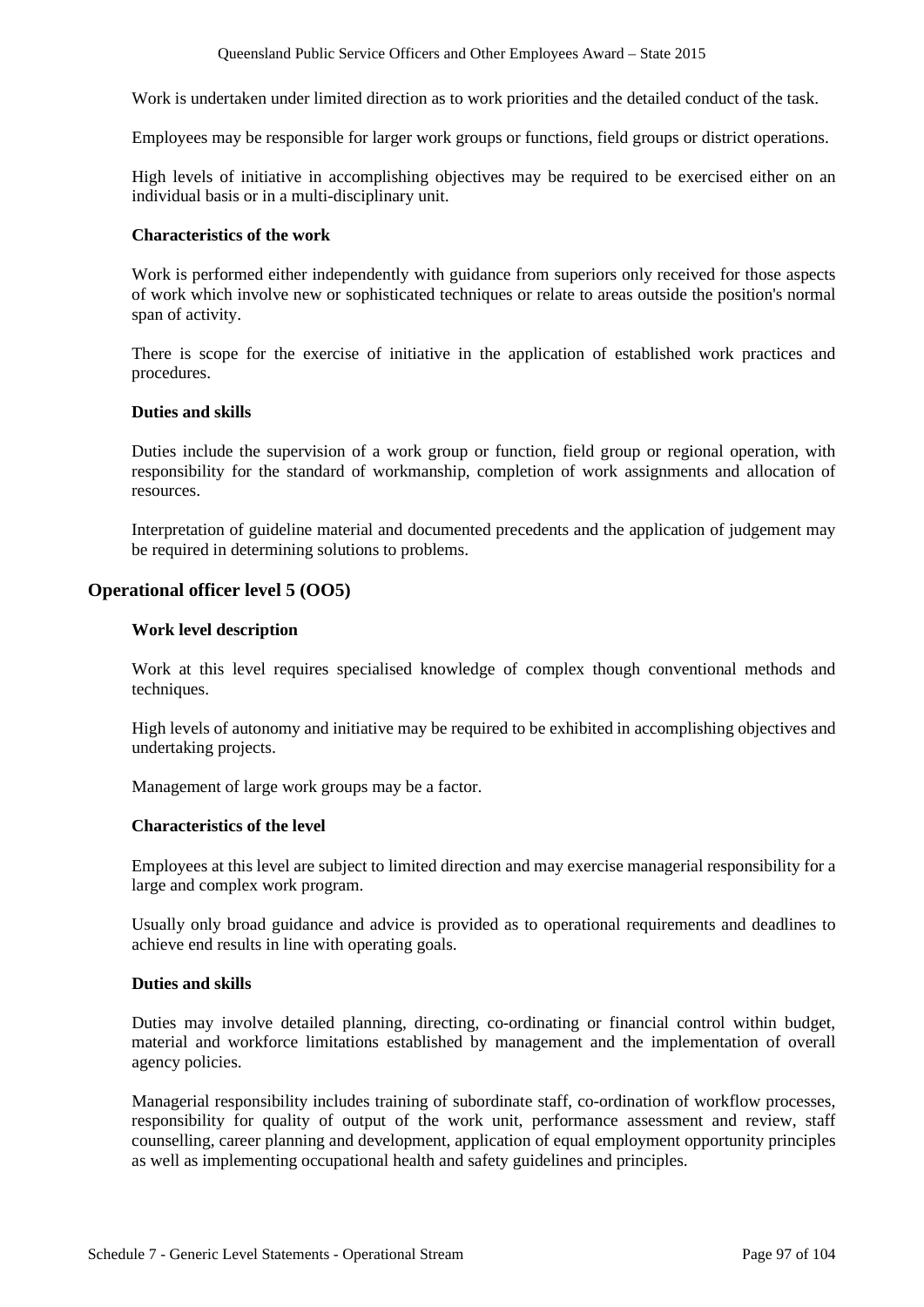## **Operational officers levels 6 & 7 (OO6 & OO7)**

#### **Work level description**

Work at this level requires specialised knowledge and may be undertaken autonomously.

These are managerial levels and may include responsibility for large and complex work groups.

#### **Characteristics of the work**

Responsibilities at these levels will reflect the size and complexity of agency operations and will normally entail significant independence of action in the allocation of resources within constraints imposed by management.

Work is performed under limited direction with a significant degree of discretion permitted within the boundaries of broad guidelines to achieve organisational goals.

## **Duties and skills**

Duties at this level reflect the independent operation of the employee and may involve significant allocation of resources.

Management of work units may include prioritising work, training staff, monitoring of work flow and setting of local strategic plans. Assessment and review of the standard of work of subordinate staff is also a requirement of this level.

Work at this level requires a knowledge and awareness of agency operations as well as detailed knowledge of major activities of the work unit.

The requirement to interpret legislation, regulations and other guidance material relating to the operations and functions of the work area is necessary for adequate performance at this level.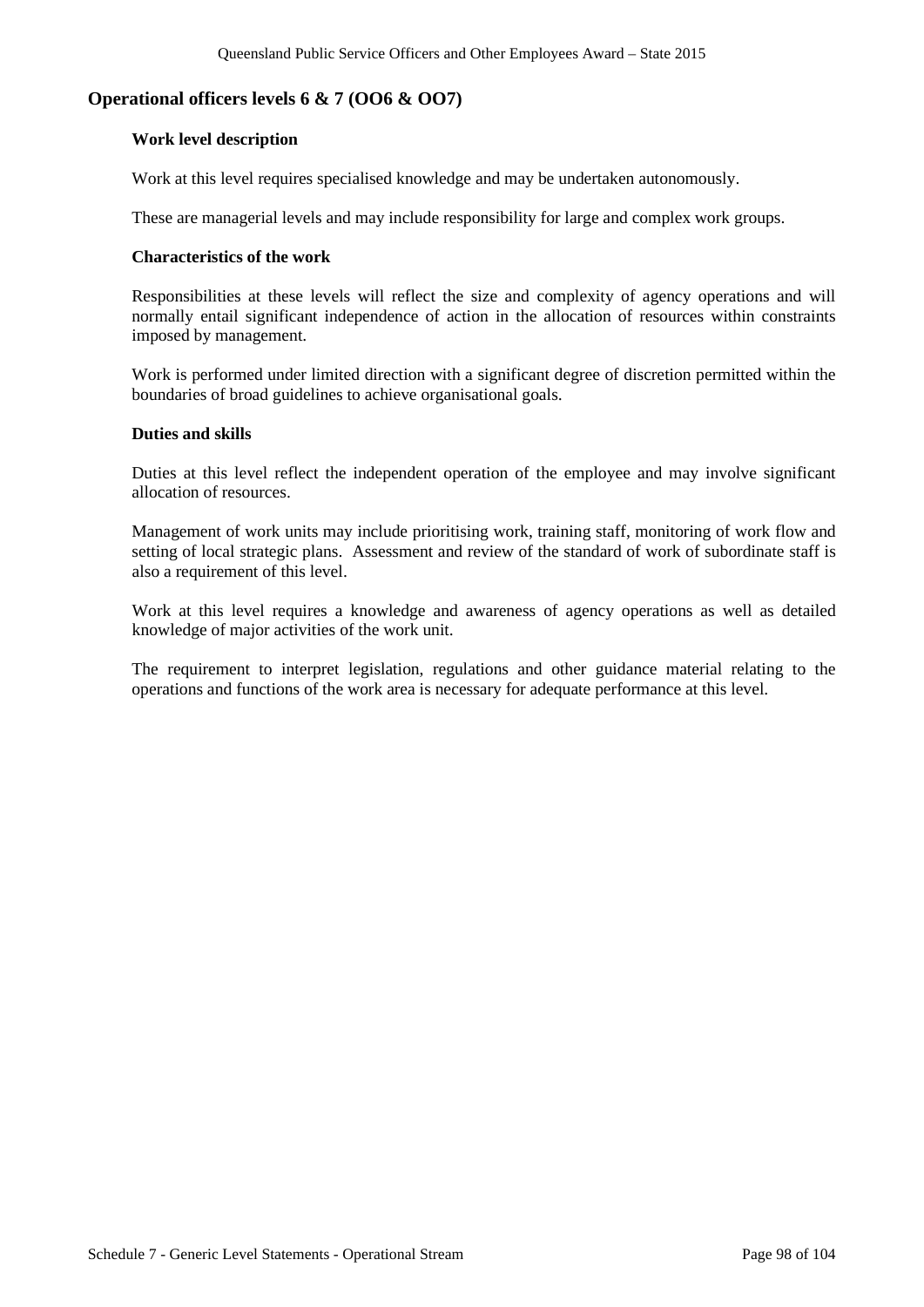# **Schedule 8 - Generic Level Statements - Nursing Stream**

# **Level 1**

## **Work level description**

A registered nurse is a nurse licensed to practise nursing without supervision and who assumes accountability and responsibility for their own actions and acts to rectify unsafe nursing practice and/or unprofessional conduct. It is essential that the nurse is registered by the Nursing and Midwifery Board of Australia and holds a current practising certificate.

The degree of expertise will increase as the registered nurse advances through this level.

The nurse may be a beginning practitioner or a registered nurse returning to the field after a period of absence.

# **Level 2**

## **Work level description**

An employee responsible for a specific client population who is able to function in more complex situations while providing support and direction to a registered nurse and other non-registered nursing personnel.

The clinical nurse identifies, selects, implements and evaluates nursing interventions that have less predictable outcomes.

The clinical nurse is able to demonstrate the following:

- advanced level clinical skills and problem-solving skills;
- planning and coordination skills in the clinical management of patient care;
- ability to work without a collegiate/team structure;
- awareness of and involvement with quality; and
- contribution to professional practice related to area of expertise.

## **Level 3**

## **Work level description**

A registered nurse may be appointed to an advanced practice position as identified below. Specific leadership roles and responsibilities of each of these advanced practice positions may include, but are not limited to, the following:

- integrates key objectives from the Strategic Plan into service delivery for a clinical unit;
- overall coordinates, formulates and directs policies relating to the provision of nursing care or speciality services which includes integration of patient care across the continuum of care (inpatient and ambulatory care);
- operationalises the strategies for a work based culture that promotes and supports education, learning, research and workforce development;
- implements education and applies research initiatives at the unit/division/facility level;
- integrates the strategic direction and priorities for quality improvement into a clinical service that establishes a quality framework which confirms/supports the direction a nursing service will take; and
- manages change at a local level.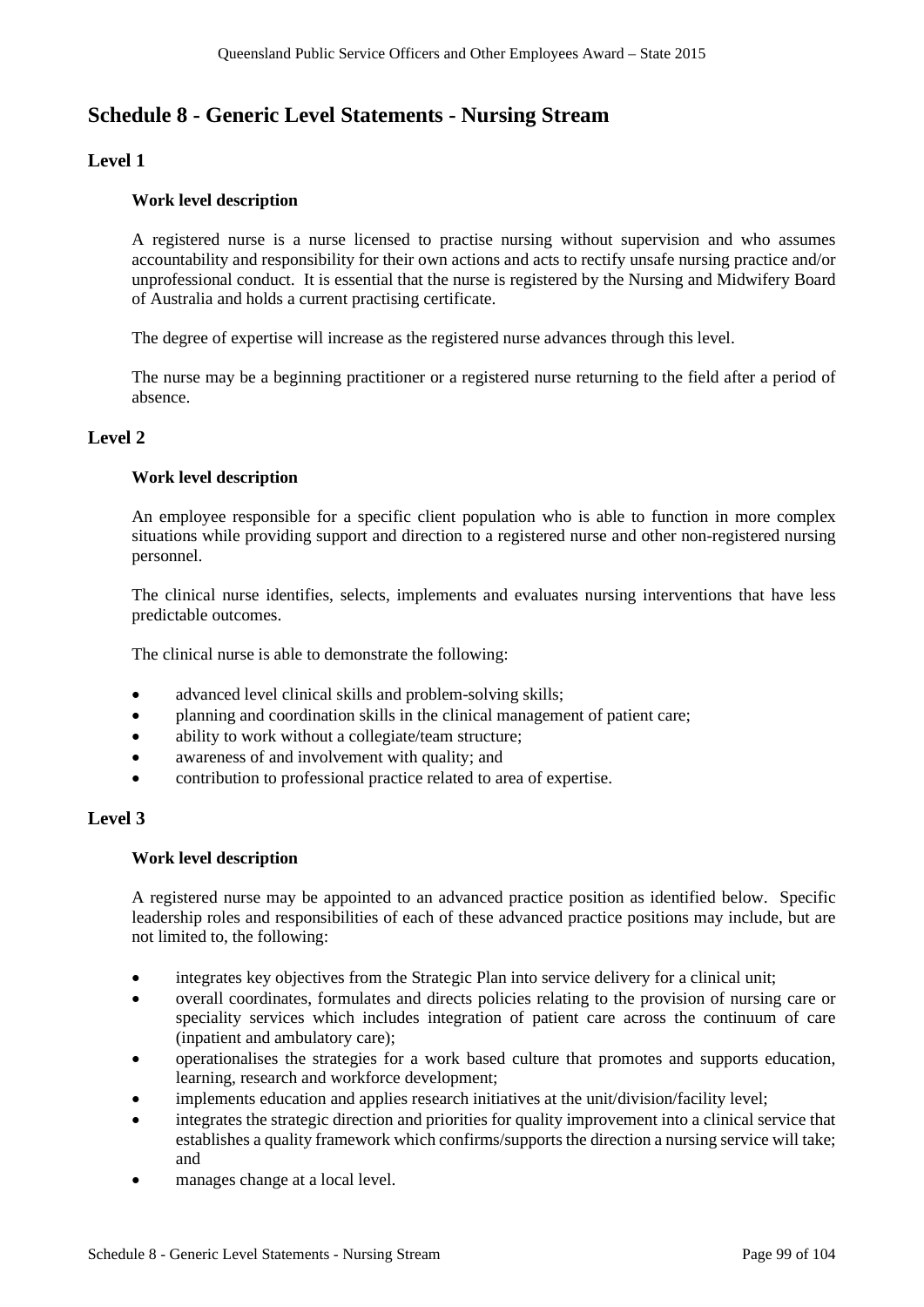Indicative titles for this level include clinical nurse consultant, health officer, nurse educator and nurse researcher.

# **Level 4**

## **Work level description**

A registered nurse may be appointed to a clinical and/or management position at this level who demonstrates clinical and management expertise and is responsible for:

- the overall planning, coordination, formulation and direction of policies relating to the provision of clinical care, development of partnership models and strategies to support undergraduate and post-graduate education and research in the workplace; and
- the provision of human and material resources.

Indicative titles for this level include nurse manager, assistant director of nursing and nursing director.

# **Level 5**

A registered nurse may be appointed to an expert clinical and/or management position at this level who:

- demonstrates expertise in clinical practice and management;
- is responsible for the activities of the nursing services or facilities and contributes to the development of service or facility wide policy;
- is accountable for nursing practice within a facility, leadership of nursing service, effective coordination of resources and development of health strategies (in collaboration with others);
- demonstrates expert and comprehensive knowledge of contemporary nursing practice;
- demonstrates expertise in strategic leadership; and
- demonstrates expertise in human, material, financial and resource management.

Indicative titles for this level include Director of Nursing.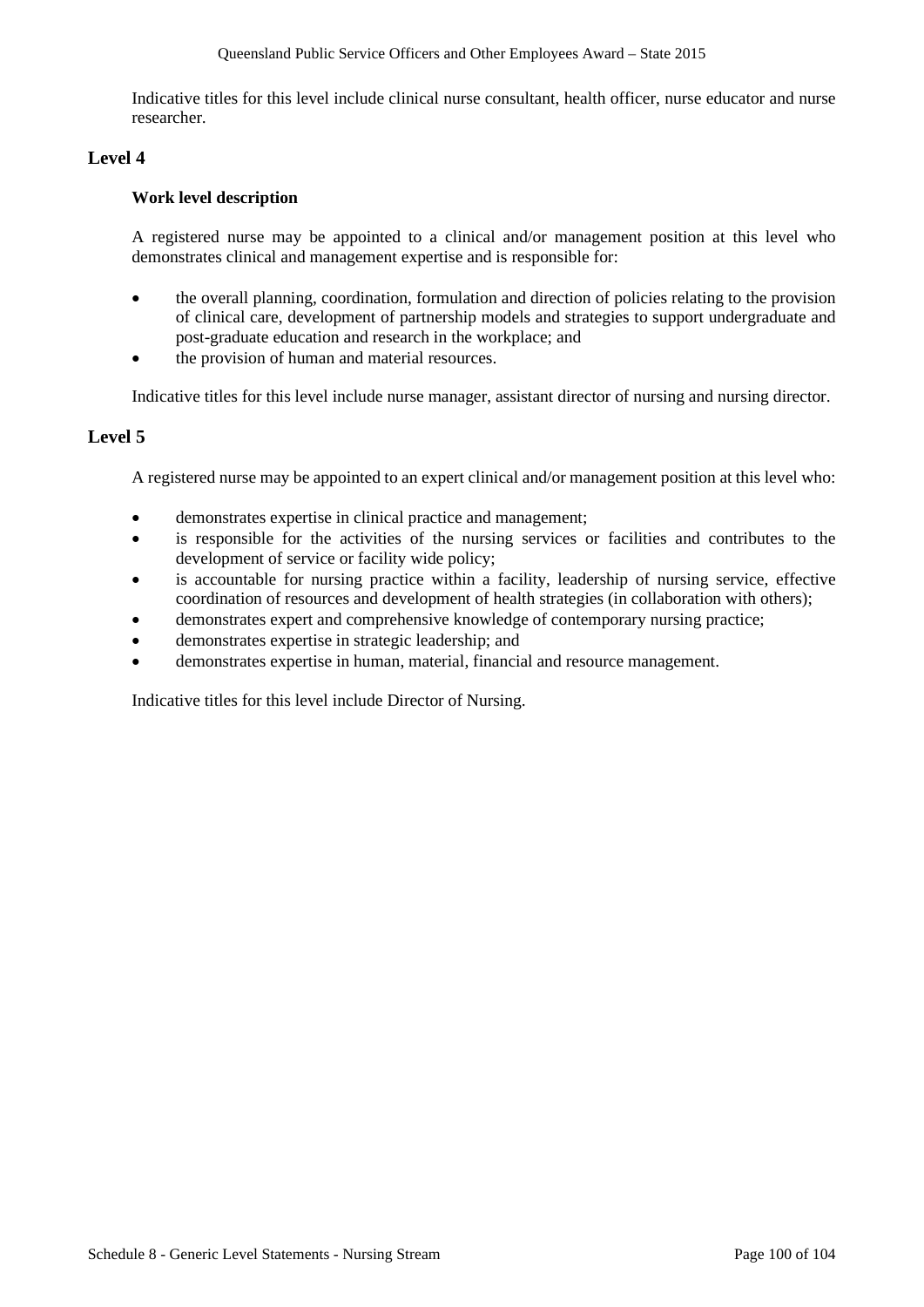# **Schedule 9 - Classification Standards - Safe Food Queensland**

## **Classification standards**

Employees of Safe Food Queensland are to be classified into the appropriate classification level using the classification standards referred to below.

The classification standards are generic and indicate in broad terms the skills, qualifications and in some instances, the type of work that may be required of employees.

The classification standards extend across a work and skill range typically performed by employees of Safe Food Queensland.

## **Band 1**

This is the entry level for administrative and technical employees. Supervision is typically close. It is expected that the range of work will be varied to provide experience in a variety of roles. Administrative employees at the top of this level would be expected to have completed studies leading to the relevant TAFE certificate or a program of structured training capable of being accredited as equivalent. Supervision of other employees is not a feature.

However employees could be required to assist new employees, providing information, guidance and advice.

## **Band 2**

All employees at this level are expected to work in an increasingly autonomous manner although the scope of the work remains limited and supervision is direct. The employee progressively develops sound working knowledge in identified administrative and technical areas and exercises a level of independent judgement in accordance with established policies. Specific task guidance could be included. Within this level employees would be expected to be undertaking studies, leading towards advanced certificate qualifications or equivalent.

# **Band 3**

To enter this level technical employees would have completed the advanced certificate or the second year of associate diploma studies, or have equivalent skill and knowledge. The certificate of technology or equivalent would be completed within this level. Administrative employees would be obtaining skills at an equivalent level of complexity, either through formal study or by work related skill formation activities. Employees would be expected to perform activities of gradually increasing complexity under more routine supervision. Both technical and administrative employees may be required to liaise between external agencies and the public on work related matters. Supervision of a small work team could be undertaken at this level.

## **Band 4**

Entry to this level is by appointment to a vacancy. It is the entry level for degree qualified employees in professional work roles. Technical employees would hold associate diploma qualifications or have equivalent skill and knowledge. Supervision of a work team could be undertaken within this level and work standards require the exercise of independent judgement in a limited field. At this level supervision received involves general guidance as to methods and requirements.

Employees working in technical fields would be expected to progress toward diploma qualifications or equivalent within this level.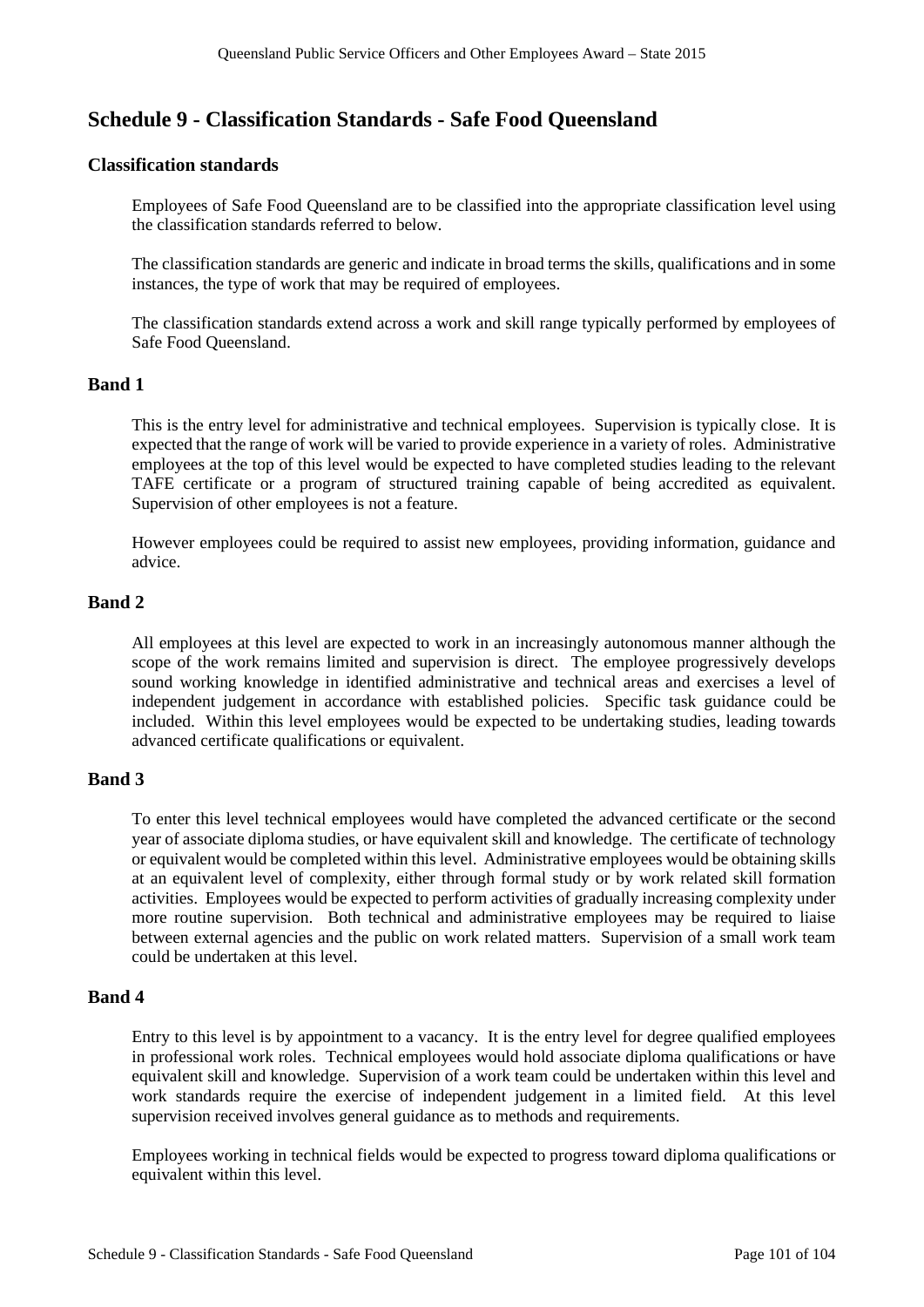# **Band 5**

Entry to this level is by appointment to a vacancy. At this level employees may be expected to perform complex, creative, planning, design, or co-ordinating roles at entry level within administrative, technical or professional fields. Professionals will develop a broad range of experience in various aspects of their discipline and may control limited projects. Administrative employees further develop and apply their knowledge of the Safe Food Queensland organisation and functions, and plan and co-ordinate activities such as monitoring work flow and employee attendance. Technical employees would be expected to progress toward diploma qualifications or equivalent within this level. As employees progress through this level the supervision received becomes more general in nature.

Appropriate qualifications at this level include degree qualifications, associate diploma qualifications or equivalent skill and knowledge.

## **Band 6**

Entry to this level is by appointment to a vacancy. Degree or diploma qualifications are expected at this level. Employees perform difficult and complex work under limited direction and are expected to deliver high quality advice, provide specialist services, or manage a local unit. Administrative employees would typically work within a specialised field or supervise at a section level. Such an employee would supervise a diversity of related functions, collect and analyse data and prepare reports and recommendations. The experienced professional at this level performs work that is novel, critical or complex with increasing autonomy.

Professionals may guide less experienced graduates, lead teams and projects and supervise the work of others. The technical employee performs complex work under limited guidance and may supervise employees.

## **Band 7**

Entry to this level is by appointment to a vacancy. Degree or diploma qualifications are expected at this level. This level includes roles that under broad guidance, perform work of considerable difficulty and complexity in administrative or professional areas, with potential corporate impact. Employees at this level would have completed specialised training and gained substantial relevant experience. Employees would be able to manage situations involving the application of complex legislation and policies, and provide policy advice on significant issues. They would be expected to undertake research, prepare comprehensive submissions, reports and recommendations and carry projects through to completion. Leadership of a work section may be a requirement.

## **Band 8**

Entry to this level is by appointment to a vacancy. Degree or diploma qualifications are expected at this level. Employees perform under executive direction to a level of marked difficulty and accountability in the administrative or professional work roles. The level of theoretical and applied knowledge is high. Employees may exercise specialist skills, or have organisational group supervision, at a significant level of responsibility. Work is typically linked to the achievement of Safe Food Queensland corporate goals. Senior professional specialists or practitioners apply comprehensive knowledge of policies and exercise significant decision making and advisory functions. Work is generally reviewed in relation to policy objectives. Supervision may be exercised over a range of employees and general resources. Management accountability is significant.

Whenever there is a statutory requirement for registration or licensing in order to legally carry out the work of Safe Food Queensland, this requirement will be specified in the relevant position description.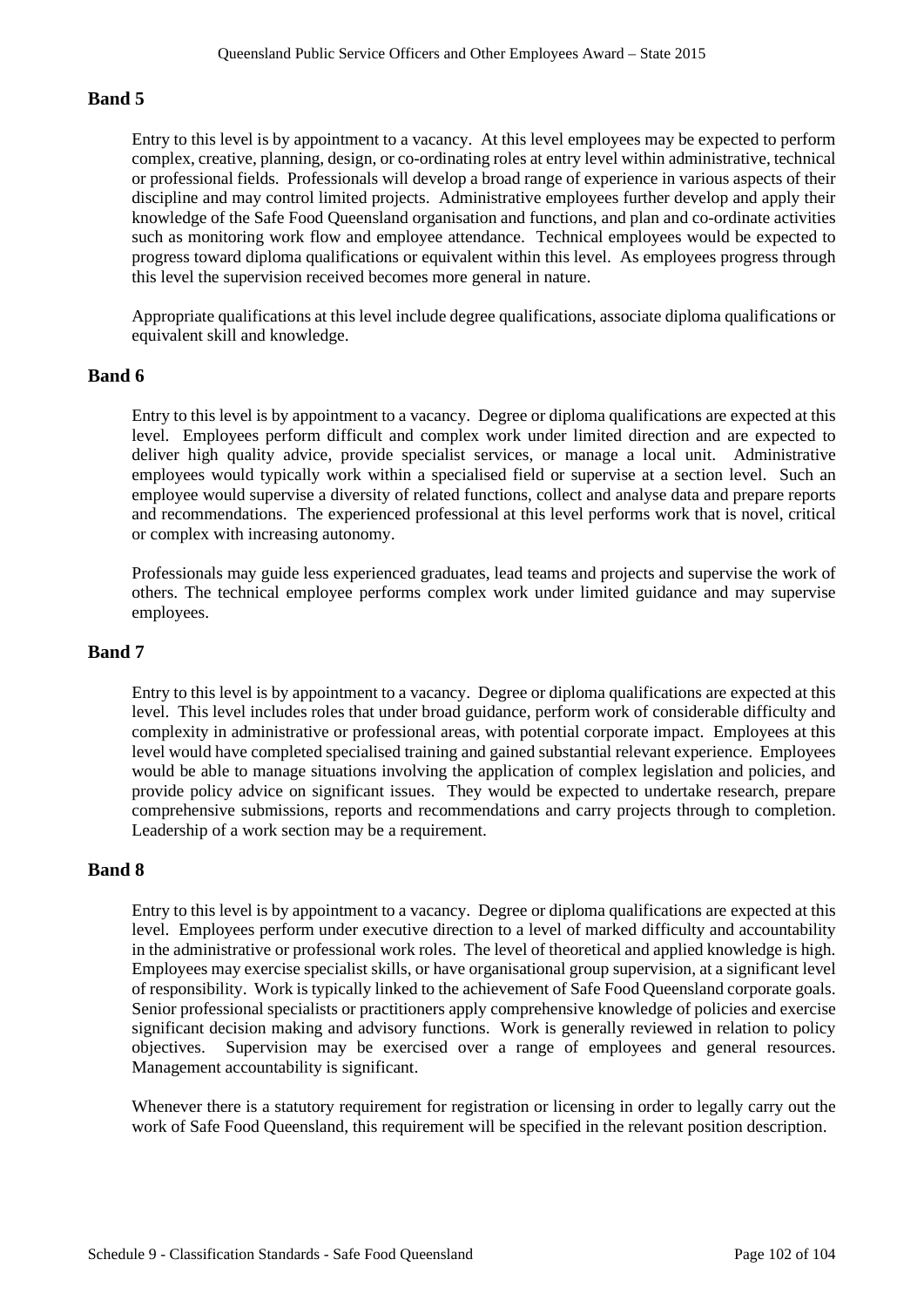## **Principles for progression**

- (a) All employees shall participate in the performance management process, and subject to satisfactory achievement of the goals set by agreement with their manager, shall advance to the next incremental paypoint within their nominal pay band.
- (b) In the case of employees working within bands 1 to 3, a review shall be conducted every 6 months from the date of commencement in a band.
- (c) In the case of all other employees, a review shall occur every 12 months from the date of commencement in a band.
- (d) Progression between bands will normally be by successful application to an advertised vacancy, except where competency-based development or progression is provided by agreement.
- (e) Where there is an identified business need, a work role may be classified and advertised as a broad-banded position within bands 1-3 or 4-5. At the time of advertising, a statement identifying the skill, competencies and responsibilities that are required at each band level must be available. Where there is an identified business need, a professional work role may be classified and advertised as a broad-banded position within bands 4-5 to allow for professional development.
- (f) An employee who has reached the top incremental paypoint may progress to the next band level subject to the approval of their manager, provided that the employee has achieved the agreed goals outlined in their performance plan and satisfies the requirements for selection to the higher band.